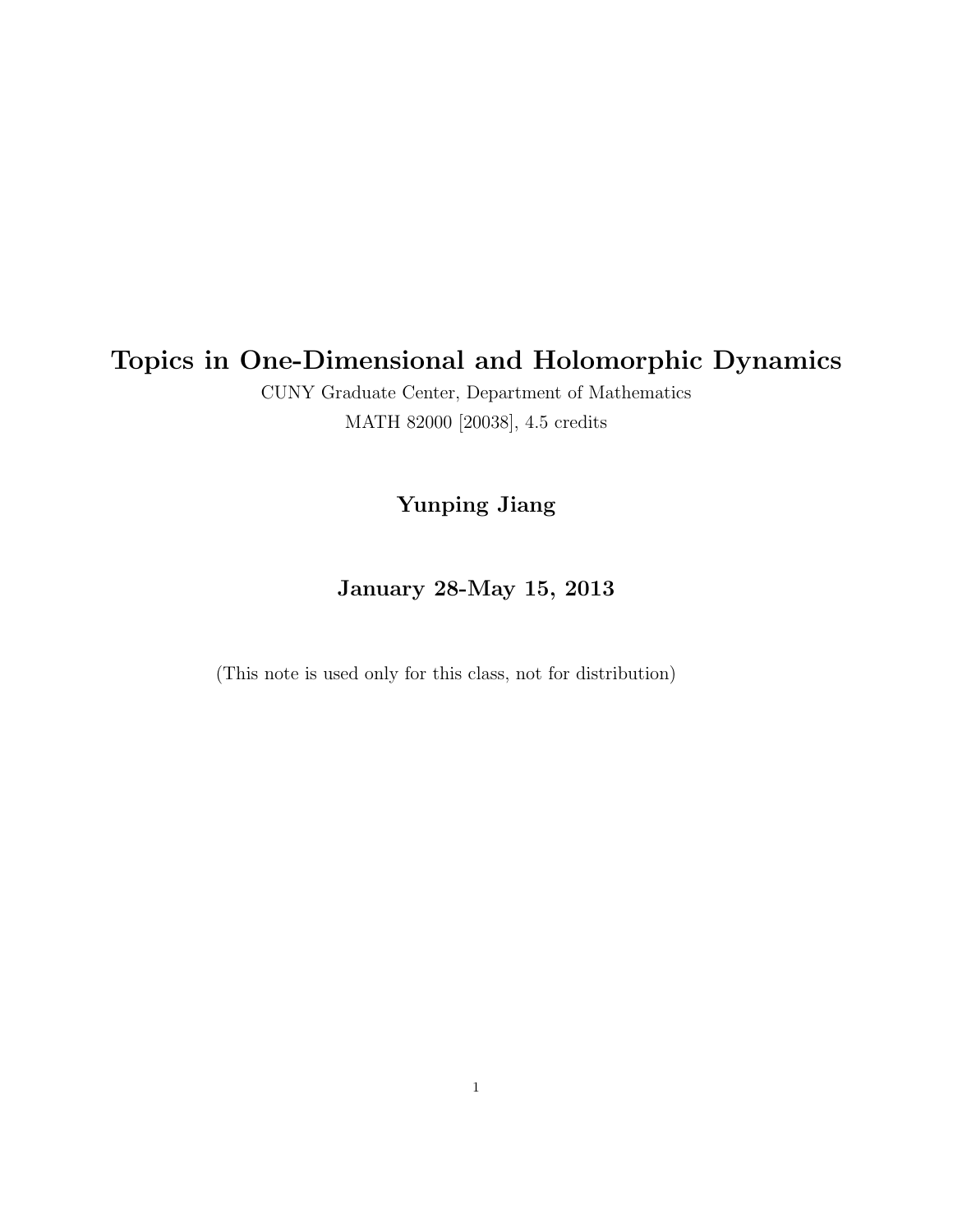### Lecture 1. Introduction

- Topology:  $f: X \to Y$ , where the domain X and the range Y are two spaces and  $f$  is a map.
- Dynamics:  $f: X \to X$ , where the domain and the range are the same space  $X$  and  $f$  is a self-map.

Therefore, the study of dynamics can be thought as a part of topology. However, since we can iterate  $f$  to get

$$
f^{\circ n} = \underbrace{f \circ \cdots \circ f}_{n}
$$

for each integer *n* in dynamics, we have a group  $\mathcal{G}_f = \{f^n\}_{n=-\infty}^{\infty}$  if f is one-to-one and onto or a semi-group  $\mathcal{SG}_f = \{f^n\}_{n=0}^{\infty}$  if f is noninvertible. We simple use  $f^n$  to denote  $f^{\circ n}$  and  $f^0$  always means the identity map from X onto itself. The group  $\mathcal{G}_f$  or the semi-group  $\mathcal{SG}_f$ is called a (discrete) dynamical system. The space  $X$  is called a phase space.

One can also consider a continuous dynamical system  $\{f^t\}_{t\in\mathbb{R}}$  where  $f<sup>t</sup>$  is a family of one-to-one and onto map from X into itself parameterized by real number t such that  $f^{t+s} = f^t \circ f^s$ . A continuous dynamical system is a solution of an ordinary differential equation. For example, suppose  $X = \mathbb{R}^n$  and suppose  $f^t$  is differentiable at  $t = 0$ , then we have a vector field

$$
V(x) = \lim_{t \to 0} \frac{f^t(x) - x}{t}, \quad x \in X.
$$

The continuous dynamical system  $\{f^t\}$  is a solution of the ordinary differential equation

$$
\dot{x} = V(x),
$$

that is,

$$
\dot{f}^t(x) = \frac{df^t(x)}{dt} = \lim_{\Delta t \to 0} \frac{f^{t + \Delta t}(x) - f^t(x)}{\Delta t}
$$

$$
= \lim_{\Delta t \to 0} \frac{f^{\Delta t}(f^t(x)) - f^t(x)}{\Delta t} = V(f^t(x)), \quad t \in \mathbb{R}, \quad x \in X.
$$

Conversely, a solution of ordinary differential equation above is a continuous dynamical system.

Given a continuous dynamical system  $\{f^t\}_{t\in\mathbb{R}}$ , we can consider the time-one map  $f = f^1$ . Then  $\mathcal{G}_f = \{f^n\}_{n=-\infty}^{\infty}$  is a part of the continuous dynamical system  $\{f^t\}_{t\in\mathbb{R}}$ . However, it is not true, in general, that a group  $\mathcal{G}_f = \{f^n\}_{n=-\infty}^{\infty}$  can be always thought as a group generated by the time-one map of a continuous dynamical system. It is actually an interesting problem: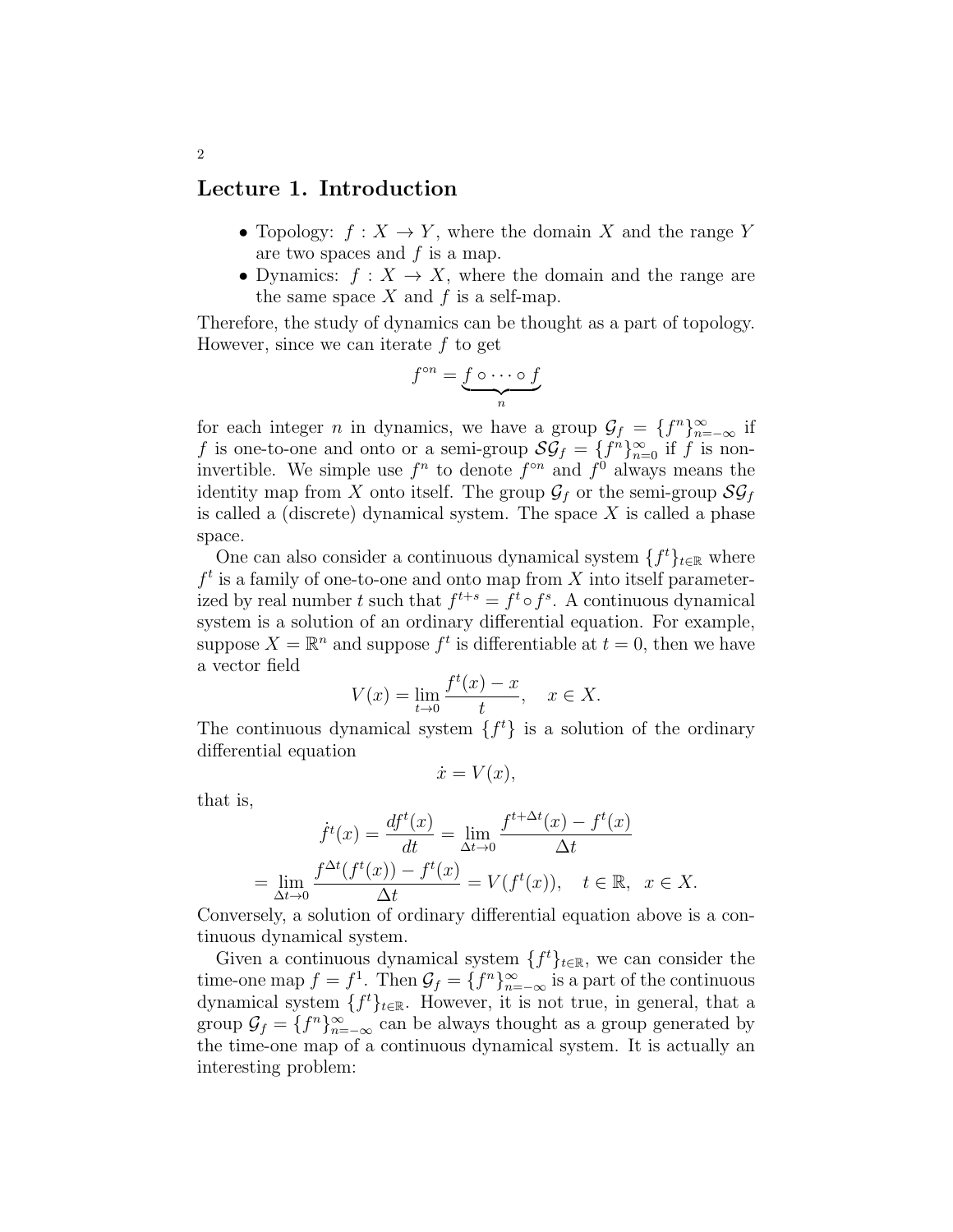Problem 1. Under what conditions, can a one-to-one and onto map  $f: X \to X$  be embedded into a continuous dynamical system as the time-one map?

It is a hard problem if we insist to work on the same phase space  $X$ . However, if we consider another phase space with one-dimension higher than  $X$ , we can always embed  $f$  into a continuous dynamical system. This is called suspension technique. Consider  $X \times [0, 1]$  and glue  $(x, 1)$ with  $(f(x), 0)$ . We get a new phase space  $M_f = X \times [0, 1] / \sim$  which has one dimension higher than X. Consider the vertical vector field  $V(x,t) = \partial/\partial t$  on  $X_f$ . The suspension flow  $f^t(x,t)$  is just the solution of the ordinary differential equation

$$
(x, t) = V(x, t) = (0, 1)
$$

on  $X_f$ . So  $f^1(x,0) = (x,1) = (f(x),0)$ . Then  $\{f^t\}_{t \in \mathbb{R}}$  is a continuous dynamical system and  $f$  is its time-one map. Basically, we can use a discrete dynamical system to study a continuous dynamical system. One can refer to the following book for the embedding problem.

• P. Hartman, Ordinary Differential Equations (second edition), Birkhäuser, Boston (1982)

In this class, I will concentrate on a discrete dynamical system. Moreover, we will mostly concentrate on a semi-group  $\mathcal{SG} = \{f^n\}_{n=0}^{\infty}$ where  $f$  is a one-dimensional map from an interval  $I$  of the real line into itself (in this case, we call it a one-dimensional dynamical system) or a holomorphic map from a region of the complex plane into itself (in this case, we call it a complex dynamical system or a holomorphic dynamical system).

A basic problem in dynamics is to understand the future of the orbit  $\mathcal{O}(x_0) = \{x_n = f^n(x_0)\}_{n=0}^{\infty}$  for a given initial data  $x_0$ .

**Definition 1.** The  $\omega$ -limit set of  $x_0$  is the set of all limiting points of convergent subsequences of  $\mathcal{O}(x_0)$ .

If X is a good topological space (for example, a smooth Riemannian manifold), we can prove that  $\omega(x_0)$  is a closed subset of X. The set  $\omega(x_0)$  is the future of the orbit  $\mathcal{O}(x_0)$ .

**Definition 2.** A point  $x_0 \in X$  is called a fixed point if  $f(x_0) = x_0$ .

It is clear that if  $x_0$  is a fixed point, then  $\omega(x_0) = \{x_0\}.$ 

Definition 3. A point  $x_0 \in X$  is called a periodic point of period  $n > 0$  if  $f^{n}(x_0) = x_0$  and  $f^{i}(x_0) \neq x_0$  for all  $1 \leq i < n$ .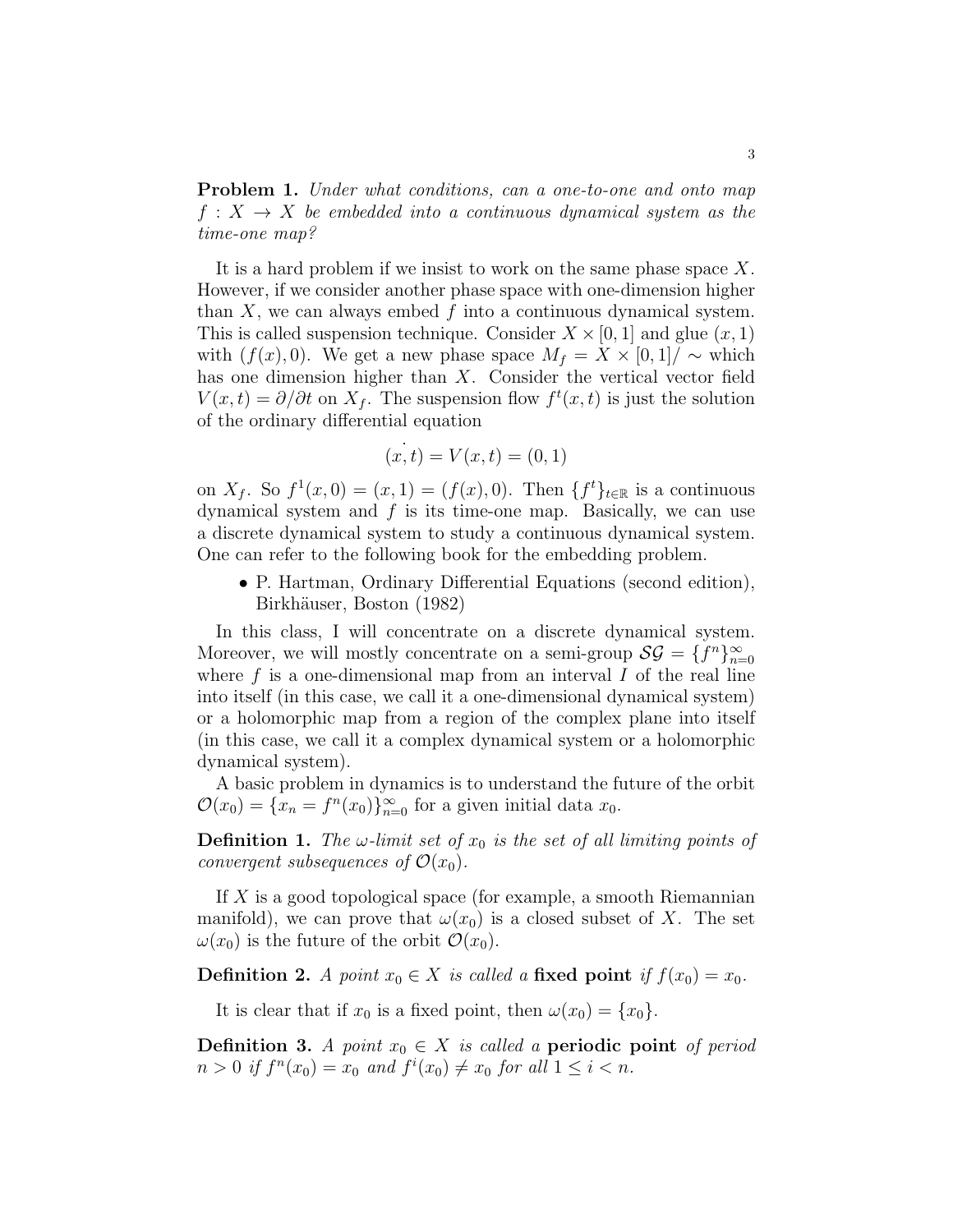It is clear that if  $x_0$  is a periodic point of period n, then  $\omega(x_0)$  =  ${x_0, f(x_0), \dots, f^{n-1}(x_0)}$ . In general,  $\omega(x_0)$  could be a very complicate subset of X.

To better understand the future, we need to obtain knowledge of the history of  $x_0$ , that is, the set of  $\bigcup_{n=0}^{\infty} f^{-n}(x_0)$ . In particular, when f is non-invertible,  $f^{-n}(x_0)$  may contain more than one points. Then we can define a life tree  $Tree_f(x_0)$  as follows. The starting point is  $x_0$ . The first level vertices are all points y in  $f^{-1}(x_0)$  and then use an edge to connect  $x_0$  to y. Suppose the  $n^{th}$ -level of tree is defined. Then the  $(n+1)<sup>th</sup>$ -level of tree is defined by all points in  $f^{-1}(y)$  for all y in the  $n^{th}$ -level and use an edge to connect y and z if  $f(z) = y$ .

The life trees for all  $x_0 \in X$  define an inverse limiting space

$$
X_{\infty,f} = \{ \dots x_n x_{n-1} \dots x_1 x_0 \mid x_n \in X, \ f(x_n) = x_{n-1}, n \ge 0 \},\
$$

which gives the full history of the life of  $x_0$ . Therefore, we can use the knowledge of the full history of the life to study the future  $\omega(x_0)$  for every  $x_0 \in X$ .

**Example 1.** Let  $S^1 = \{z \in \mathbb{C} \mid |z| = 1\}$  be the unit circle where  $\mathbb{C}$ is the complex plane. Suppose  $f(z) = z^2 : S^1 \to S^1$ . Find the inverse limiting space  $S^1_{\infty,f}$ .

*Proof.* Since  $|z|=1$ , we write  $z=e^{2\pi i \theta}$  where  $0 \le \theta < 1$ . Then

$$
f^{-1}(z) = \{z_0 = e^{\pi i \theta}, z_1 = e^{\pi i (\theta + 1)}\}.
$$

Thus

$$
S^1_{2,f} = \{z_0z, z_1z\}
$$

becomes a 2-fold of circle. Similarly,

$$
f^{-1}(z_0) = \{z_{00} = e^{\frac{\pi i \theta}{2}}, z_{10} = e^{\frac{\pi i (\theta + 2)}{2}}\}
$$

and

$$
f^{-1}(z_1) = \{z_{01} = e^{\frac{\pi i (\theta + 1)}{2}}, z_{11} = e^{\frac{\pi i (\theta + 3)}{2}}\}.
$$

Thus

$$
S_{3,f}^1 = \{z_{00}z_0z, z_{10}z_0z, z_{01}z_1z, z_{11}z_1z\}
$$

becomes a 4-fold of circle. Similarly,  $S^1_{n,f}$  is a  $2^{n-1}$ -fold of circle for any  $n \geq 1$ . They are still connected. The inverse limiting space  $S^1_{\infty, f}$ is actually very complicated (for example, it is disconnected). For every point  $z \in S^1$ , the life tree  $Tree_f(z)$  is a uncountable and totally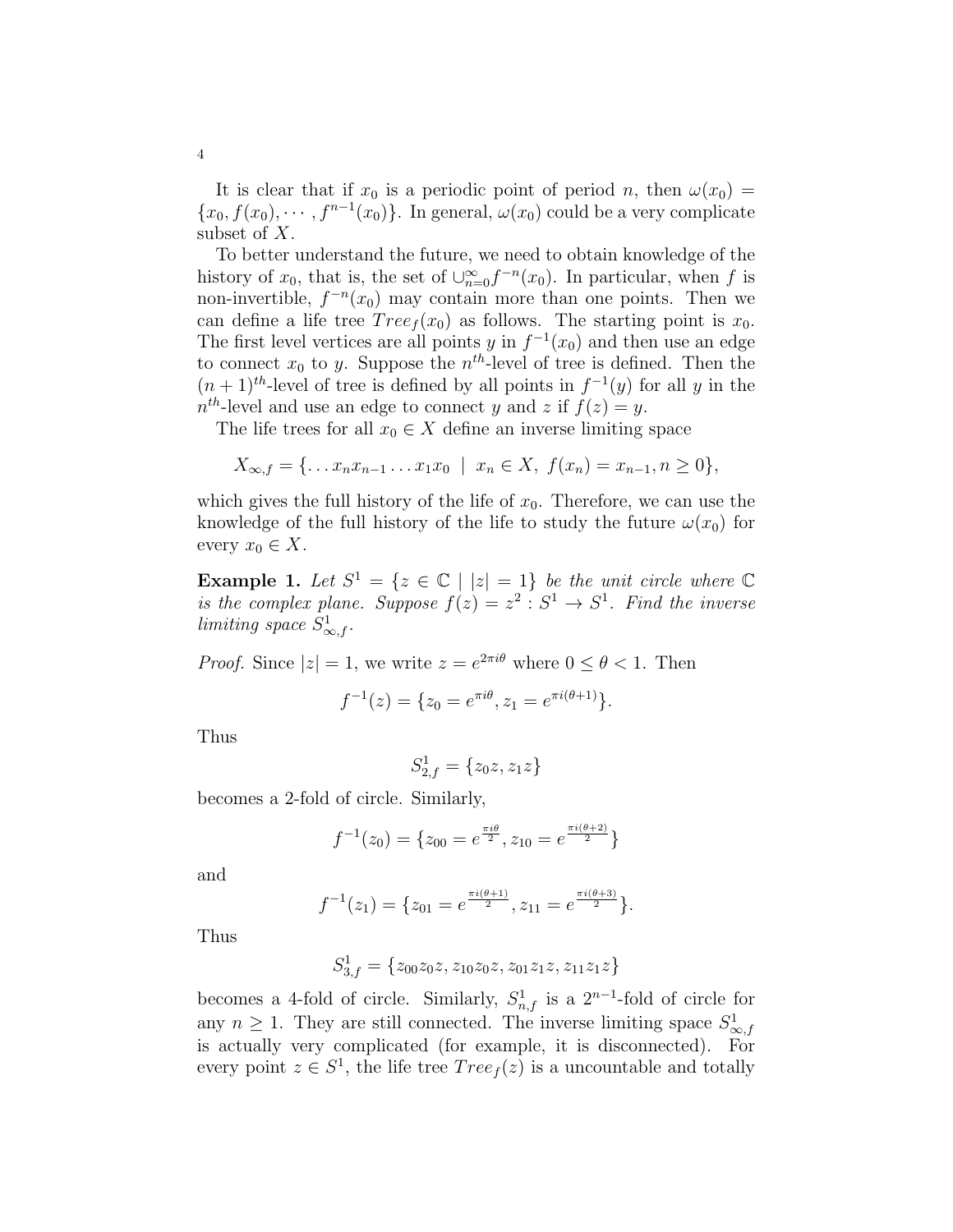disconnected (we will prove it later), thus it is a Cantor set which can be identified with the symbolic space

$$
\Sigma^{-} = \prod_{n=-\infty}^{-1} \{0, 1\} = \{w^{-} = \dots j_n j_{n+1} \dots j_{-2} j_{-1} \mid j_n = 0 \text{ or } 1\}.
$$

Note that  $\{0, 1\}$  is a set with discrete topology and  $\Sigma^-$  has the product topology (we will construct this product topology later).

For any  $0 \le \theta \le 1$ , we have a 2-adic expansion

$$
\theta = \sum_{m=0}^{\infty} \frac{i_m}{2^{m+1}}, \quad i_m = 0 \text{ or } 1.
$$

Then we consider the symbolic space (with the product topology)

$$
\Sigma^{+} = \prod_{m=0}^{\infty} \{0, 1\} = \{w^{+} = i_{0}i_{1} \dots i_{m-1}i_{m} \dots\}
$$

and a map

$$
\pi_+(w^+) = e^{2\pi i\theta}, \quad \theta = \sum_{m=0}^{\infty} \frac{i_m}{2^{m+1}}.
$$

Then  $\pi_+$  is one-to-one except for  $000...$  and  $111..., 1000...$  and 0111 ..., and  $w_m^+ = i_0 \dots i_{m-1} i_m 100 \dots$  and  $v_m^+ = i_0 i_1 \dots i_{m-1} i_m 011 \dots$ on which  $\pi_+$  is two-to-one (for example,  $000 \ldots$  and  $111 \ldots$  are mapped to 1, 1000... and  $0111...$  are mapped  $-1$ , and  $w_0^+ = i_0100...$  and  $v_0^+ = i_0 011...$  are mapped i if  $i_0 = 0$  and  $-i$  if  $i_0 = 1$ ). Thus we can think  $S^1 = \Sigma^+ / \{000... \sim 111..., 1000... \sim 0111..., w_m^+ \sim v_m^+\}.$ This gives us a picture of the inverse limiting space  $S^1_\infty$  which can be written as

$$
S_{\infty,f}^1 = \Sigma / \{000\ldots \sim 111\ldots, 1000\ldots \sim 0111\ldots, w_m^+ \sim v_m^+\}
$$

where

$$
\Sigma = \Sigma^- \bigoplus \Sigma^+ = \{ w = w^-.w^+ = \dots j_n j_{n+1} \dots j_{-2} j_{-1} . i_0 i_1 \dots i_{m-2} i_{m-1} \dots \},
$$

where  $n < 0$  and  $m \ge 0$ . We call  $S^1_{\infty}$  a solenoid.

Define  $\sigma : \Sigma \to \Sigma$  as

$$
\sigma(w) = \dots j'_n j'_{n+1} \dots j'_{-2} j'_{-1} \cdot i'_0 i'_1 \dots i'_{m-2} i'_{m-1} \dots
$$
  
= 
$$
\dots j_n j_{n+1} \dots j_{-2} j_{-1} i_0 \cdot i_1 \dots i_{m-2} i_{m-1} \dots
$$

Then  $\sigma$  is invertible. As you can see, from a non-invertible dynamical system  $f(z) = z^2$ , we construct an invertible dynamical system which contains the full history and the future for every  $z \in S^1$ .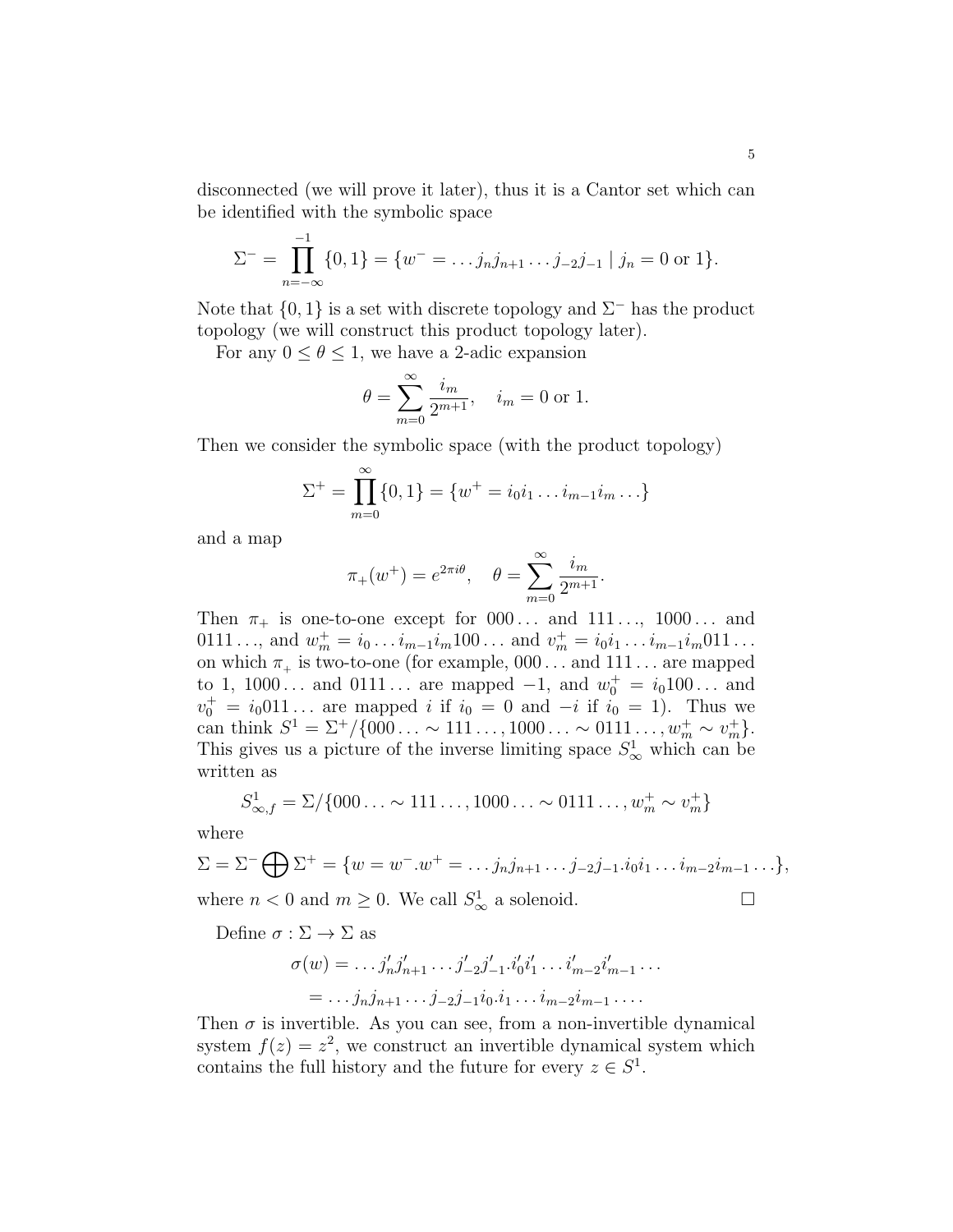**Exercise 1.** Let  $S^1 = \{z \in \mathbb{C} \mid |z| = 1\}$  be the unit circle where  $\mathbb{C}$  is the complex plane. Suppose  $q_d(z) = z^d : S^1 \to S^1$ ,  $d \geq 3$ . Find the inverse limiting space  $S^1_{\infty, q_d}$ .

**Definition 4.** Given a (discrete) dynamical system  $f: X \rightarrow X$ . A subset  $\Lambda \subset X$  is called an invariant subset of f if  $f(\Lambda) \subseteq \Lambda$ .

If  $\Lambda$  is an invariant subset of f, then  $f : \Lambda \to \Lambda$  is a new (discrete) dynamical system.

**Definition 5.** An invariant subset  $\Lambda$  is called completely invariant if  $f(\Lambda) = f^{-1}(\Lambda) = \Lambda.$ 

**Definition 6.** An invariant set  $\Lambda$  is called minimal if there is no proper subset of  $\Lambda$  which is also invariant.

**Example 2.** Suppose  $f : X \to X$ . Suppose  $x_0$  is a periodic point of period  $n \geq 1$ . Then the set  $\Lambda = \{x_0, \ldots, f^{n-1}(x_0)\}$  is an invariant set and minimal. But it may not be a complete invariant set. However, if we consider  $f : \Lambda \to \Lambda$  as a new dynamical system, then  $\Lambda$  is a completely invariant set.

**Example 3.** Let  $\mathbb{C}^* = \mathbb{C} \setminus \{0\}$ . Suppose  $f(z) = z^d : \mathbb{C}^* \to \mathbb{C}^*$ .  $d > 1$ . Then  $S<sup>1</sup>$  is a completely invariant set of f but it is not minimal.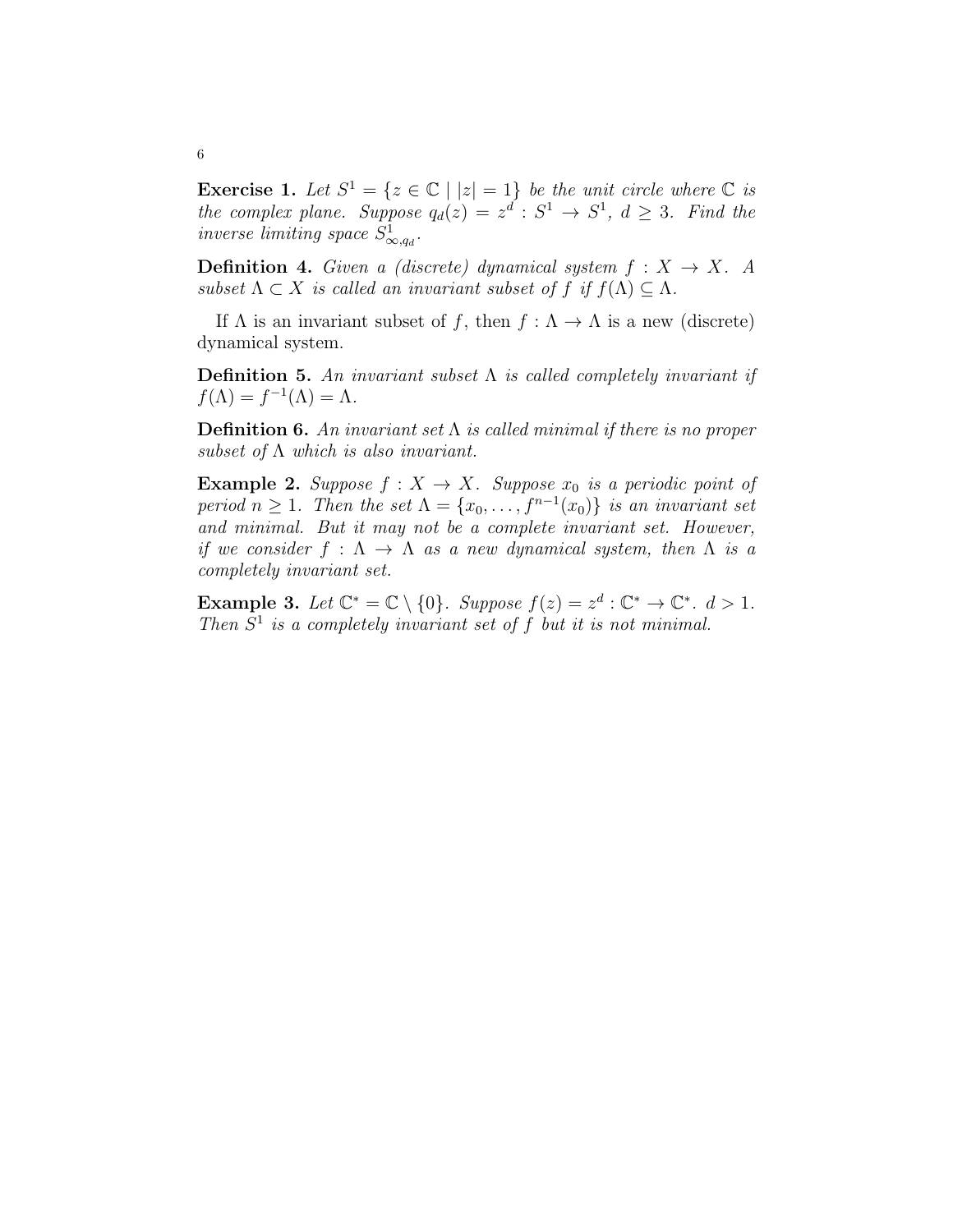## Lecture 2. Markov partition and counting problem and zeta function

Given a dynamical system  $f : X \to X$ . Let  $P_n$  denote the set of all periodic points of period  $n \geq 1$ . Let  $F_n$  be the set of all fixed points of  $f^n$ . Then it is clear that

$$
P_n = F_n \setminus (\cup_{1 \le p < n, p \mid n} F_p).
$$

An important problem is to count numbers of  $F_n$ , therefore, numbers of  $P_n$ . Actually, we are more interested in the asymptotical growth rate of numbers of  $F_n$  which can be defined as

$$
h(f) = \lim_{n \to \infty} \frac{1}{n} \log \#(F_n).
$$

(Later, this number is also called the topological entropy.) What we can do is to put all numbers  $#(F_n)$  into a power series and define the (unweighted) dynamical zeta function

$$
\zeta(z) = \exp\Big(\sum_{n=1}^{\infty} \frac{\#(F_n)}{n} z^n\Big).
$$

(It definitely has some relation with the classical Riemann zeta function. Refer to

• Dieter H. Mayer, The thermodynamic formalism approach to Selberg's zeta function for  $PSL(2, \mathbb{Z})$ , Bull. Amer. Math. Soc. (N.S.), Volume 25, Number 1 (1991), 55-60.

) Then function  $\zeta(z)$  is holomorphic in a disk centered at 0 of radius  $r \geq 0$ . the logarithm of the reciprocal of the convergence radius  $r_{max}$ of  $\zeta(z)$  is the growth rate  $h(f)$ . One of most important and interesting question is that

Problem 2. Can this zeta function be extended to an meromorphic or entire function on the whole complex plane?

To study this problem, we should first study an important method in dynamics called Markov partitions.

Suppose X is a compact metric space and  $d(\cdot, \cdot)$  is the metric.

**Definition 7.** A partition  $X = X_0 \cup ... \cup X_{d-1}$  is called a Markov partition for f if

- (1) Each  $X_i$  is a non-empty compact subset of X;
- (2)  $X_i \cap X_j = \emptyset$  for any  $0 \leq i \neq j \leq d-1$ ;
- (3)  $f|X_i$  is one-to-one for every  $0 \leq i \leq d-1$ ;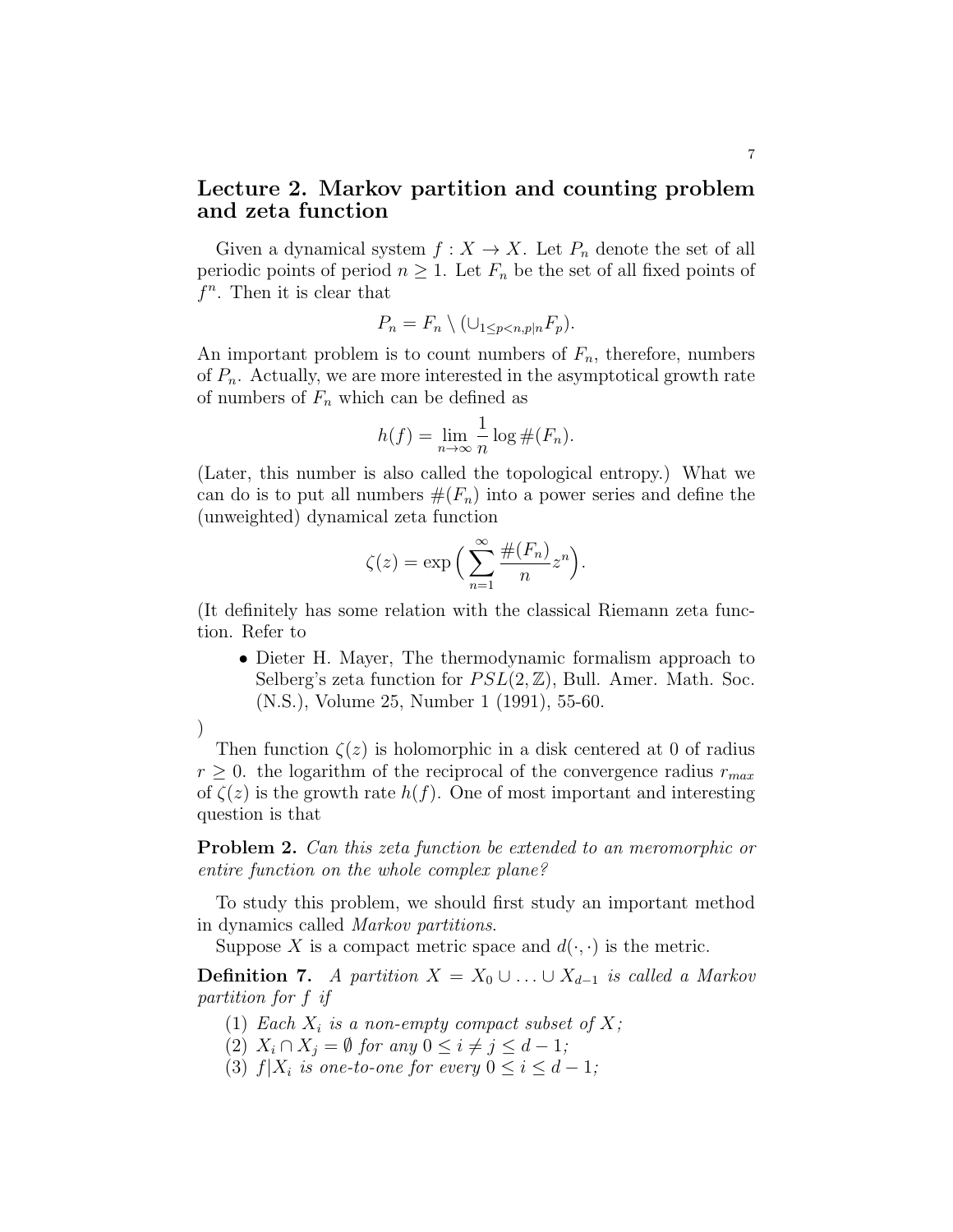(4)  $f(X_i) = \bigcup_{k=1}^{m_i} X_{i_k}$  for every  $0 \le i \le d-1$ .

More generally, we replace (2) and (3) in the above definition as

**Definition 8.** A partition  $X = X_0 \cup ... X_{d-1}$  is called a Markov partition for f if

- (1) Each  $X_i$  is a non-empty compact subset of X;
- (2') mathring  $X_i \cap X_j = \emptyset$  for any  $0 \leq i \neq j \leq d-1$ ;
- (3')  $f|\tilde{X}_i$  is one-to-one for every  $0 \leq i \leq d-1$ ;
- (4)  $f(X_i) = \bigcup_{k=1}^{m_i} X_{i_k}$  for every  $0 \le i \le d-1$ ,

where  $\check{X}_i$  means the interior of  $X_i$ .

In this case, we have to take care of more on the boundary of  $X_i$ .

**Example 4.** Let  $I = [0, 1]$  and  $I_0 = [0, 1/3]$  and  $I_1 = [2/3, 1]$ . Let  $f(x) = 3x$  for  $x \in I_0$  and  $f(x) = 3(x - 2/3)$  for  $x \in I_1$ . Let  $\Lambda =$  $\{x \in I \mid f^n(x) \in I, \forall n > 0\}.$  The set  $\Lambda$  is called the non-escaping set for f. Then  $f : \Lambda \to \Lambda$  is a dynamical system. Let  $\Lambda_0 = \Lambda \cap I_0$  and  $\Lambda_1 = \Lambda \cap I_1$ . The  $\{\Lambda_0, \Lambda_1\}$  gives a Markov partition for f.

**Example 5.** Let  $S^1 = \{z \in \mathbb{C} \mid |z| = 1\}$  be the unit circle of the complex plane. Let  $q_d(z) = z^d : S^1 \to S^1$ . Then it is a dynamical system. Let  $I_k = [e^{2\pi i k/d}, e^{2\pi i (k+1)/d}]$  for  $0 \le k < d$ . Then  $\{I_0, \ldots, I_{d-1}\}$ gives us a Markov partition for  $q_d$  in the meaning of Definition 8.

If  $f: X \to X$  has a Markov partition, we use

$$
\eta_0 = \{X_0, \ldots, X_{d-1}\}
$$

to denote the initial partition. Associate with this initial partition, we have a  $d \times d$  matrix  $A = (a_{ij})$  where

$$
a_{ij} = \begin{cases} 1, & \text{if } f(X_i) \supset X_j; \\ 0, & otherwise. \end{cases}
$$

We also have a symbolic space

 $\Sigma_A = \{w = i_0i_1 \ldots i_{k-1}i_k \ldots \mid i_k \in \{0, \ldots, d-1\}, a_{i_{k-1}i_k} = 1, \forall k \geq 1\}$ 

and a shift map

$$
\sigma_A: w = i_0 i_1 \dots i_{k-1} i_k \dots \rightarrow \sigma_A(w) = i_1 \dots i_{k-1} i_k \dots
$$

Here  $w = i_0 i_1 \dots i_{k-1} i_k \dots$  is called an admissible sequence (with respect to A) of  $\{0, \ldots, d-1\}.$ 

We can also get a sequence of nested pull-back partitions from the initial partition,  $\eta_k = f^{-k}(\eta_0)$  which consists of all non-empty compact subsets Y of X such that  $f^k: Y \to X_i$  is one-to-one and onto (or  $f^k$ :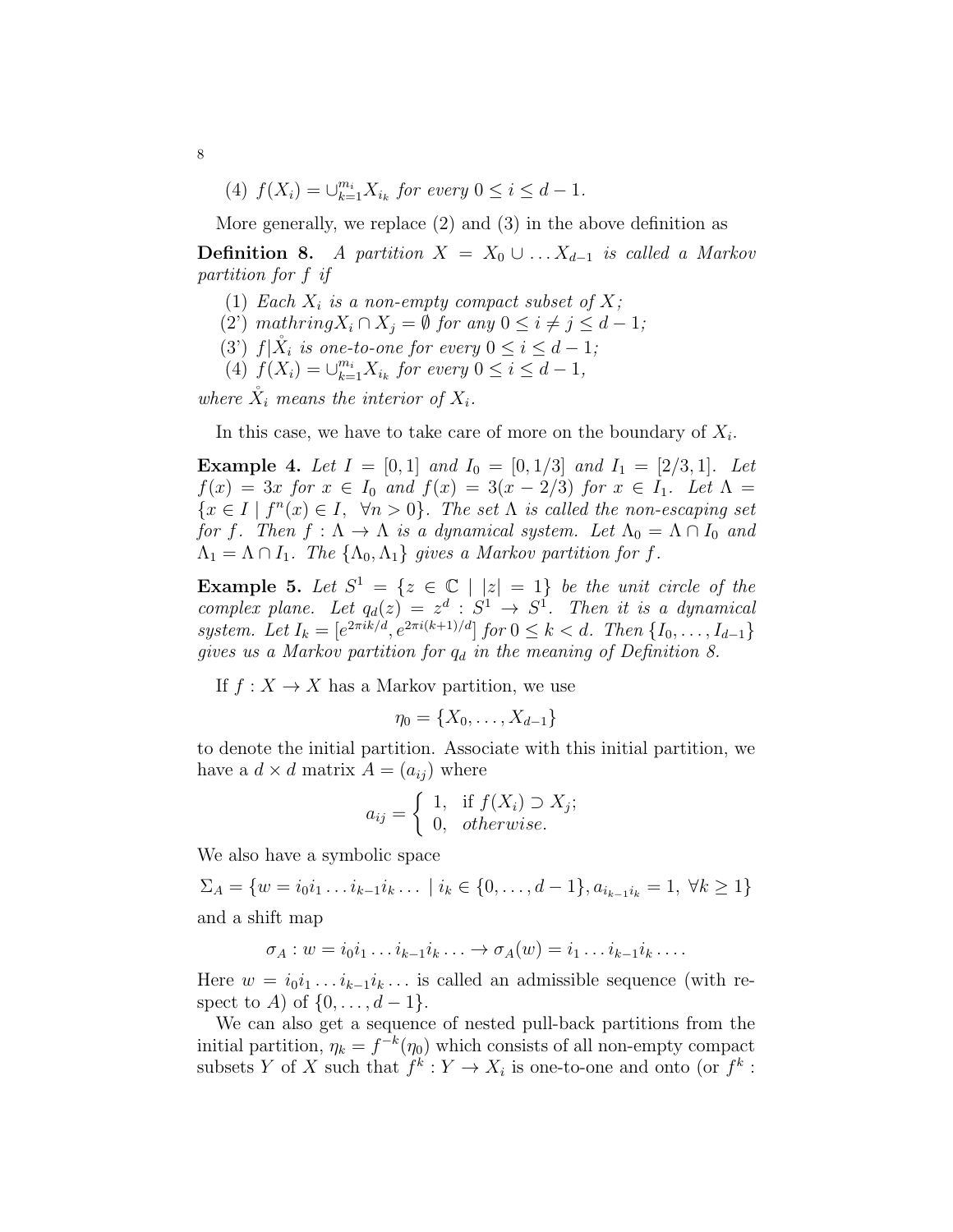$\mathring{Y} \to \mathring{X}_i$  is one-to-one and onto in Definition 8) for some  $0 \leq i \leq d-1$ . Therefore, we can label subsets in  $\eta_k$  as

$$
\eta_k = \{X_{i_0 i_1 \dots i_l \dots i_{k-1} i_k}\}
$$

so that  $f^l(X_{i_0i_1\ldots i_{k-1}i_k})\subset X_{i_l}$  for all  $0\leq l\leq k$ . Note that each  $\eta_k$  is also a Markov partition. Thus we have a sequence of Markov partitions with the property that

$$
f(X_{i_0i_1...i_l...i_{k-1}i_k}) = X_{i_1...i_l...i_{k-1}i_k}
$$

and

$$
X_{i_0i_1\ldots i_l\ldots i_{k-1}i_k}\subset X_{i_0i_1\ldots i_l\ldots i_{k-1}}.
$$

Since

$$
X_{i_0i_1...i_l...i_{k-1}i_k} \subset X_{i_0i_1...i_l...i_{k-1}} \subset X_{i_0i_1...i_l...i_{k-2}} \subset \cdots X_{i_0i_1} \subset X_{i_0} \subset X
$$

and since each subset is non-empty and compact, for any admissible sequence  $w = i_0 i_1 \dots i_{k-1} i_k \dots$ , we have a non-empty subset

$$
X_w=\cap_{k=0}^\infty X_{i_0i_1\dots i_l\dots i_{k-1}i_k}.
$$

**Definition 9.** We say  $f : X \to X$  is topologically expansive if every  $X_w = \{x_w\}$  contains only one point.

For every finite admissible sequence  $w_k^0 = i_0^0 \dots i_{k-1}^0 i_k^0$ , where  $i_i \in$  $\{0, \ldots, d-1\}, 0 \leq i \leq k$ , we call

$$
[w_k^0] = \{w = w_k^0 i_{k+1} \dots i_l \dots \mid i_l \in \{0, 1, \dots, d-1\}, l \ge k+1\}
$$

a cylinder. Since  $\{0, \ldots, d-1\}$  has the discrete topology,  $\Sigma_A$  has the product topology, that is, the topology generated by all cylinders  $[w_k^0]$ .

We also can put a metric on  $\Sigma_A$  as

$$
d(w, w') = \sum_{k=0}^{\infty} \frac{|i_k - i'_k|}{d^{k+1}}
$$

where  $w = i_0 i_1 ... i_{k-1} i_k ...$  and  $w' = i'_0 i'_1 ... i'_{k-1} i'_k ...$  The topology induced by this metric on  $\Sigma_A$  is the same topology generated by the set of cylinders.

For a topologically expansive  $f: X \to X$  with the initial Markov partition  $\eta_0$  and the associative matrix A, we then have a homeomorphism

$$
\pi_f(w) = x_w : \Sigma_A \to X
$$

if we are in Definition 7. (However, if we are in Definition 8,  $\pi_f$  is one-to-one and onto except for all boundary points of  $X_i$ .) Moreover,  $\sigma_A : \Sigma_A \to \Sigma_A$  and  $f : X \to X$  are topologically conjugate by  $\pi_f$  in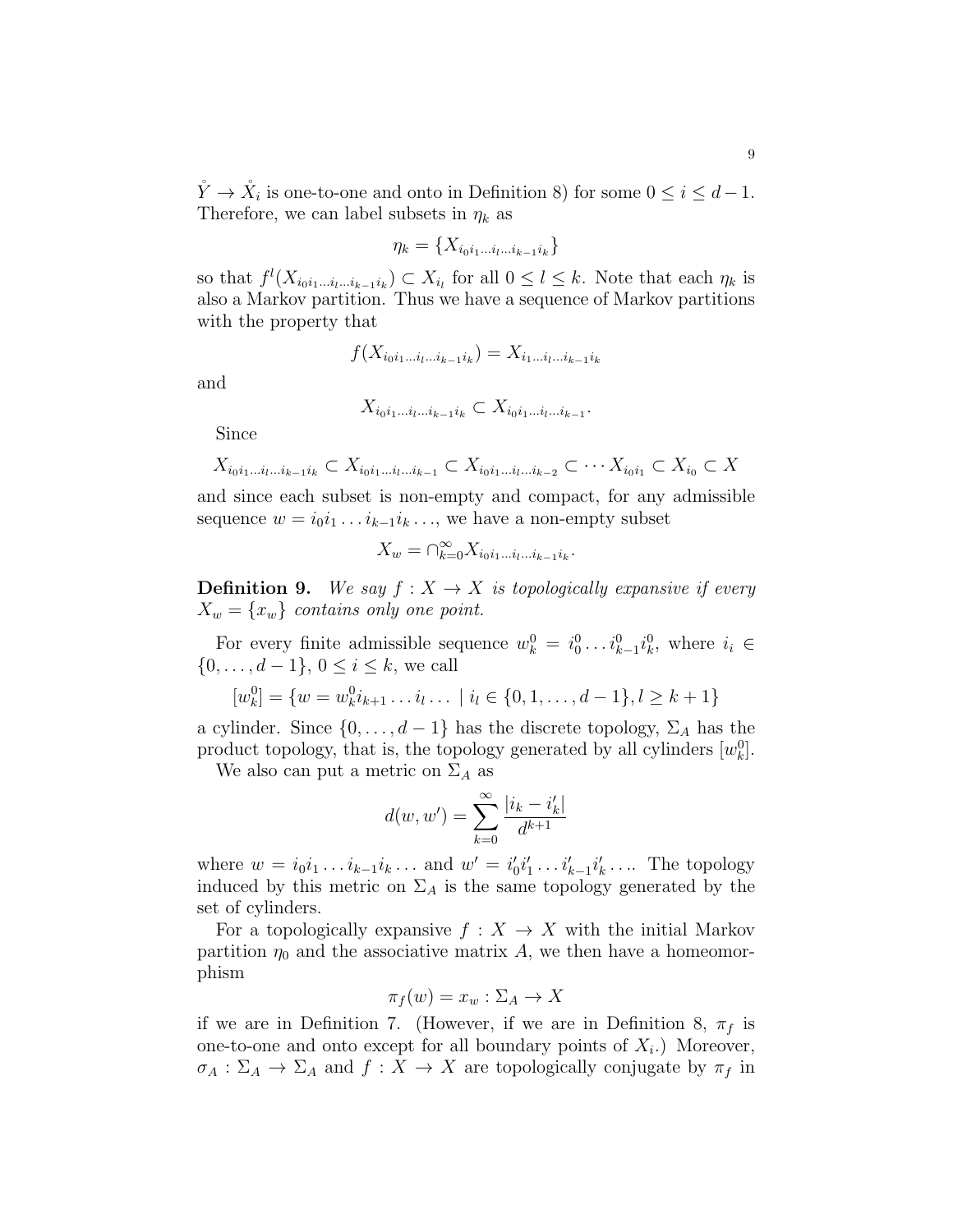Definition 7 (or they are topologically semi-conjugate in Definition 8), that is,

$$
f\circ \pi_f=\pi_f\circ \sigma_A.
$$

**Definition 10.** Two dynamical systems  $f : X \to X$  and  $q : Y \to Y$ are said to be topologically conjugate if there is a homeomorphism  $h$ :  $Y \rightarrow X$  such that

$$
h \circ g = f \circ h.
$$

Here  $h$  is called the conjugacy between  $f$  and  $g$ . If  $h$  is just continuous and onto, we call f and g are topologically semi-conjugate. In this case, h is called the semi-conjugacy.

**Proposition 1.** Suppose  $f : X \to X$  and  $g : Y \to Y$  are topologically conjugate and h is the conjugacy. Then  $p \in Y$  is a periodic point of period  $n \geq 1$  of g if and only if  $q = h(p)$  is a periodic point of period  $n \geq 1$  of f. Thus  $\#(P_n(f)) = \#(P_n(g))$  and  $\#(F_n(f)) = \#(F_n(g)).$ 

*Proof.* The point  $p \in Y$  is a periodic point of period  $n \geq 1$  of g if  $g^j(p) \neq p$  for  $1 \leq j < n$  but  $g^n(p) = p$ . Since  $f = h \circ g \circ h^{-1}$ , we have that  $f^{n}(q) = h(g^{n}(h^{-1}(h(p)))) = h(g^{n}(p)) = h(p) = q$  and  $f^j(q) = h(g^j(h^{-1}(h(p)))) = h(g^j(p)) \neq h(p) = q$  for  $1 \leq j < k$ . Thus q is a periodic point of period  $k \geq 1$  of f. By using  $h^{-1}$ , we get the "if and only if". We have bijective maps

$$
h: P_{n,g} \to P_{n,f} \quad \text{and} \quad h: F_{n,g} \to F_{n,f}.
$$
  
This implies  $\#(P_{n,g}) = \#(P_{n,f})$  and  $\#(F_{n,g}) = \#(F_{n,f}).$ 

For an expansive  $f: X \to X$  with the initial Markov partition  $\eta_0$  (in Definition 7) and the transitive matrix  $A$ , we have that

$$
#(F_{n,f}) = #(F_{n,\sigma_A}) = trace(A^n).
$$

Use this relation, we can have a full calculation of the dynamical zeta function of f as follows:

$$
\zeta(z) = \exp\left(\sum_{n=1}^{\infty} \frac{\#(F_n)}{n} z^n\right) = \exp\left(\sum_{n=1}^{\infty} \frac{trace(A^n)}{n} z^n\right).
$$

By using the relation  $det(B) = exp(trace(log B))$  for a square matrix, we have that

$$
\zeta(z) = \exp(-trace(\log(I - zA))) = \frac{1}{det(I - zA)}.
$$

This implies that  $\zeta(z)$  can be extended analytically to a rational map.

In the calculation of  $\zeta(z)$  we have a non-negative matrix. So let us to learn some facts in theory of matrices.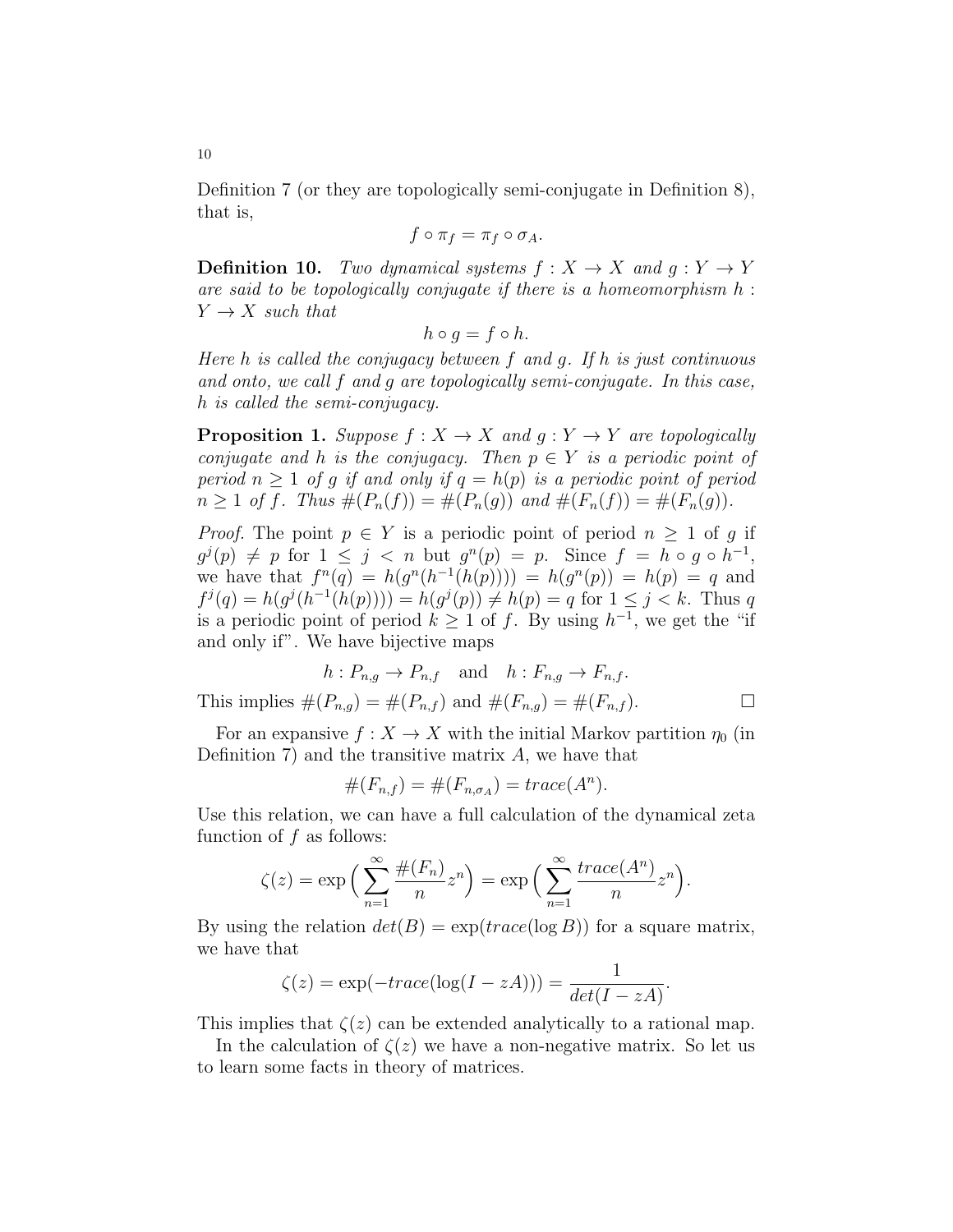Suppose

$$
\mathcal{V} = \{ \mathbf{v} = (v_1, \dots, v_n)^T \mid v_i \in \mathbb{R} \}
$$

is the n-dimensional vector space. We will use the norm

(1) 
$$
\|\mathbf{v}\| = \sum_{i=1}^n |v_i|, \quad \mathbf{v} = (v_1, \cdots, v_n)^T \in \mathcal{V}.
$$

For any linear map  $L: V \to V$ , let A be the corresponding  $n \times n$ -matrix for L, that is,  $L(\mathbf{v}) = A\mathbf{v}$ . Define

$$
||A|| = \sup_{||\mathbf{v}||=1} ||A\mathbf{v}||.
$$

The spectral radius  $\rho(A)$  of A can be calculated as

$$
\rho(A) = \lim_{n \to \infty} \sqrt[n]{||A^n||} \ge 0.
$$

A square matrix  $A = (a_{ij})_{n \times n}$  is said to be positive if all  $a_{ij} > 0$ for  $1 \leq i, j \leq n$ . An eigenvalue is called simple if the corresponding eigenspace is one-dimensional.

**Theorem 1** (Perron-Frobenius Theorem). If a  $n \times n$  matrix A is positive, then A has a unique, simple, positive, maximal eigenvalue  $\lambda$  with a positive eigenvector  $\mathbf{v}_0 = (v_1, \dots, v_n)^T$ , i.e,  $v_i > 0$  for all  $1 \leq i \leq n$ . Here the term "unique" means that all other eigenvalues  $\mu$  of A satisfy that

$$
|\mu| < \lambda.
$$

Proof. Let

$$
S = \{ \mathbf{v} = (v_1, \dots, v_n)^T \in \mathcal{V} \mid ||\mathbf{v}|| = 1, v_i \ge 0, 1 \le i \le n \}
$$

be a convex compact subset in  $\mathcal V$ . Define

$$
f(\mathbf{v}) = \frac{A\mathbf{v}}{\|A\mathbf{v}\|} : S \to S.
$$

The Brouwer fixed point theorem: every continuous function which maps a convex compact subset into itself must have a fixed point, implies that f has a fixed point  $\mathbf{v}_0 \in S$ , that is,  $f(\mathbf{v}_0) = \mathbf{v}_0$ . Then we have that  $\lambda = ||A\mathbf{v}_0||$  is an eigenvalue with an corresponding eigenvector  $\mathbf{v}_0$ . Suppose  $\mathbf{v}_0 = (v_1, \ldots, v_n)^T$ . Then

$$
\lambda v_i = \sum_{j=1}^n a_{ij} v_j
$$

.

This implies that  $\lambda > 0$  and  $v_i > 0$  for all  $0 \leq i \leq n$ . Clearly,  $\lambda = \rho(A)$  (note that  $||A\mathbf{v}|| \le ||A|\mathbf{v}||$  for every  $\mathbf{v} = (v_1, \dots, v_n)$  where  $|\mathbf{v}| = (|v_1|, \dots, |v_n|)^T.$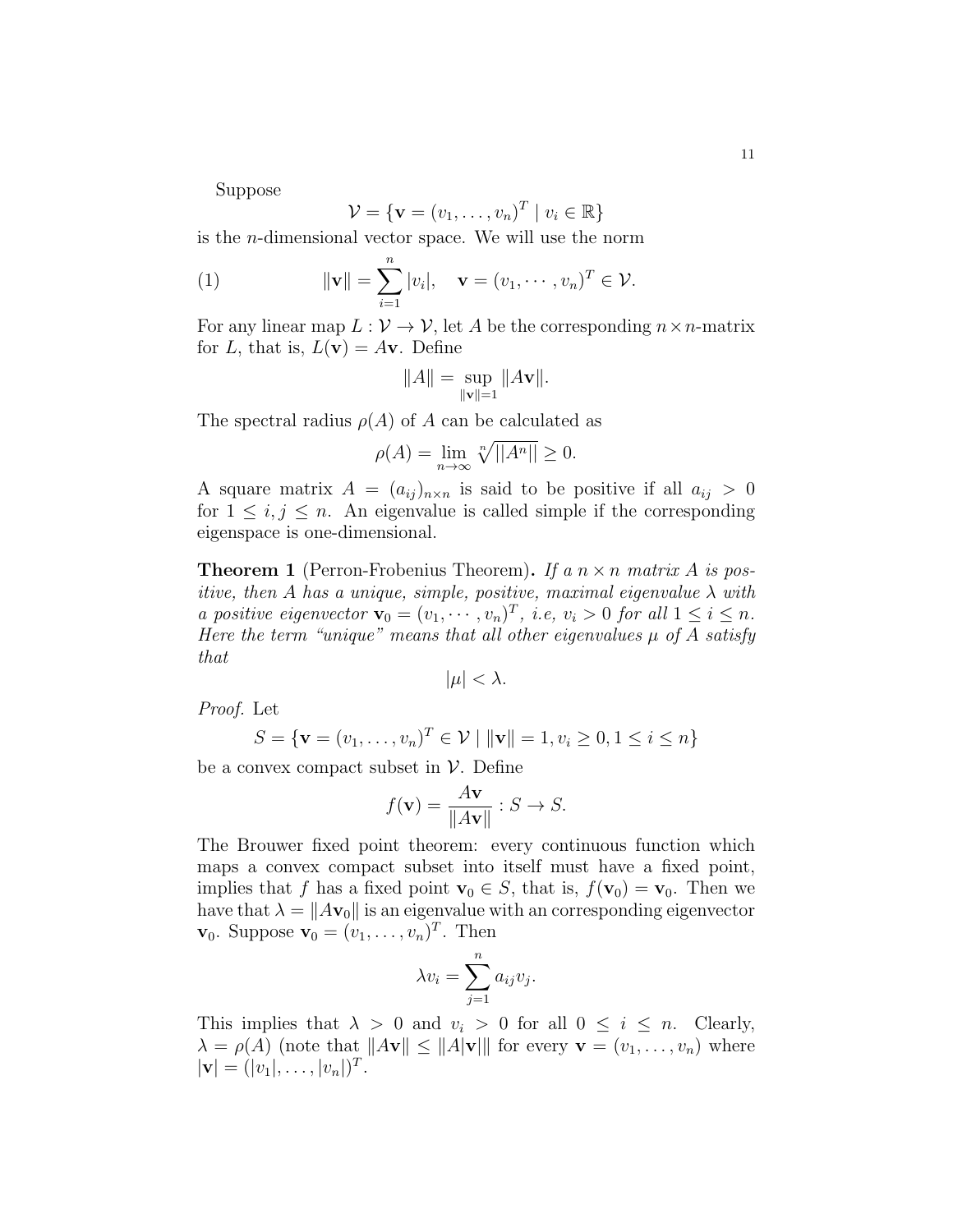Now we show the eigenspace  $E_{\lambda}$  is one-dimensional. Suppose  $\mathbf{u} =$  $(u_1, \ldots, u_n)^T \neq 0 \in E_\lambda$ . Let  $\mathbf{w} = t\mathbf{v}_0 - \mathbf{u} \geq 0$  and at least one component of w be zero, that is,

$$
t = \min\left\{\frac{u_i}{v_i} \mid 1 \le i \le n\right\}.
$$

Then from  $A\mathbf{w} = \lambda \mathbf{w}$ , we get  $\mathbf{w} = 0$ . That is  $\mathbf{u} = t\mathbf{v}_0$ . So  $E_\lambda =$ span $\{v_0\}$ . Similarly, we also showed that no other positive vector not in  $E_{\lambda}$  is an eigenvector.

There is no negative eigenvalue r such that  $|r| = \lambda$ . Otherwise,  $A**u** = r**u**$  and  $A^2**u** = r^2**u**$  for some  **and**  $**u** \notin E_{\lambda}$ **. Since**  $A^2$  **is also** a positive matrix and  $\lambda^2$  is a positive eigenvalue with the eigenspace  $E_{\lambda}$ , this is a contradiction. This implies that all real eigenvalues  $r \neq \lambda$ of A must have  $|r| < \lambda$ .

There is one more property about f as follows: For any  $v \in S$ ,  $f^k(\mathbf{v}) \to \mathbf{v}_0$  as  $k \to \infty$ . This property can be proved by using the Hilbert projective metric on the positive cone

$$
\mathbb{V}_{+} = \{ \mathbf{v} = (v_1, \dots, v_n)^T \mid v_i \ge 0, \ 1 \le i \le n \}.
$$

Refer to, for example,

- G. Birkhoff, Extensions of Jentzchs theorems. Trans. Amer. Math.Soc., 85 (1957), 219-227.
- Y. Jiang, Nanjing Lecture Notes In Dynamical Systems. Part One: Transfer Operators in Thermodynamical Formalism. FIM Preprint Series, ETH-Zurich, June 2000.
- C. MaCarthy, The Hilbert projective metric, multi-type branching processes and mathematical biology: a model of the evolution of resistance. Ph.D thesis, CUNY Graduate Center, 2010.

Now we use this property to show that  $A$  has no complex eigenvalue z such that  $|z| = \lambda$ . We prove it by contradiction. First, the property implies that  $A^k$ **x** tends to  $E_\lambda$  as k goes to  $\infty$  for any **x** > 0. Suppose we have a complex number z with  $|z| = \lambda$  such that  $Au = zu$  for a complex vector  $\mathbf{u} = \mathbf{x} + i\mathbf{y}$ . Let  $z = \lambda e^{2\pi i \theta}$  where  $0 < \theta < 1$ . Let  $t_1$  be a real number such that  $t_1\mathbf{v}_0 - \mathbf{x} \geq 0$  with at least one zero component and  $t_2$  be another real number such that  $t_2\mathbf{v}_0 - \mathbf{y} \geq 0$  with at least one zero component. Note that  $\tilde{\mathbf{x}} = t_1 \mathbf{v}_0 - \mathbf{x}$  and  $\tilde{\mathbf{w}} = t_2 \mathbf{v}_0 - \mathbf{y}$  can not be in  $E_{\lambda}$  (otherwise, from  $A\tilde{\mathbf{x}} = \lambda \tilde{\mathbf{x}}$ , we get  $\tilde{\mathbf{x}} = \mathbf{0}$  and a similar argument holds for  $\tilde{\mathbf{y}}$ , this implies that  $A\mathbf{u} = \lambda \mathbf{u} = z\mathbf{u}$  but  $z \neq \lambda$ ). Consider  $A^k \tilde{\mathbf{x}}$ and  $A^k \tilde{\mathbf{y}}$ , we have the equation,

$$
A^k \tilde{\mathbf{x}} + iA^k \tilde{\mathbf{y}} = \lambda^k (t_1 \mathbf{v}_0 - e^{2\pi k i \theta} \mathbf{x}) + \lambda^k (t_2 \mathbf{v}_0 - e^{2\pi k i \theta} \mathbf{y}) i.
$$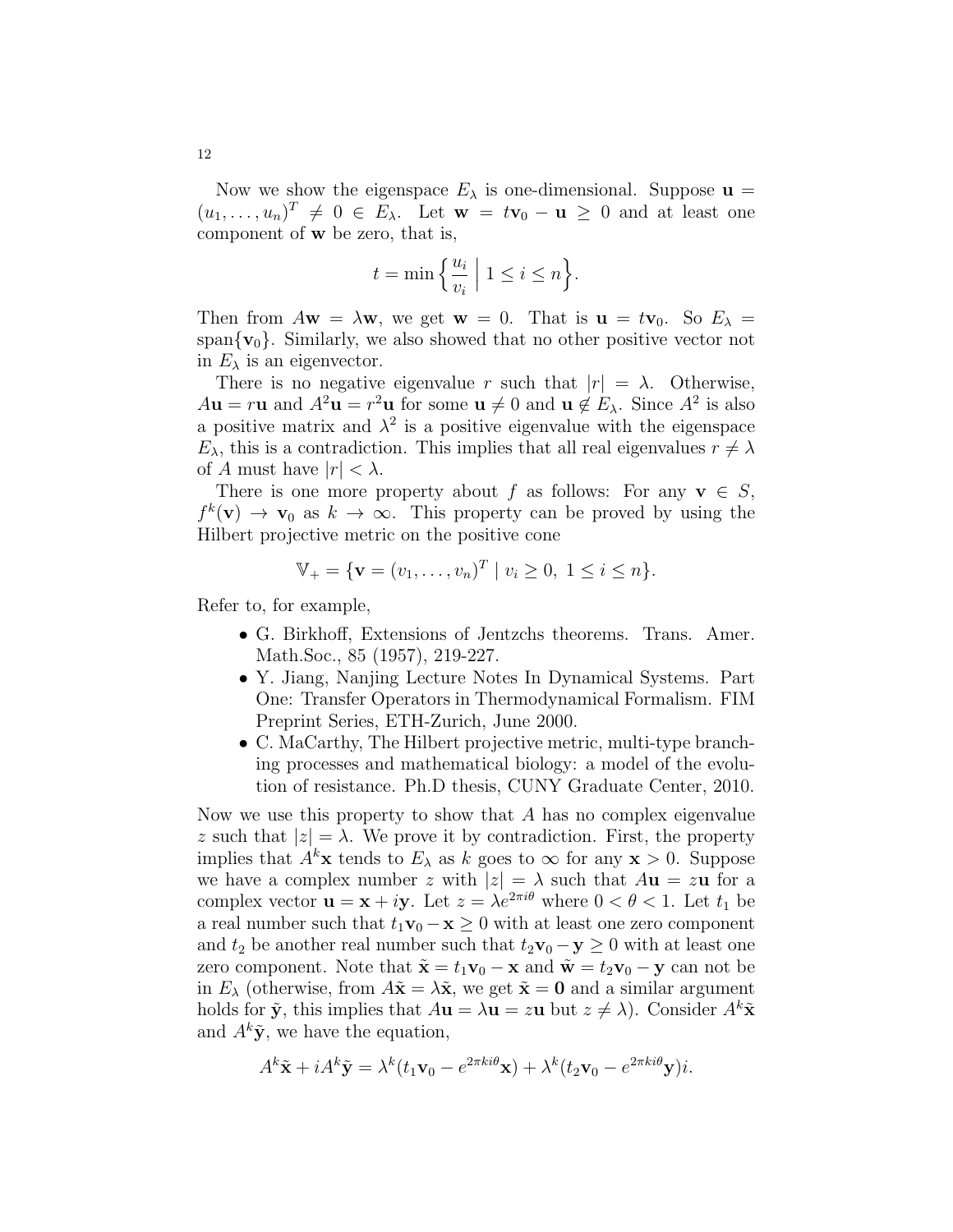The real part and the imaginary part of the left side both tend to the line  $E_{\lambda}$ . Now let us examine the real part and the imaginary part of the right side. If  $\theta = p/q$  is a rational number, then we have a sequence of integers  $k_l = lq$  such that  $e^{2\pi i k_l} = 1$ . If  $\theta$  is an irrational number, then the set  $\{k\theta \pmod{1} \mid k \in \mathbb{Z}\}$  is dense in the interval [0, 1]. We concluded that for any  $\theta$ , we have a sequence of integers  $k_l$  tending to  $\infty$  such that  $e^{2\pi i k_l \theta} \to 1$  as  $l \to \infty$ . This implies that the real part of the right side tends to the line spanned by  $\tilde{\mathbf{x}} = t_1 \mathbf{v}_0 - \mathbf{x}$  as  $l \to \infty$ , which is not the line  $E_{\lambda}$ . Similar, the imaginary part of the right side tends to the line spanned by  $\tilde{\mathbf{y}} = t_2 \mathbf{v}_0 - \mathbf{y}$  as  $l \to \infty$ , which is not the line  $E_{\lambda}$ . This is a contradiction. The contradiction implies that for any complex eigenvalue z of A, we have that  $|z| < \lambda$ .

One can check references (the third reference will be also used later) for other proofs of the Perron-Frobenius theorem and its generalization to infinite-dimensional transfer operators.

- 1. F. R. Gantmacher, Theory of matrices. Chelsea, 1959.
- 2. G. Strang, Linear Algebra and Its Applications, third edition, 1988. (A simple proof for the finite-dimensional case.)
- 3. Y. Jiang, A proof of existence and simplicity of a maximal eigenvalue for Ruelle-Perron-Frobenius operators. Letters in Math. Phys. 48 (1999), no. 3, 211-219. (A simple proof for the infinitedimensional case.)

A square matrix  $A = (a_{ij})_{n \times n}$  is said to be non-negative if all  $a_{ij} \geq 0$ for  $1 \leq i, j \leq n$ . A non-negative  $n \times n$  matrix A is called irreducible if no permutation of the indices places the matrix in a block lowertriangular form. More precisely, there is no permutation matrix  $P$ , which is a matrix consisting of 0 and 1 such that each row or each column contains one and only one 1, such that

$$
PAP^{-1} = \begin{pmatrix} A_{11} & A_{12} \\ 0 & A_{22} \end{pmatrix},
$$

where  $A_{11}$  and  $A_{22}$  are square matrices.

If A is a non-negative but reducible, then we can find a permutation matrix  $P$  such that

$$
PAP^{-1} = \begin{pmatrix} A_{11} & * & * & \cdots & * \\ 0 & A_{22} & * & \cdots & * \\ \vdots & \vdots & \vdots & \vdots & * \\ 0 & 0 & \cdots & 0 & A_{kk} \end{pmatrix},
$$

and such that all  $A_{ii}$  are irreducible matrices for  $1 \leq i \leq k$ . The set of eigenvalues of A is the union of sets of eigenvalues of  $A_{ii}$ ,  $1 \le i \le k$ .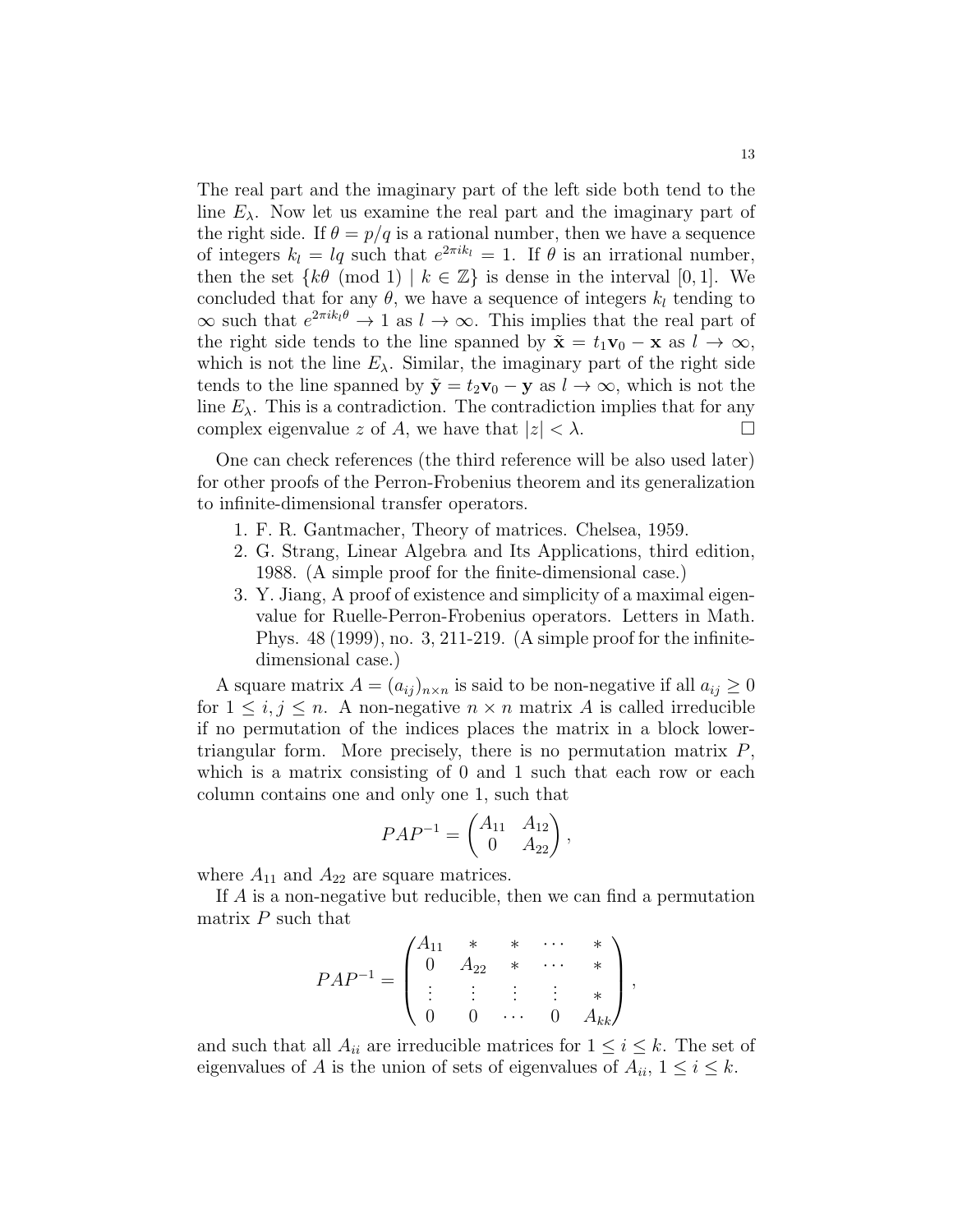For example,

$$
I = \begin{pmatrix} 1 & 0 \\ 0 & 1 \end{pmatrix},
$$

is reducible with one positive maximal eigenvalue  $\lambda = 1$  of multiple 2.

$$
J = \begin{pmatrix} 0 & 1 \\ 1 & 0 \end{pmatrix},
$$

is irreducible with one positive simple maximal eigenvalue 1 and one negative simple eigenvalue  $-1$ . Note that  $J^2 = I$ .

$$
K = \begin{pmatrix} 1 & 1 \\ 1 & 1 \end{pmatrix},
$$

is irreducible with one positive simple maximal eigenvalue 2 and one simple eigenvalue 0.

An equivalent definition of irreducibility is that for any  $1 \leq i, j \leq n$ , there exists a  $0 \leq q = q(i, j) \leq n$  such that the *ij*-th entry of  $A<sup>q</sup>$  is positive.

**Theorem 2** (Perron-Frobenius Theorem). If A is irreducible,  $\rho(A)$ is a simple, positive, maximal eigenvalue with a positive eigenvector  $\mathbf{v} = (v_1, \dots, v_n), \text{ i.e., } v_i > 0 \text{ for all } 1 \leq i \leq n.$ 

Remark 1. If A is a non-negative matrix, then

$$
PAP^{-1} = \begin{pmatrix} A_{11} & * & * & \cdots & * \\ 0 & A_{22} & * & \cdots & * \\ \vdots & \vdots & \vdots & \vdots & * \\ 0 & 0 & \cdots & 0 & A_{kk} \end{pmatrix},
$$

Then we can apply the Perron-Frobenius theorem on  $A_{ii}$  to get the simple, positive, maximal eigenvalue  $\rho(A_{ii})$ . Then the maximal eigenvalue of A is  $\rho(A) = \max_{1 \leq i \leq k} \rho(A_{ii}).$ 

However, even if  $A$  is irreducible, there may exist another eigenvalue  $\mu \neq \rho(A)$  but  $|\mu| = \rho(A)$ . For example, consider

$$
J = \begin{pmatrix} 0 & 1 \\ 1 & 0 \end{pmatrix}.
$$

It is an irreducible matrix. The spectral radius is 1 which is a simple, positive, maximal eigenvalue with an eigenvector  $\mathbf{v}_1 = (1, 1)$ . However,  $-1$  is also an eigenvalue with an eigenvector  $\mathbf{v} = (1, -1)$ .

Now let us return to zeta function  $\zeta(z)$ . If f is topologically expansive with a Markov partition  $\eta_0$ , then  $\zeta(z)$  can be extended analytically to a rational function. The smallest pole of  $\zeta(z)$  is the reciprocal of the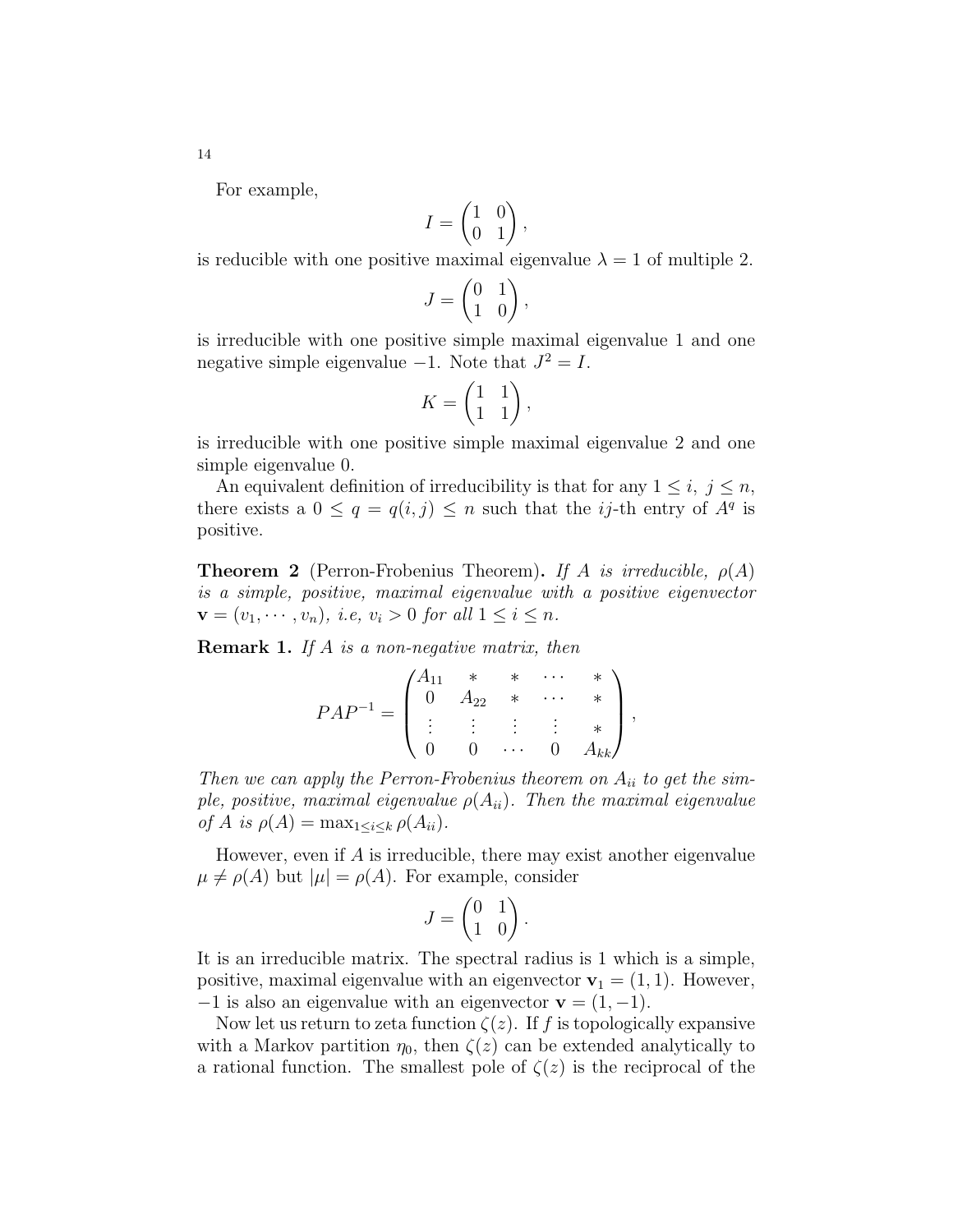maximal eigenvalue  $\rho(A)$  of A. Notice that according to the Perron-Frobenius theorem A has a positive maximal eigenvalue  $\rho(A)$  since all entries of A are non-negative. Then we have that the growth rate of numbers of  $F_{n,f}$  is  $h(f) = \log \rho(A)$ . In particular, when A is a positive matrix, then  $1/\rho(A)$  is the simple smallest pole of  $\zeta(z)$ . For example, if

$$
A = I = \begin{pmatrix} 1 & 0 \\ 0 & 1 \end{pmatrix},
$$

$$
\zeta(z) = 1/(1-z)^2.
$$
 If  
\n
$$
A = J = \begin{pmatrix} 0 & 1 \\ 1 & 0 \end{pmatrix},
$$
\n
$$
\zeta(z) = 1/(1-z^2) = 1/(1-z)(1+z).
$$
 And if  
\n
$$
A = K = \begin{pmatrix} 1 & 1 \\ 1 & 1 \end{pmatrix},
$$

 $\zeta(z) = 1/(1-2z).$ 

**Example 6.** Suppose  $I = [0, 1]$  and  $I_0 = [0, a]$  and  $I_1 = [b, 1]$  for  $0 < a < b < 1$ . Suppose  $f : I_0 \cup I_1 \rightarrow I$  is a map satisfying that  $f_0 = f | I_0 : I_0 \rightarrow I$  is a homeomorphism  $f_1 = f | I_1 : I_1 \rightarrow I$  is a homeomorphism and that  $f(0) = f(b) = 0$  and  $f(a) = f(1) = 1$ . The non-escaping set for f is, by definition,

$$
\Lambda = \{ x \in [0,1] \mid f^n(x) \in [0,1], \ \forall n \ge 0 \}.
$$

It is clearly,

$$
\Lambda = \cap_{n=0}^{\infty} f^{-n}(I).
$$

Then  $f : \Lambda \to \Lambda$  is a Markovian dynamical system with the initial partition  $\eta_0 = {\Lambda_0, \Lambda_1}$  where  $\Lambda_0 = \Lambda \cap I_0$  and  $\Lambda_1 = \Lambda \cap I_1$  and the transitive matrix

$$
A = \left( \begin{array}{cc} 1 & 1 \\ 1 & 1 \end{array} \right).
$$

We assume that f is expansive. So  $#(F_{n,f}) = trac(A^n) = 2^n$ . Then maximal positive eigenvalue of  $A$  is 2. The growth rate of numbers of  $F_n$  is  $\log 2$ . Furthermore, we have that

$$
\frac{1}{\det(I - zA)} = \frac{1}{1 - 2z}.
$$

**Example 7.** Suppose  $S^1 = \{z = e^{2\pi \theta}; 0 \le \theta \le 1\}$  and  $f(z) = z^2$ .  $I_0 =$  $\{z = e^{2\pi\theta};\ 0 \le \theta \le 1/2\}$  and  $I_1 = \{z = e^{2\pi\theta};\ 1/2 \le \theta \le 1\}$ . Then f is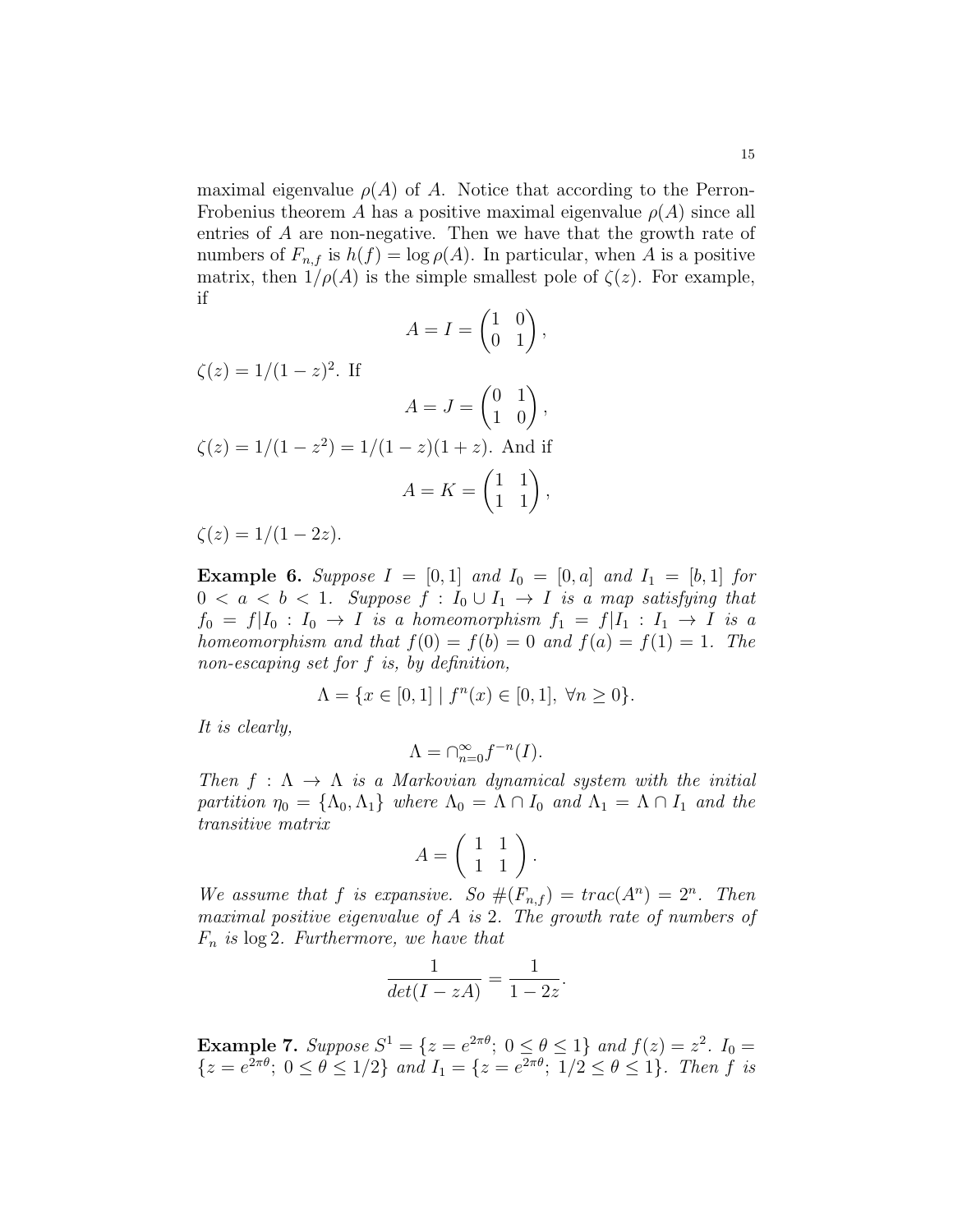a Markovian dynamical system with the initial partition  $\eta_0 = \{I_0, I_1\}$ in Definition 8. The transitive matrix is still

$$
A = \left(\begin{array}{cc} 1 & 1 \\ 1 & 1 \end{array}\right)
$$

The map  $\pi_f : \Sigma_A \to S^1$  is one-to-one except for all endpoints  $I_{w_k}$  for  $w_k = i_0 i_1 \dots i_l \dots i_{k-1} i_k \text{ for } k \geq 0.$ 

 $So \#(F_{n,f}) = \#(\sigma_A^n) - 1 = \text{trace}(A^n) - 1 = 2^n - 1 \text{ for } n \ge 1.$  Then maximal positive eigenvalue of  $A$  is still 2. The growth rate of numbers of  $F_n$  is  $\log 2$ . Furthermore, we have that

$$
\zeta(z) = \exp\left(\sum_{n=1}^{\infty} \frac{\#(F_n)}{n} z^n\right) = \exp\left(\sum_{n=1}^{\infty} \frac{trace(A^n) - 1}{n} z^n\right)
$$

$$
= \exp\left(\sum_{n=1}^{\infty} \frac{trace(A^n)}{n} z^n\right) \cdot \exp\left(-\sum_{n=1}^{\infty} \frac{1}{n} z^n\right)
$$

$$
= \frac{1}{det(I - zA)} \exp\left(\log(1 - z)\right) = \frac{1 - z}{1 - 2z}.
$$

**Definition 11.** A dynamical system  $f: X \rightarrow X$  is said to be metrically expanding if there are constants  $0 < a < 1, C > 0$ , and  $\lambda > 1$ such that

 $d(f^n(x), f^n(y)) \ge C\lambda^n d(x, y)$ for all  $x, y \in X$  with  $d(f^i(x), f^i(y)) \le a, 0 \le i \le n-1$  and  $n > 0$ .

**Theorem 3.** Suppose  $(X, d)$  is a compact metric space. Any metrically expanding dynamical system  $f: X \to X$  has a Markov partition.

*Proof.* Suppose  $0 < \epsilon < a/2$  is a real number such that f is injective on any ball  $B(x, \epsilon)$  of radius  $\epsilon$  and centered at x. Let  $\delta < 2C(\lambda - \epsilon)$  $1\epsilon/\lambda$ . Consider a cover of X by balls  $\{B_1, \dots, B_n\}$  of radius  $\delta$ , that is,  $X = \bigcup_{k=1}^n B_k$ . For  $f(B_1)$  let  $\{B_{1j_k}\}\$ be its minimal covers and  $S_1 = \bigcup_{j_k} B_{j_k}$ . Let  $B_{11}$  be the preimage of  $S_1$ . Then the diameter of  $B_{11}$  is  $\leq \delta + \delta/(C\lambda)$ . Now consider new  $B_2$  which is the old  $B_2$ minus  $B_{11} \cup f(B_{11})$ . Consider the minimal cover  $\{B_{2j_k}\}\$  of  $B_2$ . Let  $S_2 = \bigcup_k B_{2j_k}$ . Let  $B_{22}$  be the preimage of  $S_2$ . Do this for all  $B_i$  we get  $B_{ii}$  with diameter  $\leq \delta + \delta/(C\lambda)$ . Inductive, we can construct  $B_{i^n}$  with diameter  $\leq \sum_{i=0}^{n-1} \delta/(C\lambda^i)$ . By taking limit, we have a partition of X by  $X_i = B_i \infty$  such that  $X_i \cap X_j = \emptyset$  for  $1 \leq i \neq j \leq n$  and  $f(X_i)$  is just a union of some  $X_j$ . Since the diameter of  $x_i \leq \sum_{i=0}^{\infty} \delta/(C\lambda^i)$  $(\delta/C) \cdot \lambda/(\lambda - 1) \leq 2\epsilon \leq a$ , we have that f is injective on  $X_i$ . And  $f(X_i) = \cup_{k=1}^{m_i} X_{i_k}$ .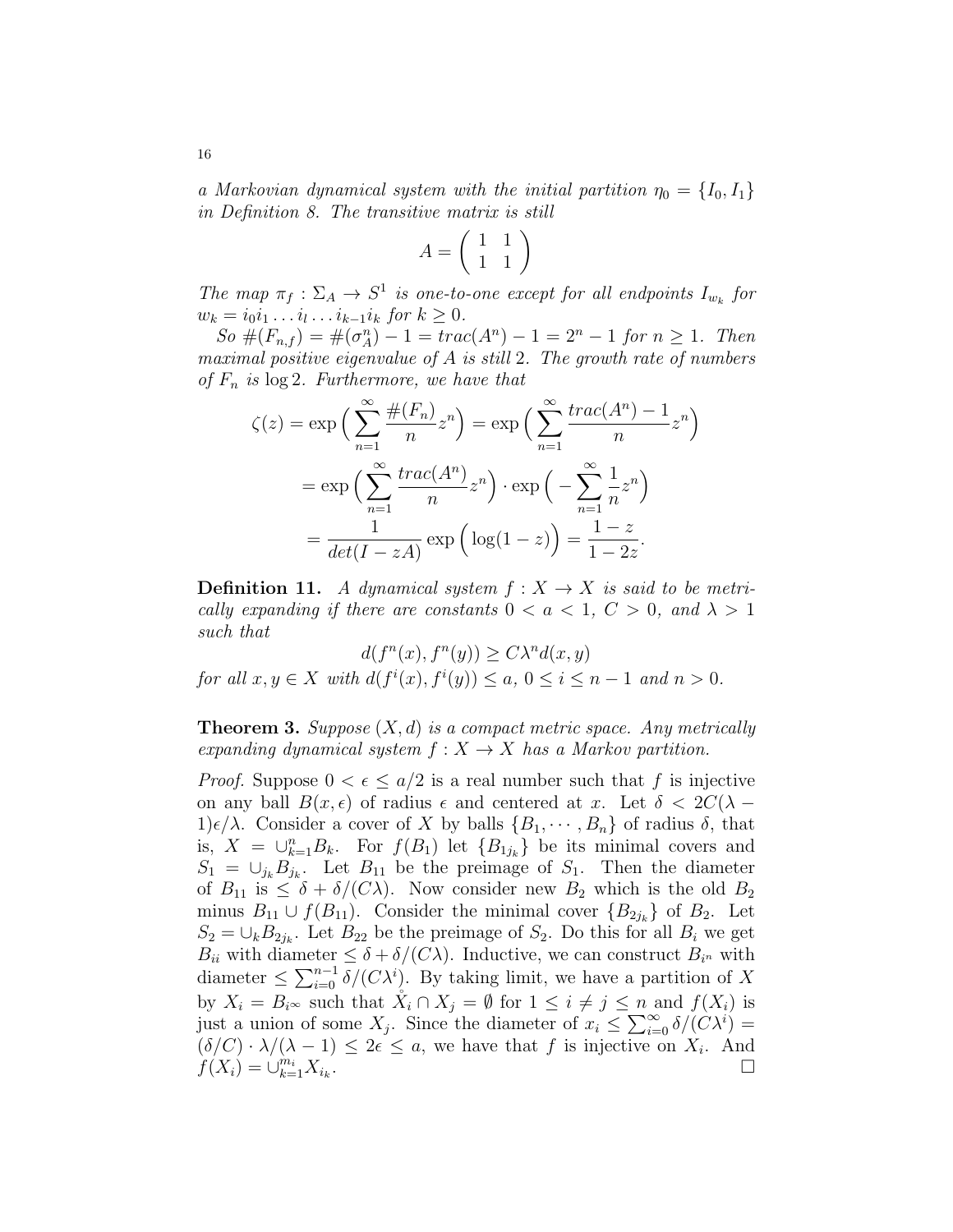**Remark 2.** Thus if a map  $f : X \to X$  is metrically expanding, then it is topologically expanding.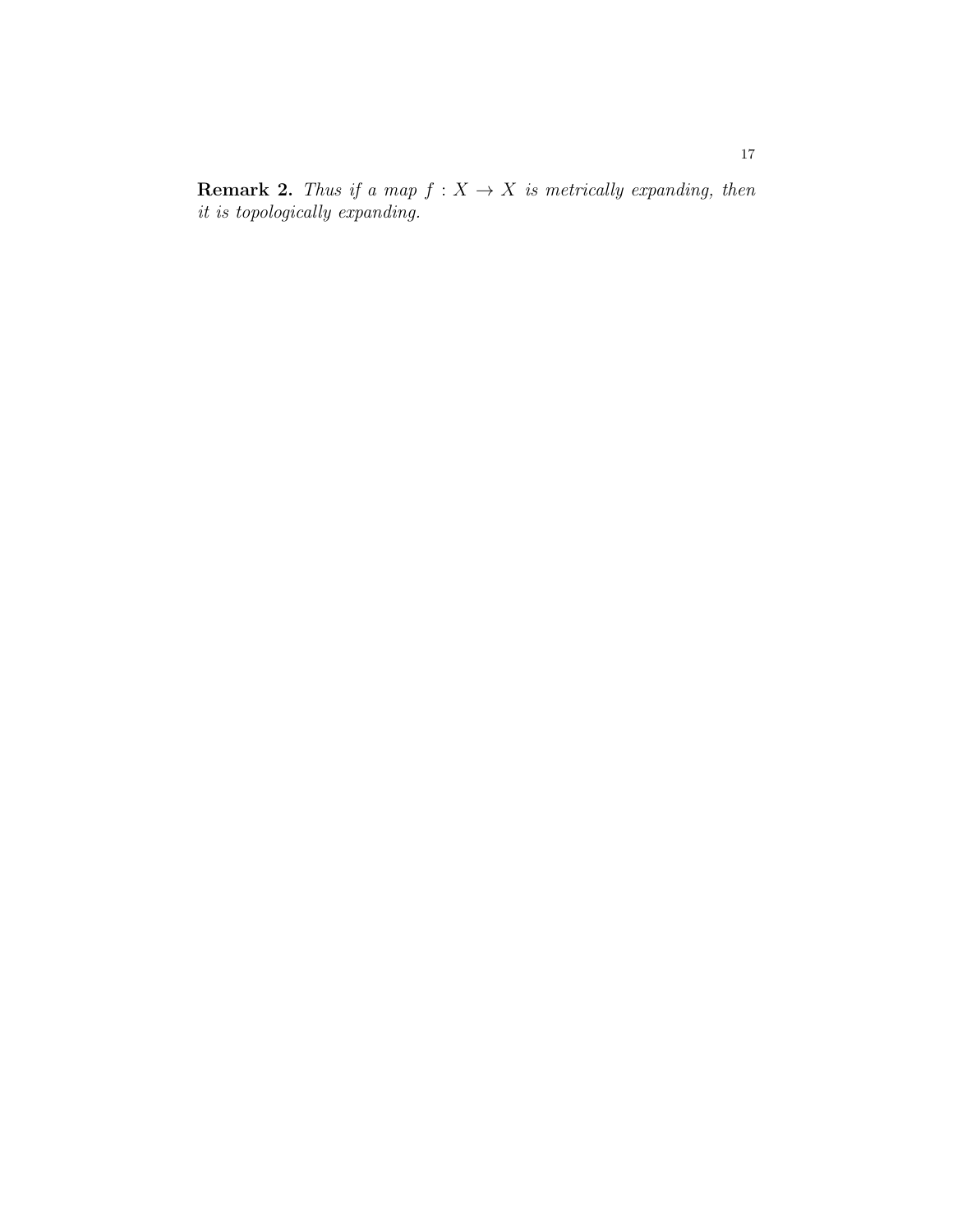### Lecture 3. Non-linear dynamical systems and distortions

Refer to Chapter 1 of the following book for this lecture.

• Y. Jiang, Renormalization and Geometry in One-Dimensional and Complex Dynamics. Advanced Series in Nonlinear Dynamics, Vol. 10 (1996) World Scientific Publishing Co. Pte. Ltd., River Edge, NJ, xvi+309 pp. ISBN 981-02-2326-9.

Suppose  $f: I_0 \cup I_1 \to I$  is an expanding map. Let  $G = (a, b)$  be the complement of  $I_0 \cup I_1$  in I. A number x in I is said to be escaping to G if  $f^{\circ k}(x)$  is in G for some integer  $k \geq 0$  (where  $f^{\circ 0}$  is the identity). The set  $\Omega \subseteq I$  of escaping points is an open subset of the real line. The complement  $\Lambda$  of  $\Omega$  in I is called the non-escaping set under f. It is a compact (closed and bounded) subset of the real line R.

Example 8  $(\frac{1}{3})$  $\frac{1}{3}$ -Cantor set). Suppose  $a = 1/3$  and  $b = 2/3$ . Define

$$
f(x) = \begin{cases} 3x, & 0 \le x \le a; \\ 3x - 2, & b \le x \le 1. \end{cases}
$$

Then f is an expanding map for which the non-escaping set  $\Lambda$  under f is the famous  $\frac{1}{3}$ -Cantor set.

One can see that  $f : \Lambda \to \Lambda$  is a Markov partition with the initial partition

$$
\Lambda_0 = [0, 1/3] \cap \Lambda \quad \text{and} \quad \Lambda_1 = [2/3, 1] \cap \Lambda.
$$

In general we have  $\Lambda_{w_k}$  for all  $w_k = i_0 \dots i_{k-1} i_k$ . The length  $|\Lambda_{w_k}| =$  $1/3^{k+1}$ . Clearly Λ has zero Lebesgue measure since  $|\Lambda| \leq \sum_{w_k} |\Lambda_{w_k}| \leq$  $2^{k+1}/3^{k+1}$  for all  $k \geq 0$ . Let  $s > 0$  be real number such that

$$
\sum_{w_k} |\Lambda_{w_k}|^s = 1.
$$

Then we can see that  $2^{k+1}3^{-s(k+1)} = 1$ . This implies that

$$
s = \frac{\log 2}{\log 3}.
$$

This number is called the Hausdorff dimension of  $\Lambda$  (we will define it later). The reason we can do all these calculations is that this is a linear dynamical system.

Now we are going to see how to study a typical non-linear dynamical system. Let X be an interval  $I = [a, b]$  or the circle  $S^1 = \{z = e^{2\pi i \theta}\}.$ Let  $f(x)$  be a self-map of X. The dynamical system generated by f is the semigroup  $\{f^{\circ n}\}_{n=0}^{\infty}$  of iterations of f. For semplice, we call f is a dynamical system. Linear dynamical systems are among simplest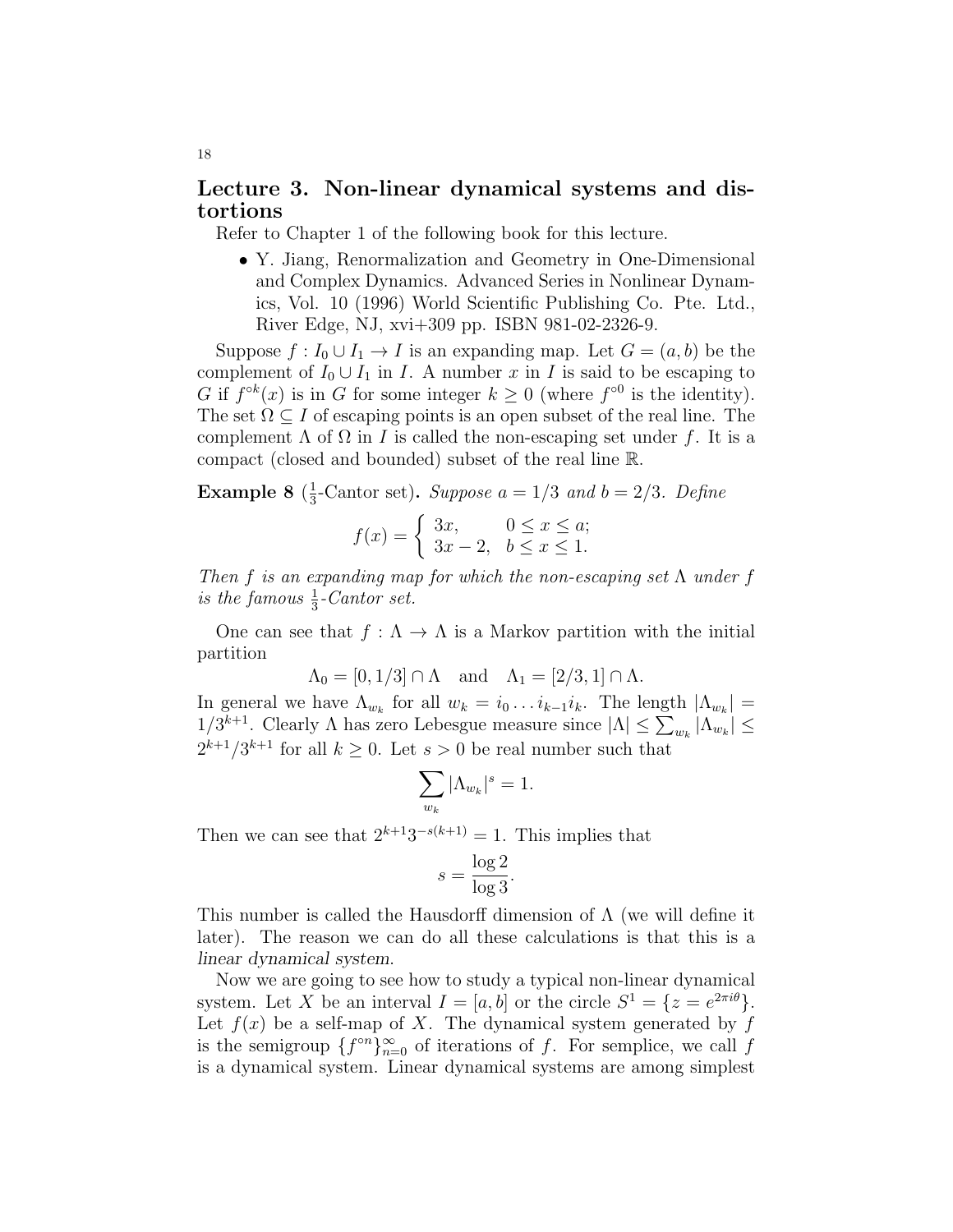ones to study. For a dynamical, an important problem one would like to study is to estimate how far is it derived from linear dynamical systems? An important analytic characterization of a linear dynamical system  $f$  is

$$
\log \left| \frac{(f^{\circ n})'(x)}{(f^{\circ n})'(y)} \right| = 0, \quad x, y \in I, n \ge 0.
$$

Therefore, for a dynamical system  $f$ , we call the set of ratios

$$
\Big\{\log\Big|\frac{(f^{\circ n})'(x)}{(f^{\circ n})'(y)}\Big|\Big\}
$$

the distortion. The distortion of a linear dynamical system contains only zero. Indeed, estimating the distortion of a dynamical system is useful and important. In this series of lectures, we will study dynamics of circle homeomorphisms and dynamics of interval mappings. Through this study we will also learn several important techniques in one-dimensional dynamical system which are widely used to estimate distortions of one-dimensional dynamical systems.

One technique, going back to Denjoy, estimates the distortion of a one-dimensional dynamical system without critical points. We can summarize this technique as follows.

Let  $f$  be a function defined on a set  $U$  of the real line  $\mathbb R$ . It is said to be  $C^1$  (or  $C^{1+\alpha}$  for  $0 < \alpha \leq 1$  or  $C^{1+bv}$ ) if it can be extended to a differentiable function defined on an open set containing  $U$  and if the derivative of the extension is continuous (or is  $\alpha$ -Hölder continuous or is of bounded variation). Suppose f is a  $C^1$  function on a set  $U \subset \mathbb{R}$ and  $X = \{x_i\}_{i=1}^n$  and  $Y = \{y_i\}_{i=1}^n$  are two sequences of points in U. The number

$$
\log \Bigl| \prod_{i=1}^n \frac{f'(x_i)}{f'(y_i)} \Bigr|
$$

is called the distortion of  $f$  along  $X$  and  $Y$ .

**Lemma 1** (Nävie Distortion Lemma). If

$$
\kappa = \inf_{x \in U} |f'(x)| > 0,
$$

then the distortion of  $f$  along  $X$  and  $Y$  can be estimated as

$$
\left| \log \left| \prod_{i=1}^n \frac{f'(x_i)}{f'(y_i)} \right| \right| \leq \frac{1}{\kappa} \sum_{i=1}^n |f'(x_i) - f'(y_i)|.
$$

Moreover if f is of  $C^{1+\alpha}$  for some  $0 < \alpha \leq 1$ , let

$$
\iota = \sup_{x \neq y \in U} \left( \frac{|f'(x) - f'(y)|}{|x - y|^{\alpha}} \right) < \infty,
$$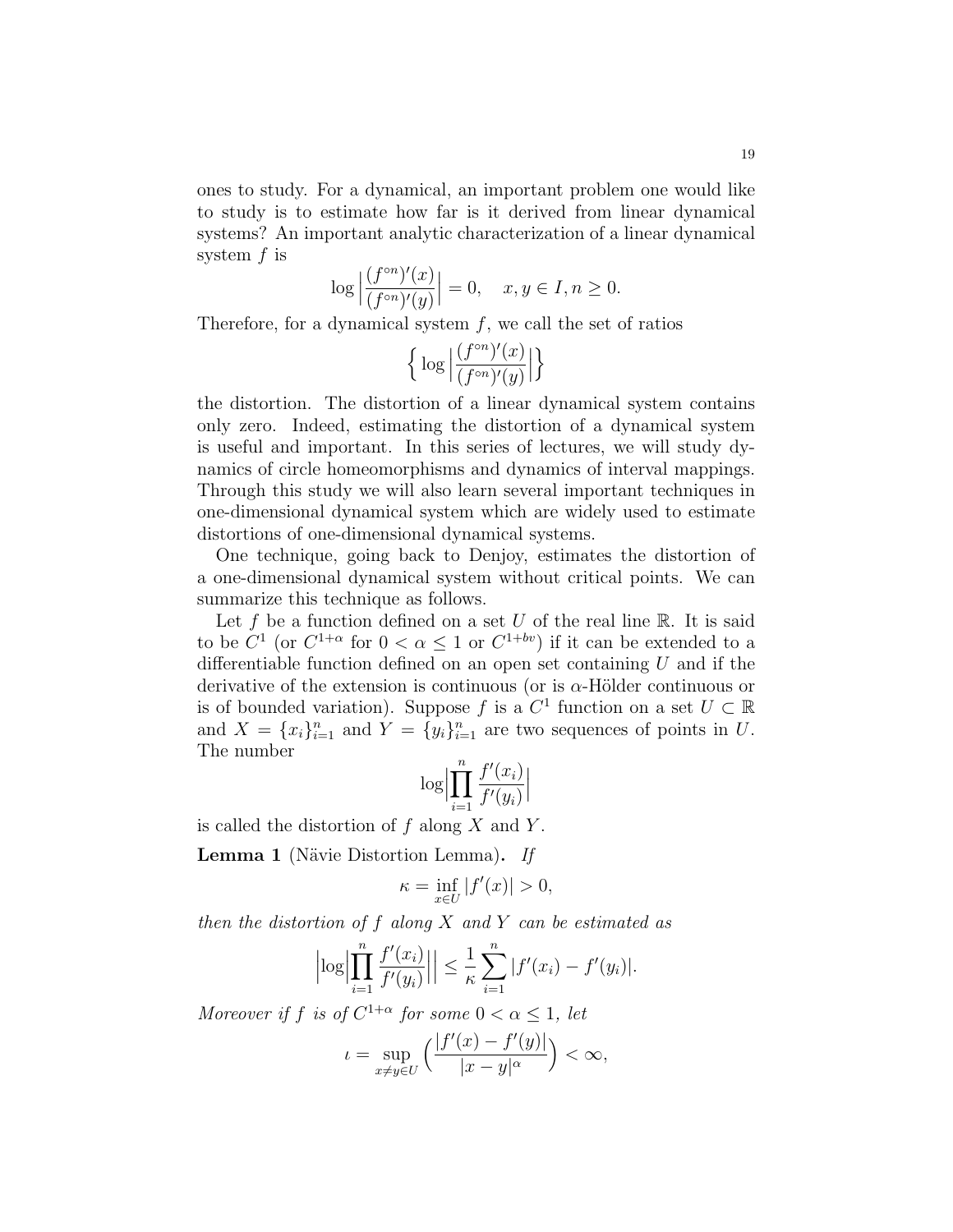then the distortion of f along X and Y is bounded by  $(\iota/\kappa)\sum_{i=1}^n |x_i$  $y_i|^{\alpha}$ , that is,

$$
\left|\log\left|\prod_{i=1}^n\frac{f'(x_i)}{f'(y_i)}\right|\right|\leq \frac{\iota}{\kappa}\sum_{i=1}^n|x_i-y_i|^\alpha.
$$

**Lemma 2.** If f is of  $C^{1+bv}$ , then there is a constant  $C > 0$  so that the distortion of f along  $X$  and  $Y$  is bounded by  $C$  whenever the open intervals  $I_i$ , bounded by  $x_i$  and  $y_i$ , for  $i = 1, \ldots, n$ , are pairwise disjoint, that is,

$$
\left|\log\left|\prod_{i=1}^n\frac{f'(x_i)}{f'(y_i)}\right|\right|\leq C.
$$

These distortion results are not difficult-they are just obtained from some direct calculations from Calculus. However, using them wisely in a research problem is a big challenge in the study of one-dimensional dynamical systems.

Suppose  $I = [0, 1]$  is the unit interval and  $I_0 = [0, a]$  and  $I_1 = [b, 1]$ are two subintervals where  $0 < a < b < 1$ . A  $C<sup>1</sup>$  map f defined on  $I_0 \cup I_1$  is said to be (degree two, for any degree it is similar) expanding if  $f|I_i$  from  $I_i$  to I is bijective for  $i = 0, 1$  and if there are constants  $C > 0$  and  $\lambda > 1$  so that

$$
|(f^{\circ n})'(x)| \ge C\lambda^n
$$

whenever  $f^{\circ i}(x)$  are in  $I_0 \cup I_1$  for all  $i = 0, 1, ..., n - 1$ .

A  $C<sup>1</sup>$  map f defined on an interval I is said to have Hölder continuous derivative if there are constant  $0 < \alpha \leq 1$  and  $C > 0$  such that

$$
|f'(x)-f'(y)|\leq C|x-y|^{\alpha},\quad \forall x,y\in I.
$$

More precisely, we call  $f C^{1+\alpha}$ . A  $C^1$  map  $f$  of  $I$  is expanding if there are constants  $C > 0$  and  $\lambda > 1$  such that

$$
(f^n)'(x)| \ge C\lambda^n, \quad \forall x \in I, n > 0.
$$

**Remark 3.** If a  $C^1$  map  $f: I_0 \cup I_1 \rightarrow I$  is expanding, then  $f: \Lambda \rightarrow \Lambda$ is metrically expanding, thus topologically expanding.

Topologically, a Cantor subset of the real line R is compact, uncountable, totally disconnected, and perfect. We will see later that Cantor sets or Cantor-like sets will appear again and again in the study of dynamical systems.

**Theorem 4** (Cantor set). Suppose  $f: I_0 \cup I_1 \rightarrow I$  is a topologically expansive map. Then the non-escaping set  $\Lambda = \Lambda_f$  under f is a Cantor set.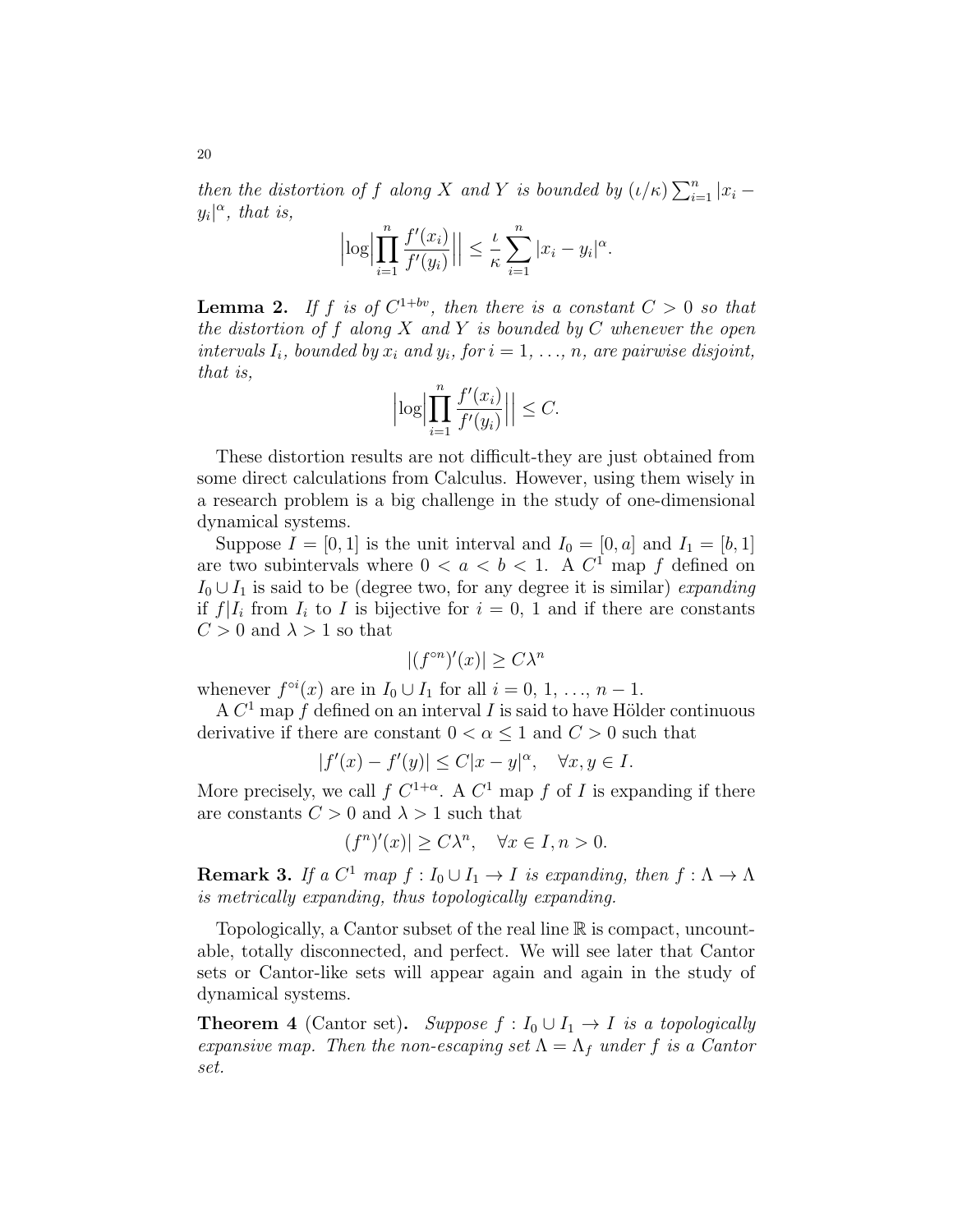*Proof.* Let  $f_i$  be the restriction of the function f to  $I_i$ , and  $g_i = f_i^{-1}$  $i^{-1}$  :  $I \to I_i$  be the inverse of  $f_i$  for  $i = 0$  or 1. We can consider compositions

$$
g_{w_n}=g_{i_0}\circ g_{i_1}\circ\cdots\circ g_{i_n}
$$

for all strings  $w_n = i_0 i_1 \dots i_n$  of  $0's$  and  $1's$ .

Suppose  $w_n = i_0 i_1 \dots i_n$  is a string of  $0's$  and  $1's$ . Let  $I_{w_n} = g_{w_n}(I)$ be the image of I under  $g_{w_n}$ , and let  $G_{w_n} = g_{w_n}(G)$  be the set of all the points escaping to G under  $g_{w_n}^{-1}$ . The union  $\cup_{w_n} I_{w_n}$  is the set of all points not escaping to G under the iterates  $f^{\circ k}$  for  $k = 0, 1, ..., n$ , where  $w_n$  runs over all the strings of  $0's$  and  $1's$  of length  $n + 1$ . The set  ${I_{w_n}}$  is a collection of pairwise disjoint closed intervals and one to one correspondence with the set  $\{w_n\}$  of all the strings of  $0's$  and  $1's$ of length  $n + 1$ . Hence  $\Lambda = \bigcap_{n=0}^{\infty} \bigcup_{w_n} I_{w_n}$ , where  $w_n$  runs over all the strings of  $0's$  and  $1's$  of length  $n + 1$ .

Let us first prove that  $\Lambda$  is uncountable. For a string  $w_n = i_0 i_1 \ldots i_n$ of 0's and 1's and a digit  $i_{n+1} = 0$  or 1,  $I_{w_n i_{n+1}} \subseteq I_{w_n}$  since  $I_{i_{n+1}} \subseteq I$ . This implies that

$$
\cdots \subseteq I_{i_0i_1\ldots i_n} \subseteq \cdots \subseteq I_{i_0i_1} \subseteq I_{i_0}
$$

and that

$$
I_w = \bigcap_{n=0}^{\infty} I_{i_0 i_1 \dots i_n}
$$

is a non-empty closed subset for any infinite string  $w = i_0 i_1 ...$  of  $0's$ and 1's. Hence the set  $\{I_w\}$  is a collection of pairwise disjoint nonempty closed subsets and is in one to one correspondence with the uncountable set  $\{w = i_0 i_1 \dots\}$  of all infinite strings of  $0's$  and  $1's$ . Hence the set  $\{I_w\}$  is uncountable. So is the set  $\Lambda$  because  $\Lambda = \bigcup_w I_w$ where  $w = i_0 i_1 \dots$  runs over all infinite strings of  $0's$  and  $1's$ .

Since f is topologically expansive,  $I_w = \{x_w\}$  contains only one point. The map  $\pi(w) = x_w$  from  $\{w\}$  to  $\Lambda$  is bijective. We use this to prove that  $\Lambda$  is totally disconnected, that is, every (connected) component Π of  $Λ$  contains only one number. Suppose there is a component Π of  $\Lambda$  which contains two different numbers  $x_w$  and  $x_{w'}$  where  $w = i_0 i_1 \dots i_n i_{n+1} \dots$  and  $w' = i_0 i_1 \dots i_n i'_{n+1} \dots$  where  $i_{n+1} \neq i'_{n+1}$ . Both  $x_w$  and  $x_{w'}$  are in  $I_{w_n}$  where  $w_n = i_0i_1 \ldots i_n$ . The set  $I_{w_n}$  is the union of an open interval  $G_{w_n}$  and two closed intervals  $I_{w_n i_{n+1}}$  and  $I_{w_n i'_{n+1}}$  which are on different sides of  $G_{w_n}$ . The numbers  $x_w$  and  $x_{w'}$ are in  $I_{w_n i_{n+1}}$  and  $I_{w_n i'_{n+1}}$ , respectively. Take a point z in  $G_{w_n}$ . Then

$$
\Pi = \Big( \Pi \cap (-\infty, z) \Big) \cup \Big( \Pi \cap (z, \infty) \Big).
$$

This contradicts the statement that  $\Pi$  is a component of  $\Lambda$  and proves that  $\Lambda$  is totally disconnected.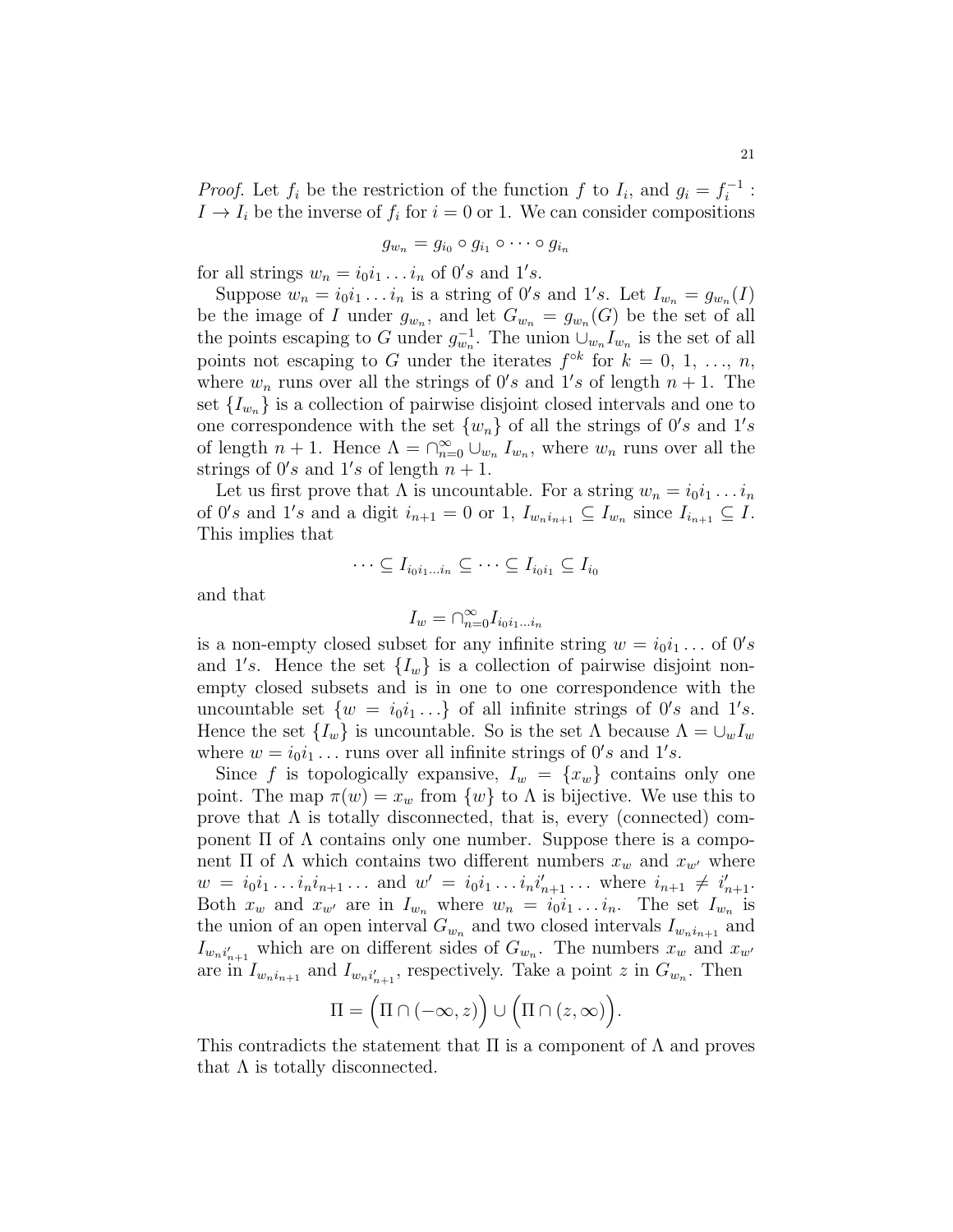Since  $\Lambda$  is closed, the set  $\Lambda'$  of limit points of  $\Lambda$  is contained in  $Λ$ . To prove that  $Λ$  is a perfect set, we only need to show that  $Λ$  is contained in  $\Lambda'$ . Let  $x_w$  be a number in  $\Lambda$  and  $w = i_0 i_1 \ldots i_n i_{n+1} \ldots$ Let  $r(i) = i + 1 \pmod{2}$ ;  $r(i)$  is 1 for  $i = 0$  and 0 for  $i = 1$ . Take  $w^{(n)} = i_0 \dots i_{n-1} r(i_n) i_{n+1} \dots; w^{(n)}$  differs from w at  $(n+1)^{th}$  position. Then  $x_{w^{(n)}} \neq x_w$  and both of them are in  $I_{i_0...i_{n-1}}$ . Since the length of  $I_{i_0...i_{n-1}}$  tends to zero as n goes to infinity,  $x_{w^{(n)}}$  tends to  $x_w$  as n goes to infinity. This says that  $x_w$  is a limit point of  $\Lambda$ . So  $\Lambda$  is contained in  $\Lambda'$ . Hence  $\Lambda$  is a Cantor set.

**Exercise 2.** Construct a topologically expansive map  $f: I_0 \cup I_1 \rightarrow I$ such that  $\Lambda$  has positive Lebesgue measure.

**Theorem 5** ( $C^{1+\alpha}$ -hyperbolic Cantor set, Lebegue measure). Suppose  $f: I_0 \cup I_1 \to I$  is a  $C^{1+\alpha}$  expanding map for some  $0 < \alpha \leq 1$ . Then the non-escaping set  $\Lambda = \Lambda_f$  under f has zero Lebesgue measure.

*Proof.* Let  $m(\cdot)$  mean the Lebesgue measure and let |J| mean the length of an interval. An inequality which can be easily obtained is

$$
m(\Lambda) \le \sum_{w_n} |I_{w_n}| < C2^{n+1} \mu^n,
$$

where  $w_n$  runs over all the strings of  $0's$  and  $1's$  of length  $n + 1$ . This inequality is true because  $\{I_{w_n}\}\$ is a cover of  $\Lambda$  and the total number of the strings of 0's and 1's of length  $n+1$  is  $2^{n+1}$ . If  $\mu < 1/2$ , it is much easier to see  $m(\Lambda) = 0$ . However, to prove that the Lebesgue measure of  $\Lambda$  is zero for any  $0 < \mu < 1$ , we need help from Lemma 1

Suppose  $w_n = i_0 \dots i_n$  is a string of  $0's$  and  $1's$  of length  $n + 1$ . The map  $f^{n+1}$  from  $I_{w_n}$  to I is a monotone function and its inverse is  $g_{w_n}$ . For any two numbers x and y in  $I_{w_n}$ , let  $x_i = f^{\circ(n-i+1)}(x)$  and  $y_i = f^{\circ (n-i+1)}(y)$  for  $i = 0, 1, ..., n+1$ . By the mean value theorem and the chain rule,  $|x_i - y_i| < C\mu^i$  and  $\sum_{i=0}^{n+1} |x_i - y_i|^{\alpha} < C/(1 - \mu^{\alpha})$ . According to Lemma 1, the distortion of f along  $X = \{x_i\}$  and  $Y =$  $\{y_i\}$  is bounded by the constant  $C' = (\iota/\kappa)(C/(1-\mu^{\alpha}))$ , that is,

$$
\Bigl|\log\Bigl|\frac{\Big(f^{\circ(n+1)}\Big)'(x)}{\Big(f^{\circ(n+1)}\Big)'(y)}\Bigr|\Bigr|\leq C',
$$

where  $\iota$  is the Hölder constant of  $f'$  on  $I_0 \cup I_1$  and  $\kappa = \inf_{x \in I_0 \cup I_1} |f'(x)|$ . This implies that

$$
\frac{|G_{w_n}|}{|I_{w_n}|} \ge c = e^{-C'}|G|,
$$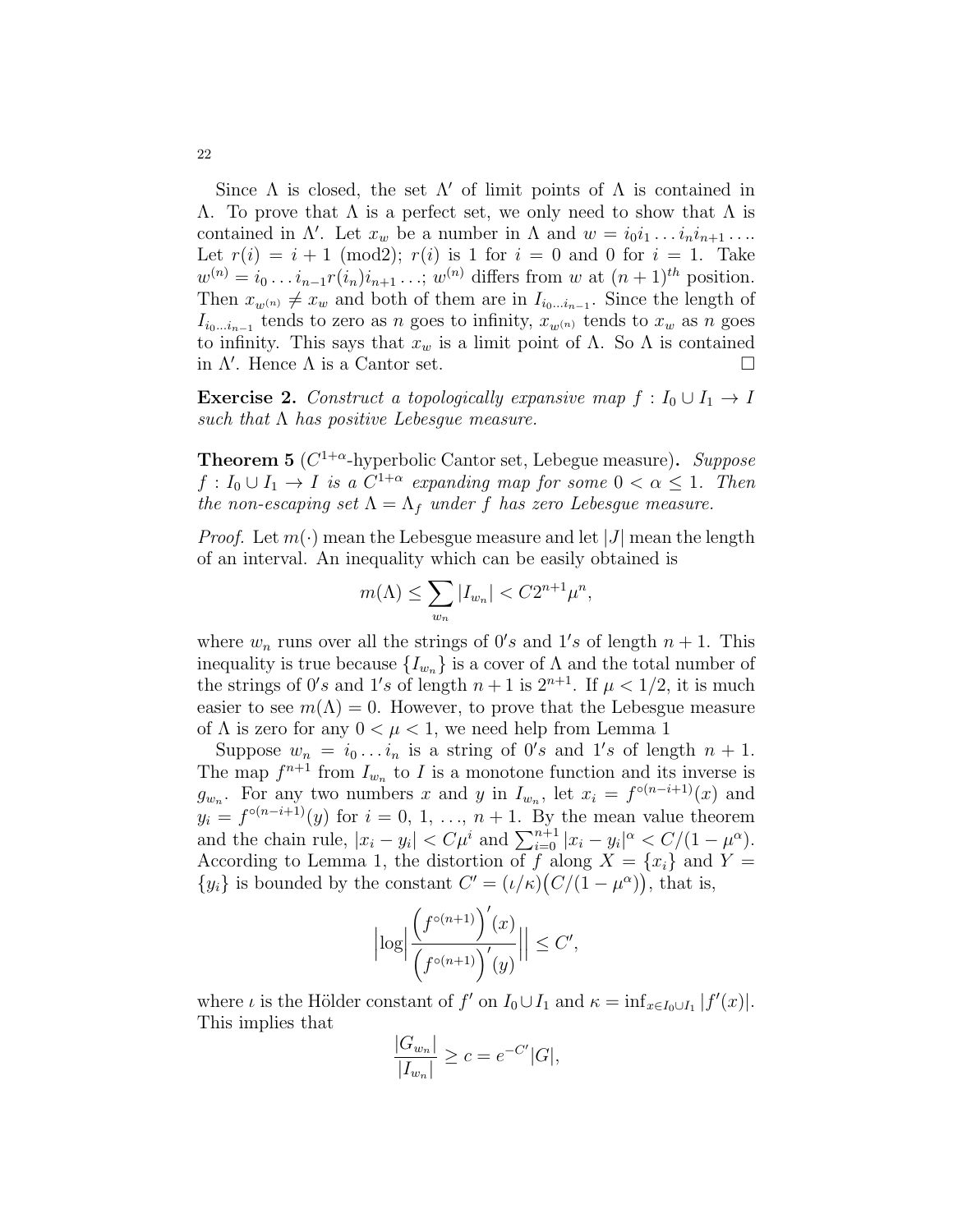since  $G = f^{\circ(n+1)}(G_{w_n})$  and  $I = f^{\circ(n+1)}(I_{w_n})$ . Now we have that  $|I_{w_n0}| + |I_{w_n1}| \leq (1-c)|I_{w_n}|$ 

because  $I_{w_n} = I_{w_n0} \cup G_{w_n} \cup I_{w_n1}$ ; moreover,

$$
m(\Lambda) \leq \sum_{w_{n+1}} |I_{w_{n+1}}| = \sum_{w_n} (|I_{w_n0}| + |I_{w_n1}|) \leq (1-c) \sum_{w_n} |I_{w_n}| \leq \cdots \leq (1-c)^{n+1}
$$

for all positive integers n. Hence the Lebesgue measure of  $\Lambda$  is zero.  $\Box$ 

**Problem 3.** Can you construct a  $C^1$  expanding map  $f: I_0 \cup I_1 \rightarrow I$ such that  $\Lambda$  has positive Lebesgue measure?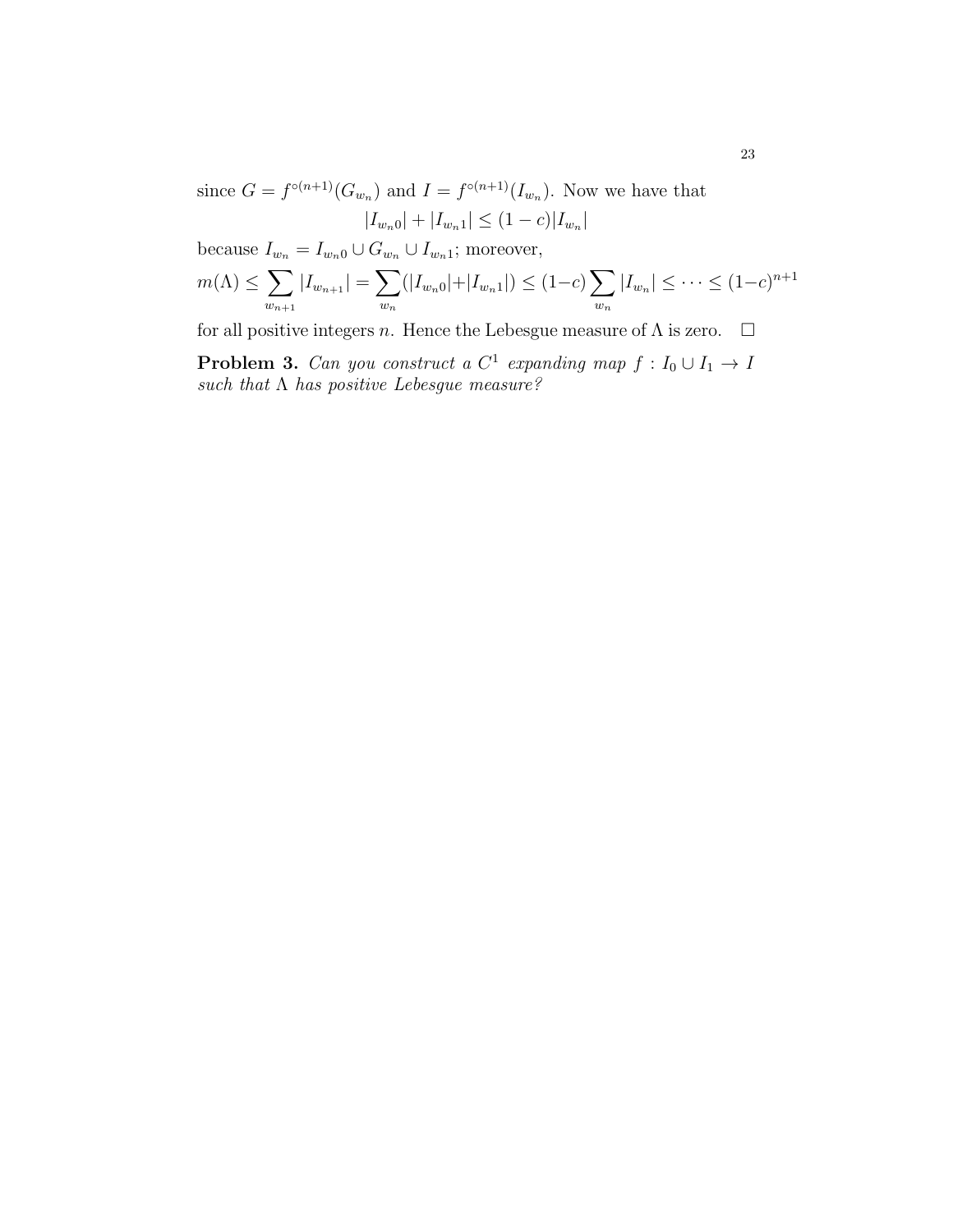## Lecture 4. The Mandelbrot set and hyperbolic holomorphic dynamical systems

#### 4.1. Quadratic polynomials.

Let  $\mathbb C$  be the complex plane and  $\widehat{\mathbb C} = \mathbb C \cup \{\infty\}$  be the extended complex plan, that is, the Riemann sphere. Suppose  $f(z) = az^2 +$  $bz + d$  is a quadratic polynomial,  $a \neq 0$ . By a linear conjugacy  $h(z) =$  $(1/a)(z - b/(2a))$ , we can assume  $q_c(z) = h^{-1} \circ f \circ h(z) = z^2 + c$ , where  $c = d - \frac{b^2}{4a}$ . The map  $q_c(z)$  has a unique critical point 0 in the complex plane. We consider the critical orbit  $\mathcal{O}(0) = \{q_c^n(0)\}_{n=0}^{\infty}$ . The Mandelbrot set

$$
\mathcal{M} = \{c \mid \mathcal{O}(0) \text{ is bounded.}\}.
$$

**Theorem 6.** The set  $M$  is a closed bounded simply connected subset contained in the disk of radius 2 centered 0 in the complex plane. And  $\mathcal{M} \cap \mathbb{R} = [-2, 1/4].$ 

*Proof.* If  $|c| > 2$ , then  $|q_c^2(0)| = |q_c(c)| = |c^2 + c| \ge |c|(|c| - 1) > |c|$ . Inductively,  $|q_c^n(0)| \ge |c|(|c|-1)^{2^{n-1}}$ . This implies that

$$
\mathcal{M} \subseteq D_2 = \{ |c| \le 2 \}.
$$

Thus it is bounded. Now consider  $|c| \leq 2$  and there is an integer  $m > 0$  such that  $|q_c^m(0)| = 2 + t, t > 0$ . Then we have that  $|q_c^{m+1}(0)| \ge$  $(2 + t)^2 - 2 \ge 2 + 4t$ . Inductively, we have that  $|q_c^{m+n}(0)| \ge 2 + 4^n t$ . This implies  $q_c^n(0) \to \infty$  as  $n \to \infty$ . So  $c \notin \mathcal{M}$ . This implies that  $\mathcal M$ is closed. This also implies that  $\mathbb{C}\setminus\mathcal{M}$  has no bounded component (by the maximum principle) and thus is connected. This implies that  $\mathcal M$ is simply connected.

Consider  $q_c(z) = z^2 + c$ , we have  $z^2 - z + c = 0$ . This implies

$$
z = \frac{1 \pm \sqrt{1 - 4c}}{2}
$$

So  $q_c$  always has two fixed points

$$
p_0 = \frac{1 + \sqrt{1 - 4c}}{2}
$$
 and  $p_1 = \frac{1 - \sqrt{1 - 4c}}{2}$ .

When  $c = 1/4$ , this becomes a one fixed point of multiplier 2. When c and x are real and  $c > 1/4$ ,  $q_c$  has no real fixed point.  $q_c(x) > x$  for all  $x > 0$ . So  $q_c^n(0) \to \infty$  as  $n \to \infty$ . When c is real and  $-2 \le c \le$ 1/4, the largest fixed point  $p_0 \ge |c| = |q_c(0)|$ . If  $|q_c^m(0)| \le p_0$ , then  $|q_c^{m+1}(0)| \leq p_0^2 + c = p_0$ . Thus  $c \in \mathcal{M}$ . We get  $\mathcal{M} \cap \mathbb{R} = [-2, 1/4]$ .  $\Box$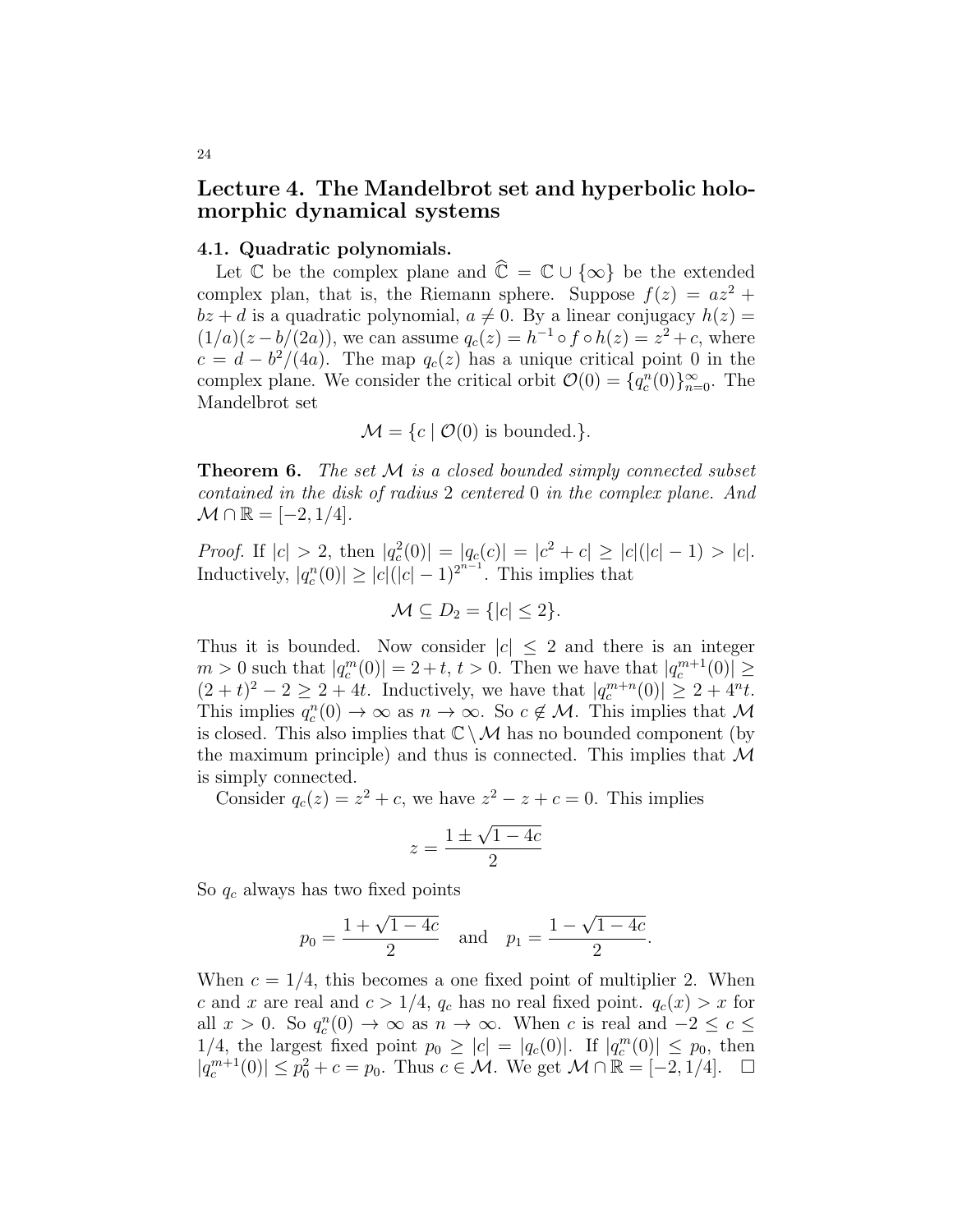#### 4.2. Local dynamics of holomorphic maps, easy cases.

Let U be a domain in the complex plane C. Let  $f: U \to \mathbb{C}$  be a holomorphic map. Suppose  $z_0 \in U$  is a fixed point of f, i.e.,  $f(z_0) = z_0$ . Then  $\lambda = f'(z_0)$  is called the multiplier of f at  $z_0$ . The number  $\lambda$  is a conformal invariant, that is, if  $g: V \to \mathbb{C}$  is another holomorphic map and  $w_0$  is a fixed point of g and if  $h: U \to V$  is a conformal map such that  $w_0 = h(z_0)$  and such that  $g = h \circ f \circ h^{-1}$ , then  $g'(w_0) = f'(z_0)$ .

We can classify  $z_0$  by  $\lambda$  as follows:

- (1) Attracting if  $0 < |\lambda| < 1$ ;
- (2) Repelling if  $|\lambda| > 1$ ;
- (3) Super-attracting if  $\lambda = 0$ ;
- (4) Rational neutral if  $\lambda = e^{2\pi \frac{p}{q}}$  where p and q are integers;
- (5) Irrational neutral if  $\lambda = e^{2\pi\theta}$  where  $0 < \theta < 1$  is an irrational number.

Conjugating by a simple linear transformation  $w \to w - z_0$ , that is, by considering  $g(w) = f(w + z_0) - z_0$ , we will assume that  $z_0 = 0$ . We use  $\Delta_{\delta} = \{z \in \mathbb{C} \mid |z| < \delta\}$ 

to denote the disk centered at 0 with radius  $\delta > 0$ . In particular,  $\Delta = \Delta_1$  is the unit disk.

#### 4.2.1. Attracting case.

Suppose  $0 \in U$  is an attracting fixed point of f. Let  $\lambda = f'(0)$  with  $0 < |\lambda| < 1$ . Then  $f(z) = \lambda z$  or its Taylor expansion of f at 0 is

$$
f(z) = \lambda z + a_p z^p + \cdots
$$

where  $a_p \neq 0$  and  $p \geq 2$ . In the first case  $f(z) = \lambda z$  is a linear map whose dynamics is easy to understand. In the second case, we will see that under an appropriate holomorphic change of coordinate, it is again a linear map.

Let  $|\lambda| < \rho < 1$ . There is a domain  $0 \in U' \subset U$  such that

$$
|f(z)| \le \rho |z|, \quad z \in U'.
$$

This implies

$$
|f^n(z)| \le \rho^n |z|, \quad n > 0, z \in U'.
$$

**Theorem 7** (Königs' Theorem). There is a conformal map  $\phi$  defined on  $\Delta_{\delta}$  for some  $\delta > 0$  such that  $\phi(0) = 0$  and

$$
\phi \circ f \circ \phi^{-1}(z) = \lambda z, \quad z \in \phi(\Delta_{\delta}).
$$

The conjugacy  $\phi$  is unique up to multiplication by a non-zero factor.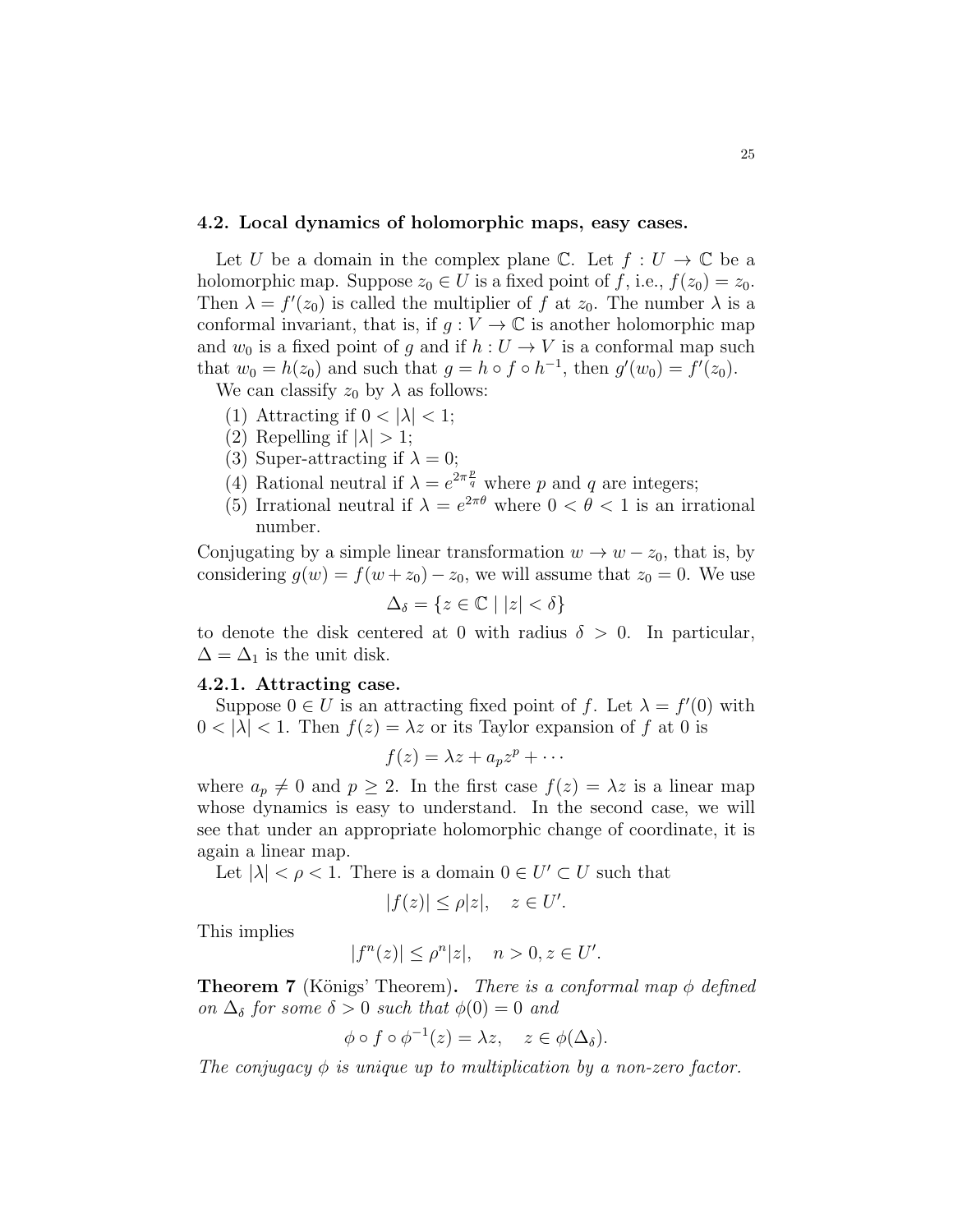$$
\phi_1 \circ f \circ \phi_1^{-1}(z) = \lambda z, \quad z \in \phi_1(\Delta_{\delta}).
$$

Then

$$
\psi = \phi \circ \phi_1^{-1} : \phi_1(\Delta_{\delta}) \to \phi(\Delta_{\delta})
$$

is also a conformal map and commutes with  $\lambda z$ , i.e.,

$$
\psi(\lambda z) = \lambda \psi(z), \quad z \in \phi_1(\Delta_{\delta}).
$$

So

$$
\psi'(z) = \psi'(\lambda^n z) = \psi'(0), \quad z \in \phi_1(\Delta_\delta).
$$

This implies that  $\psi = c$  is a constant function. Thus  $\phi = c\phi_1$ .

Now let us prove the "existence". Define

$$
\phi_n(z) = \lambda^{-n} f^n(z), \quad z \in U'.
$$

We have

$$
\phi_n \circ f(z) = \lambda^{-n} f^{n+1}(z) = \lambda \phi_{n+1}(z).
$$

If  $\phi_n \to \phi$  as  $n \to \infty$  in some  $\Delta_{\delta}$ , then  $\phi \circ f = \lambda \phi$ .

So we need to show that  $\{\phi_n\}_{n=0}^{\infty}$  is a Cauchy sequence on  $\Delta_{\delta} \subset U'$ for some  $\delta > 0$ . First there are constants  $\delta' > 0$  and  $C' > 0$  such that

 $|f(z) - \lambda z| \leq C' |z|^2$ , for all  $|z| < \delta'$ .

This implies

$$
|f(z)| \le |\lambda||z| + C'|z|^2 \le (|\lambda| + C'\delta')|z|.
$$

By taking  $\delta'$  small, we assume that  $\rho = |\lambda| + C' \delta' < 1$ . So

 $|f(z)| < \rho |z|.$ 

And,

$$
|f^n(z)| < \rho^n|z|, \quad n \ge 0, \ |z| < \delta'.
$$

Again by taking  $\delta'$  small, we assume  $\mu = \frac{\rho^2}{|\lambda|} < 1$ . Let  $C =$  $C'(\delta')^2/\lambda$ . Then

$$
\begin{array}{rcl} |\phi_{n+1}(z) - \phi_n(z)| & = & \left| \frac{f^{n+1}(z)}{\lambda^{n+1}} - \frac{f^n(z)}{\lambda^n} \right| = \frac{|f^{n+1}(z) - \lambda f^n(z)|}{|\lambda^{n+1}|} \\ & \leq & \frac{C'|f^n(z)|^2}{|\lambda^{n+1}|} \leq \frac{\rho^{2n}C'|z|^2}{|\lambda|^{n+1}} = C\mu^n, \quad |w| < \delta. \end{array}
$$

So  $\phi_n$  converges uniformly to an analytic map  $\phi$  on  $\Delta_{\delta'}$ . Since  $\phi \circ f(z) =$  $\lambda \phi(z)$  on  $\Delta_{\delta}, \phi$  is not a constant. Since  $\phi'_n(0) = 1$ , so  $\phi'(0) = 1$ . There is a  $0 < \delta \leq \delta'$  such that  $\phi$  is conformal on  $\Delta_{\delta}$ .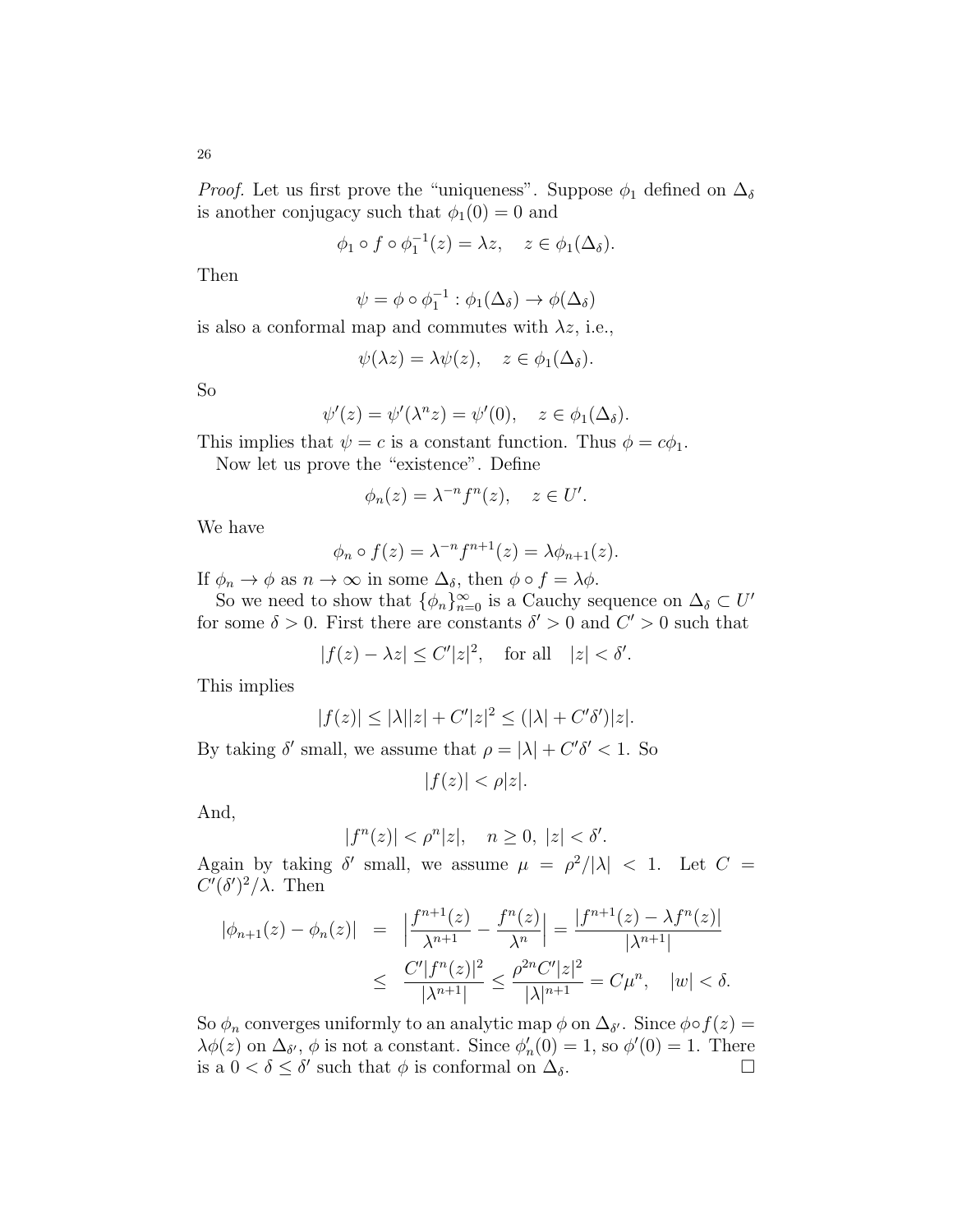#### 4.2.3. Repelling case.

If 0 is a repelling fixed point of  $f: U \to \mathbb{C}$ . Then there is another domain  $V \subset U$  such that  $f|V$  is injective. Its inverse  $f^{-1}$  on  $f(V)$  is also holomorphic and 0 is an attracting fixed point of  $f^{-1}: f(V) \to \mathbb{C}$ . Let  $\lambda = f'(0)$  be the multiplier of f at 0. Then  $\lambda^{-1}$  is the multiplier of  $f^{-1}$ at 0. Following the theorem in the attracting case, there is a conformal map  $\phi$  defined on  $\Delta_{\delta} \subset f(V)$  such that  $\phi \circ f^{-1} \circ \phi^{-1}(z) = \lambda^{-1} z$ . So

$$
\phi \circ f \circ \phi^{-1}(z) = \lambda z, \quad z \in \phi(f^{-1}(\Delta_{\delta})).
$$

Since  $\phi(f^{-1}(\Delta_{\delta}))$  is an open domain containing 0, we have

**Theorem 8.** There is a conformal map  $\phi$  defined on  $\Delta_{\delta_0}$  for some  $\delta_0 > 0$  such that  $\phi(0) = 0$  and

$$
\phi \circ f \circ \phi^{-1}(z) = \lambda z, \quad z \in \phi(\Delta_{\delta_0}).
$$

The conjugacy  $\phi$  is unique up to multiplication by a non-zero factor.

#### 4.2.4. Super-Attracting case.

Suppose 0 is an isolated super-attracting fixed point of  $f: U \to \mathbb{C}$ . Then  $f(z) = a_p z^p$  or the Taylor expansion of f at 0 is

$$
f(z) = a_p z^p + a_q z^q + \cdots, \quad a_p, a_q \neq 0, \quad q > p \geq 2.
$$

By changing the coordinate  $\xi = \phi_0(z) = bz$  with  $b^{p-1} = a_p$ , we have

 $\phi_0 \circ f \circ \phi_0^{-1}(\xi) = \xi^p$  or  $\phi_0 \circ f \circ \phi_0^{-1}(\xi) = \xi^p + a_q b^{-q+1} \xi^q + \cdots$ 

So we assume

$$
f(z) = zp + aqzq + \cdots, \quad aq \neq 0, \quad q > p > 1.
$$

**Theorem 9** (Böttcher's Theorem). There is a conformal map  $\phi$  defined on  $\Delta_{\delta} \subset U$  such that

$$
\phi \circ f \circ \phi^{-1}(z) = z^p, \quad w \in \phi(\Delta_{\delta}).
$$

The conjugacy  $\phi$  is unique up to multiplication by a  $(p-1)^{th}$ -root of the unity.

Proof. Let us first prove the "existence". Consider

$$
f(z) = z^p(1 + O(z))
$$

Then

$$
f^{n}(z) = f(f^{n-1}(z)) = (f^{n-1}(z))^{p}(1 + O(f^{n-1}(z))) = \dots
$$
  
=  $z^{p^{n}}(1 + O(z))^{p^{n-1}} \cdots (1 + O(f^{n-2}(z)))^{p}(1 + O(f^{n-1}(z)))$ 

There are a  $0 < \rho < 1$  and  $\Delta_{\delta}$  for some  $\delta > 0$  such that

$$
|f(z)| \le \rho |z|, \quad z \in \Delta_{\delta}.
$$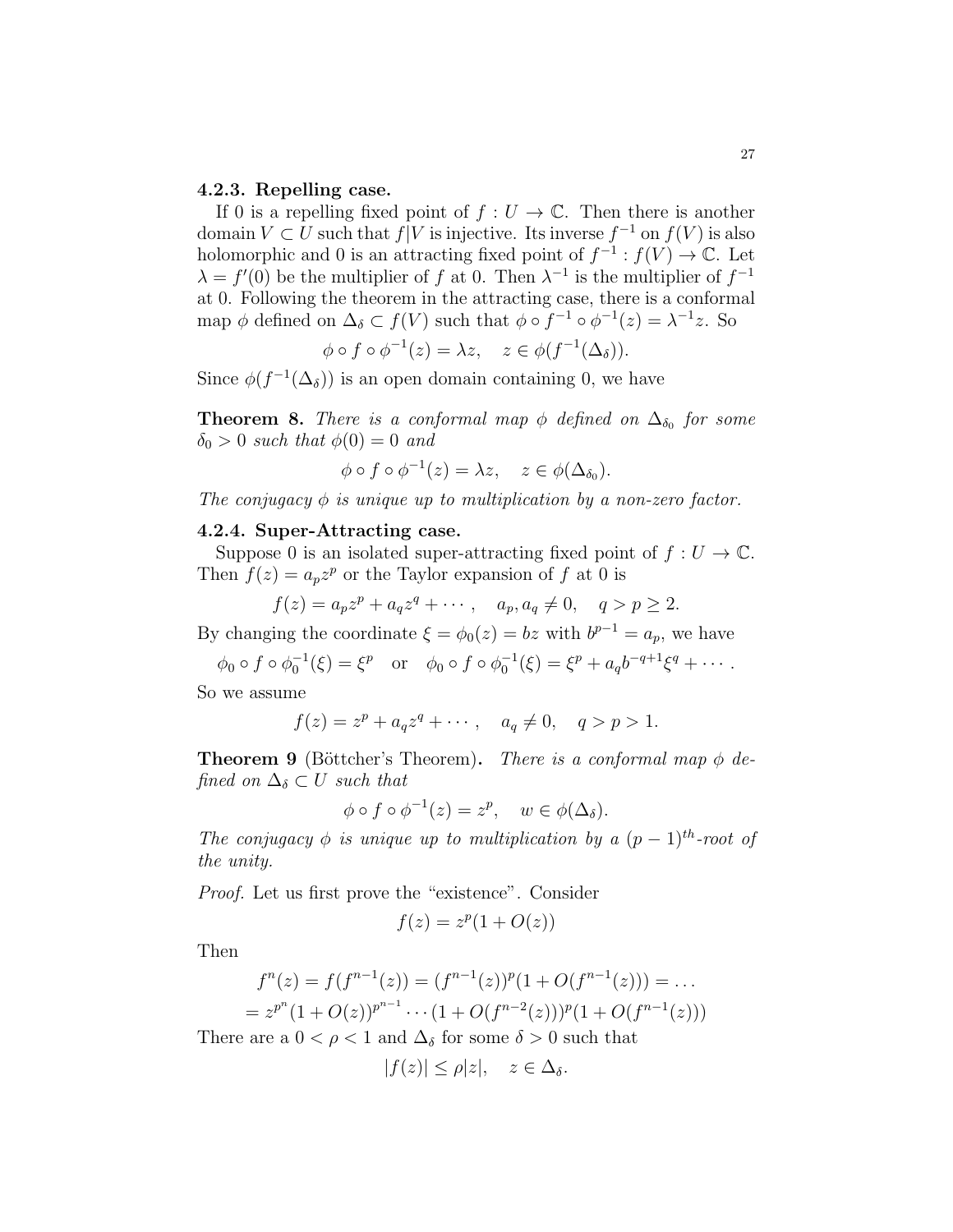This implies

$$
|f^n(z)| \le \rho^n |z|, \quad n \ge 1, \quad |z| < \delta.
$$

So  $f^{n}(z)$  tends to 0 as n goes to infinity. The image of  $\Delta_{\delta}$  under every  $(1 + O(f^k(z)))$  avoids 0. Thus we has a well-defined branch  $(1+O(f^k(z)))^{p^{-k-1}}$  on  $\Delta_{\delta}$  for all  $k > 0$ . Let

$$
g_n(z) = (1 + O(z))^{p^{-1}} \cdots (1 + O(f^{n-2}(z)))^{p^{-n+1}} (1 + O(f^{n-1}(z)))^{p^{-n}}
$$

be a fixed branch and

$$
\phi_n(z) = zg_n(z).
$$

Then  $\phi_n$  is holomorphic and

$$
\phi_n(f(z)) = (\phi_{n+1}(z))^p, \quad z \in \Delta_{\delta'}.
$$

If  $\phi_n$  tends  $\phi$  uniformly as n goes to infinity, then  $\phi \circ f = \phi^p$ . To show  $\phi_n \to \phi$  uniformly, we note that

$$
\phi_{n+1}(z) = (\phi_1(f^n(z)))^{p^{-n}} = (f^n(z)(1 + O(|f^n(z)|)))^{p^{-n}}.
$$

So there are constants  $C', C'' > 0$  such that

$$
\left|\frac{\phi_{n+1}(z)}{\phi_n(z)}\right| \le \left(1+C'|f^n(z)|\right)^{p^{-n}} \le \left(1+C'\rho^n|z|\right)^{p^{-n}} \le 1+C''\rho^np^{-n}|z|, \quad |z| \le \delta'.
$$

Thus we have another constant  $C > 0$  such that

$$
\left|\frac{\phi_{n+1}(z)}{\phi_n(z)}\right| \le 1 + C p^{-n}, \quad |z| \le \delta'.
$$

Therefore,

$$
\phi_n(z) = \phi_1(z) \prod_{n=1}^{\infty} \frac{\phi_{n+1}(z)}{\phi_n(z)} \to \phi(z) \quad n \to \infty
$$

uniformly on  $\Delta_{\delta}$ . Since  $\phi_n(0) = 0$  and  $|\phi'_n(0)| = 1$ , we have  $\phi(0) = 0$ and  $|\phi'(0)| = 1$ . So  $\phi$  is conformal on  $\Delta_{\delta}$  for some  $0 < \delta \leq \delta'$ .

Now let us see the "uniqueness". If  $\phi_1$  and  $\phi_2$  are both conjugacies, i.e.,

$$
\phi_1 \circ f = \phi_1^p
$$
 and  $\phi_2 \circ f = \phi_2^p$ ,

then

$$
\phi_1 \phi_2^{-1}(z^p) = (\phi_1 \phi_2^{-1}(z))^p.
$$

Consider the Taylor expansion

$$
\phi_1 \phi_2^{-1}(z) = az + a_2 z^2 + \cdots.
$$

We have

$$
az^p + a_2 z^{2p} + \cdots = (az)^p + \cdots.
$$

This implies that  $a_1 = a_1^p$  $_1^p$  and  $a_i = 0$  for all  $i \geq 2$ . So  $\phi_1 = a_1 \phi_2$  with  $a_1^{p-1} = 1.$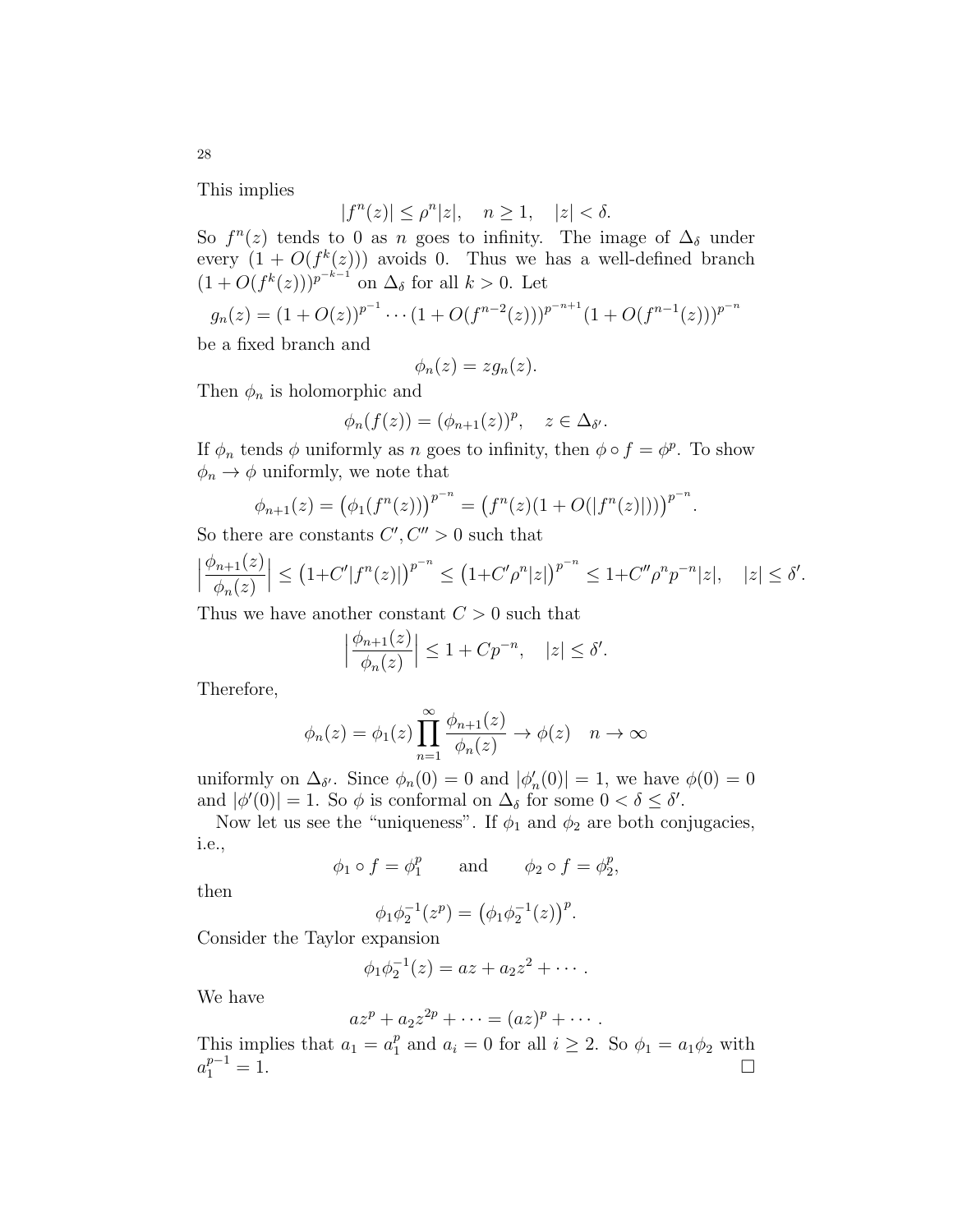#### 4.3. Basins of  $\infty$  and Julia sets.

Given a quadratic polynomial  $q_c(z) = z^2 + c$ . Then  $\infty$  is a superattractive fixed point. According to Theorem 9, there is a conformal map  $\phi_c$  from the neighborhood  $U_0$  of  $\infty$  to a neighborhood  $V_0$  of  $\infty$ such that

$$
\phi_c \circ q_c \circ \phi_c^{-1}(z) = z^2 = q_0(z), \quad z \in V_0.
$$

Let  $V_1 = q_0^{-1}(V_0)$  and, inductively, let  $V_n = q_0^{-1}(V_{n-1})$  for  $n > 0$ . Then it is clear

$$
\mathbb{C}\setminus\Delta=\cup_{n=0}^{\infty}V_n.
$$

Now let  $U_1 = q_c^{-1}(U_0)$  and, inductively, let  $U_n = q_c^{-1}(U_{n-1})$  for  $n > 0$ . Define

$$
A_c(\infty) = \bigcup_{n=0}^{\infty} U_n
$$
 and  $K_c = \mathbb{C} \setminus A_c(\infty)$ .

**Definition 12.** The domain  $A_c(\infty)$  is called the basin of  $\infty$  for  $q_c$ . Then set  $K_c$  is called the filled Julia set of  $q_c$ . The boundary

$$
J_c = \partial K_c = \partial A_c(\infty)
$$

is called the Julia set of  $q_c$ .

If  $0 \notin U_n$ , then  $U_n$  is simply connected and we can use

$$
\phi_c(z) = q_0^{-1}(\phi_c(q_c(z))),
$$

to extend  $\phi_c$  to  $U_n$ . That is, using the diagram

$$
U_n \xrightarrow{\phi_c} V_n
$$
  
\n
$$
q_c \downarrow \qquad q_0 \downarrow
$$
  
\n
$$
U_{n-1} \xrightarrow{\phi_c} V_{n-1}
$$

to lift  $\phi_c$  on  $U_{n-1}$  to  $U_n$  since in this case  $q_c: U_n \to U_{n-1}$  and  $q_0: V_n \to$  $V_{n-1}$  are both covering maps. Then we need to discuss the following two cases:

(1) 
$$
c \in \mathcal{M}
$$
 and  
(2)  $c \notin \mathcal{M}$ .

In the first case,  $0 \notin U_n$  for all  $n \geq 0$ . Then  $A_c(\infty) = \bigcup_{k=0}^{\infty} U_n$  is a simply connected domain and we have a conformal map

$$
\phi_c(z): A_c(\infty) \to \mathbb{C} \setminus \overline{\Delta}
$$

such that  $\phi_c(\infty) = \infty$  and  $\phi_c'(\infty) = 1$  and such that

$$
\phi_c \circ q_c \circ \phi_c^{-1}(z) = z^2.
$$

Recall the Riemann mapping theorem in complex analysis. A domain  $\Omega$  is an open and (path) connected set in  $\mathbb C$ . A domain  $\Omega$  is simply connected if every closed curve  $\gamma$  in  $\Omega$  can be deformed in  $\Omega$  to a point.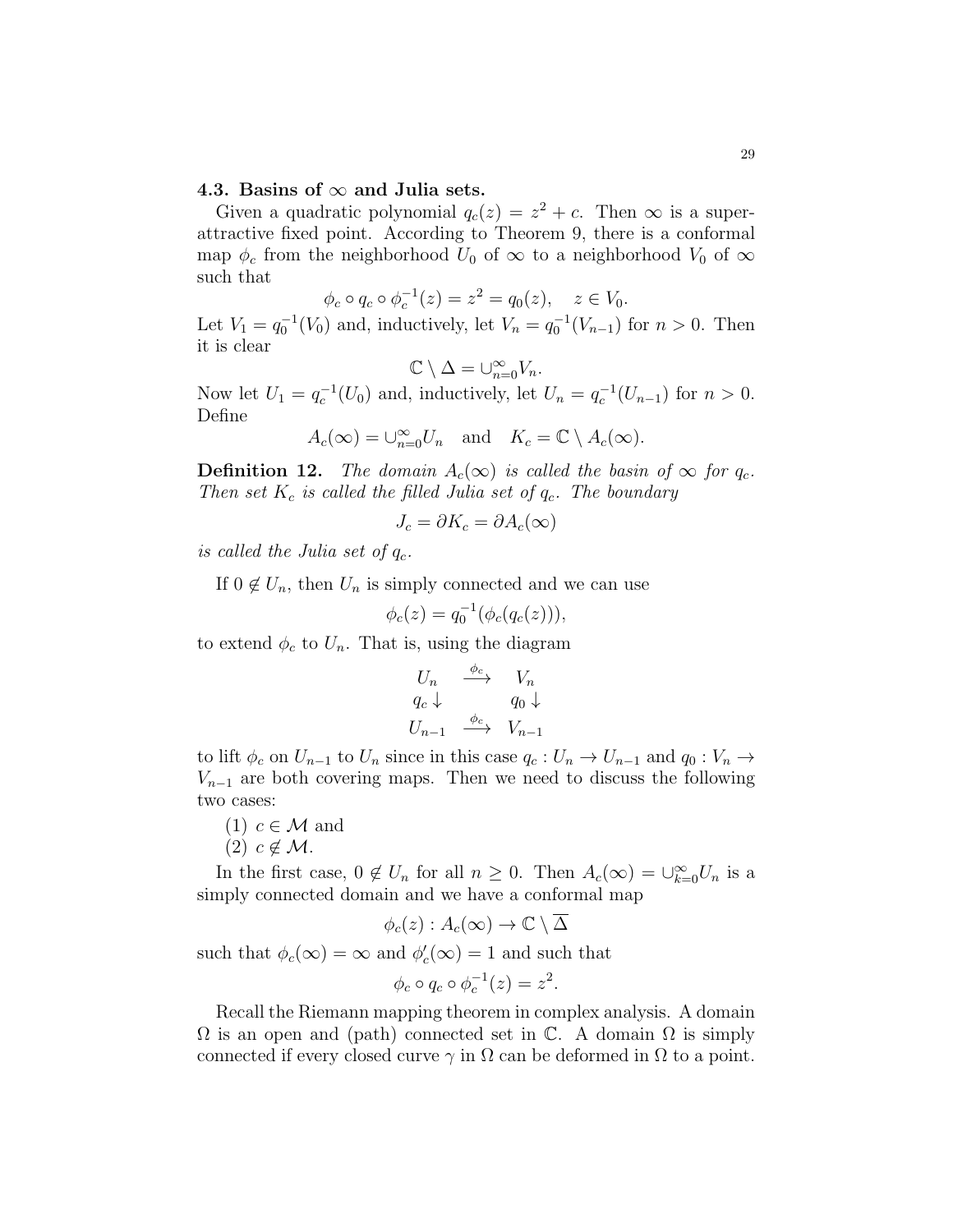**Theorem 10** (Riemann Mapping Theorem). *There is a conformal* mapping  $\phi$  from  $\Omega$  onto the unit disk  $\Delta$  for every simply connected  $domain \Omega$  having at least two boundary points.

The conformal mapping  $\phi_c$  we constructed above is a Riemann mapping.

Definition 13. The analytic curve

$$
S_r = \phi_c^{-1}(\{c = re^{2\pi i \theta} \in \mathbb{C}\} \mid 0 \le \theta < 1\}), \ r > 1,
$$

is called the equipotential curve for  $q_c$  and the analytic ray

$$
E_{\theta} = \phi_c^{-1}(\{c = te^{2\pi i \theta} \in \mathbb{C} \mid t > 1\}), \ 0 \le \theta < 1,
$$

is called the external ray for  $q_c$ .

We have the following property

#### Proposition 2.

$$
q_c(S_r) = S_{r^2}
$$
, and  $q_c(E_\theta) = E_{2\theta}$  (mod 1).

Now the problem is that

**Problem 4.** Can the inverse  $\phi_c^{-1}$  :  $\Delta \rightarrow A_c(\infty)$  of the Riemann mapping  $\phi_c$  be extended to the boundary  $J_c$  continuously?

This problem is related with the topological property of the set  $J_c$ . In the case  $c \in \mathcal{M}$ ,  $K_c$  is connected and thus  $J_c$  is also connected.

**Definition 14.** A connected set  $S \in \mathbb{C}$  is called locally connected if for every point  $p \in S$  and any neighborhood V about p, there is a neighborhood  $p \in U \subset V$  such that  $S \cap U$  is connected.

Example 9. The set

$$
S_1 = \overline{\{x\sin(1/x) \mid 0 < x \le 1/2\pi\}}
$$

is locally connected. The set

$$
S_2 = \overline{\{ \sin(1/x) \mid 0 < x \le 1/2\pi \}}
$$

is not locally connected.

**Theorem 11** (Carathéodory's Theorem). Suppose  $\Omega$  is a simply connected domain having at least two boundary points. The inverse  $\phi^{-1}$ :  $\Delta \rightarrow \Omega$  of the Riemann mapping  $\phi : \Omega \rightarrow \Delta$  can be extended to a continuous map  $\overline{\phi}$ :  $\overline{\Delta}$   $\rightarrow$   $\overline{\Omega}$  if and only if  $S = \partial\Omega$  is locally connected.

Thus Problem 4 is equivalent to the following problem.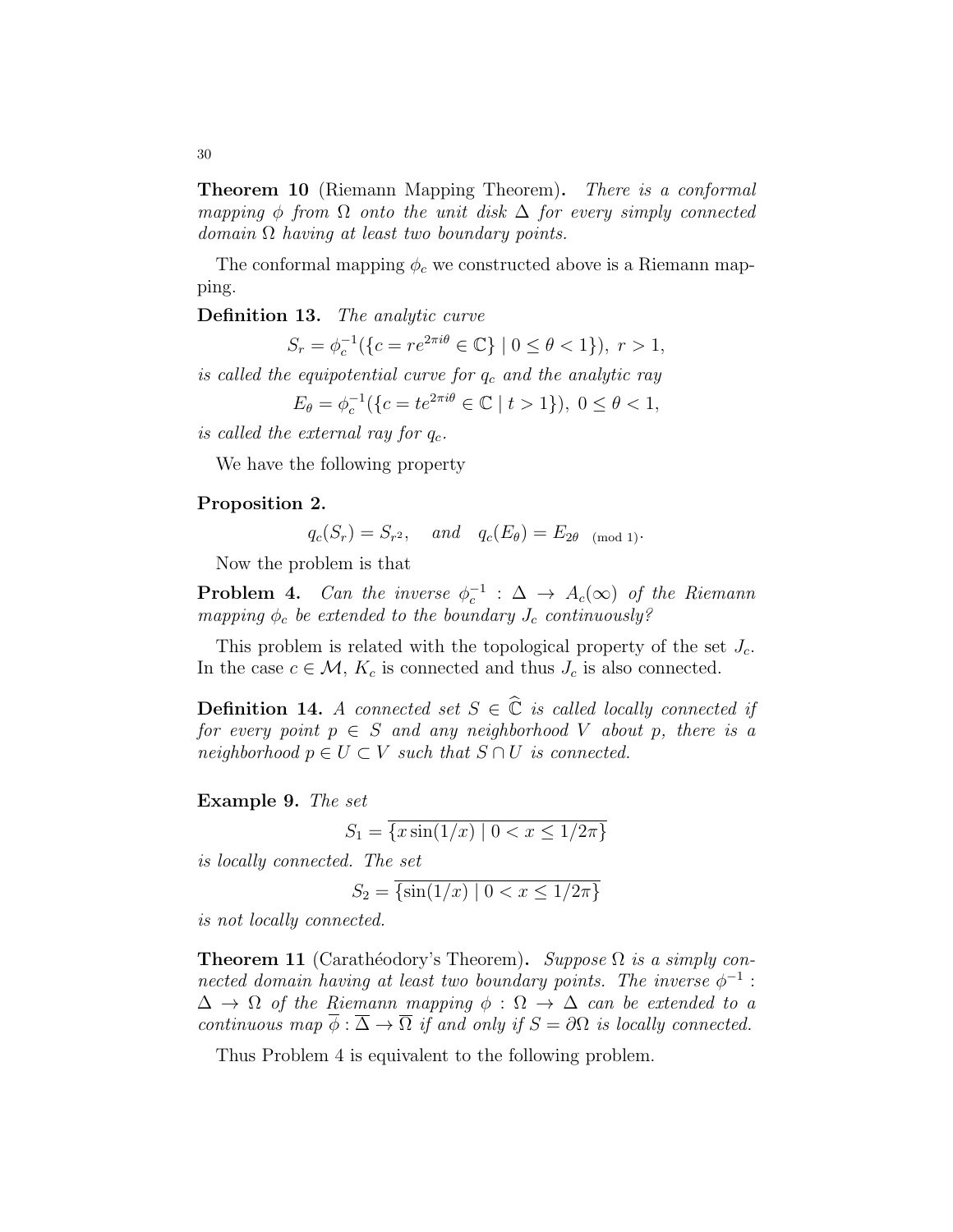**Problem 5.** For which  $c \in \mathcal{M}$ , the Julia set  $J_c$  is locally connected.

We say an external ray  $E_{\theta}(t)$  lands at  $J_c$  if  $\lim_{t\to 1^+} E_{\theta}(t) \in J_c$  exists. Thus if  $J_c$  is locally connected, then every external ray lands at  $J_c$ .

**Definition 15.** A quadratic polynomial  $q_c(z) = z^2 + c$  is called hyperbolic if there is a neighborhood U of  $J_c$  and two constants  $C > 0$  and  $\lambda > 1$  such that

$$
|(q_c^n)'(z)| \ge C\lambda^n
$$

for any  $z \in U$  such that  $q_c^k(z) \in U$ ,  $1 \leq k < n-1$ . This is equivalent to say that there is a constant  $0 < a \leq 1$  such that for any  $z, w \in U$ with  $|q_c^k(z) - q_c^k(w)| \le a$  for all  $0 \le k \le n - 1$ , then

$$
|q_c^n(z) - q_c^n(w)| \ge C\lambda^n |z - w|.
$$

**Example 10.** If  $|c|$  is small, then  $q_c$  is hyperbolic and  $J_c$  is a Jordan circle.

More general, we define the main cardioid

 $M_0 = \{c \in \mathcal{M} \mid q_c \text{ has an attractive fixed point}\}.$ 

For any  $c \in M_0$ ,  $q_c$  is hyperbolic and  $J_c$  is a Jordan circle.

**Theorem 12.** Suppose  $q_c$  is hyperbolic. Then  $\phi_c^{-1}$  :  $\Delta \to A_c(\infty)$ can be extended to a continuous map  $\overline{\phi_c} : \overline{\Delta} \to A_c(\infty) \cup J_c$  such that  $\overline{\phi}_c(S^1) = J_c$ . Thus  $J_c$  is locally connected.

*Proof.* Without lost of generality, we assume  $C = 1$ . Otherwise, we *Proof.* Without lost of generality, we assume  $C = 1$ . Otherwise, we consider an integer  $k > 1$  such that  $\sqrt[k]{C} \lambda > 1$  and consider  $q_c^k$  instead of  $q_c$ . Fix a real number  $R > 1$ . Consider the equipotential curve parametrized as  $\gamma_n(\theta) = \phi_c^{-1}(R^{2^{-n}} e^{2\pi i \theta})$ . Then  $q_c(\gamma_n(\theta)) = \gamma_{n-1}(2\theta)$ . This implies that

$$
|\gamma_n(\theta) - \gamma_{n+1}(\theta)| \leq \lambda^{-1} |\gamma_{n-1}(2\theta) - \gamma_n(2\theta)|.
$$

Thus  $\gamma_{\theta}$  converges uniformly to a continuous function  $\gamma(\theta)$  from  $S^1$  to  $J_c$ . The function  $\gamma$  extends  $\phi_c^{-1}$  continuously to the boundary of the open unit disk.

Later, after we learn the global theory, we will give a characterization of hyperbolic quadratic polynomial as that

**Theorem 13.** A quadratic polynomial is hyperbolic if it has an attractive periodic point.

The above proof can be applied to a slightly more general quadratic polynomial called a sub-hyperbolic quadratic polynomial.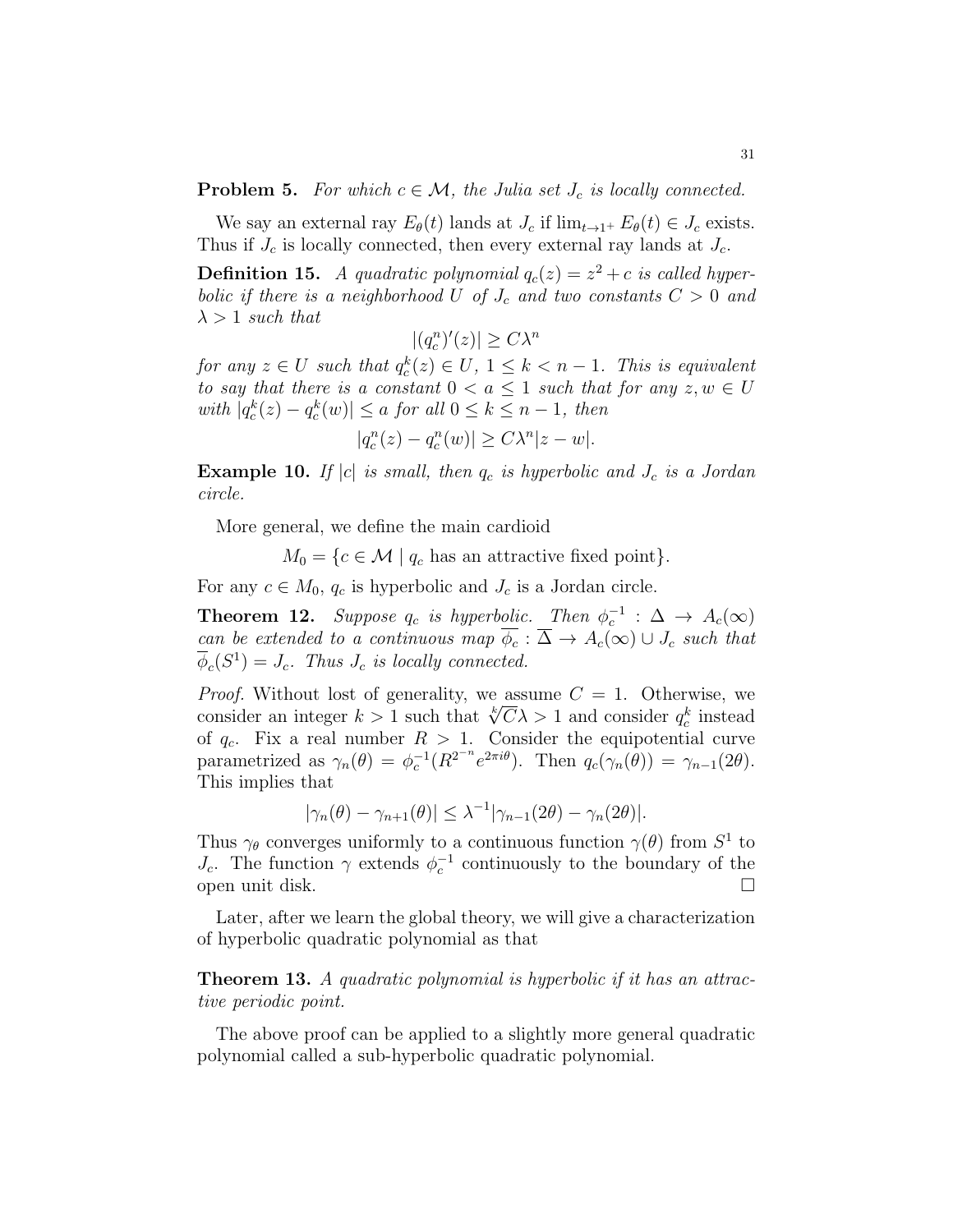**Definition 16.** A quadratic polynomial  $q_c(z) = z^2 + c$  is called subhyperbolic if its critical orbit  $\{q_c^n(0)\}_{n=0}^{\infty}$  is finite but is not a periodic orbit.

In the sub-hyperbolic case, 0 is not periodic but some  $p_k = q_c^k(0)$ ,  $k > 0$ , is periodic, that is,  $q_c^{k+m}(0) = q_c^k(0)$ . Let  $p_i = q_c^i(0)$ . Then the critical orbit is

$$
0 \to p_1 \to \cdots \to p_k \to p_{k+1} \to \cdots \to p_{k+m-1} \to p_k.
$$

In this case all  $p_i \in J_c$ . Let U be a neighborhood of  $J_c$ . Let  $\rho(z)$  be a function smooth at all point in  $U$  but  $p_i$ 's. At a small neighborhood about  $p_i$ , let  $\rho(z) = 1/\sqrt{|z - p_i|}$ . Then  $\rho(z)|dz|$  is a new metric on U equivalent to  $|dz|$ . The expanding condition as defined in Definition 15 holds for this metric. Replace the Lebesgue metric  $|\cdot|$  by  $\rho(z)|dz|$  in the proof of Theorem 12, we have

**Theorem 14.** Suppose  $q_c$  is sub-hyperbolic. Then  $\phi_c^{-1} : \Delta \to A_c(\infty)$ can be extended to a continuous map  $\phi_c : \overline{\Delta} \to A_c(\infty) \cup J_c$  such that  $\overline{\phi}_c(S^1) = J_c$ . Thus  $J_c$  is locally connected.

**Example 11.** Let  $q_{-2}(z) = z^2 - 2$ . Then  $p_1 = -2$  and  $p_2 = q_{-2}(p_1) = 2$ which is fixed by  $q_{-2}$ . Thus  $q_{-2}$  is sub-hyperbolic. The Julia set  $J_{-2}$  =  $[-2, 2]$  which is clearly locally connected. Then  $\rho(z) = 1/\sqrt{|z^2 - 4|}$ . One can check that the absolute value of the derivative of  $q_{-2}$  with respect to the new metric  $\rho(z)|dz|$  is 2, that is

$$
|D_{\rho}(q_{-2})(z)| = \frac{\rho(q_{-2}(z))q'_{-2}(z)}{\rho(z)} = 2.
$$

The study of Problem 5 (equivalently, Problem 4) can be divided into the following cases according to  $c \in \mathcal{M}$ :

- (1) hyperbolic point;
- (2) sub-hyperbolic point;
- (3) rational neutral point;
- (4) irrational neutral Cremer point
- (5) irrational neutral Siegel point;
- (6) finitely renormalizable point;
- (7) infinitely renormalizable point.

A lot of research has been done. However, for 7) there are still some points which have not too good and not too bad combinatorics which are not fully understood. Refer to

• J. Milnor, Dynamics in One Complex Variable: Introductory Lectures. Third Edition. Annals of Mathematics Studies.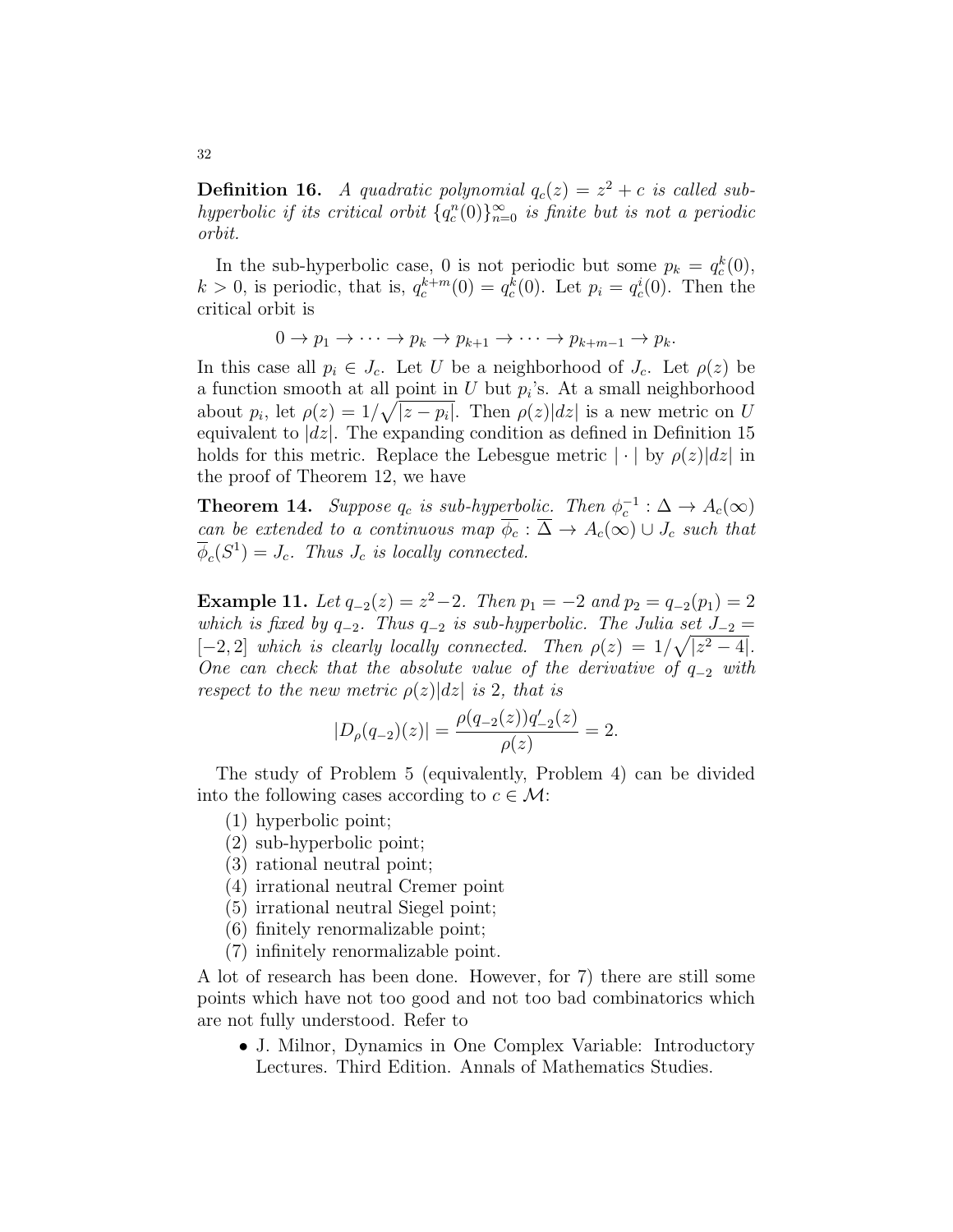- J. H. Hubbard, Local connectivity of Julia sets and bifurcation loci: three theorems of J.-C. Yoccoz. Topological Methods in Modern Mathematics, A Symposium in Honor of John Milnor's Sixtieth Birthday (1993).
- Y. Jiang, Renormalization and Geometry in One-Dimensional and Complex Dynamics, Advanced Series in Nonlinear Dynamics 10, World Sci. Publ., 1996.
- Y. Jiang, Infinitely renormalizable quadratic polynomials. Trans. Amer. Math. Soc., 352(2000), no. 11, 5077-5091.
- M. Lyubich, Dynamics of quadratic polynomials, I-II. Volume 178, Issue 2 , pp 185-297.
- G Levin and S Van Strien, Local connectivity of the Julia set of real polynomials. Annals of mathematics, 1998, 471-541.

#### 4.4. Structures of the complement of the Mandelbrot set.

Now let us consider  $c \notin M$ . From the proof of Theorem 9, we can write  $\phi_c$  as

$$
\phi_c(z) = \lim_{n \to \infty} q_c(z)^{2^{-n}} = z \prod_{n=1}^{\infty} \left( \frac{q_c^n(z)}{(q_c^{n-1}(z))^2} \right)^{2^{-n}} = z \prod_{n=0}^{\infty} \left( 1 + \frac{c}{(q_c^n(z))^2} \right)^{2^{-n-1}}
$$

The functions  $\phi_c(z)$  is holomorphic on both variables z and c and is defined up to the domain  $U_n$  such that  $c \in U_n$ . Thus  $\Phi(c) = \phi_c(c)$  is defined for  $c \in \mathbb{C} \setminus \mathcal{M}$ . Since

$$
\Phi(c) = c \prod_{n=0}^{\infty} \left( 1 + \frac{c}{(q_c^n(c))^2} \right)^{2^{-n-1}},
$$

it has a simple pole at  $\infty$  and  $\Phi'(\infty) = 1$ . Douady and Hubbard, independently, Sibony, proved that  $\Phi : \mathbb{C} \setminus M \to \mathbb{C} \setminus \Delta$  is a conformal mapping (by using some properties of Green's function  $G(c) = |\Phi(c)|$ which can be extended to the whole  $\mathbb C$  as a harmonic function such that  $G(c) = 0$  for  $c \in \mathcal{M}$  which we will study later). Refer to

- L. Carleson and T. Gamelin, Complex Dynamics, Springer 1993.
- A. Douady and J. Hubbard, Itèration des polynômes quadratiques complexes, C.R. Acad. Sc. Paris, t. 294 (18 janvier 1982).

This implies that

Theorem 15. The Mandelbrot set M is connected.

Another way to prove the above theorem topologically is to consider

$$
\Phi_n(c) = q_c^{n+1}(0).
$$

.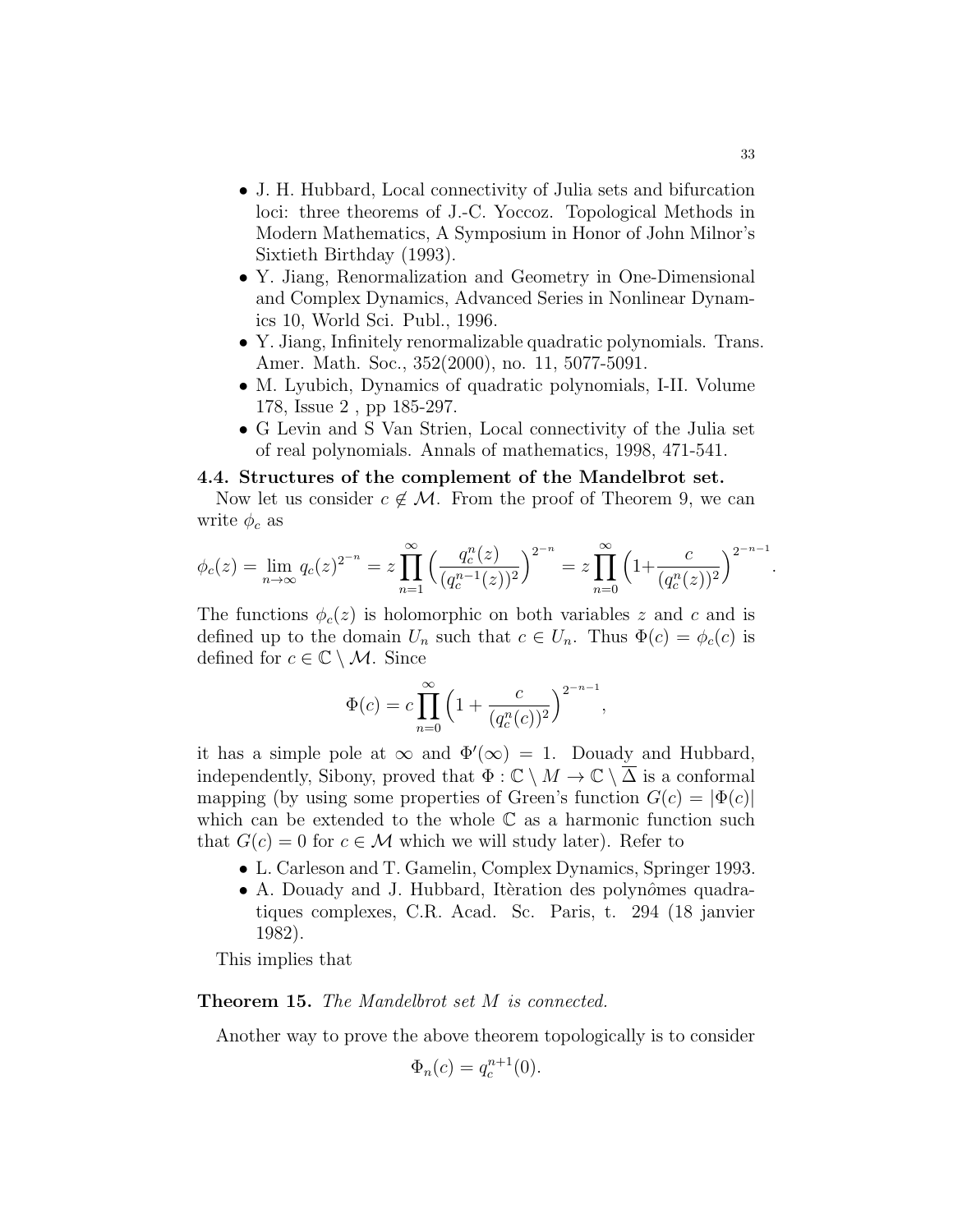$$
M_n = \Phi_n^{-1}(D_2).
$$

Then from the proof of Theorem 6, we knew that

$$
\mathcal{M} = \cap_{n=1}^{\infty} M_n.
$$

Kahn showed that  $M_n$  is connected for all  $n > 0$ . Thus M is connected. Refer to

• J. Kahn, The Mandelbrot set is Connected: A topological proof. Preprint.

The analytic curve

$$
\mathcal{S}_R = \Phi^{-1}(\{c = Re^{2\pi i \theta} \in \mathbb{C} \mid 0 \le \theta < 1\}), \quad R > 1,
$$

is called the equipotential curve of  $\mathcal M$  and the analytic ray

$$
\mathcal{E}_{\theta} = \Phi^{-1}(\{c = te^{2\pi i \theta} \in \mathbb{C} \mid t > 1\}), \quad 0 \le \theta < 1,
$$

is called the external ray of M. We say an external ray  $E_{\theta}(t)$  lands at  $\mathcal M$  if  $\lim_{t\to 1^+} E_\theta(t) \in \mathcal M$  exists.

Conjecture 1. Every external ray  $E_{\theta}(t)$  lands.

Moreover, we have that

Conjecture 2. The inverse

$$
\Phi^{-1}(c) : \widehat{\mathbb{C}} \setminus \overline{\Delta} \to \widehat{\mathbb{C}} \setminus \mathcal{M}
$$

of the Riemann mapping can be extended to the circle  $S<sup>1</sup>$  continuously.

Equivalently, we have

Conjecture 3 (MLC conjecture). The Mandelbrot set ∂M is locally connected.

Another conjecture as a conclusion of the MLC conjecture is the following famous hyperbolicity conjecture. Suppose

 $\mathcal{H} = \{c \in \mathcal{M} \mid q_c \text{ is hyperbolic}\} = \{c \in \mathcal{M} \mid q_c \text{ has an attractive periodic point}\}\$ It is clear that  $\mathcal H$  is an open set in  $\mathbb C$ .

**Conjecture 4** (Hyperbolicity Conjecture). The set  $H$  is dense in  $M$ .

The study of the MLC conjecture was divided into the following cases:

(1) rational neutral points;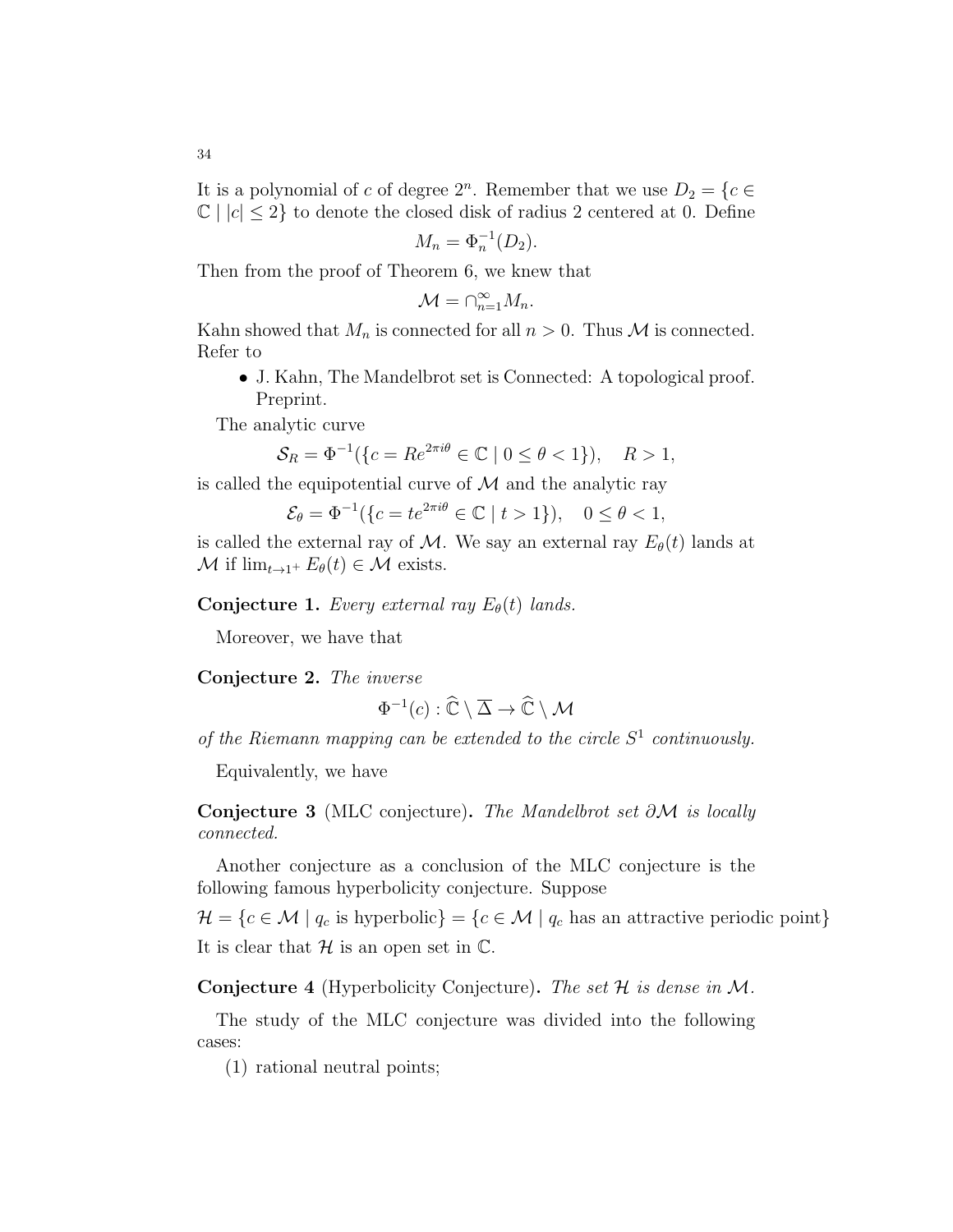- (2) irrational neutral points;
- (3) finitely renormalizable points;
- (4) infinitely renormalizable points.

A lot of research has been done in this direction but there are still some remaining unknown points which are infinitely renormalizable points. Refer to

- J. H. Hubbard, Local connectivity of Julia sets and bifurcation loci: three theorems of J.-C. Yoccoz. Topological Methods in Modern Mathematics, A Symposium in Honor of John Milnor's Sixtieth Birthday (1993).
- Y. Jiang, Y. Jiang, Renormalization and Geometry in One-Dimensional and Complex Dynamics, Advanced Series in Nonlinear Dynamics 10, World Sci. Publ., 1996.
- Y. Jiang, Local connectivity of the Mandelbrot set at certain infinitely renormalizable points. Complex Dynamics and Related Topics, New Studies in Advanced Mathematics, 2004, The International Press, 236-264.
- J. Kahn and M. Lyubich, A priori bounds for some infinitely renormalizable quadratics, I. Bounded primitive combinatorics, ArXiv Preprint; II. Decorations. Annales Scientifiques de lEcole ´ Normale Superieure; III. Molecules. Complex Dynamics, the proceedings of the conference in honor of J. H. Hubbard's 60th birthday.

#### 4.6. Julia sets for  $c \notin \mathcal{M}$ .

For  $c \notin \mathcal{M}$ , let

$$
S_{R(c)} = \phi_c^{-1}(\{R(c)e^{2\pi i\theta} \mid 0 \le \theta < 1\})
$$

be the equipotential curve passing  $c$ . Let

$$
E_{\theta(c)} = \phi_c^{-1}(\{te^{2\pi i\theta(c)} \mid t \ge R(c)\})
$$

be the external ray landing at c. The preimage of  $S_{R(c)}$  under  $q_c$  is a 8-shape analytic curve

$$
S_{\sqrt{R(c)}} = \phi_c^{-1}(\{\sqrt{R(c)}e^{2\pi i\theta} \mid 0 \le \theta < 1\})
$$

intersecting at 0. Two external rays

$$
E_{\theta(c)/2} = \phi_c^{-1}(\{te^{\pi i \theta(c)} \mid t \ge \sqrt{R(c)}\})
$$

and

$$
E_{(\theta(c)+1)/2} = \phi_c^{-1}(\{te^{\pi i(\theta(c)+1)} \mid t \ge \sqrt{R(c)}\})
$$

land at the intersection point 0.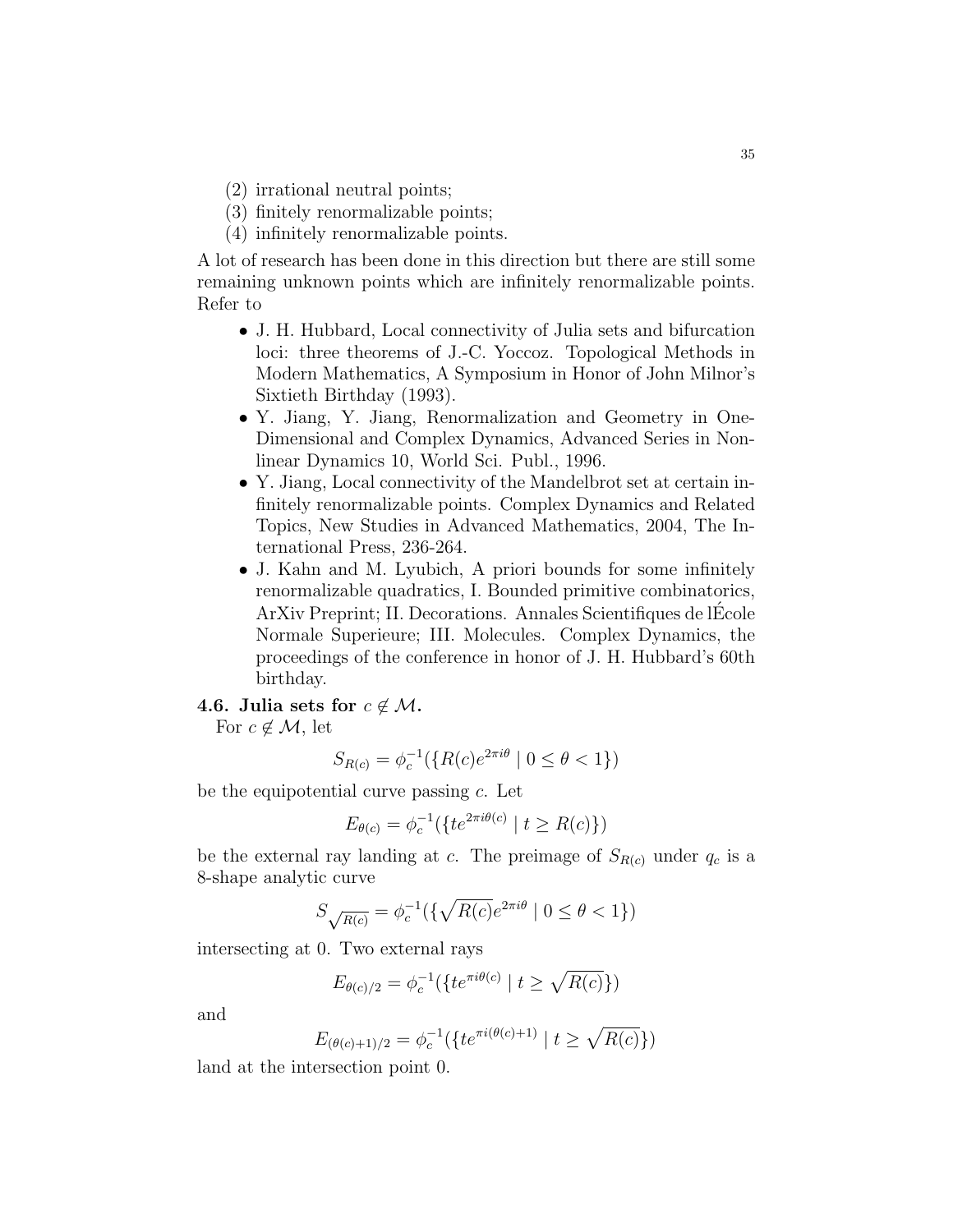Now consider another equipotential curve  $S_{R(c)-\epsilon}$  for  $\epsilon > 0$ . Let V be the open domain bounded by  $S_{R(c)-\epsilon}$ . Let  $U = q_c^{-1}(V)$ . We have a small  $\epsilon > 0$  such that  $\overline{U} \subset V$ . The set U has two disjoint simply connected domains  $V_0$  and  $V_1$  such that  $q_c|V_0$  and  $q_c|V_1$  are one-to-one and onto V. Let  $J = J_c$  be the non-escaping set for  $q_c : U = V_0 \cup V_1 \to V$ . The  $J = J_c = \partial K_c$  is the non-escaping set and the Julia set.

The map  $q_c : J \to J$  is a Markovian dynamical system with the initial partition  $\eta_0 = \{J_0, J_1\}$ , where  $J_0 = J \cap V_0$  and  $J_1 = J \cap V_1$ , such that  $f(J_0) = J$  and  $f(J_1) = J$ . Thus we have a homeomorphism  $\pi = \pi_c : \Sigma^+ = \prod_{n=0}^{\infty} \{0, 1\} \rightarrow J$  such that  $q_c \circ \pi = \pi \circ \sigma$ .

Before a further study of this dynamical system, we study some properties in complex analysis and in hyperbolic geometry. Let  $\Delta =$  $\{z \in \mathbb{C} \mid |z| < 1\}$  be the open unit disk. Let  $\Delta_r = \{z \in \mathbb{C} \mid |z| < r\}$ for  $0 < r < 1$ .

**Lemma 3** (Schwarz Lemma). For all  $|z| < 1$ , suppose that  $f(z) =$  $a_1z+a_2z^2+\cdots$  converges, and that  $|f(z)| \leq 1$ . Then for all  $0 < |z| < 1$ ,

$$
|f(z)| \le |z|
$$
 and  $|f'(0)| = |a_1| \le 1$ 

with equalities unobtainable except if  $f(z) = e^{i\alpha}z$  for some real number  $\alpha$ .

Proof. Define the function

$$
g(z) = \frac{f(z)}{z} = a_1 + a_2 z + \dots
$$

By the maximum modulus principle,  $g(z)$  cannot achieve a maximum of  $|g(z)|$  in  $\Delta_r$ . Thus

$$
|g(z)| \le \frac{1}{r}
$$

for z in  $\Delta_r$ . This holds for any  $z \in \Delta$  and any  $|z| < r < 1$ . Therefore,

$$
|g(z)| \le 1,
$$

that is,

$$
|f(z)| \le |z|
$$
 and  $|a_1| = |g(0)| \le 1$ 

for  $|z| < 1$ .

If the equality sign holds for some  $0 < |z_0| < 1$  (or if  $|a_1| = 1$ ), then  $|f(z_0)| = |z_0|$  (or  $|g(0)| = 1$ ). Unless g is a constant function, g must map a neighborhood about  $z_0$  (or 0) onto a neighborhood about  $g(z_0)$  (or  $g(0)$ ) since an analytic function maps an open set to an open set. Since  $|g(z_0)| = 1$  (or  $|g(0)| = 1$ ), this would imply that there are points z arbitrarily close to  $z_0$  (or 0) for which  $|g(z)| > 1$ , which would contradict the first part of this argument. Hence, if the equality sign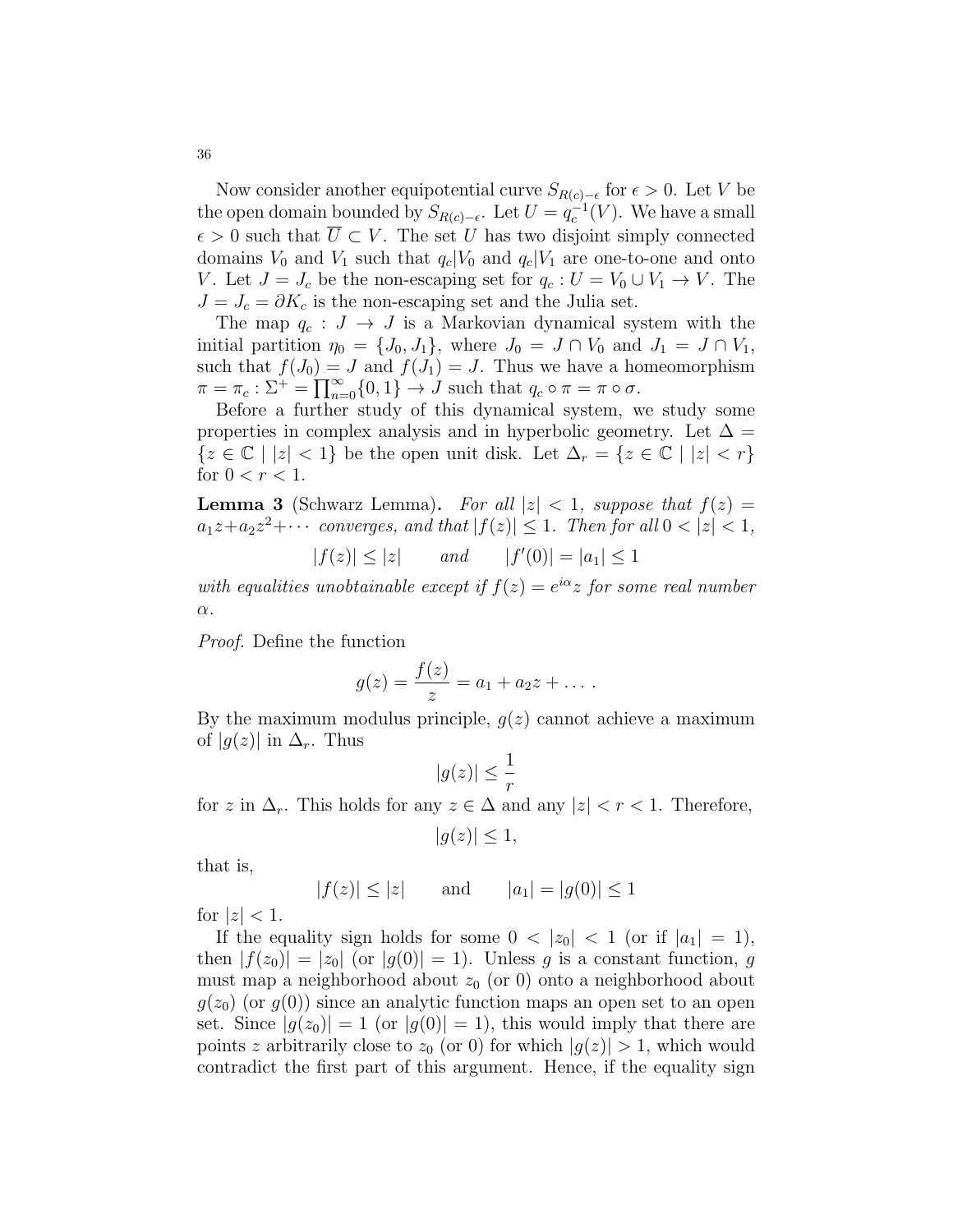37

holds anywhere in  $0 < |z| < 1$  (or if  $|a_1| = 1$ ), then g must be a constant function. In this case,  $|g(z)| = 1$  everywhere, whence  $f(z) = e^{i\alpha} z$  on  $\Delta$  for some real number  $\alpha$ .

An analytic function f from  $\Delta$  into  $\mathbb C$  is called a schlicht function (or a univalent function or a conformal mapping) if it is one-to-one. This is equivalent to saying  $f'(z) \neq 0$  for all z in  $\Delta$ .

**Lemma 4.** Every conformal map f from  $\Delta$  onto itself is a Möbius transformation

$$
f(z) = a \frac{z + b}{1 + \overline{b}z}
$$

where a and b are complex numbers with  $|a| = 1$  and  $|b| < 1$ .

*Proof.* Suppose  $f(0) = 0$ ; by applying Lemma 3 to f and to  $f^{-1}$ , we get

$$
|f(z)| \le |z| \text{ and } |z| \le |f(z)|.
$$

Thus,

 $f(z) = az$ 

with  $|a| = 1$ . In general, consider

 $g = \gamma \circ f$ ,

where

$$
\gamma(z) = \frac{z - f(0)}{1 - \overline{f(0)}z}.
$$

Then g is a schlicht function from  $\Delta$  onto  $\Delta$  such that  $g(0) = 0$ . Thus  $g(z) = az$  with  $|a| = 1$ , whence

$$
f(z) = \gamma^{-1}(az) = \frac{az + f(0)}{1 + a\overline{f(0)}z} = a\frac{z + b}{1 + \overline{b}z}
$$

where  $b = \overline{a}f(0)$ .

**Definition 17.** The hyperbolic disk, which is still denoted as  $\Delta$ , is the open unit disk  $\Delta$  equipped with the metric

$$
d_{H}s = \rho(z)|dz| = \frac{|dz|}{1 - |z|^2}.
$$

The corresponding distance  $d_H$  is

$$
d_H(z_1, z_2) = \inf_l \int_l d_H s = \inf_l \int_l \frac{|dz|}{1 - |z|^2}
$$

where l are over all  $C^1$  curves in  $\Delta$  connecting  $z_1$  and  $z_2$ .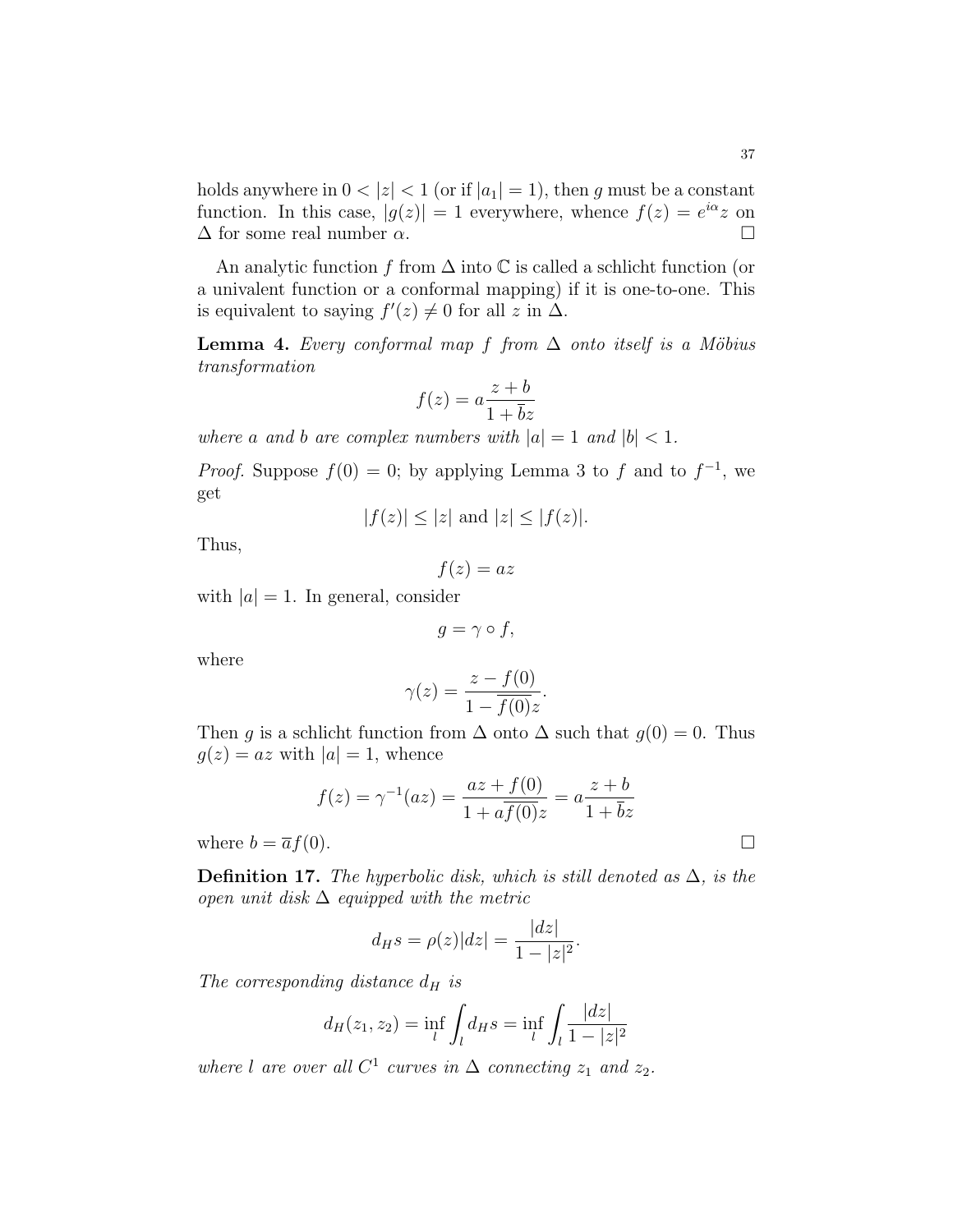**Remark 4.** The metric  $d_H s = \rho(z) |dz|$  is called the Poincaré metric (or hyperbolic metric). The distance  $d_H$  is called the (induced) hyperbolic distance.

**Theorem 16.** Suppose f is an analytic function from  $\Delta$  into  $\Delta$ . Then for all  $z_1$  and  $z_2$  in  $\Delta$ ,

$$
d_H(f(z_1), f(z_2)) \le d_H(z_1, z_2)
$$

with equality unobtainable except if

$$
f(z) = a \frac{z + b}{1 + \overline{b}z}
$$

for complex numbers a and b with  $|a| = 1$  and  $|b| < 1$ .

*Proof.* For a fixed z in  $\Delta$ , let

$$
g(\xi) = \frac{f(\frac{\xi + z}{1 + \overline{z}\xi}) - f(z)}{1 - \overline{f(z)}f(\frac{\xi + z}{1 + \overline{z}\xi})}.
$$

Then  $g(0) = 0$  and  $|g(\xi)| \leq 1$ . Thus we have  $|g'(0)| \leq 1$ , whence

$$
\frac{|f'(z)|}{1-|f(z)|^2} \le \frac{1}{1-|z|^2}.
$$

The equality sign holds if and only if  $g(\xi) = c\xi$  with  $|c| = 1$ , which is equivalent to saying  $f$  takes a Möbius transformation. Take two points  $z_1$  and  $z_2$  in  $\Delta$ . For any  $C^1$  curve l in  $\Delta$  connecting  $z_1$  and  $z_2$ ,

$$
d_H(f(z_1), f(z_2)) \le \int_{f(l)} \frac{|dz|}{1-|z|^2} = \int_l \frac{|f'(z)|}{1-|f(z)|^2} |dz| \le \int_l \frac{|dz|}{1-|z|^2}.
$$

Therefore,

$$
d_H(f(z_1), f(z_2)) \le d_H(z_1, z_2).
$$

The equality sign holds for some  $z_1$  and  $z_2$  if and only if f is a Möbius transformation.

Suppose  $\Omega$  is a simply connected domain. Let  $g : \Omega \to \Delta$  be the Riemann map which maps a basepoint  $z_0 \in \Omega$  to 0. The hyperbolic metric  $d_{H,\Omega} s$  on  $\Omega$  is

$$
d_{H,\Omega}s = \rho(g(z))|g'(z)||dz|.
$$

All results (with appropriate constants) in this section applies to an analytic function defined on a simply connected domain  $\Omega$  whose boundary  $\partial\Omega$  contains at least two points. In particular, if

$$
\Omega = \mathbb{H} = \{ z = x + yi \in \mathbb{C} \mid y > 0 \}
$$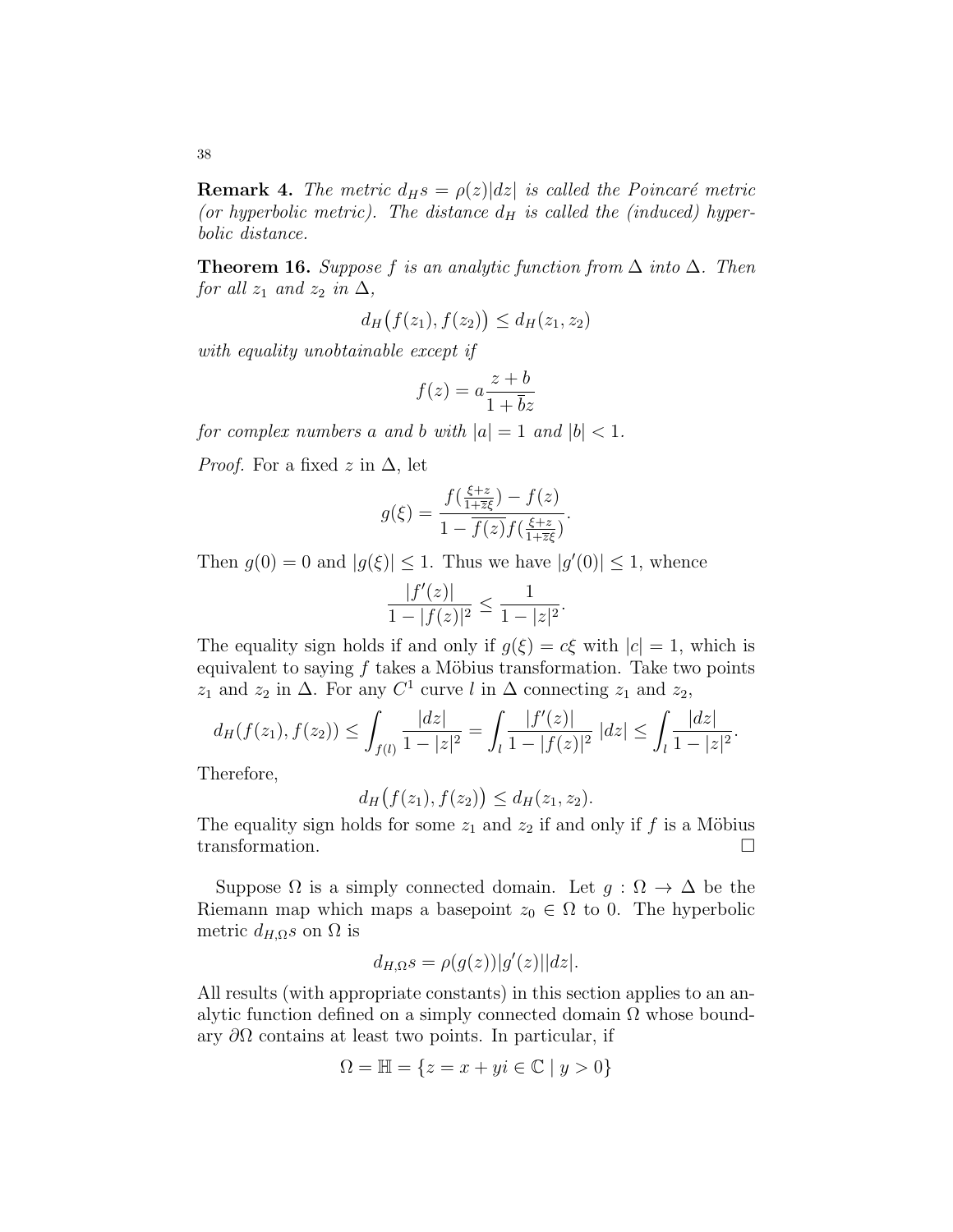is the upper-half plane, then the hyperbolic metric is

$$
d_{H,\mathbb{H}}s = \frac{|dz|}{|\overline{z} - z|} = \frac{|dz|}{2y}.
$$

Any analytic function  $f : \mathbb{H} \to \mathbb{H}$  contracts this hyperbolic metric.

For the disk  $\Delta_r$ , the hyperbolic metric

$$
d_{H,\Delta_r} s = \frac{r|dz|}{r^2 - z^2}
$$

and the hyperbolic distance is  $d_{H,\Delta_r}(\cdot,\cdot)$ .

Now for any  $c \notin \mathcal{M}$ , let  $S_{R(c)}$  be the equipotential curve passing c. Let  $D(c)$  be the domain bounded by  $S_{R(c)}$ . Let V be a domain bounded by an equipotential curve  $S_{R(c)-\epsilon}$  for some small  $\epsilon > 0$ . Consider  $g_0$ and  $g_1$  are two inverse branches of  $q_c^{-1}$  on  $D(c)$ . Then we have

$$
g_0: D(c) \to g_0(D(c)) \subset D(c)
$$

and

$$
g_1: D(c) \to g_1(D(c)) \subset D(c).
$$

It is clear that both  $g_0$  and  $g_1$  are not Möbius transformations. Thus  $g_0$  and  $g_1$  contract the hyperbolic distance  $d_{H,D(c)}(\cdot,\cdot)$ , that is,

$$
d_{H,D(c)}(g_i(z), g_i(w)) < d_{H,D(c)}(z, w), \quad z, w \in D(c)
$$

for  $i = 0, 1$ . Since  $\overline{V}$  is a compact subset of  $D(c)$ , we have a constant  $0 < \tau < 1$  such that

$$
d_{H,D(c)}(g_i(z), g_i(w)) \leq \tau d_{H,D(c)}(z, w), \quad z, w \in V.
$$

for  $i = 0, 1$ . Thus we have that

$$
d_{H,D(c)}(g_{w_n}(z), g_{w_n}(w)) \leq \tau^{n+1} d_{H,D(c)}(z, w), \quad z, w \in V.
$$

where  $w_n = i_0 \dots i_{n-1} i_n$  and  $g_{w_n} = g_{i_0} \dots g_{i_{n-1}} \cdot g_{i_n}$ . On  $V, d_{H,D(c)}(\cdot, \cdot)$ is equivalent to the Lebesgue metric, that is, there is a constant  $C > 0$ such that

$$
C^{-1}|z - w| \le d_{H, D(c)}(z, w) \le C|z - w|, \quad \forall z, w \in V.
$$

This implies that

$$
|g'_{w_n}(z)| \le C\tau^{n+1}, \quad \forall z \in V, \ \forall w_n, \ \forall n \ge 0,
$$

for some positive constant which we still denote as C. Equivalently, we say that  $q_c : J \to J$  is a hyperbolic dynamical system, that is, there are constants  $C > 0$  and  $\lambda > 1$  such that

$$
|(q_c^{n+1})'(z)| \ge C\lambda^{n+1}, \quad \forall z \in J, n \ge 0.
$$

Similar to the proof of Theorem 4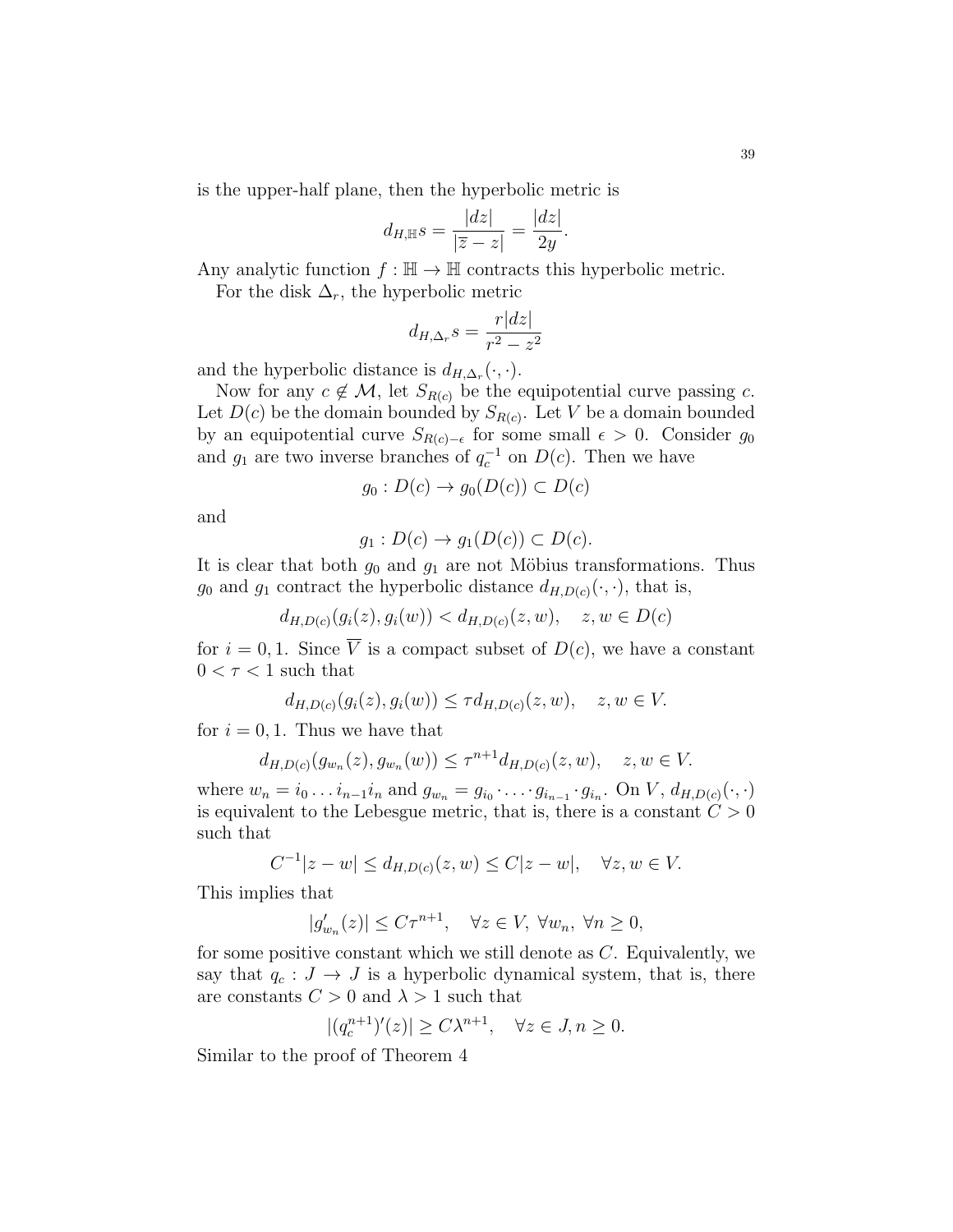**Theorem 17.** For any  $c \notin \mathcal{M}$ ,  $q_c$  is hyperbolic and its Julia set  $J_c$  is a Cantor set.

Next we will study the Lebesgue measure for the hyperbolic dynamical system  $q_c : J \to J$  for  $c \notin M$ . This study works for any hyperbolic rational map which we will introduce later. For this study, we need some results in complex analysis which has been obtained in 60's, refer to Chapter V of

• G.M.Goluzin, Geometric Theory of Functions of a Complex Variable, Translation of Mathematical Monographs, Vol 26, AMS, 1969.

A domain D in the Riemann sphere  $\widehat{\mathbb{C}}$  is called doubly connected if its complement  $\widehat{\mathbb{C}} \setminus D$  consists of two disjoint connected sets.

**Theorem 18.** Suppose  $D$  is a doubly connected domain. Then there is a conformal map f from D to one of the following domains:

- (1)  $\mathbb{C}^* = \mathbb{C} \setminus \{0\};$ (2)  $\Delta^* = \Delta \setminus \{0\};$
- (3)  $A_R = \{z \in \mathbb{C} \mid 1 < |z| < R\}.$

And no one of the above three domains is conformally equivalent to another one.

*Proof.* If  $\mathbb{C} \setminus D$  contains only two points  $\{a, b\}$ , then we have a Möbius transformation f which maps a to 0 and b to  $\infty$ . It is the first case.

If one component of  $\widehat{\mathbb{C}} \setminus D$  contains one point a and the other E contains at least two points. By the Rimeann mapping theorem, there is a conformal map  $f_1 : \widehat{\mathbb{C}} \setminus E \to \Delta$ . Then we have a Möbius transformation  $f_2 : \Delta \to \Delta$  such that  $f_2(f_1(a)) = 0$ . Then  $f = f_2 \circ f_1$  is a conformal map from  $\widehat{\mathbb{C}} \setminus D$  to  $\Delta^*$ . This is the second case.

Now let us prove the third case: both components  $E_1$  and  $E_2$  of  $\widehat{\mathbb{C}} \setminus D$ contain more than two points. By the Rimeann mapping theorem, there is a conformal map  $f_1 : \widehat{\mathbb{C}} \setminus E_2 \to \Delta$ . Again, we have a conformal map  $f_2: \widehat{\mathbb{C}} \setminus f_1(E_1) \to \widehat{\mathbb{C}} \setminus \overline{\Delta}$ . Then  $f_2(S^1)$  is an analytic closed curve  $\gamma(t)$  in  $\mathbb{C}\setminus \overline{\Delta}$ . The unit circle and the closed curve bounded a doubly connected domain  $D'$ .

The analytic map  $f_3(z) = e^z$  maps a region  $\tilde{D}'$  bounded by the imaginary axis and an analytic curve  $\tilde{\gamma}(t)$  in the right-plane into D', where  $\tilde{\gamma}(t) \rightarrow -i\infty$  as  $t \rightarrow -\infty$  and  $\tilde{\gamma}(t) \rightarrow i\infty$  as  $t \rightarrow \infty$ . It is a universal covering. Using the Riemann mapping theorem again, we have a conformal mapping  $f_4$  from  $\tilde{D}'$  to the strip  $S_d = \{z = x+iy \mid 0 \leq$  $y < d$  such that it can be extended to the boundary  $\partial \tilde{D}'$  with  $f_4(0) =$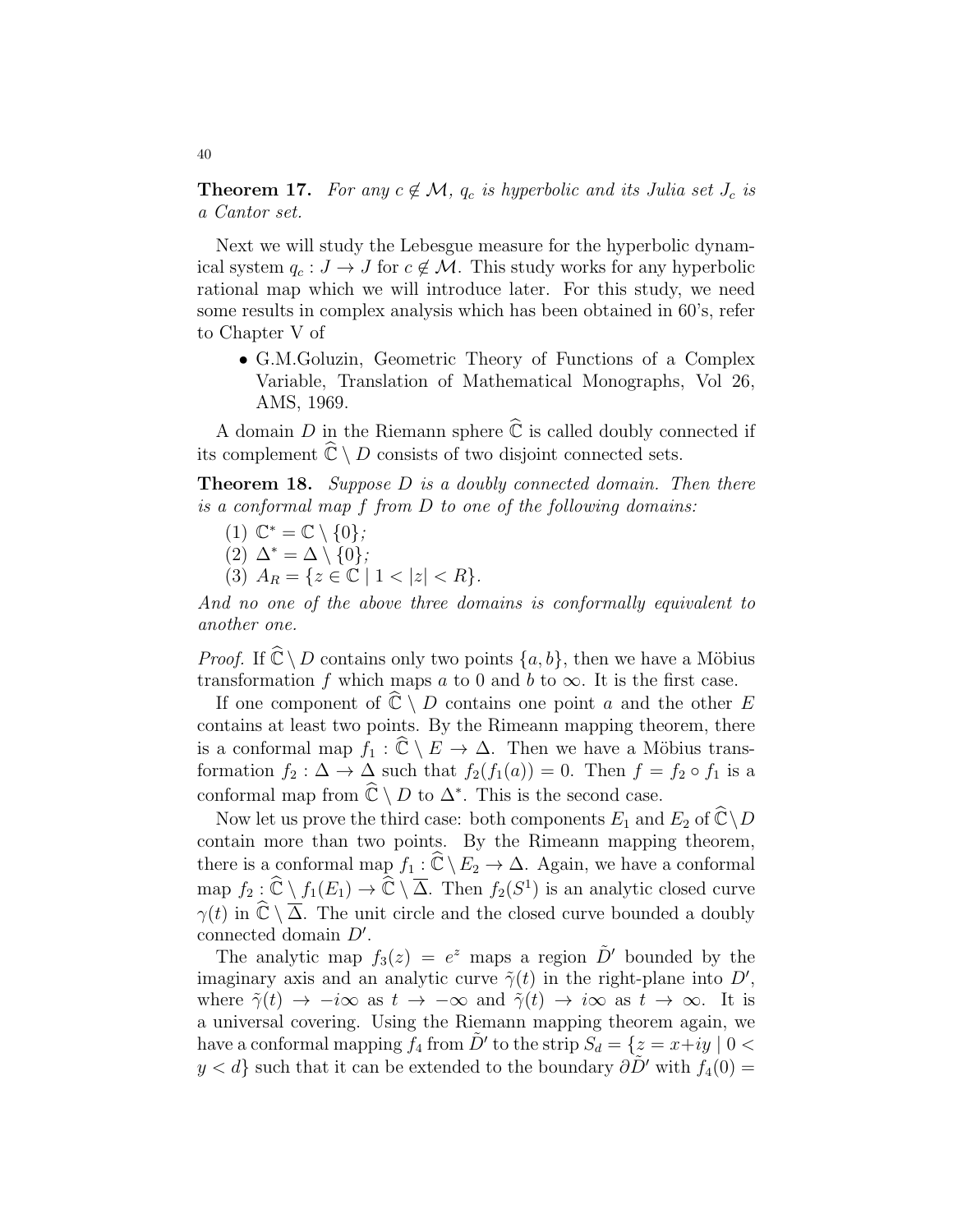$0, f_4(-i\infty) = -i\infty$  and  $f_4(i\infty) = i\infty$ . By picking an appropriate d, we can have  $f_4(2\pi i) = 2\pi i$ . The conformal map  $f_4(z + 2\pi i) - 2\pi i$  from  $\tilde{D}'$  to  $S_d$  also fixes 0,  $-i\infty$ , and  $i\infty$ . By the uniqueness in the Riemann mapping theorem, we have  $f(z + 2\pi i) = f(z) + 2\pi i$ .

Now  $f_3$  maps the strip  $S_d$  to the round annulus  $A_R$  for  $R = \log d$ . Now  $f = f_3 \circ f_4 \circ f_3^{-1} \circ f_2 \circ f_1$  is a conformal map from D onto  $A_R$ , where  $f_3^{-1} = \log z$  is the inverse of  $f_3 : D' \cap \{z = x + iy \mid 0 \le y < 2\pi\} \to D'.$ 

It is clear that three of domains are not conformally equivalent each other.  $\Box$ 

**Remark 5.** By using the Schwarz reflection theorem,  $A_R$  is unique for a given D in the third case.

**Definition 18.** In the third case,  $m(D) = (1/2\pi) \log R$  is called the modulus of D. In the first case and the second case,  $m(D) = \infty$ .

Remark 6. The modulus is a conformal invariant, that is, there is a conformal map  $f : D_1 \rightarrow D_2$  between two doubly connected domains  $D_1$  and  $D_2$  if and only if  $m(D_1) = m(D_2)$ .

Remark 7. The proof of Theorem 18 is only for the doubly connected planar domain where only the Riemann mapping theorem is used in the proof. It actually holds for any doubly connected Riemann surface. A Riemann surface is doubly connected if its fundamental group is Z. However, the known proof of Theorem 18 for any Riemann surface using the uniformization theorem which says that any simply connected Riemann surface is conformally equivalent to either the Riemann sphere  $\mathbb C$ , or the complex plane  $\mathbb C$ , or the open unit disk  $\Delta$ . Refer to

• W. Abikoff, The Uniformization Theorem. The American Mathematical Monthly, Vol. 88, No. 8 (Oct., 1981), pp. 574-592.

Given a round annulus  $A_R$ . Suppose f is an analytic map on  $A_R$ . Then we have the Laurent expansion

$$
f(z) = \sum_{n = -\infty}^{\infty} c_n z^n.
$$

Let  $\Gamma_r = \{z \in \mathbb{C} \mid 1 < |z| = r < R\}$  be the circle in  $A_R$ . Then  $f(\Gamma_r)$ is a closed curve in  $\mathbb{C}$ . Let  $\Omega_r$  be the region bounded by  $f(\Gamma_r)$  and  $\zeta = f(z)$ . Then from Green's theorem,

$$
Area(\Omega_r) = \frac{1}{2i} \oint_{\partial \Omega_r} \overline{\zeta} d\zeta = \frac{1}{2i} \oint_{|z|=r} \overline{f(z)} f'(z) dz
$$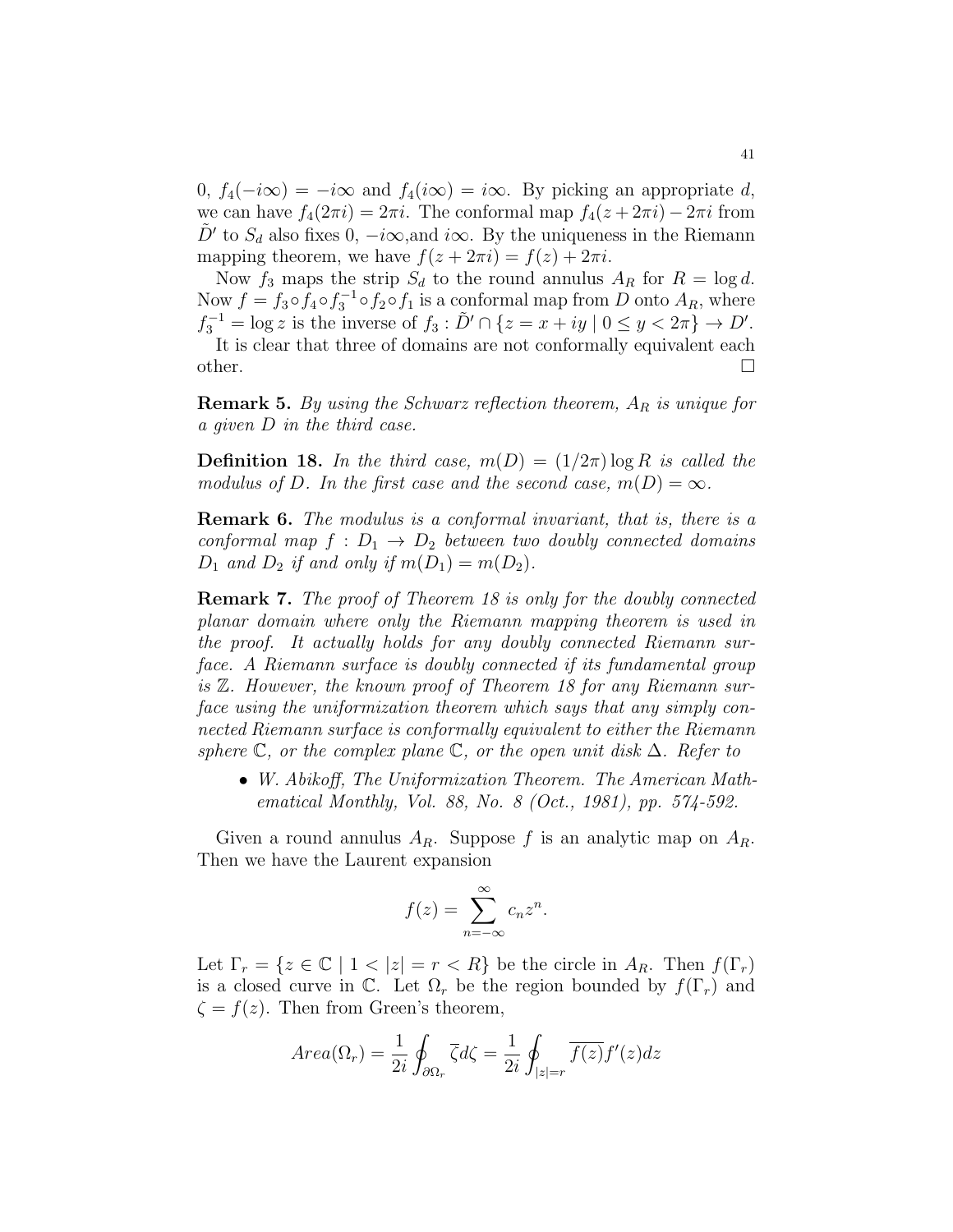$$
= \frac{1}{2i} \oint_{|z|=r} \left( \sum_{n=-\infty}^{\infty} \overline{c}_n \overline{z}^n \right) \left( \sum_{n=-\infty}^{\infty} n c_n z^{n-1} \right) dz
$$
  

$$
= \frac{1}{2} \int_0^{2\pi} \sum_{n,k=-\infty}^{\infty} (n c_n \overline{c}_k r^{n+k} e^{2\pi (n-k)i\theta}) d\theta = \pi \sum_{n=-\infty}^{\infty} n |c_n|^2 r^{2n}.
$$

Now suppose  $\Omega_1$  and  $\Omega_2$  are two bounded simply connected domains. Suppose  $\overline{\Omega}_1 \subset \Omega_2$ . Then  $D = \Omega_2 \setminus \overline{\Omega}_1$  is a doubly connected domain. Let  $m(D) = (1/(2\pi)) \log R$  be the modulus of D.

Lemma 5.

$$
R^2 \le \frac{Area(\Omega_2)}{Area(\Omega_1)}.
$$

The equality holds if and only if

$$
\Omega_1 = \{ z \in \mathbb{C} \mid |z| < R_1 \} + c_0 \quad \text{and} \quad \Omega_2 = \{ z \in \mathbb{C} \mid |z| < R_2 \} + c_0
$$
\nfor  $R_1 < R_2$  and  $R = R_2 / R_1$ .

*Proof.* Let  $f: A_R \to D$  be an conformal map from  $A_R$  onto D. Let  $1 < r < s < R$  be two real numbers. Let

$$
\Gamma_r = \{ z \in \mathbb{C} \mid |z| = r \} \quad \text{and} \quad \Gamma_s = \{ z \in \mathbb{C} \mid |z| = s \}
$$

be circles in  $A_R$ . Then  $f(\Gamma_r)$  and  $f(\Gamma_s)$  are closed curves in D. Let  $\Omega_r$ be the region bounded by  $f(\Gamma_r)$  and let  $\Omega_s$  be the region bounded by  $f(\Gamma_s)$  Then

$$
\frac{Area(\Omega_s)}{Area(\Omega_r)} - \frac{s^2}{r^2} = \frac{\sum_{n=-\infty}^{\infty} n |c_n|^2 s^{2n}}{\sum_{n=-\infty}^{\infty} n |c_n|^2 r^{2n}} - \frac{s^2}{r^2}
$$

$$
= \frac{r^2 \sum_{n=-\infty}^{\infty} n |c_n|^2 s^{2n} - s^2 \sum_{n=-\infty}^{\infty} n |c_n|^2 r^{2n}}{r^2 \sum_{n=-\infty}^{\infty} n |c_n|^2 r^{2n}}
$$

$$
= \frac{\sum_{n=-\infty}^{\infty} n |c_n|^2 r^2 s^2 (s^{2(n-1)} - r^{2(n-1)})}{r^2 \sum_{n=-\infty}^{\infty} n |c_n|^2 r^{2n}} > 0.
$$

Let  $r \to 1$  and  $s \to R$ . We have that  $Area(\Omega_s) \to Area(\Omega_2)$  and  $Area(\Omega_r) \rightarrow Area(\Omega_1)$ . Then

$$
\frac{Area(\Omega_2)}{Area(\Omega_1)} - R^2 \ge 0.
$$

This proves the inequality.

The equality holds for all  $n \neq 0, 1, c_n = 0$ . That is  $f(z) = c_1 z +$  $c_0$ .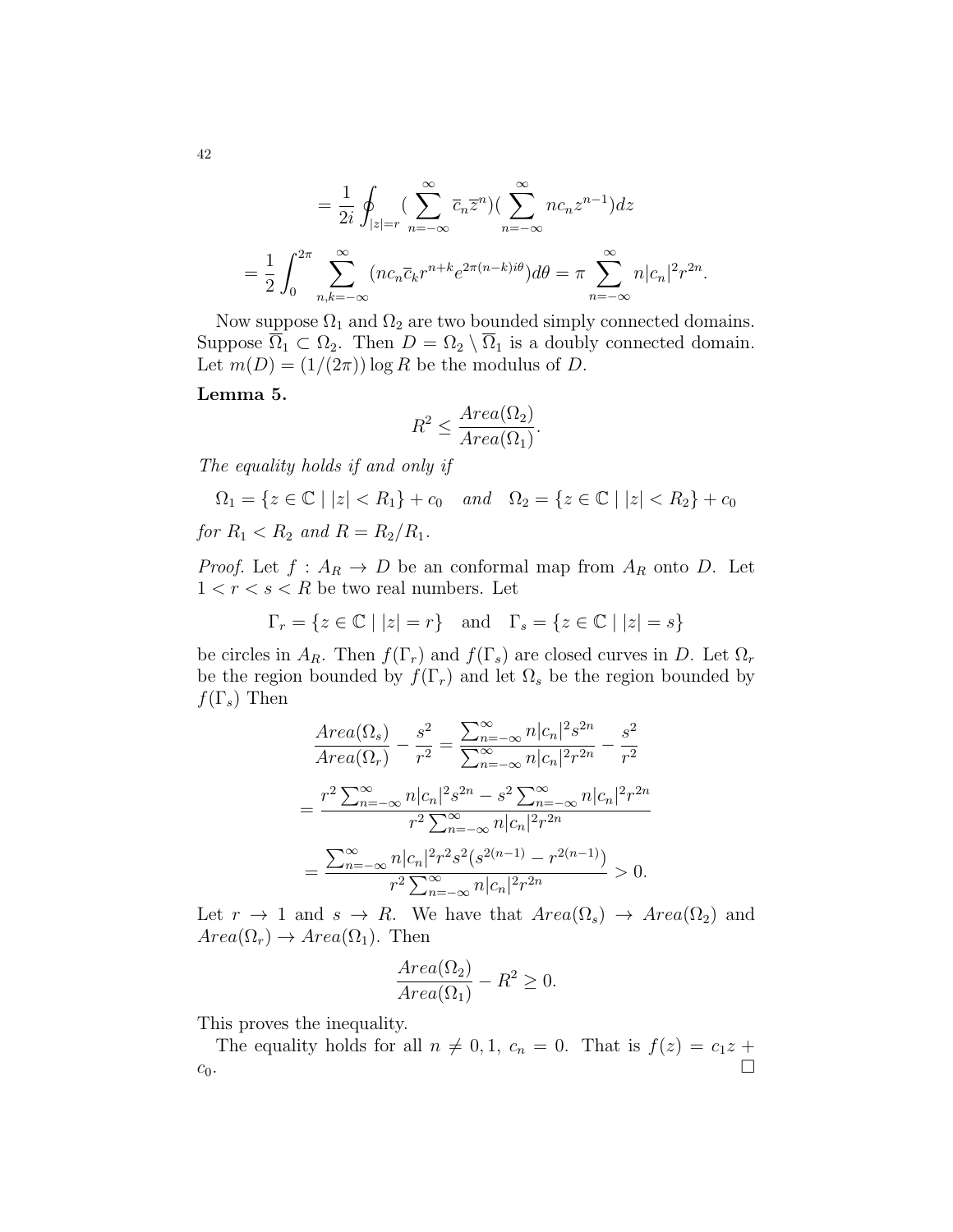We study a more general case than the quadratic case, that is,  $d = 2$ in the following notation.

Suppose  $\Omega$  is a bounded simply connected region. Suppose  $\Omega_0, \ldots,$  $\Omega_{d-1}$  are bounded simply connected regions such that

$$
\overline{\Omega}_i \cap \overline{\Omega}_j = \emptyset, \ \ \forall \ 0 \le i \ne j \le d - 1
$$

and

$$
\cup_{i=0}^{d-1} \overline{\Omega}_i \subset \Omega.
$$

Let  $f : \bigcup_{i=0}^{d-1} \overline{\Omega}_i \to \overline{\Omega}$  be a holomorphic map, that means that  $f$  is holomorphic on a neighborhood of  $\cup_{i=0}^{d-1} \overline{\Omega}_i$ . Suppose  $f|\overline{\Omega}_i : \overline{\Omega}_i \to \overline{\Omega}$  is conformal for every  $0 \leq i \leq d-1$ . Let

$$
J=\cap_{n=0}^n f^{-n}(\overline{\Omega})
$$

be the non-escaping set of  $f$  (we also call it the Julia set later). Then from the hyperbolic geometry we know that  $f: J \to J$  is an expanding Markovian map with the initial partition

$$
\eta_0=\{J_0,\ldots,J_{d-1}\}
$$

where  $J_i = J \cap \overline{\Omega}_i$ . Then we have a homeomorphism

$$
\pi = \pi_f : \Sigma_d = \prod_{n=0}^{\infty} \{0, \dots, d-1\} \to J.
$$

Thus J is a Cantor set (by using the same proof as the proof of Theorem 4).

**Theorem 19.** The Lebesgue measure  $Area(J) = 0$ .

*Proof.* Let  $B \subset \Omega$  be a simply connected region such that

$$
\cup_{i=0}^{d-1} \overline{\Omega}_i \subset B \quad \text{and} \quad \overline{B} \subset \Omega.
$$

Then  $G = \Omega \setminus \overline{B}$  is a doubly connected domain. Let

$$
m(G) = \frac{1}{2\pi} \log R
$$

be the modulus where  $R > 1$ . Let

$$
g_i = (f|\overline{\Omega}_i)^{-1} : \overline{\Omega} \to \overline{\Omega}_i, \quad 0 \le i \le d - 1.
$$

For any  $w_n = i_0 \dots i_{n-1}$  of a sequence of  $\{0, \dots, d-1\}$ , let

$$
g_{w_n}=g_{i_0}\circ \ldots g_{i_{n-1}}:\overline{\Omega}\to \overline{\Omega}_{w_n}=g_{w_n}(\overline{\Omega}).
$$

Then we have

$$
\overline{B}_{w_n} = g_{w_n}(\overline{B}) \subset \Omega_{w_n}
$$
 and  $\cup_{i=0}^{d-1} \overline{\Omega}_{w_n i} \subset B_{w_n} = g_{w_n}(B)$ .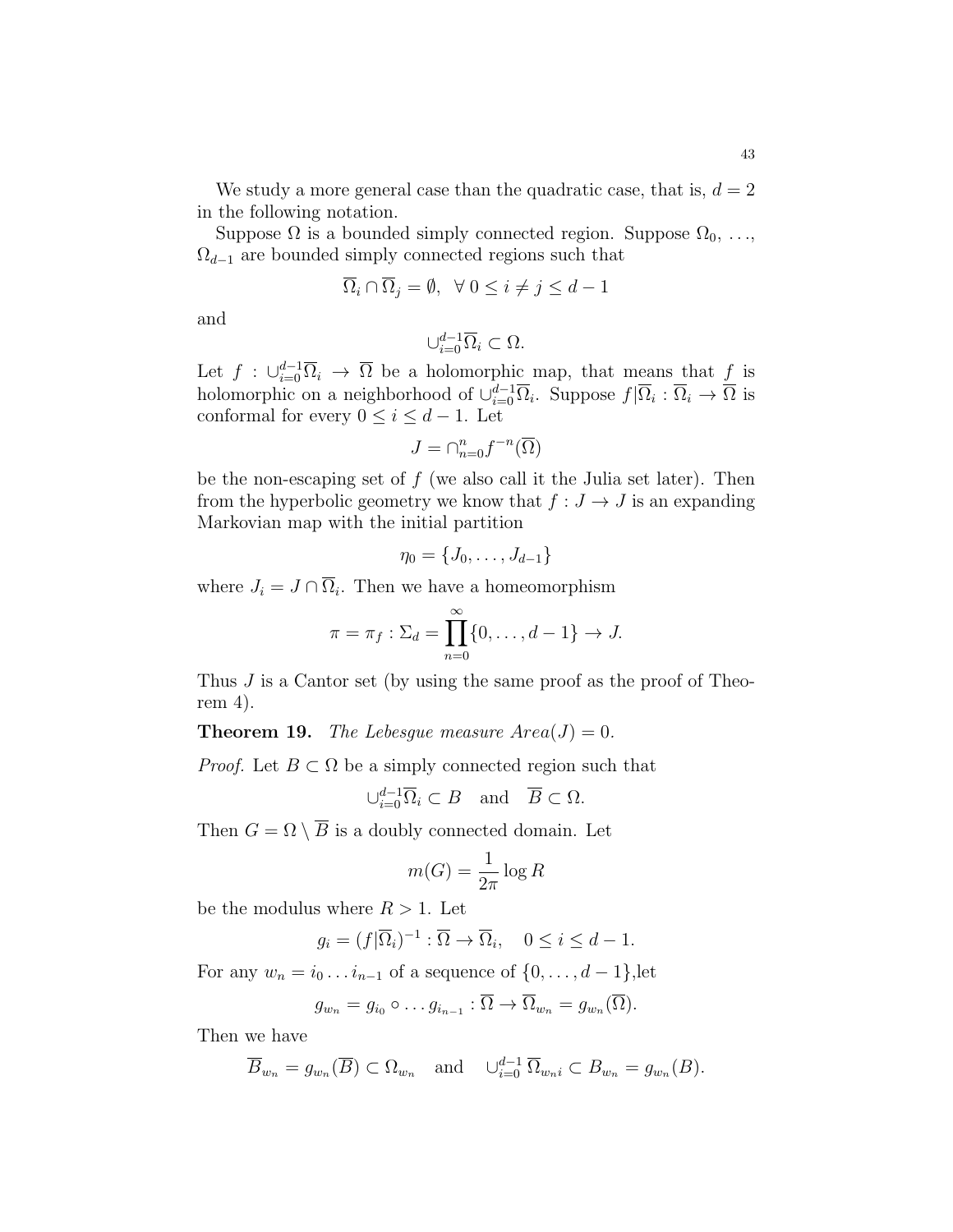The region  $G_{w_n} = \Omega_{w_n} \setminus B_{w_n}$  is a doubly connected domain with the same modulus of  $G$ , that is,

$$
m(G_{w_n}) = m(G) = \frac{1}{2\pi} \log R.
$$

From Lemma 5,

$$
Area(J) \leq \sum_{i=0}^{d-1} Area(\overline{\Omega}_{w_{n}i}) \leq Area(B_{w_{n}}) \leq \frac{1}{R^{2}} Area(\Omega_{w_{n}}) = \frac{1}{R^{2}} Area(\overline{\Omega}_{w_{n}}).
$$

Inductively, we have that

$$
Area(J) \le \frac{1}{R^{2(n+1)}} Area(\Omega).
$$
  
Thus  $Area(J) = 0$ .

More general, suppose  $U = \bigcup_{k=1}^{n} U_k$  is a union of pairwise disjoint connected regions. Suppose  $f$  on  $U$  is a holomporphic map such that  $V = f(U) \supset \overline{U}$ . Then we can define the non-escaping set  $K =$  $\{z \mid f^{n}(z) \in U, \forall n > 0\}.$  We say that  $f: K \to K$  is expanding if there are two constants  $C > 0$  and  $\lambda > 1$  such that

 $(f^n)'(z) \ge C\lambda^n, \forall n > 0$ 

Following a similar proof of Theorem 19, we have that

**Corollary 1.** Suppose  $f : K \to K$  is expanding. Then it is an Markovian dynamical system and  $J = \partial K = K$  and  $Area(J) = 0$ .

For example, for  $c \in \mathcal{M}_0$ , the main cardioid of the Mandelbrot set. The Julia set  $J = J_c$  of  $q_c$  is a Jordan circle. Then we have a doubly connected domain  $U \supset J$  such that  $V = q_c(U) \supset \overline{U}$ . We have a homeomorphism  $h: S^1 \to J_c$  such that  $q_c \circ h = h \circ q_0$ . Let

$$
J_0 = h(\{e^{2\pi i \theta} \mid 0 \le \theta \le 1/2\}) \quad \text{and} \quad J_1 = h(\{e^{2\pi i \theta} \mid 1/2 \le \theta \le 1\}).
$$

Then

 $\eta_0 = \{J_0, J_1\}$ is a Markov partition for  $q_c : J \to J$ . Let

$$
\eta_1 = f^{-1}(\eta_0) = \{J_{00}, J_{01}, J_{10}, J_{11}\}
$$

be the second Markov partition. Let  $U_{i_1i_0}$  be a simply connected domain containing  $J_{i_1i_0}$ . Then  $V_{i_0} = q_c(U_{i_1i_0}) \supset U_{i_1i_0}$  and  $q_c: U_{i_1i_0} \to V_{i_0}$ is conformal. Let  $B_{i_0} \supset J_{i_1 i_0}$  be a simply connected domain such that  $B_{i_0} \subset V_{i_0}$ . Then  $D_{i_0} = V_{i_0} \setminus B_{i_0}$  is a doubly connected domain. Then using the exact the same argument as that of Theorem 19, we have that  $Area(J) = 0$ .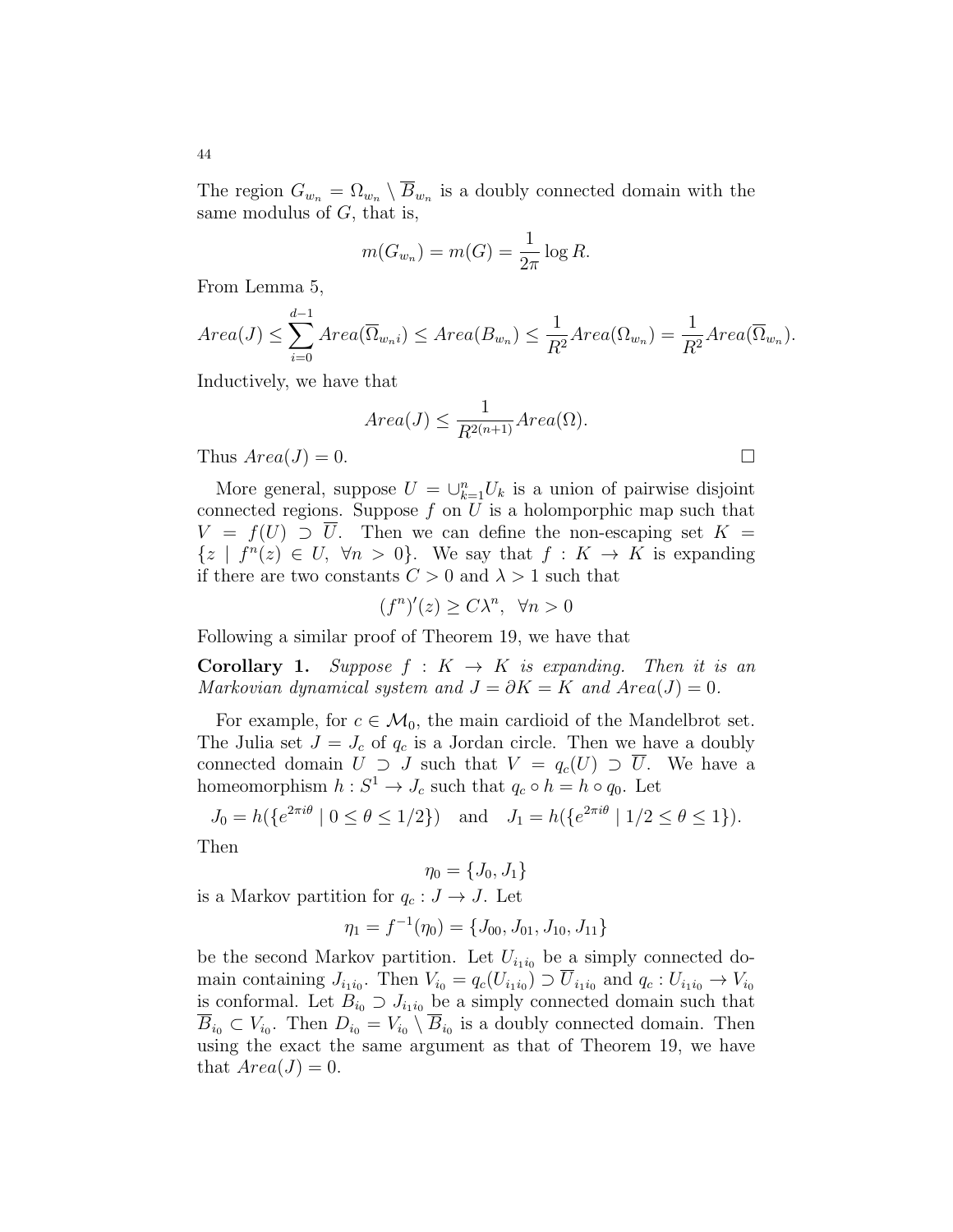In general, we can consider a polynomial of degree  $d \geq 2$ ,

$$
P(z) = a_d z^d + a_{d-1} z^{d-1} + \dots + a_1 z + a_0, \quad a_d \neq 0.
$$

Since

$$
P(z) = a_d z^d \left( 1 + \frac{a_{d-1}}{a_d z} + \dots + \frac{a_1}{a - dz^{d-1}} + \frac{a_0}{a_d z^d} \right),
$$

we have a disk  $U = \Delta_r$  for  $r >$  large enough such that  $V = f(U) \supset \overline{U}$ . The filled Julia set

$$
K = \bigcap_{n=1}^{\infty} P^{-n}(\overline{U})
$$

is a compact subset. The boundary  $J = \partial K$  is the Julia set of P.

Let  $C$  be the set of critical points of  $P$ , that is,

$$
P'(c) = a_d c^d + a_{d-1} c^{d-1} + \dots + a_1 c + a_0 = 0, \quad c \in C.
$$

Then P has  $d-1$  critical points in the complex plane (counted by multiplicity) and  $\infty$  is another critical point with the multiplicity  $d-1$ So P has  $2d - 2$  critical points (counted by multiplicity). We write

$$
C = \{c_1, \ldots, c_{d-1}\}
$$

be the set of all critical point in the complex plane. Consider critical orbits  $\mathcal{O}_i = \{c_{i,n} = P^n(c_i)\}_{n=0}^{\infty}$ . If all  $c_{i,n} \to \infty$  as  $n \to \infty$ , then we can see that, from the hyperbolic geometry,  $J = K$  is a Cantor set and P on J is an expanding Markovian hyperbolic dynamical system, that is, there are two constants  $C > 0$  and  $\lambda > 1$  such that

$$
(P^n)'(z) \ge C\lambda^n, \quad \forall \ z \in J, \ n > 0
$$

and we have a partition  $J = J_1 \cup \cdots \cup J_n$  such that  $f|J_i$  is one-to-one for every  $1 \leq i \leq n$  and  $f(J_i) = \bigcup_{i=1}^s J_{k_i}$ . Indeed, Let D be a large open disk containing J such that  $\overline{D} \subset P(D)$ . Choose an integer  $m > 0$ such that  $P^m(c) \in \mathbb{C} \setminus \overline{D}$  for every critical point c of P. Then D contains no critical values  $P^{n}(C)$  for  $n \geq m$ . All inverse branches  $R^{-n}$ are defined in D and map D conformally into D. Let  $D_i^n$ ,  $0 \le i \le d^n$ , be the components of  $R^{-n}(D)$ . Then each  $D_i^n$  is a topological disk such that  $\overline{D_i^n} \subset D$  and  $R^n : D_i^n \to D$  is conformal. Suppose  $z \in J$ , then  $P^{n}(z) \in J$ . We define  $f_{n}$  as the inverse branch of  $P^{n}$  which maps  $P^{n}(z)$  to z. Then  $\{f_{n}\}_{n\geq m}$  are uniformly bounded in a neighborhood of D. So it is a normal family. Since  $d(f_n(w), J) \to 0$  as  $n \to \infty$  for any  $w \in D \cap B_{\infty}$ , any limiting function f of a convergent subsequence of  $\{f_n\}_{n\geq m}$  maps  $D \cap B_{\infty}$  into J. But J has no interior point, so f is a constant function. This implies that  $|f_n(\overline{D})| \to 0$  as  $n \to \infty$ . Since  $f_n(\partial D) \cap J = \emptyset$ , z must be a connected component of J. So J is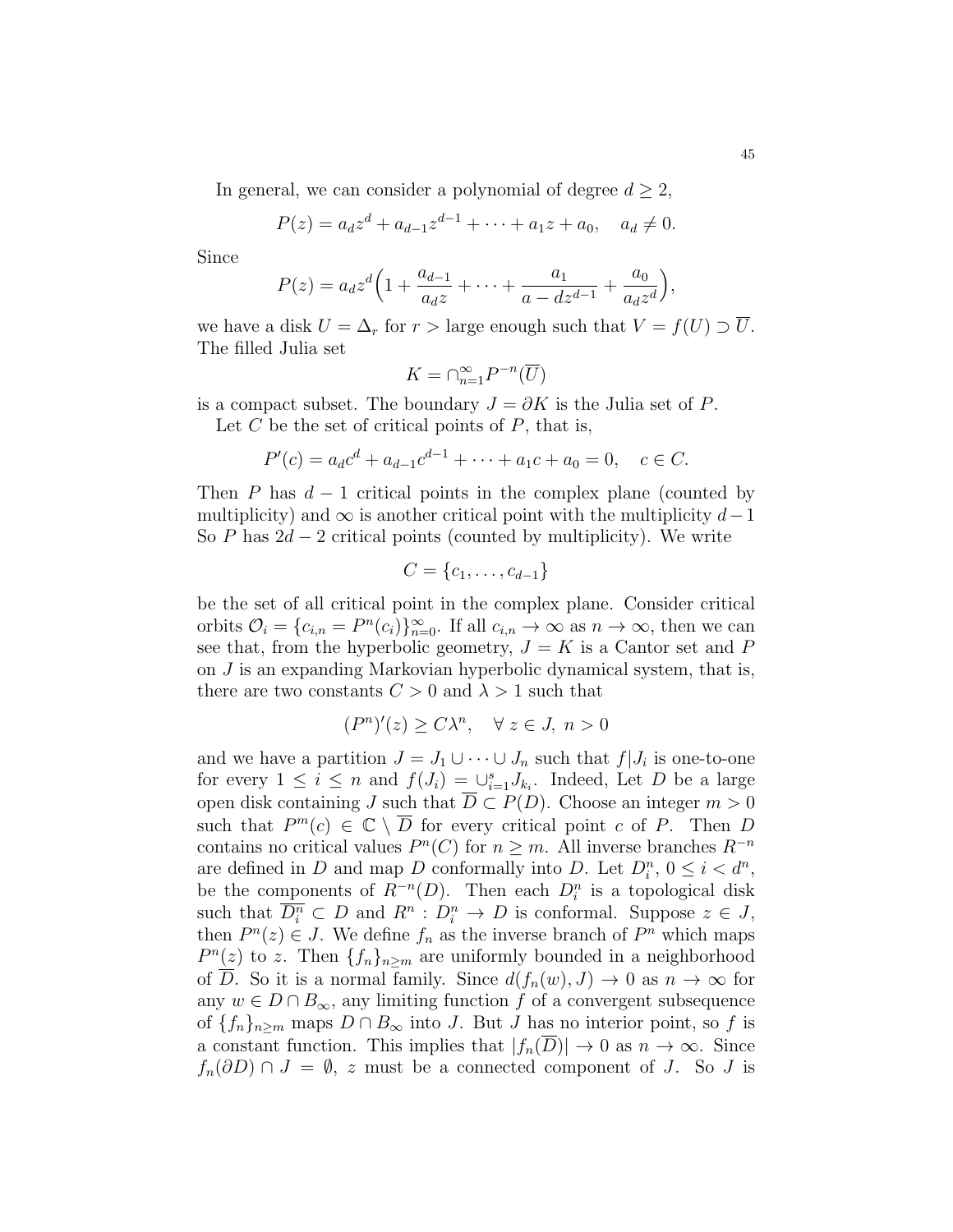totally disconnected. But we know  $J$  is perfect. So  $J$  is a Cantor set. Following a similar proof of Theorem 19, we have that

**Theorem 20.** If all critical orbits of P tend to  $\infty$ , then P|J is an expanding Markovian dynamical system and the Julia set J is a Cantor set with  $Area(J) = 0$ .

Suppose there is no finite critical point of P in  $B_{\infty}$ . Then we can extended the Böttcher coordinate to the whole  $B_{\infty}$  as we have discussed for a quadratic polynomial. Let  $\phi : B_{\infty} \to \hat{\mathbb{C}} \setminus \overline{\Delta}$  be the Böttcher coordinate, that is, it is the 1-1 analytic (or conformal) conjugacy with  $\phi(\infty) = \infty$  and  $\phi'(\infty) = 1$  such that

$$
\phi(P(z)) = \phi(z)^d, \quad z \in B_{\infty}
$$

Then  $G(z) = \log |\phi(z)|$  is the Green function of  $(B_{\infty}, \infty)$  satisfying

$$
G(P(z)) = dG(z), \quad z \in B_{\infty}.
$$

The Green function G can be also defined as

$$
G(z) = \max\{0, \lim_{n \to \infty} \frac{1}{d^n} \log |P^n(z)|\}.
$$

Define

$$
S_r = \{ z \in \mathbb{C} \mid G(z) = \log r \} = \phi^{-1}(\{ z \in \mathbb{C} \mid |z| = r \}, \quad 1 < r < \infty
$$

and

$$
E_{\theta} = \{ z \in \mathbb{C} \mid \arg \phi(z) = 2\pi \theta \} = \phi^{-1}(\{ z = re^{2\pi i \theta} \mid 1 < r < \infty \}), \quad 0 \le \theta < 1.
$$
\nWe call S, the equipotential circle of radius r and E<sub>a</sub> the external ray.

We call  $S_r$  the equipotential circle of radius r and  $E_\theta$  the external ray of angle  $\theta$ . It is clear that

$$
P(S_r) = S_{r^d}
$$
 and  $P(E_{\theta}) = E_{d\theta}$  (mod 1).

If  $\mathcal{B}_{\infty}$  contains no finite critical point of P. Then  $\mathcal{B}_{\infty}$  is simply connected. Thus we have that

**Theorem 21.** The filled-in Julia set K (or the Julia set J) is connected if and only if there is no finite critical point of P in  $B_{\infty}$ .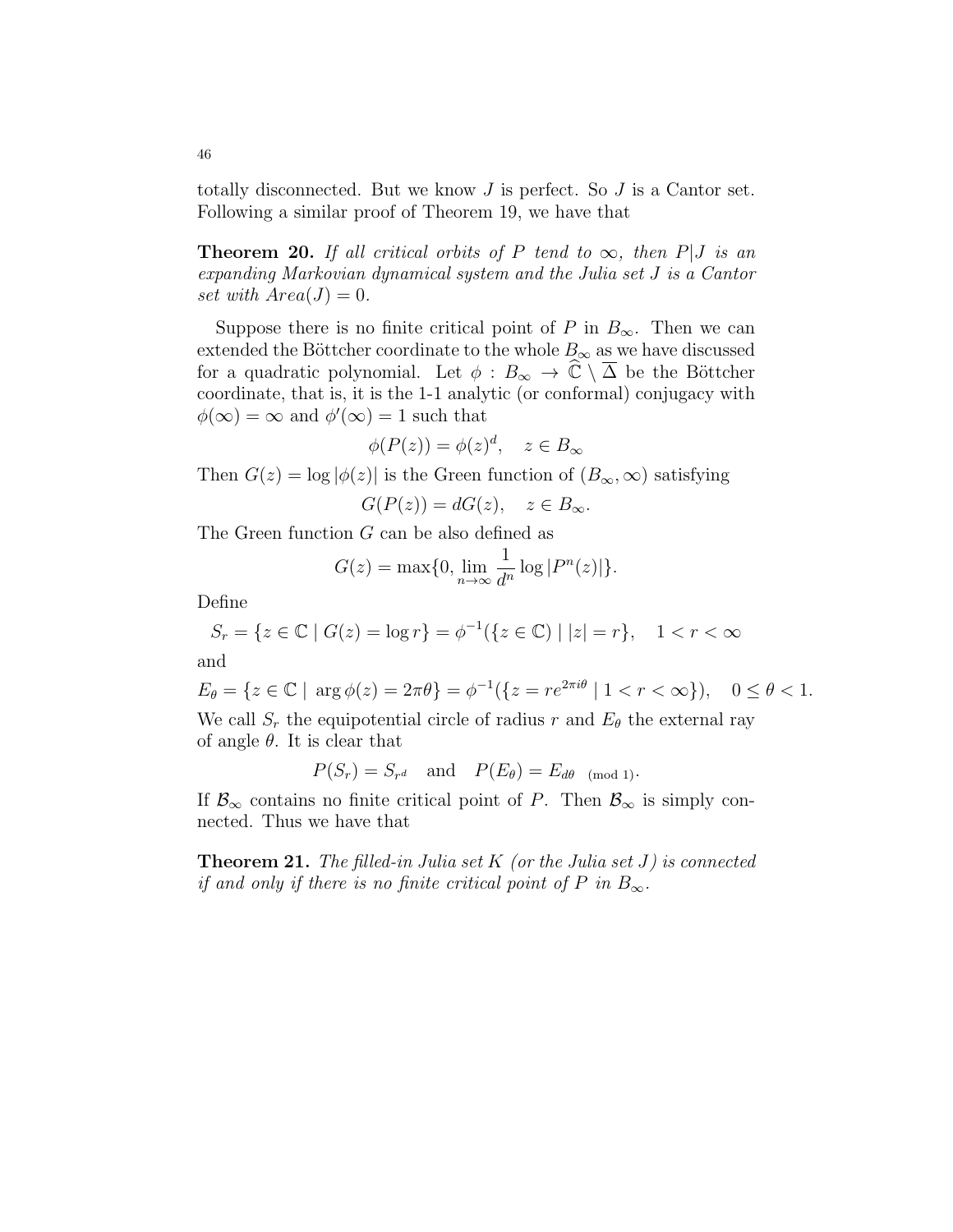## Lecture 5. Koebe distortions

Let  $\mathbb C$  be the complex plane and let

$$
\Delta = \{ z \in \mathbb{C} \mid |z| < 1 \}
$$

be the open unit disk of the complex plane. A function defined on  $\Delta$ is analytic if it can be written as a convergent power series, that is,

$$
f(z) = \sum_{n=0}^{\infty} a_n z^n
$$

for z in  $\Delta$ . We first prove a theorem obtained by Koebe in 1907.

**Theorem 22** (Koebe's  $\frac{1}{4}$ -Theorem). Suppose  $f : \Delta \to \mathbb{C}$  is a schlicht function. Then  $f(\Delta)$  contains an open disk centered at  $f(0)$  with radius  $|f'(0)|/4.$ 

First we prove a lemma.

Lemma 6. Suppose

$$
f(z) = z + a_2 z^2 + \sum_{n=3}^{\infty} a_n z^n : \Delta \to \mathbb{C}
$$

is a schlicht function. Then

$$
|a_2| \le 2.
$$

*Proof.* Suppose  $\Delta_r = \{z \in \mathbb{C} \mid |z| < r\}$  for  $0 < r < 1$ . Then  $G_r =$  $f(\Delta_r)$  is a bounded subset of the complex plane  $\mathbb{C}$ . Let  $G'_r$  be the complement of  $G_r$ . For  $w = Re^{\Theta i}$  in  $G'_r$ ,

$$
\int \int_{G'_r} w^t \overline{w}^t R \, dR \, d\Theta > 0
$$

provided the integral converges, whence

$$
\lim_{r \to 1} \int \int_{G'_r} w^t \overline{w}^t R \, dR \, d\Theta \ge 0.
$$

The integral certainly converges if  $t < -1$ . Let us set  $z = re^{\theta i}$  and  $w = f(z)$ . On the boundary of  $G'_r$ , which is the image of  $|z| = r$  under f, we set  $R = R(\theta)$  and  $\Theta = \Theta(\theta)$ . Then

$$
\int\int_{G'_r} w^t \overline{w}^t R \, dR \, d\Theta = \int\int_{G'_r} R^{2t+1} \, dR \, d\Theta = -\int_0^{2\pi} \frac{R^{2t+2}}{2t+2} \frac{d\Theta}{d\theta} \, d\theta > 0.
$$
\nWe have

We have

$$
\Theta = \arg w = \frac{\log w - \log \overline{w}}{2i}.
$$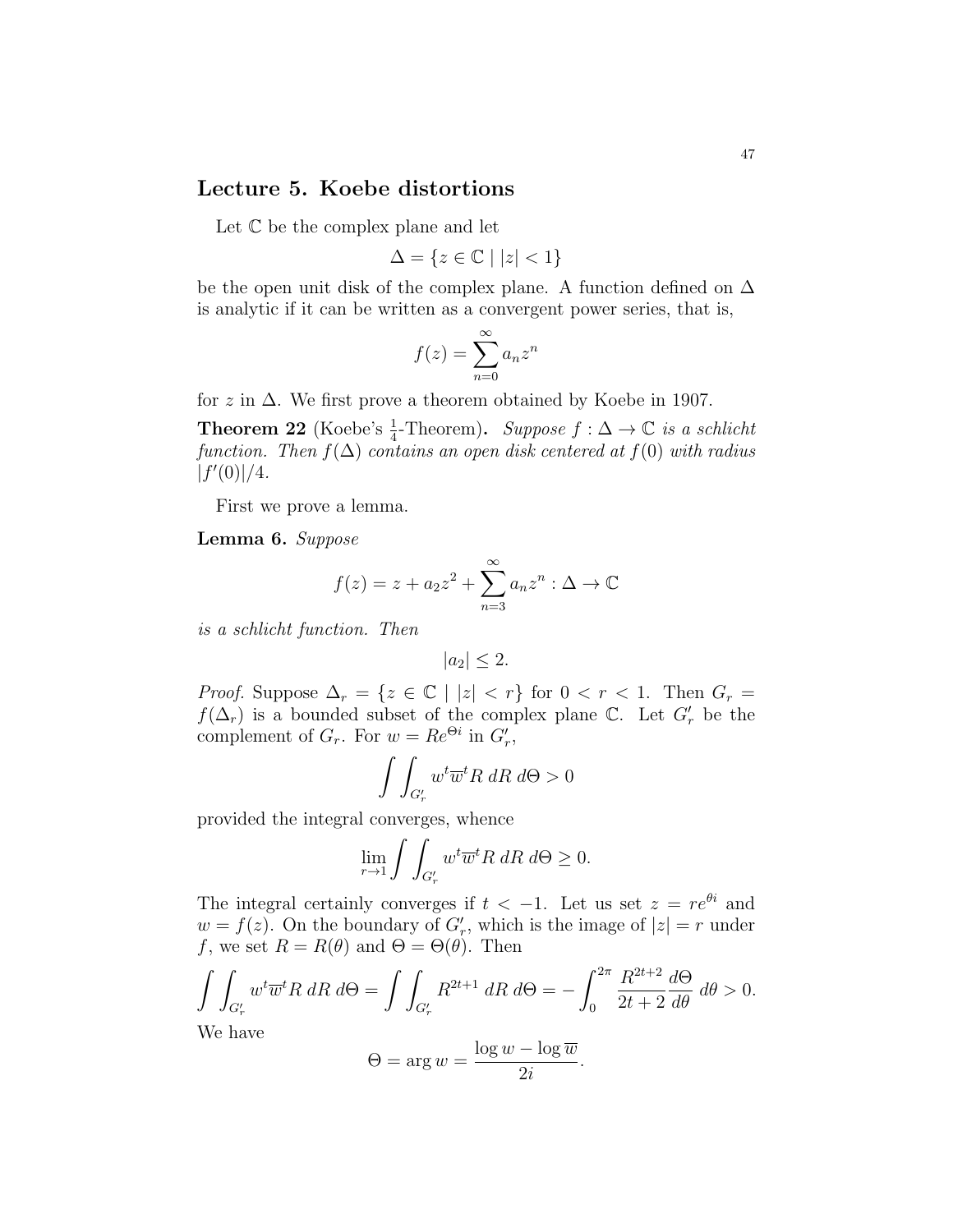Therefore

$$
\frac{d\Theta}{d\theta} = \frac{w'\overline{w}z + \overline{w}'w\overline{z}}{2w\overline{w}},
$$

and

$$
\int_0^{2\pi} \frac{R^{2t+2}}{2t+2} \frac{d\Theta}{d\theta} d\theta = \int_0^{2\pi} \frac{R^{2t}(w'\overline{w}z + \overline{w}'w\overline{z})}{4(t+1)} d\theta < 0.
$$

This is easily transformed into

$$
\int_0^{2\pi} \left( \overline{w}^{t+1} z \frac{dw^{t+1}}{dz} + w^{t+1} \overline{z} \frac{d\overline{w}^{t+1}}{d\overline{z}} \right) d\theta < 0.
$$

But

$$
w^{t+1} = z^{t+1} \Big( 1 + (t+1)a_2 z + \Big( (t+1)a_3 + \frac{t(t+1)}{2} a_2^2 \Big) z^2 + \cdots \Big).
$$

We substitute this series into the last integral and integrate term by term, observing that for any non-zero integer k,  $\int_0^{2\pi} e^{ki\theta} d\theta = 0$ . Thus we obtain

$$
1 + (t+1)(t+2)|a_2|^2r^2 + (t+1)(t+3)|a_3 + \frac{t}{2}a_2^2|^2r^4 + \cdots > 0.
$$

For  $r \to 1$ , this yields

$$
1 + (t+1)(t+2)|a_2|^2 + (t+1)(t+3)|a_3 + \frac{t}{2}a_2^2|^2
$$
  
+ ... +  $(t+1)(t+k)|a_k + g_k(a_2,..., a_{k-1})|^2 + \cdots \ge 0.$ 

In particular, we take  $t = -3/2$ ; then

$$
1 - \frac{|a_2|^2}{4} \ge 0,
$$

whence

$$
|a_2| \le 2.
$$

 $\Box$ 

**Remark 8.** In general,  $|a_n| \le n$  for all  $n \ge 2$ . This was the famous Bieberbach conjecture formulated in 1916 and proved by De Branges in 1984.

*Proof of Theorem 22.* Let  $f(z) \neq c$  for all  $|z| < 1$ . The function

$$
f_1(z) = \frac{f(z) - f(0)}{f'(0)} = z + a_2 z^2 + \dots \neq \frac{c - f(0)}{f'(0)}
$$

for all  $|z| < 1$ . Set

$$
f_2(z) = \frac{f(0) - c}{f'(0)} \frac{f(z) - f(0)}{f(z) - c} = z + \left(a_2 - \frac{f'(0)}{f(0) - c}\right)z^2 + \cdots
$$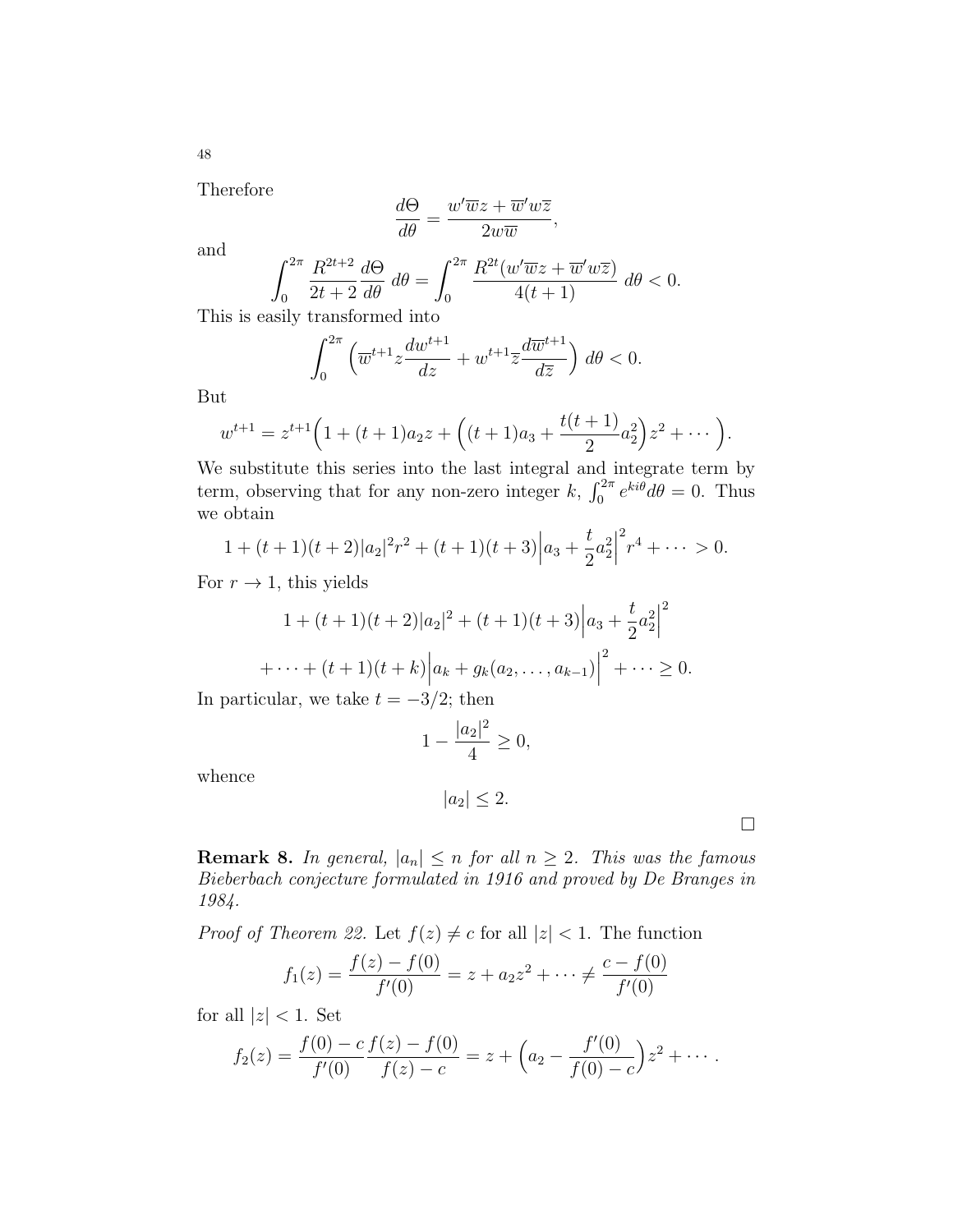Both of  $f_1$  and  $f_2$  are schlicht functions from  $\Delta$  into  $\mathbb C$ . Thus

$$
|a_2| \le 2
$$
 and  $|a_2 - \frac{f'(0)}{f(0) - c}| \le 2$ .

Therefore,

$$
|c - f(0)| \ge \frac{|f'(0)|}{4}.
$$

We have thus proved that no boundary point, of the image of  $|z| < 1$ under the mapping f, has distance from  $f(0)$  less than  $|f'(0)|/4$ .  $\Box$ 

**Lemma 7.** Suppose  $f(z) = z + \sum_{n=2}^{\infty} a_n z^n$  :  $\Delta \to \mathbb{C}$  is a schlicht function. Then

$$
\frac{1-|z|}{(1+|z|)^3} \le |f'(z)| \le \frac{1+|z|}{(1-|z|)^3}.
$$

*Proof.* For a point z in  $\Delta$ , let

 $\Bigg\}$  $\vert$ 

$$
g(\xi) = \frac{f(\frac{\xi + z}{1 + \overline{z}\xi}) - f(z)}{f'(z)(1 - z\overline{z})}.
$$

This is a schlicht function from  $\Delta$  into  $\mathbb C$  and has a power series expansion valid in  $|\xi|$  < 1:

$$
g(\xi) = \xi + b_2 \xi^2 + \dots,
$$

where

$$
b_2 = \frac{1}{2} \Big( \frac{f''(z)(1 - z\overline{z})}{f'(z)} - 2\overline{z} \Big).
$$

Therefore,

$$
\Big|\frac{f''(z)(1-z\overline{z})}{f'(z)}-2\overline{z}\Big|\leq 4.
$$

Hence

$$
\frac{zf''(z)}{f'(z)} - \frac{2|z|^2}{1-|z|^2} \Big| \le \frac{4|z|}{1-|z|^2}.
$$

Thus

$$
\frac{2|z|^2-4|z|}{1-|z|^2}\leq\Re\Big(\frac{zf''(z)}{f'(z)}\Big)\leq\frac{2|z|^2+4|z|}{1-|z|^2}.
$$

Since

$$
\Re\left(\frac{zf''(z)}{f'(z)}\right) = |z|\frac{\partial}{\partial |z|}\left(\Re\big(\log f'(z)\big)\right) = |z|\frac{\partial}{\partial |z|}\Big(\log|f'(z)|\Big),\,
$$

we obtain

$$
\frac{2|z| - 4}{1 - |z|^2} \le \frac{\partial}{\partial |z|} \Big( \log (|f'(z)|) \Big) \le \frac{2|z| + 4}{1 - |z|^2}.
$$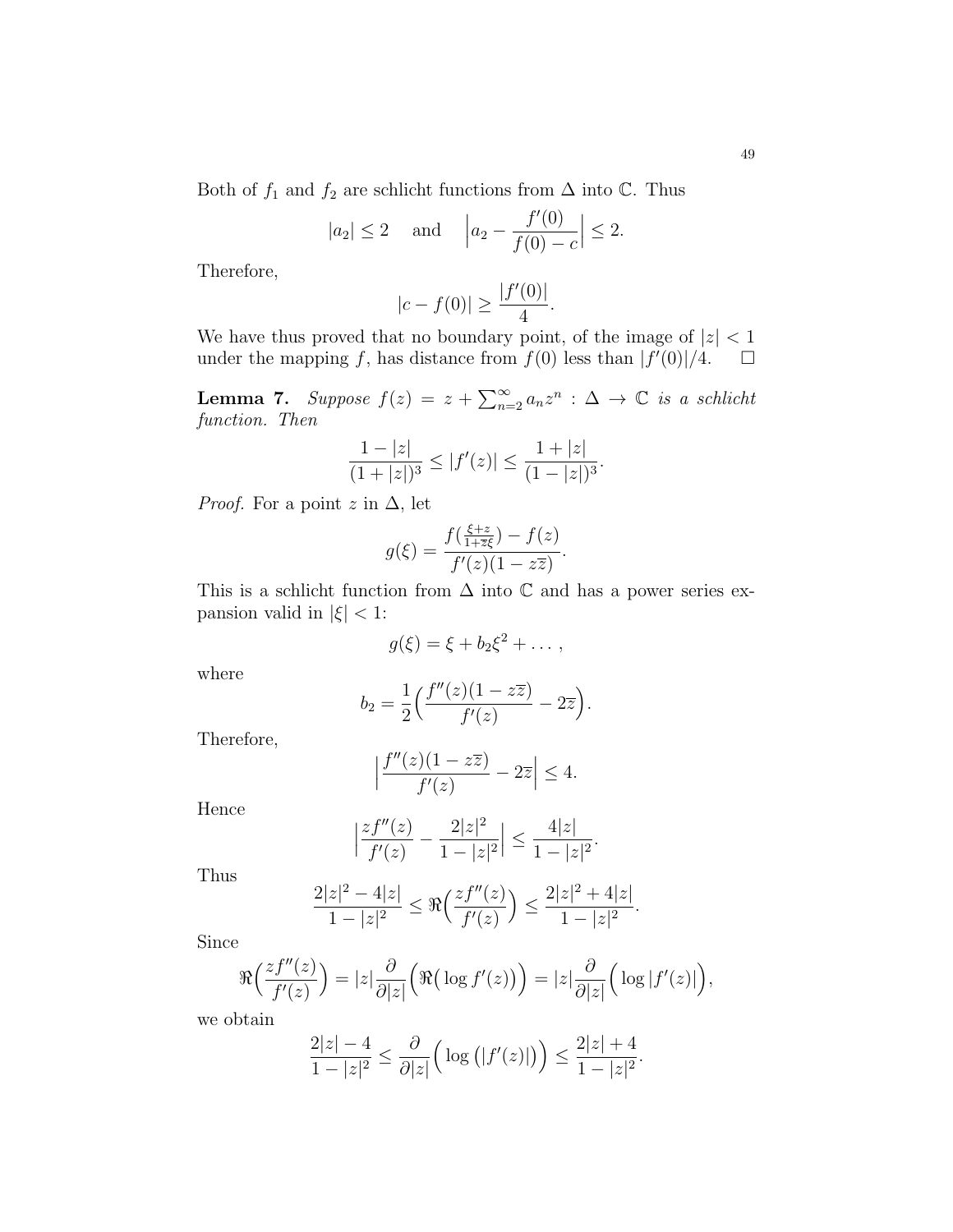Integration now yields

$$
\frac{1-|z|}{(1+|z|)^3} \le |f'(z)| \le \frac{1+|z|}{(1-|z|)^3}.
$$

**Theorem 23** (Koebe Distortion Theorem). Suppose  $f : \Delta \to \mathbb{C}$  is a schlicht function. Then

$$
\left(\frac{1-r}{1+r}\right)^4 \le \frac{|f'(z_1)|}{|f'(z_2)|} \le \left(\frac{1+r}{1-r}\right)^4
$$

for all  $|z_1| \leq r < 1$  and all  $|z_2| \leq r < 1$ .

*Proof.* Let  $g(z) = (f(z) - f(0))/f'(0)$ . Then  $g'(z) = f'(z)/f'(0)$ . Thus, this theorem follows from Lemma 7.  $\hfill \square$ 

Corollary 2. Suppose  $f(z) = a_1z + a_2z^2 + \cdots + a_nz^n + \cdots : \Delta \to \mathbb{C}$ is a schlicht function, then

$$
|f'(0)|\frac{|z|}{(1+|z|)^2} \le |f(z)| \le |f'(0)|\frac{|z|}{(1-|z|)^2}.
$$

Remark 9. The above theorems, lemmas, corollary are are the sharpest possible. One sees this with the example

$$
f(z) = \frac{z}{(1-z)^2}.
$$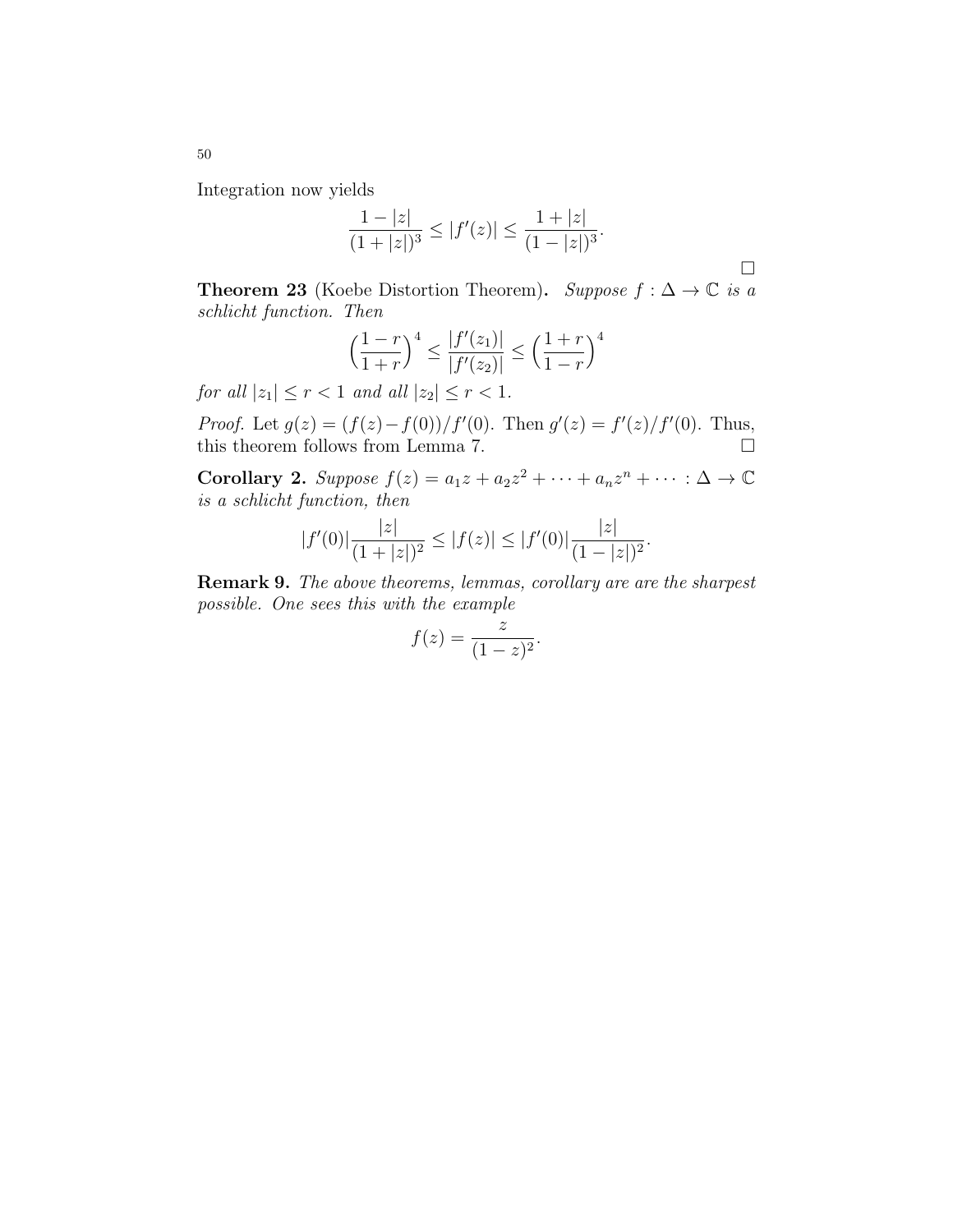# Lecture 6. Theory of Fatou and Julia

Recall that  $\widehat{\mathbb{C}}$  is the Riemann sphere. Let

$$
d_{SP} s = \frac{2|dz|}{1+|z|^2}
$$

is the spherical metric. Then the spherical distance  $d_{SP}(z_1, z_2)$  is

$$
d_{SP}(z_1, z_2) = \inf_{l} \int_{l} d_{SP} s
$$

where inf takes all smooth curves connecting  $z_1$  and  $z_2$ .

Suppose  $\mathcal F$  is a family of meromorphic functions defined on a domain U in  $\widehat{\mathbb{C}}$ . Then F is said to be normal if every sequence  $\{f_n\}_{n=0}^{\infty}$  in F contains a subsequence that converges uniformly in the spherical metric on compact subsets of  $U$ . Following Arzelá-Ascoli theorem, the family  $\mathcal F$  is normal if and only if it is equicontinuous on every compact subset of U (under spherical metric). Note that we allow  $f_n \to \infty$  in the definition of a normal family. Thus it is more convenient to consider the function  $f \equiv \infty$  as a meromorphic function.

**Theorem 24.** A family  $\mathcal F$  of analytic functions on a domain  $U$  in  $\mathbb C$ which is bounded by some fixed constant is a normal family.

Proof. Since U can be covered by disks, it is sufficient to prove the theorem for a disk. We may assume that  $U$  is the unit disk. Suppose M is a fixed constant such that  $|f(z)| \leq M$  for all  $f \in \mathcal{F}$  and  $|z| < 1$ . Cauchy's theorem implies that  $|f'(z)| \leq M/(1-r)$  on each closed disk  ${z||z| \leq r < 1}$ . Therefore, F is equicontinuous on every compact set of U. So  $\mathcal F$  is normal.

Let U be the set of all univalent functions f on the unit disk  $\Delta =$  ${z \in \mathbb{C} \mid |z| < 1}$  such that  $f(0) = 0$  and  $f'(0) = 1$ .

**Corollary 3.** The family  $U$  is normal and any limit of any sequence in  $\mathcal U$  is still in  $\mathcal U$ .

Proof. By the Koebe distortion theorem,

$$
\frac{1-|z|}{(1+|z|)^3} \le |f'(z)| \le \frac{1+|z|}{(1-|z|)^3}, \quad z \in \Delta.
$$

So U is uniformly bounded on any compact set of  $\Delta$ . Suppose  $\{f_n\}$  is a convergent sequence in  $U$ . Let f be its limiting function. Following Hurwitz's theorem and the normalization  $f'_n(0) = 1$ , f is either univalent or a constant function. But  $|f'(z)| \geq (1-|z|)/(1+|z|)^3$ . So f is univalent.  $\Box$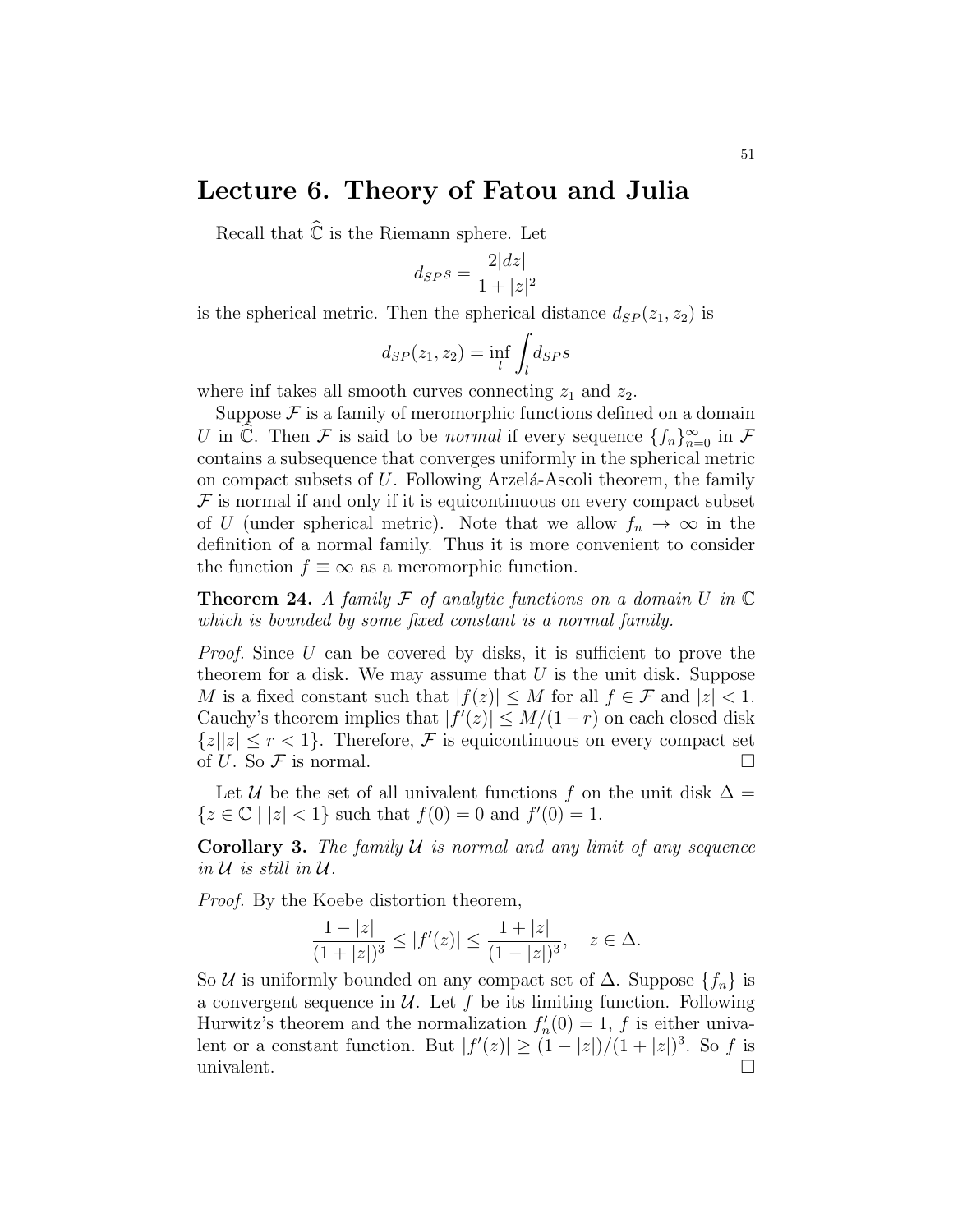**Theorem 25** (Montel's Theorem). Let  $F$  be a family of meromorphic functions on a domain U of  $\widehat{\mathbb{C}}$ . If there are three fixed values that are omitted by every  $f \in \mathcal{F}$ , then  $\mathcal F$  is a normal family.

Proof. Following the same reason as that in the proof of the previous theorem, we assume that  $U$  is a disk. Furthermore, by conjugating by a Möbius transformation, we assume that the functions in  $\mathcal F$  do not take the values 0, 1, and ∞. Let  $V = \mathbb{C} \setminus \{0, 1\}$ . Then V is a hyperbolic surface. Its universal cover is the unit disk  $\Delta$ . Let  $\phi : \Delta \rightarrow V$  be a universal covering map. Let  $\tilde{f}: \Delta \to \Delta$  be a lift of  $f \in \mathcal{F}$ , i.e.,  $\tilde{f} \circ \phi = f$ . Then the family  $\tilde{\mathcal{F}} = {\tilde{f}, f \in \mathcal{F}}$  is normal. So  $\tilde{\mathcal{F}}$  is normal too.

Now suppose

$$
f(z) = \frac{p(z)}{q(z)}
$$

is a rational function, where

$$
p(z) = a_n z^n + \dots + a_0
$$
 and  $q(z) = b_m z^m + \dots + b_0$ 

are two complex polynomials of degrees  $n$  and  $m$ , respectively. The degree of f is  $d = \max\{n, m\}$ . Let  $f^n$  mean the  $n^{th}$ -iterate of f.

**Definition 19.** A point  $z \in \hat{\mathbb{C}}$  is called a Fatou point if there is a neighborhood U about z such that  ${f^n |U}_{n=0}^{\infty}$  is a normal family. The set  $F$  of all Fatou points is called the Fatou set of  $f$ . The complement  $J = \mathbb{C} \setminus F$  is called the Julia set of f.

From the definition, the Fatou set  $F$  is an open set and the Julia set J is a compact set.

**Theorem 26.** If the degree  $d > 1$ , then the set J is not empty.

*Proof.* Since the degree d of f is greater than one, suppose  $J = \emptyset$ , then  ${f^n}$  is normal on the whole  $\widehat{\mathbb{C}}$  and there is a subsequence  ${f^{n_i}}$  converges to a rational function  $f_0$  on  $\widehat{\mathbb{C}}$ . If  $f_0$  is a constant function, then  $f^{n_i}(\widehat{\mathbb{C}})$  is contained in a small neighborhood of c, but it is impossible since  $R^{n_i} : \widehat{\mathbb{C}} \to \widehat{\mathbb{C}}$  is onto. If  $f_0$  is not a constant function, then  $f^{n_i}$  has the same number of zeros as  $f_0$  for j large enough (apply the argument principle), which is also impossible since  $f^{n_i}$  has degree  $d^{n_i}$ .

In the following, we always assume that the degree  $d$  of  $f$  is greater than 1.

52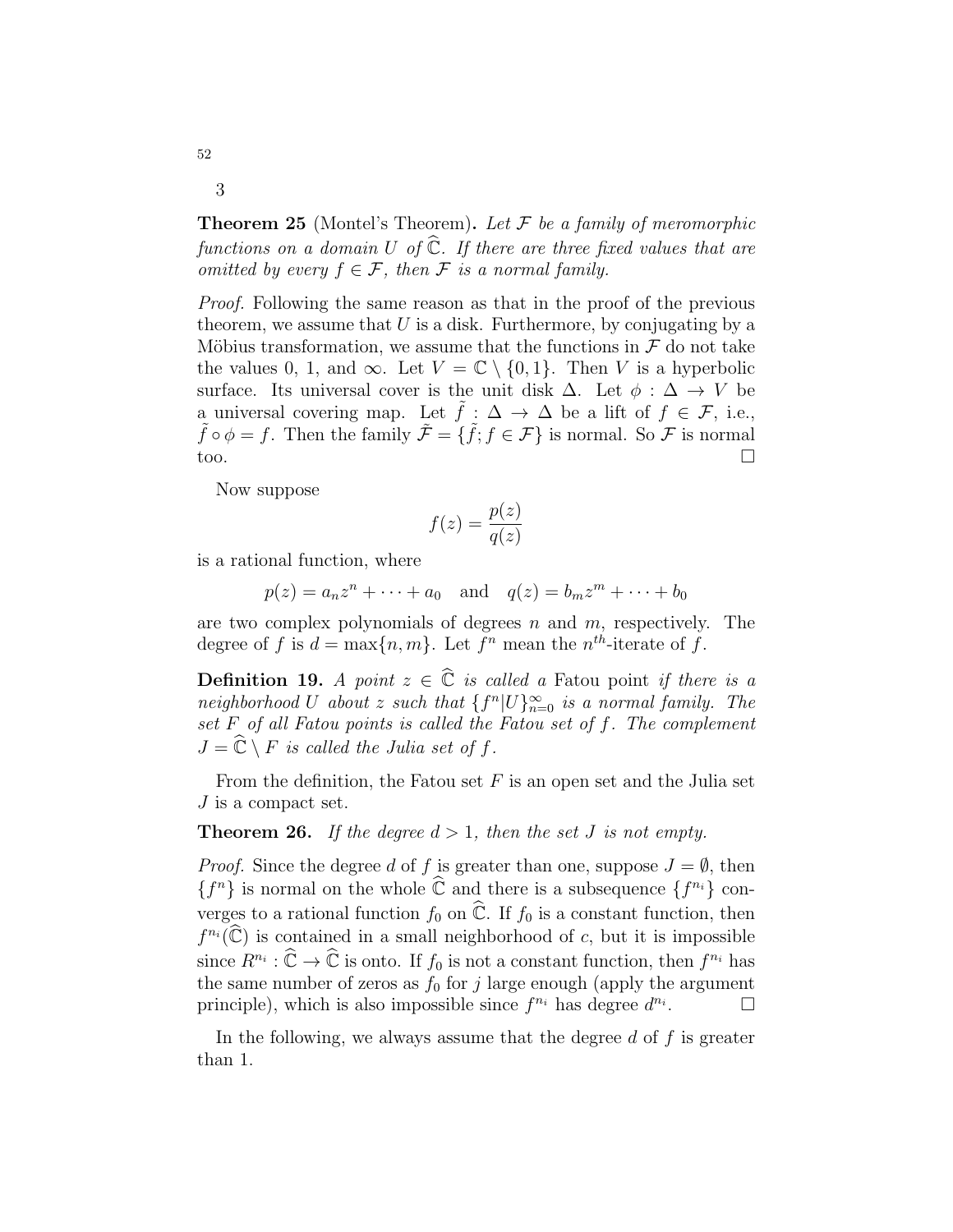Theorem 27. The Julia set J and the Fatou set F are both completely invariant, i.e.,  $f(J) = f^{-1}(J) = J$  and  $f(F) = f^{-1}(F) = F$ . Moreover,  $J_{f^n} = J_f$  and  $F_{f^n} = F_f$ .

Proof. The proof is from the definition directly.

$$
\mathcal{L}_{\mathcal{A}}
$$

**Example 12.** Let  $f(z) = z^n$  where  $n > 1$  is an integer. Then the Julia set J is the unit circle and the Fatou set  $F = \Delta \cup \overline{\Delta}^c$ , where

$$
\Delta = \{ z \in \widehat{\mathbb{C}} \mid |z| < 1 \} \quad \text{and} \quad \overline{\Delta}^c = \{ z \in \widehat{\mathbb{C}} \mid |z| > 1 \}
$$

are basins of 0 and  $\infty$ , respectively.

**Example 13.** Let  $f(z) = z^2 - 2$ . Take  $z = h(w) = w + 1/w$ . It maps  $\Delta$  and  $\overline{\Delta}^c$  onto  $\hat{\mathbb{C}} \setminus [-2, 2]$  and the unit circle  $S^1$  onto  $[-2, 2]$ . Since  $h^{-1} \circ f \circ h(w) = w^2$ , the Julia set and the Fatou set of f are  $J = [-2, 2]$ and  $F = \widehat{\mathbb{C}} \setminus [-2, 2]$ , which is the basin of  $\infty$ .

The following example is little complicate but fun to know.

**Example 14.** Let  $f(z) = \lambda z + z^2$  with  $|\lambda| = 1$ . Suppose there is a domain  $V_0$  containing 0 such that there is a conformal map  $\phi : V_0 \to \Delta$ making  $\phi \circ f \circ \phi^{-1}(z) = \lambda z$  on  $\Delta$ . Let  $B_{\infty}$  be the basin of  $\infty$  for f. Then  $B_{\infty}, V_0 \subset F$  and  $V_0 \cap B_{\infty} = \emptyset$  since  $f^n(V_0) \not\rightarrow \infty$  as n goes to infinity. Let  $U_0$  and  $U_{\infty}$  be the components of the Fatou set F containing  $V_0$  and  $B_{\infty}$ . Then we have that  $U_{\infty} = B_{\infty}$  and  $\{f^n | U_0\}_{n=1}^{\infty}$ is uniformly bounded. The domain  $U_0$  is simply connected. The reason is the following. For any curve  $\gamma$  in  $U_0$ , let  $D_{\gamma}$  be the bounded domain bounded by  $\gamma$ . If  $U_0$  is not simply connected, then there is a such  $\gamma$ such that  $D_{\gamma}$  contains some point from Julia set. Then  $\cup_{n=0}^{\infty} f^{n}(D_{\gamma}) \supseteq$  $\mathbb{C} \setminus \{ \text{one point} \}.$  But  $D_{\gamma} \cap U_{\infty} = \emptyset$ . This is a contradiction. The simply connected domain  $U_0$  is the maximal domain on which  $\phi$  can be extended such that  $\phi \circ f \circ \phi^{-1}(z) = \lambda w$ . Here  $U_0$  is called the Siegel disk of f. Let  $\tilde{U}_0 = \bigcup_{n=0}^{\infty} f^{-n}(U_0)$ , It is clear now that  $F = \tilde{U}_0 \cup U_{\infty}$ and  $J = \partial \tilde{U}_0 = \partial B_{\infty}$ .

Let  $z \in J$ . Suppose U is a neighborhood of z. By Montel's theorem,  $E_z = \widehat{\mathbb{C}} \setminus \cup_{n=0}^{\infty} f^n(U)$  contains at most two points.

**Theorem 28.** The set  $E_z$  is independent of z. So we can denote it as E. If  $E = \{a\}$  contains only one point, we can use a Möbius transformation to move a to infinity, then f is a polynomial. If  $E = \{a, b\}$ contains two points, we can use a Möbius transformation to move a to infinity and b to zero, then  $f(z) = Cz^d$  or  $Cz^{-d}$ . In any cases, E is a subset of F.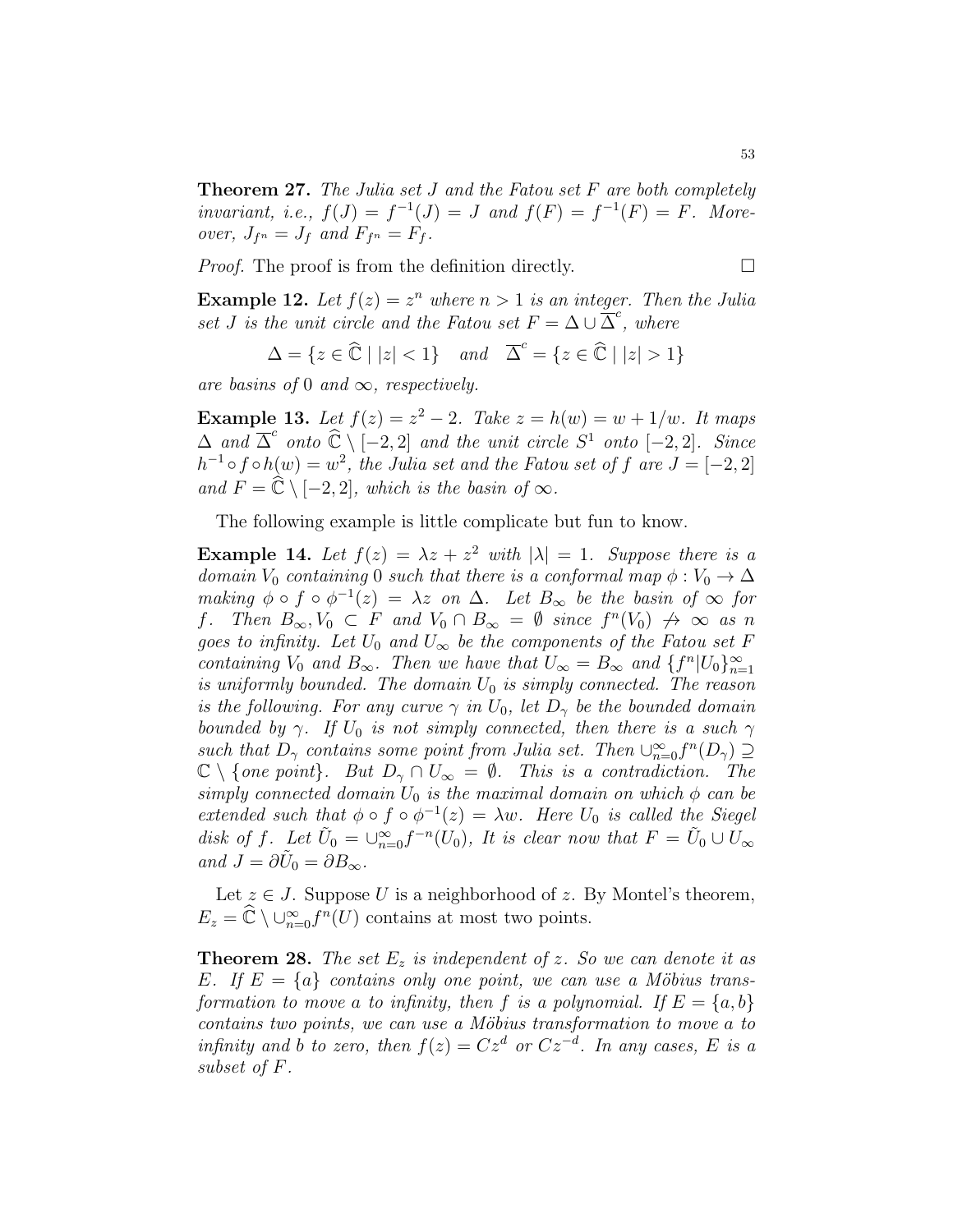*Proof.* By the definition,  $f^{-1}(E_z) \subseteq E_z$ . If  $E_z = \{a\}$  contains only one point, then  $R(a) = a$ . Assume  $a = \infty$ . Since  $f^{-1}(\infty) = \infty$ , f has no other poles. So f is a polynomial. Clearly,  $E_z$  is independent of z. If  $E = \{a, b\}$ , then either (1)  $f(a) = a$  and  $f(b) = b$  or (2)  $f(a) = b$  and  $f(b) = a$ . Assume  $a = 0$  and  $b = \infty$ . In the first case, f is a polynomial and  $f(0) = 0$  and  $f^{-1}(0) = \{0\}$ . So  $f(z) = Cz^d$ . In the second case, similarly we can get,  $f(z) = Cz^{-d}$ . .

The set  $E$  is called the exceptional set of  $f$ . It follows immediately if  $z \notin E$ , then

$$
\overline{\cup_{n=0}^{\infty} f^{-n}(z)} \supset J.
$$

This implies the following two theorems.

**Theorem 29.** The backward iterates  $\bigcup_{n=0}^{\infty} f^{-n}(z)$  of any point  $z \in \mathcal{J}$ is dense in J.

Theorem 30. Any non-empty completely invariant set of J is dense in J.

Since the union of the boundaries of all components of the Fatou set F is closed and completely invariant, it is the Julia set.

**Theorem 31.** The Julia set J is a perfect set, that is, J contains no isolated points.

*Proof.* Take  $z \in J$  and U a neighborhood about z. Suppose z is not a periodic point of f. Then there is a point  $z_1$  such that  $f(z_1) = z$  and  $f^{n}(z) \neq z_{1}$  for all *n*. Since  $z_{1} \in J$ ,

$$
\overline{\cup_{n=0}^{\infty} f^{-n}(z_1)} = J.
$$

Therefore, there is a point  $\xi \in U$  such that  $f^{n}(\xi) = z_1$ . Thus  $\xi \in J \cap U$ but  $\xi \neq z$ .

If z is periodic, let  $m > 0$  be the minimal integer such that  $f^m(z) =$ z. If z is the only point in  $f^{-m}(z)$ , then z is super-attracting. This contradicts to that  $z \in J$ . So there is a point  $z_1 \neq z = f^m(z)$  in  $f^{-m}(z)$ . Furthermore,  $f^{j}(z) \neq z_1, 1 \leq j < m$ . (Otherwise,  $f^{j}(z) =$  $f^{j+m}(z) = f^{m}(z_1) = z$ , contradicts to the minimal property of m.) Similarly, there is a point  $\xi \in U$  such that  $f^{n}(\xi) = z_1$  since

$$
\overline{\cup_{n=0}^{\infty} f^{-n}(z_1)} = \mathcal{J}.
$$

This  $\xi \in \mathcal{J} \cap U$  but  $\xi \neq z$ .

**Theorem 32.** If J has an interior point, then  $J = \widehat{\mathbb{C}}$ .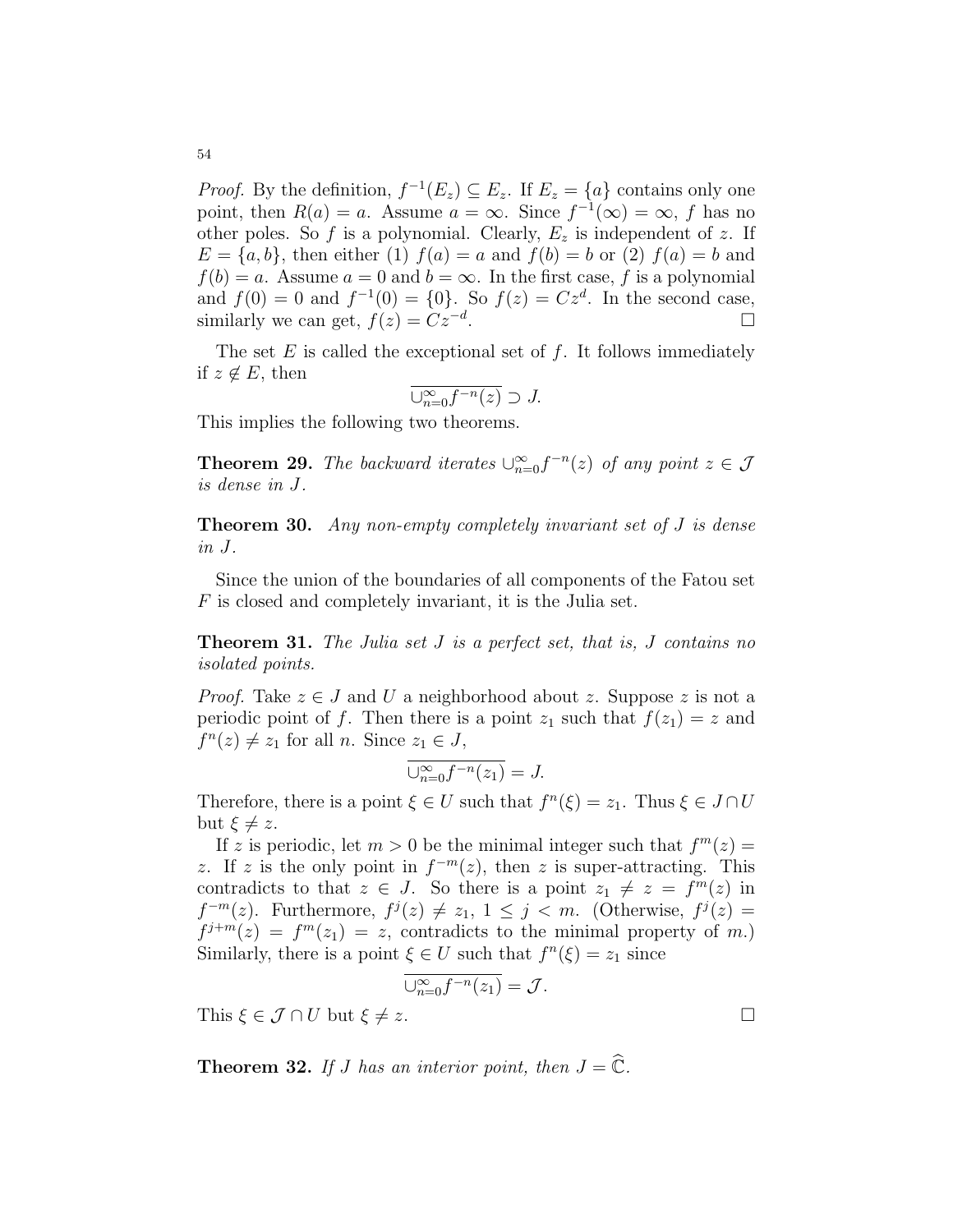*Proof.* Suppose U is a domain contained in J. Then  $f^{n}(U) \subset J$ . Since  $\bigcup_{n=0}^{\infty} f^n(U) = \widehat{\mathbb{C}} \setminus E$  and J is closed set,  $J = \overline{\bigcup_{n=0}^{\infty} f^n(U)} = \widehat{\mathbb{C}}.$ 

**Theorem 33.** Let  $\Gamma$  be the set of all repelling periodic points of f. Then  $\overline{\Gamma} = J$ .

*Proof.* Suppose U is a domain such that  $U \cap J \neq \emptyset$  and such that  $U \cap \Gamma = \emptyset$ . Assume U contains no poles and no critical points of f. Let  $f_1$  and  $f_2$  be two inverse branches of  $f|U$ . Since there is no solution of  $f^m(z) = z$  in U,

$$
g_n(z) = \frac{f^n(z) - f_1(z)}{f^n(z) - f_2(z)} \frac{z - f_2(z)}{z - f_1(z)}
$$

omits the values  $\{0, 1, \infty\}$ . By Montel's theorem  $\{g_n\}$  is a normal family and hence so is  $\{f^n | U\}$ . This is a contradiction. Therefore the set of all periodic points of  $f$  is dense in  $J$ . Since there are only finite number of attracting, super-attracting, and neutral periodic points (see the next section). So  $\overline{\Gamma} = J$ .

Concluding our discussion above, we have that the Julia set is nonempty, compact, perfect and is the closure of  $\bigcup_{n=0}^{\infty} f^{-n}(z)$  for any point z in the Julia set. Moreover, either it is the whole Riemann sphere  $\mathbb C$ or has no interior point and the set of all repelling periodic points is dense in the Julia set.

Recall that a point z is called a periodic point of period n of f if  $f^{n}(z) = z$  and  $f^{i}(z) \neq z$  for  $i = 1, \dots, n-1$ . In the previous lectures, we classified a periodic point into attractive, repelling, super-attractive, rational neutral, and irrational neutral. Directly from the definition, we know that an attractive or super-attracting periodic point  $z$  is a Fatou point. An repelling periodic point z is in the Julia set.

Next we will see when a neutral periodic point is in the Fatou set or in the Julia set. By the definition, a neutral periodic point of period *n* is a point  $p \in \mathbb{C}$  such that  $f^{n}(p) = p$  and  $|(f^{n})'(p)| = 1$ . Then we divide it into rationally neutral if  $(f^n)'(p) = e^{2\pi i p/q}$  with integers  $p \ge 0$ and  $q \ge 1$ ,  $(p,q) = 1$ , and irrationally neutral if  $(f^n)'(p) = e^{2\pi i \theta}$  with an irrational number  $0 < \theta < 1$ .

In the irrational case, we divide it into two cases, Siegel and Cremer, as follows. We call  $p$  is a Siegel periodic point if there is a domain  $U \subset \widehat{\mathbb{C}}$  about p and a conformal map  $\phi : U \to \Delta$  such that  $\phi(p) = 0$  and  $\phi \circ f^n \phi^{-1}(z) = e^{2\pi i \theta} z$ . The maximal such domain U is called the Siegel disk at p. Otherwise, p is called a Cremer periodic point. Without loss of generality, we assume  $p = 0$  and  $f(0) = 0$ . Let  $\lambda = f'(0)$  with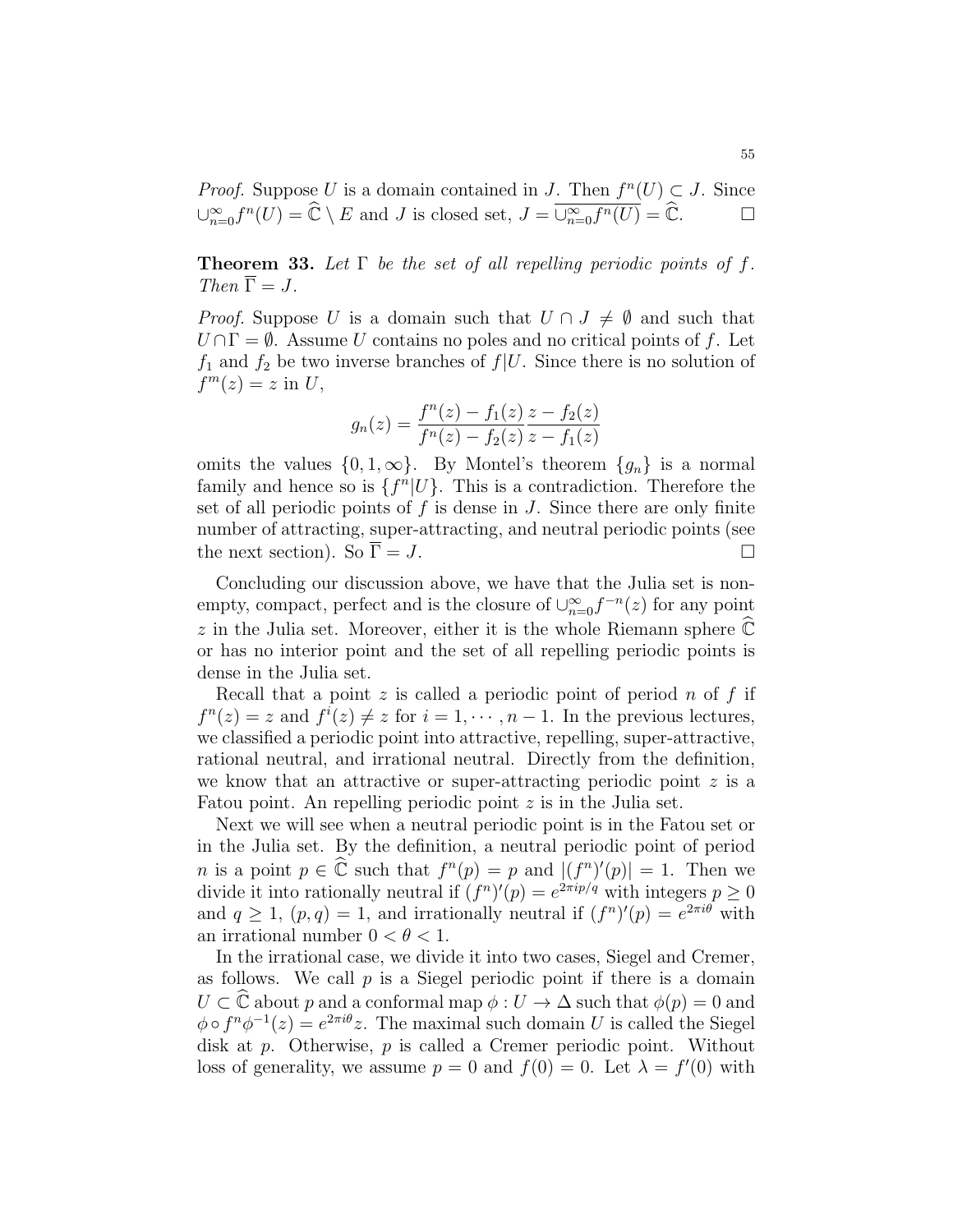$\lambda = e^{2\pi i \theta}$  with an irrational number  $0 < \theta < 1$ . Consider the Taylor expansion

$$
f(z) = \lambda z + a_2 z^2 + a_3 z^3 + \cdots
$$

in a domain U about 0. To decide 0 is a Siegel fixed point or Cremer fixed point we need to see if the Schröder equation

$$
f(h(z)) = h(\lambda z), \quad h(0) = 0, \ \ h'(0) = 1,
$$

has a solution or not in some  $\Delta_r$ ,  $r > 0$ . The reason is that

**Lemma 8.** Any analytic solution  $h$  of the above Schröder equation is conformal, i.e., h is one-to-one.

*Proof.* Suppose  $h(z_1) = h(z_2)$  for  $z_1, z_2 \in \Delta_r$ . Then  $h(\lambda^n z_1) = h(\lambda^n z_2)$ for all n. Since  $\theta$  is irrational,  $\{n\theta \pmod{1}\}$  is dense on [0, 1]. So  $\{\lambda^n\}$ is dense on the unit circle  $S^1$ . By continuity,  $h(z_1e^{2\pi i\tau}) = h(z_2e^{2\pi i\tau})$  for all  $\tau$ . Since  $h(z_1)$  and  $h(z_2)$  are analytic, we have  $h(z_1z) = h(z_2z)$  for all  $z \in \Delta_r$ . From  $h'(0) = 1$ , we have  $z_1 = z_2$ .

The characterization of the Schröder equation has a solution is that

**Theorem 34.** The Schröder equation has a solution if and only if  ${f^n|K}$  is uniformly bounded for any compact set K in some neighborhood domain U of 0

*Proof.* If the Schröder equation has a solution  $h : \Delta \to U$ , then  $f^{n}(z) =$  $h(\lambda^n h^{-1}(z))$ . It is clearly that  $\{f^n|K\}$  is uniformly bounded for any compact set  $K$  in  $U$ .

On the other hand if there is a constant  $M > 0$  such that  $|f^{n}(z)| \leq M$ for all  $n \geq 0$  and all z in some open domain U' of 0. Define

$$
\phi_n(z) = \frac{1}{n} \sum_{k=0}^{n-1} \lambda^{-k} f^k(z).
$$

Then  $\{\phi_n\}$  is a uniformly bounded sequence of analytic functions on  $U'$ . So it contains a convergent subsequence. Since

$$
\phi_n \circ f = \lambda \phi_n + O(\frac{1}{n}),
$$

any such a limit  $\phi$  satisfies

$$
\phi \circ f = \lambda \phi.
$$

Because  $\lambda = f'(0)$ , we have  $\phi'_n(0) = 1$  and  $\phi'(0) = 1$ . So we can have a  $\Delta_r$  for some  $0 < r < 1$  such that  $h = \phi^{-1} : \Delta_r \to U = h(\Delta_r)$  is a solution of the Schröder equation.  $\Box$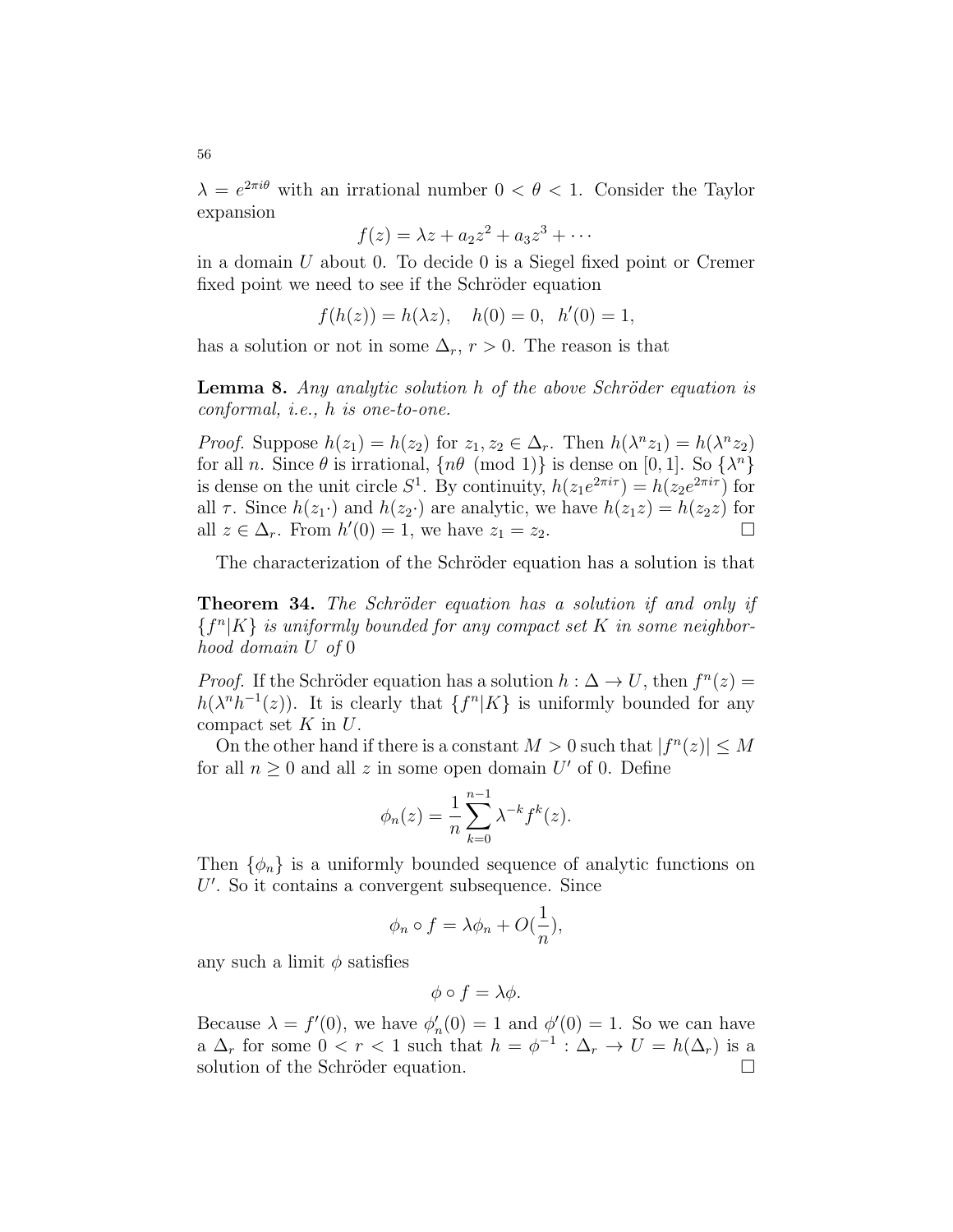Since the linear map  $z \mapsto \lambda z$  has no periodic point in any small neighborhood about 0, we have that

**Theorem 35.** If f has a periodic point in any small neighborhood about 0, then f can not be linearizable

Applying this theorem, one can construct an example of f such that 0 is a Cremer fixed point of  $f$ .

**Theorem 36.** There exists  $a \lambda = e^{2\pi i \theta}, \theta \in [0,1] \setminus \mathbb{Q}$  such that the Schröder equation has no solution for any polynomial  $f$  of degree  $d$ .

*Proof.* Let  $f(z) = \lambda z + \cdots + a_d z^d$ ,  $a_d \neq 0$ . Suppose there is a disk  $\Delta_r$  such that f is conjugating to  $\lambda z$  by a conformal map  $h : \Delta_r \to U$ . Consider the  $d^n$  fixed points of  $f^n$ , that is, all roots of

$$
f^{n}(z) - z = z^{d^{n}} + \cdots + (\lambda^{n} - 1)z = 0.
$$

One of these root is 0. Let  $z_1, \dots, z_{d^{n}-1}$  be all the rest roots. Since  $f^{n}(z) = h(\lambda^{n}h^{-1}(z))$  has only fixed point 0 in  $\Delta_{r}$ ,  $z_{i} \notin \Delta_{r}$  for all  $0 \leq i \leq d^n - 1$ . Thus

$$
r^{d^n} \le \prod_{i=1}^{d^n - 1} |z_i| = |1 - \lambda^n|.
$$

We now consider a  $\lambda$  such that the last inequality is impossible for all  $n$ .

Take a sequence of positive integers

$$
q_1 < q_2 < \cdots
$$
\nLet  $\theta = \sum_{k=1}^{\infty} 2^{-q_k}$  and  $\lambda = e^{2\pi i \theta}$ . Then

\n
$$
|1 - \lambda^{2^{q_k}}| \sim 2^{q_k - q_{k+1}}.
$$

The last inequality implies that there is a universal constant  $C > 0$ such that

$$
r^{d^{2^{q_k}}}\le C2^{q_k-q_{k+1}}
$$

.

So

$$
d^{2^{q_k}} \log_2 r \le \log_2 C + q_k - q_{k+1}.
$$

Equivalently,

$$
q_{k+1} \le \log_2 C + q_k - d^{2^{q_k}} \log_2 r = d^{2^{q_k}} \left( \frac{\log_2 C + q_k}{d^{2^{q_k}}} - \log_2 r \right) \le C' d^{2^{q_k}}.
$$

If we take  $\{q_k\}$  growing fast like  $kd^{2q_k}$ , then the Schröder equation has no solution.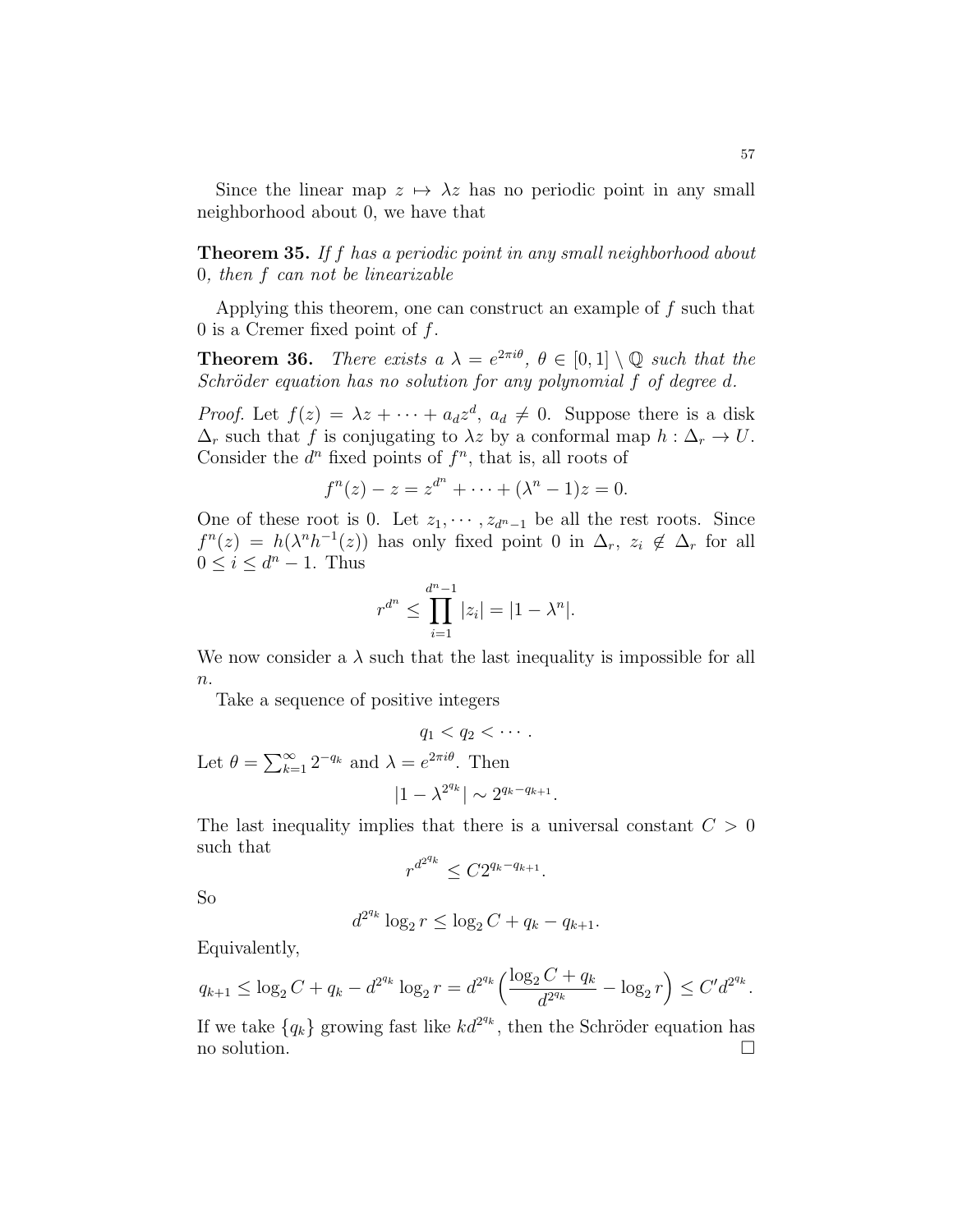Remark 10. An example in the above theorem is given in 1917 by G. A. Pfeifer. The work was continuous by H. Cremer who proved in 1938 that  $|\lambda| = 1$  and  $\liminf_{n \to \infty} |1 - \lambda^n| = 0$ , then there is an analytic function  $f(w) = \lambda z + a_2 z^2 + \cdots$  such that Schröder equation has no solution. Refer to

• J. Milnor, Dynamics in One Complex Variable, Introductory Lectures. Vieweg, 2nd Edition, 2000.

Concluding from the above discussion, we have that a Siegel periodic point is in the Fatou set and a Cremer periodic point is in the Julia set. We have seen an example of rational neutral fixed point which is a Cremer fixed point. An example of a Siegel fixed point can be obtained from the following theorem, which we will prove in a later lecture.

A real number  $0 < \theta < 1$  is called Diophantine if there are constants  $C > 0$  and  $0 < \mu < \infty$  such that

$$
|\theta - \frac{p}{q}| \geq \frac{C}{q^\mu}
$$

for all p and  $q \neq 0$ . This condition is equivalent to

$$
|\lambda^n - 1| \ge Cn^{1-\mu}
$$

for all  $n \geq 1$ . For a fixed  $\mu > 2$ ,  $|\theta - \frac{p}{q}|$  $\frac{p}{q}$ |  $\geq C/q^{\mu}$  holds for almost all real irrational number  $\theta \in [0, 1]$ . Indeed if E is the set of irrational number  $\theta \in [0, 1]$  such that  $|\theta - p/q| < q^{-\mu}$  infinitely many often, then

$$
m(E) \le \sum_{q=n}^{\infty} 2q^{-\mu+1} = O(n^{2-\mu}) \to 0.
$$

In particular, almost all irrational numbers in [0, 1] are Diophantine.

**Theorem 37** (Siegel, 1942). If  $0 < \theta < 1$  is Diophantine and if  $f(z) = \lambda z + a_2 z^2 + \dots$  is a convergent power series in a neighborhood U of 0 such that  $\lambda = e^{2\pi i \theta}$ , then there is a solution to the Schröder equation, that is, f can be conjugated near 0 to the linear map  $z \mapsto \lambda z$ .

Now let us come to the rational neutral case. Suppose  $0 \in U$  is a rational neutral fixed point of a holomorphic map  $f: U \to \mathbb{C}$ . Let  $\lambda = f'(0)$  with  $\lambda = e^{2\pi i \frac{p}{q}}, p \ge 0$  and  $q \ge 1$  are integers. Suppose p and q are relatively prime if  $p \neq 0$ . Then  $f(z) = \lambda z$  or its Taylor expansion of f at 0 is

$$
f(z) = \lambda z + a_{n+1}z^{n+1} + \cdots
$$

where  $a_{n+1} \neq 0$  and  $n \geq 1$ . In the first case f is a linear map. The most interesting case is the second case. Let us discuss it in three cases: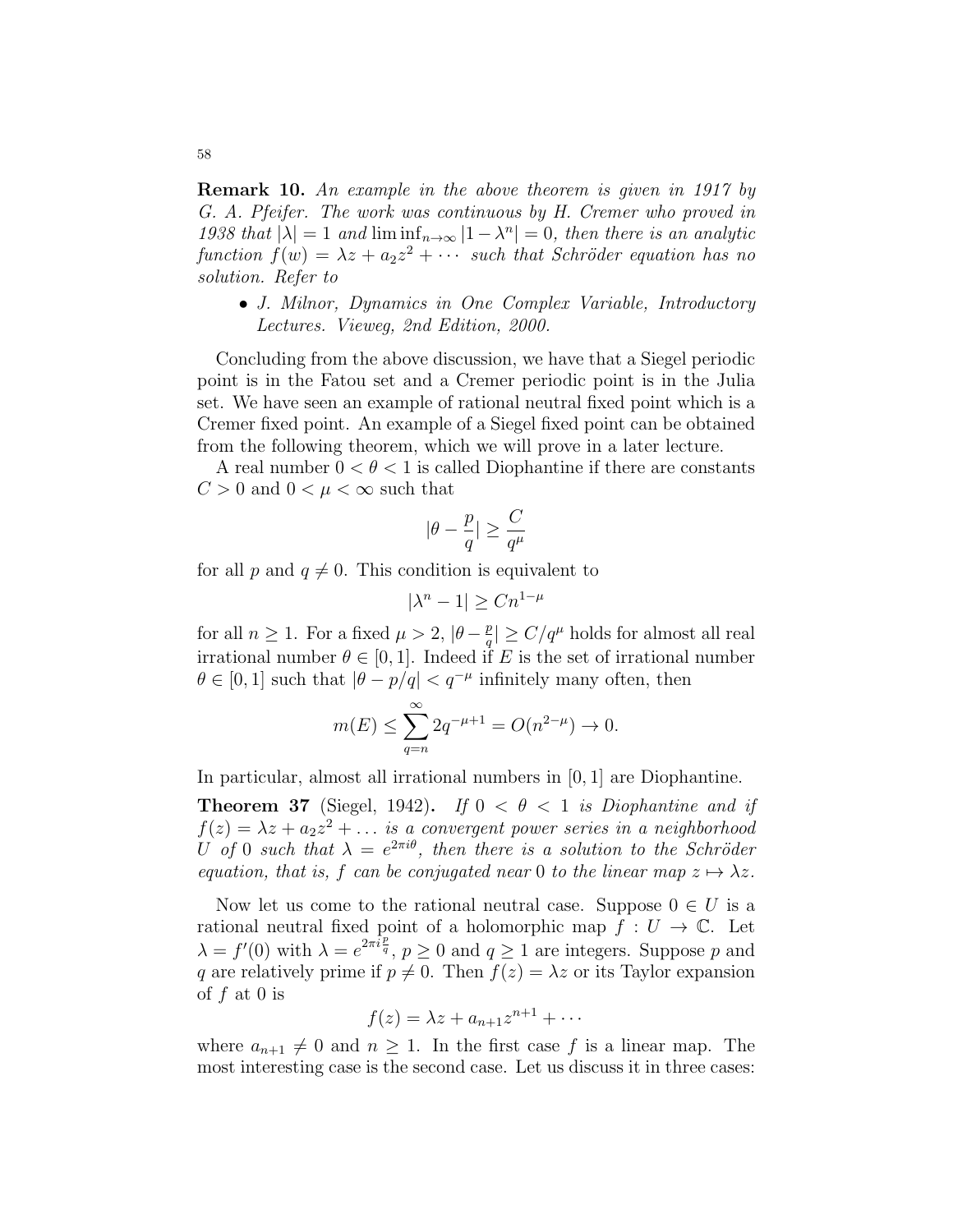(1)  $\lambda = 1$  and  $n = 1$ ; (2)  $\lambda = 1$  and  $n \geq 2$ ;  $(3)$   $\lambda \neq 1$ .

In the case (1), conjugating by  $z \mapsto a_2z$ , we may assume that  $a_2 = 1$ . Then  $f(z) = z + z^2 + \cdots$ . First we move 0 to  $\infty$  by the conjugacy  $w = \alpha(z) = -1/z$ , i.e., considering

$$
g(w) = \alpha_0 \circ f \circ \alpha_0^{-1}(w) = w + 1 + \frac{b}{w} + O(\frac{1}{w^2}), \quad w \in V = \alpha(U).
$$

There is a large constant  $C_0 > 0$  such that

$$
\Re g^n(w) > \Re w + \frac{n}{2}, \quad \Re w > C_0, \ \ n \ge 1.
$$

 $\left| \text{In general } n/2 < |g^n(w)| \leq |w| + 2n \text{ for } \Re w > C_0. \right|$  Take

$$
\phi_n(w) = g^n(w) - n - b \log n, \quad \Re w > C_0, \ n \ge 1.
$$

Since

$$
g^{n+1}(w) = g^n(w) + 1 + \frac{b}{g^n(w)} + O(\frac{1}{n^2}), \quad \Re w > C_0, \ n \ge 1,
$$

 $\phi_{n+1}(w) - \phi_n(w) = b(\log n - \log(n+1)) +$ 1  $\frac{1}{g^n(w)} + O($ 1  $\frac{1}{n^2}$ ) = O( 1  $\frac{1}{n}$ ),  $\Re w > C_0, n \ge 1.$ So

$$
|\phi_n(w) - w| \leq |\phi_1(w) - w| + \sum_{k=1}^{n-1} |\phi_{k+1}(w) - \phi_k(w)|
$$
  
=  $O(\log n), \quad \Re w > C_0, n \geq 1.$ 

Therefore,

$$
\phi_{n+1}(w) - \phi_n(w) = b\left(\log n - \log(n+1)\right) + g^{n+1}(w) - g^n(w) - 1
$$
  
\n
$$
= -\frac{b}{n} + \frac{b}{g^n(w)} + O(\frac{1}{n^2})
$$
  
\n
$$
= b\left(\frac{1}{n + b\log n + \phi_n(w)} - \frac{1}{n}\right) + O(\frac{1}{n^2})
$$
  
\n
$$
= \frac{b}{n^2}O(|b\log n + \phi_n(w)|) + O(\frac{1}{n^2})
$$
  
\n
$$
= O(\frac{\log n}{n^2}), \quad \Re w > C_0, \quad n \ge 1.
$$

Hence

$$
\sum_{n=1}^{\infty} |\phi_{n+1}(w) - \phi_n(w)| < \infty, \quad \Re w > C_0.
$$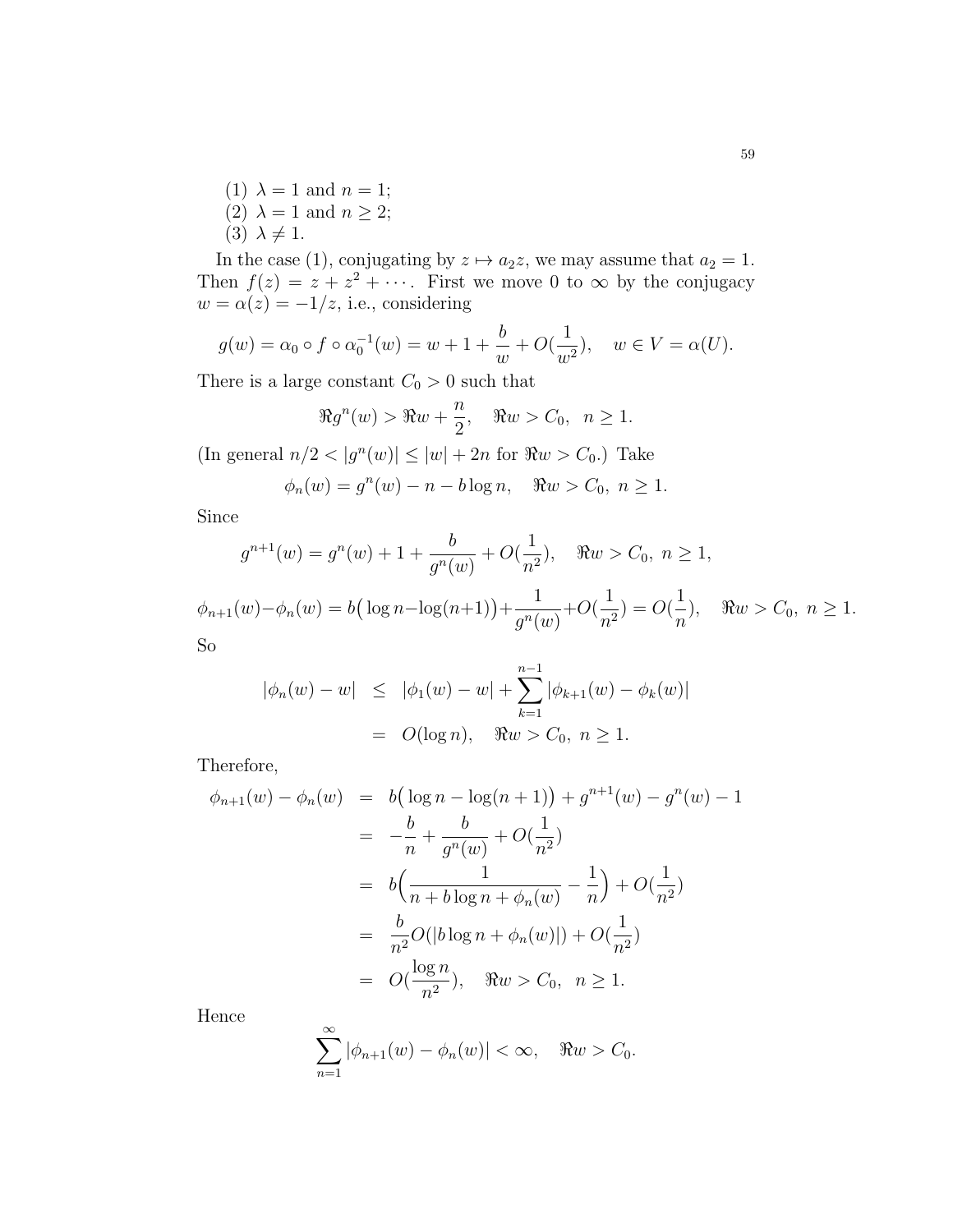This implies that  $\phi_n(w)$  converges to  $\phi(w)$  as n goes to infinity. This convergence is uniformly on any compact set in  $\Re w > C_0$ . So  $\phi$ is conformal in  $\Re w > C_0$ . Since  $\phi_n$  is conformal and  $\phi_n(g(w)) =$  $\phi_{n+1}(w) + 1 + b \log(1 + \frac{1}{n}),$  we have

$$
\phi(g(w)) = \phi(w) + 1.
$$

We can extend  $\phi$  analytically to any domain  $B^+$  such that  $q(B^+) \subset B^+$ and  $g^{n}(w) \to \infty$  as  $n \to \infty$  for  $w \in B^{+}$ . The map  $\psi_{+} = \phi \alpha$  then conjugates f to  $w \mapsto w + 1$ , i.e.,

$$
\psi(f(z)) = \psi(z) + 1, \quad z \in D^+ = \alpha^{-1}(B^+).
$$

Similarly we have a conformal map  $\phi$  defined on any domain  $B^-$  such that  $g^{-1}(B^-) \subseteq B^-$  and  $g^{-n}(w) \to \infty$  for  $w \in B^-$ . The map  $\phi$ conjugates  $g^{-1}$  to  $w \mapsto w - 1$ , i.e.,

$$
\phi(g^{-1}(w)) = \phi(w) - 1, \quad w \in B^-.
$$

The map  $\psi_- = \phi \alpha$  then conjugates  $f^{-1}$  to  $w \mapsto w - 1$ , i.e.,

$$
\psi_-(f^{-1}(z)) = \psi_-(z) - 1, \quad z \in D^- = \alpha^{-1}(B^-).
$$

Now let us look at the dynamics of  $f$  around 0. Suppose  $U$  is a bounded domain. Consider the domain  $V = \alpha(U) \cup {\infty}$  about  $\infty$ . Let a be a real number such that a and  $-a$  are in V and such that curve  $r_1 : x = -y^2 + a$  and  $r_2 : x = y^2 - a$  are all contained in V. Let  $B^+ \subset V$  be the domain bounded by  $r_1$  (the right domain cut by r<sub>1</sub>) and let  $B^- \subset V_1$  be the domain bounded by r<sub>2</sub> (the left domain cut by  $r_2$ ). Let  $T(w) = w + 1$  be the shift map. Then it is clear that  $T(B^+) \subset B^+$  and that  $T^{-1}(B^-) \subset B^-$ . Let  $B = B^+ \cup B^-$ . Then it is a domain about  $\infty$  in  $\widehat{\mathbb{C}}$ . Let  $D^+ = \alpha^{-1}(B^+)$  and  $D^- = \alpha^{-1}(B^-)$ . They are domains in U bounded by analytic curves tangent at 0. Moreover,  $f(D^+) \subset D^+$  and  $f^{-1}(D^-) \subset D^-$ . Here  $D^+$  is called an *attractive petal* of f at 0 and D<sup>-</sup> is called a repelling petal of f at 0. Maps  $\psi_+$  and  $\psi_$ define an analytic map  $\psi$  on  $D = D^+ \cup D^-$  such that

$$
\psi(f(z)) = \psi(z) + 1, \quad z \in D.
$$

Let K' be the set of all horizontal lines contained in  $\overline{B}$  and let K =  $\psi^{-1}(K')$ . Then K is a compact set and  $f(K) = f^{-1}(K) = K$  since  $T(K') = T^{-1}(K') = K'$ . Conclude the above discussion, we have that

**Theorem 38.** There are two domains  $D^+$  and  $D^-$  and a compact set K satisfying that

(1)  $D^+$  is bounded by an analytic curve tangent at 0 such that  $f(\overline{D^+})\subset D^+\cup\{0\};$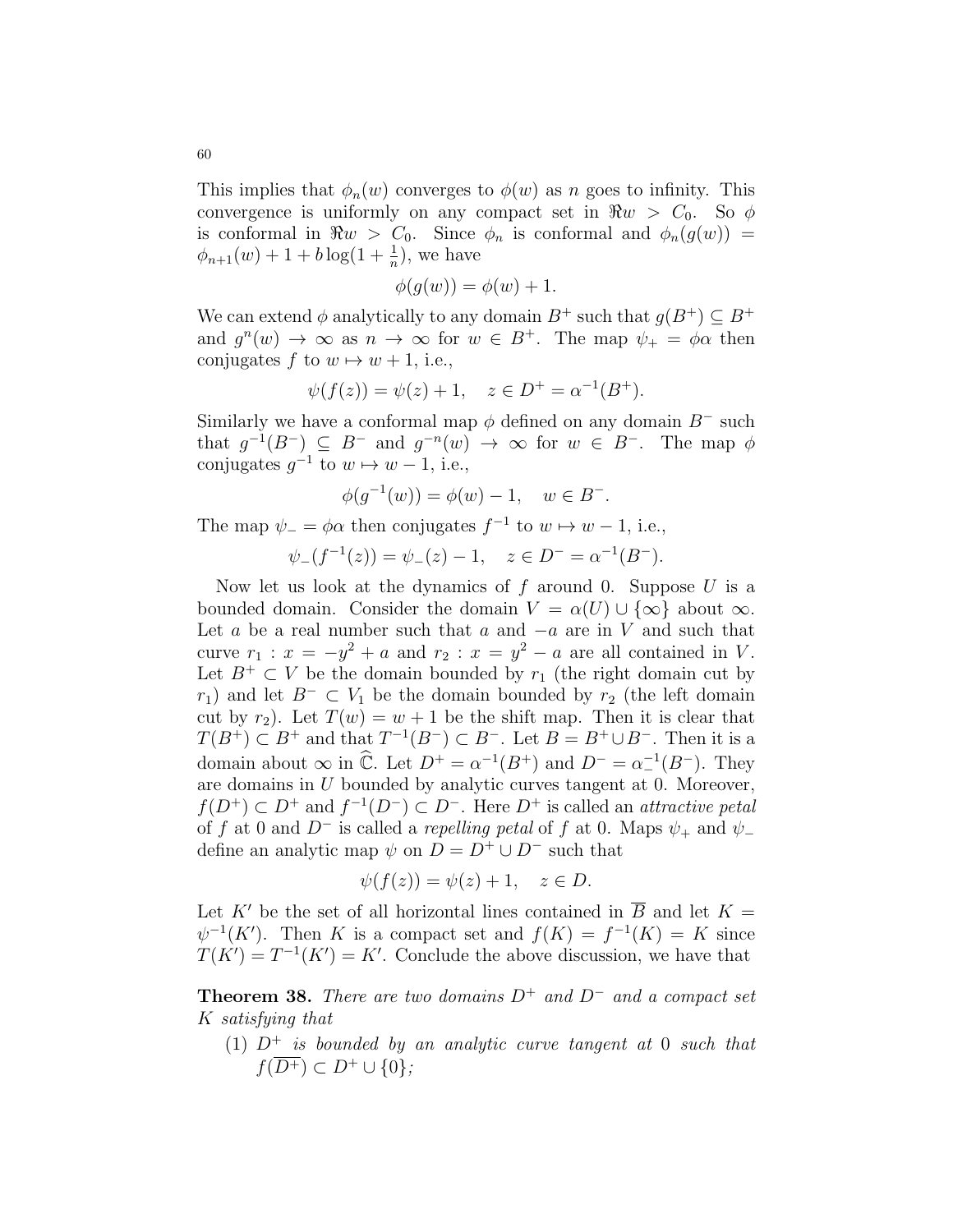- $(2)$  D<sup>-</sup> is bounded by an analytic curve tangent at 0 such that  $f^{-1}(\overline{D^{-}}) \subset D^{-} \cup \{0\};$
- (3) 0 is an interior point of  $D = D^+ \cup D^-$ ;
- (4)  $K \subset \overline{D}$  and  $\partial K \cap \partial D \neq \emptyset$ ;
- (5)  $f(K) = f^{-1}(K) = K$ .
- (6) K consists of two closed domains  $K_+$  and  $K_-$  touching at 0, each of them is foliated by completely f-invariant analytic curves tangent at 0, that is,  $K = K_+ \cup K_-$  and  $K_+ \cap K_- = \{0\}$  and  $K_{\pm} = \cup_t l_{t,\pm}$  where  $\{l_{t,\pm}\}\$  are analytic curves tangent at 0 and  $f(l_{t,\pm}) = f^{-1}(l_{t,\pm}) = l_{t,\pm}.$

In the case (2), conjugating by  $z \mapsto bz$  where  $b^n = 1/a_n$ , we may assume that  $a_n = 1$ . Then  $f(z) = z + z^{n+1} + \cdots$ . Let

$$
S_j = \{ z = re^{2\pi i \theta} \mid \frac{j}{n} \le \theta < \frac{j+1}{n} \}, \quad j = 0, 1, \cdots, n-1.
$$

For each  $0 \leq j < n$ , considering the map  $\beta_j(z) = z^n : S_j \to \mathbb{C}$ . Then

$$
\tilde{f}(z) = \beta_j \circ f \circ \beta_j^{-1}(z) = (z^{\frac{1}{n}} + z^{\frac{n+1}{n}} + \cdots)^n = z + nz^2 + o(|z|^2)
$$

From Case (1),  $\tilde{f}$  has an attracting petal  $\tilde{D}^+$  bounded by an analytic curve tangent with the positive real line at 0, a repelling petal  $D^$ bounded by an analytic curve tangent with the negative real line at 0, and a totally invariant compact set  $\tilde{K}$  foliated by analytic curves tangent with the real line at 0. Let  $D_j^+ = \beta_j^{-1}$  $j^{-1}(\tilde{D}^{+}), D_{j}^{-} = \beta_{j}^{-1}$  $j^{-1}(\tilde{D}^{-}),$ and  $K_j = \beta_j^{-1}$  $j^{-1}(\tilde{K})$ . Then  $D_j^+$  $j^{\dagger}, j = 0, \cdots n-1$ , are attracting petals of f at 0 and  $D_i^$  $j, j = 0, \dots n-1$ , are repelling petals of f at 0, and  $K = \bigcup_{j=0}^{n-1} K_j$  is a completely f-invariant set. Therefore, we have that

**Theorem 39.** In any neighborhood  $U$  of 0 where  $f$  is defined,  $f$  has

- (1) *n* attracting petals  $D_i^+$  $j^+, j = 0, \cdots, n-1$ , such that  $f(\overline{D}_j^+)$  $\left(\begin{smallmatrix} \top \\ j \end{smallmatrix}\right) \subset$  $D_j^+ \cup \{0\};$
- (2) *n* repelling petals  $D_i^$  $j, j = 0, \cdots, n-1$ , such that  $f^{-1}(\overline{D_j})$  $\bar{j}$ ) ⊂  $D_i^- \cup \{0\}$ ; and
- (3) a completely f-invariant compact set K, i.e.,  $f(K) = f^{-1}(K) =$ K, consisting of n petals  $K_j$ ,  $j = 0, \dots, n - 1$ .

Moreover, 0 is an interior point of  $D = \bigcup_{j=0}^{n-1} D_j^+ \cup D_j^ _j^-$ , each petal  $K_j$ is foliated by completely f-invariant analytic curves, this means that  $K_j = \bigcup_i l_{t,j}$  where  $l_{t,j}$  are analytic curves and  $f(l_{t,j}) = f^{-1}(l_{t,j}) = l_{t,j}$ , and  $\partial K_j \cap \partial D \neq \emptyset$ .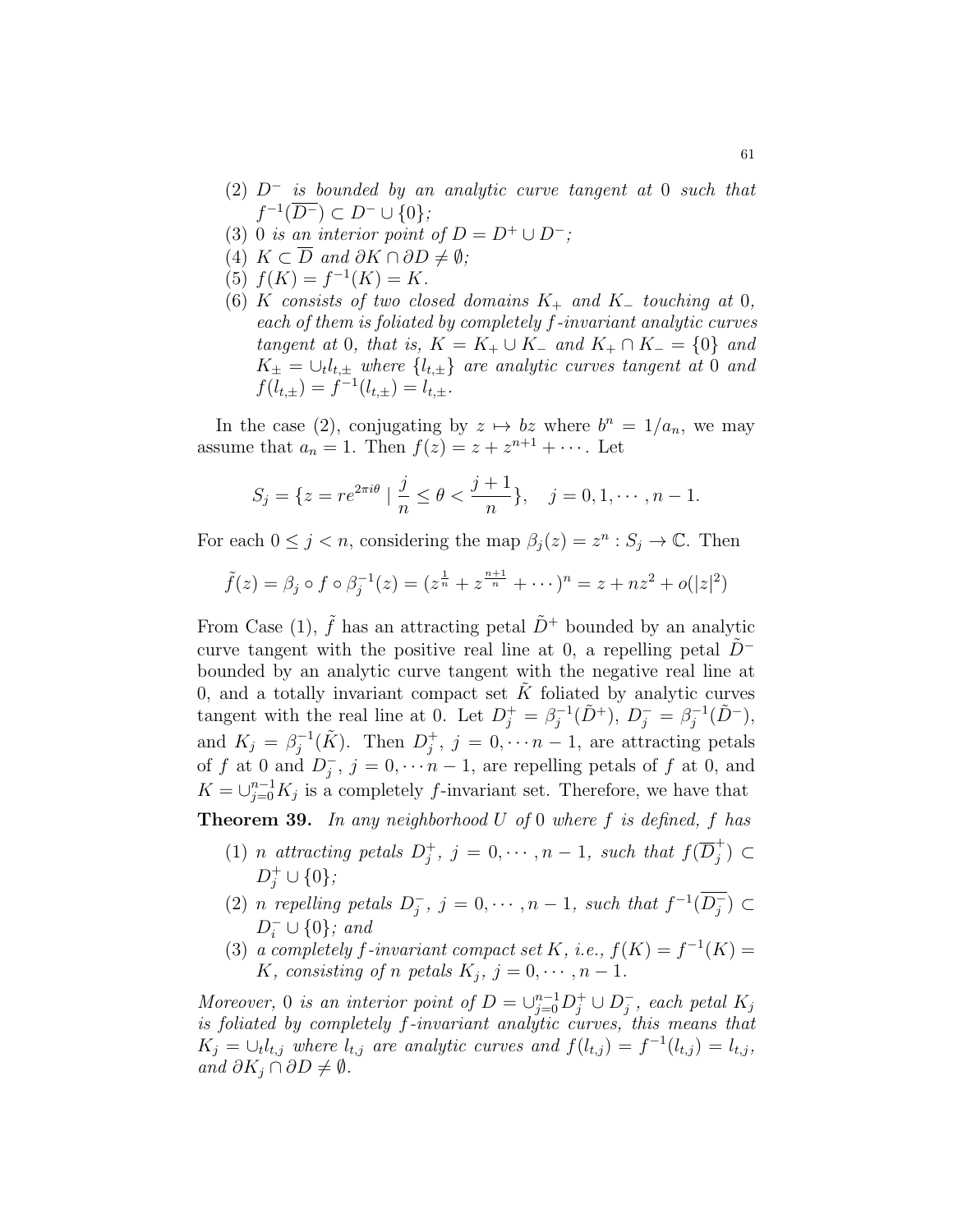At last, we discuss the case (3). In this case, let  $\lambda = e^{2\pi i p/q}$ , where  $0 < p < q$  and  $(p, q) = 1$ . Then  $f^q(z) = z$  or  $f^q(z) = z + a_{n+1}z^{n+1} + \cdots$ with  $a_{n+1} \neq 0$  and  $n \geq 1$ .

**Theorem 40.** Suppose  $f^q(z) = z + a_{n+1}z^{n+1} + \cdots$  with  $a_{n+1} \neq 0$  and  $n \geq 1$ . In any neighborhood U of 0 where f is defined, f has

(1)  $n = kq$  attracting petals  $D_{j,l}^+, j = 0, \dots, q-1, l = 1, \dots, k$ , such that

$$
f(\overline{D_{j,l}^+}) \subset D_{j+p \pmod{q},l}^+ \cup \{0\};
$$

(2)  $n = kq$  repelling petals  $D_{j,k}^-$ ,  $j = 0, \dots, q-1, l = 1, \dots, k$ , such that

$$
f^{-1}(\overline{D_{j,l}^-}) \subset D_{j+p \pmod{q},l}^- \cup \{0\};
$$

and

(3) a completely f-invariant compact set K, i.e.,  $f(K) = f^{-1}(K) =$ K, consisting of  $n = kq$  petals  $K_j$ ,  $j = 0, \dots, q-1$ ,  $l = 1, \dots k$ .

Moreover, 0 is an interior point of  $D = \bigcup_{l=1}^{k} \bigcup_{i=0}^{q-1} D_{j,l}^{+} \cup D_{j,l}^{-}$ , each petal  $K_{j,l}$  is foliated by analytic curves, this means that  $K_{j,l} = \bigcup_l l_{t,j,l}$  where  $l_{t,j,l}$  are analytic curves and  $f(l_{t,j,l}) = f^{-1}(l_{t',j,l}) = l_{t,j+p \pmod{q},l}$ , and  $\partial K_{j,l} \cap \partial D \neq \emptyset$ .

**Corollary 4.** If f has a rational neutral fixed point, then either  $f^n = id$ for some  $n > 0$  or f can not be linearizable (even topologically).

Concluding from our discussion in this section, we have that

**Theorem 41.** Suppose f is a rational map with the degree  $d > 1$ . Then the Julia set J of a rational map f contains all repelling periodic points of f and all rational neutral periodic points and all irrational Cremer neutral periodic points. The Fatou set contains all attractive and super-attractive periodic points and all irrational Siegel neutral periodic points.

Now let us have a complete picture about the local structures around neutral fixed points (for both rational and irrational neutral fixed points).

• R. Pérez-Marco, Fixed points and circle maps. Acta Math., 179 (1997), 243-297.

**Theorem 42.** Suppose f is holomorphic and univalent on a domain V. Suppose  $0 \in V$  is a fixed point of f,  $f(z) = \lambda z + a_2 z^2 + \cdots$ ,  $|\lambda| = 1$ . For any domain  $0 \in U \subset \overline{U} \subset V$ , there is a set K such that

(1) K is compact and connected;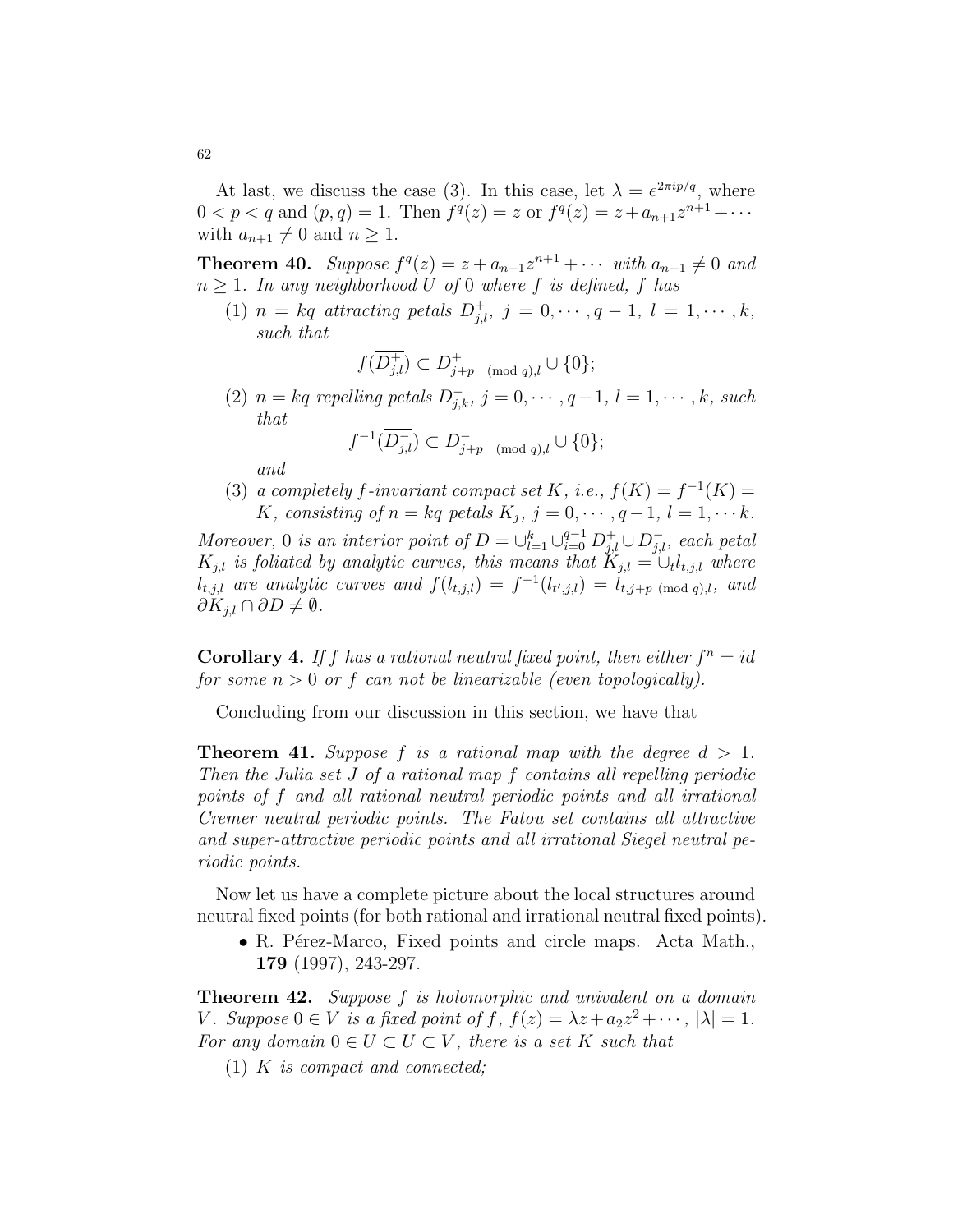- (2) K is full, i.e.,  $\mathbb{C} \setminus K$  is connected;
- $(3)$   $0 \in K$ ;
- $(4)$  K  $\cap$  ∂U  $\neq \emptyset$ ;
- (5)  $f(K) = f^{-1}(K) = K;$
- (6)  $f$  is linearizable at 0 if and only if there is a U such that  $K$  has 0 as an interior point.

**Corollary 5.** There is a unique maximal set  $K_{\text{max}}$  in U with the property:  $w \in K$  implies that  $f^{n}(w) \in K$  for all  $n \geq 0$ .

*Proof of Theorem 42 (6.)* If f is linearizable at a small neighborhood U, then there is a conformal map  $\psi: U \to \Delta = \{z \in \mathbb{C} \mid |z| < 1\}$  such that  $\phi(f(z)) = \lambda \psi(z)$  for  $z \in U$ . So  $\phi^{-1}(\Delta) \subset U$  is an invariant set of f. Let K be the maximal f-invariant set in  $\overline{U}$  containing  $\phi^{-1}(\Delta)$ . Then K has 0 as an interior point.

If there is a neighborhood  $U$  about 0 such that 0 is an interior point of K. Let W be the connected component of K containing 0. Then K is a simply connected domain such that  $f(W) = W$ . The map f on W is univalent. Let  $\phi: W \to \Delta$  be the Riemann mapping,  $\phi(0) = 0$ . Then

$$
\tilde{f} = \phi \circ f \circ \phi^{-1} : \Delta \to \Delta, \quad \tilde{f}(0) = 0,
$$

is an isomorphism. The Schwarz lemma (Lemma 3) implies

$$
\tilde{f}(z) = e^{2\pi i \theta} z.
$$

Suppose U is a bounded domain in  $\mathbb{C}$ . Let S be the set of all compact sets  $K$  in  $\overline{U}$ . Let

 $N_{\epsilon}(K) = \{z \in \mathbb{C} \mid \text{there is a } w \in K \text{ such that } d(w, z) < \epsilon\}.$ 

be the  $\epsilon$ -neighborhood of K. Let

$$
d(K_1, K_2) = \inf \{ \epsilon \mid K_1 \subset N_{\epsilon}(K_2), K_2 \subset N_{\epsilon}(K_1) \}.
$$

Then  $d(\cdot, \cdot)$  defines a topology in S, which is called the Hausdorff topol- $\log y$  in  $S$ .

### Lemma 9. The Hausdorff topology is compact.

*Proof.* Let  ${K_n}_{n=1}^{\infty}$  be a sequence in S. For each  $n > 0$ , let  $A_n =$  ${x_{nm}}_{m=1}^{\infty}$  be a dense subset in  $K_n$ . The for each fixed  $m > 0$ ,  ${x_{nm}}_{n=1}^{\infty}$ has a convergent subsequence in  $\overline{U}$ . Therefore, we can find a subsequence  $\{n_i\}$  of integers such that  $x_{n_i m}$  is convergent for every m with limit points  $x_m$  in  $\overline{U}$ . Let K be the closure of  $\{x_m\}_{m=1}^{\infty}$ . Then K is a compact set in S such that  $d(K_n, K) \to 0$  as  $n \to \infty$ .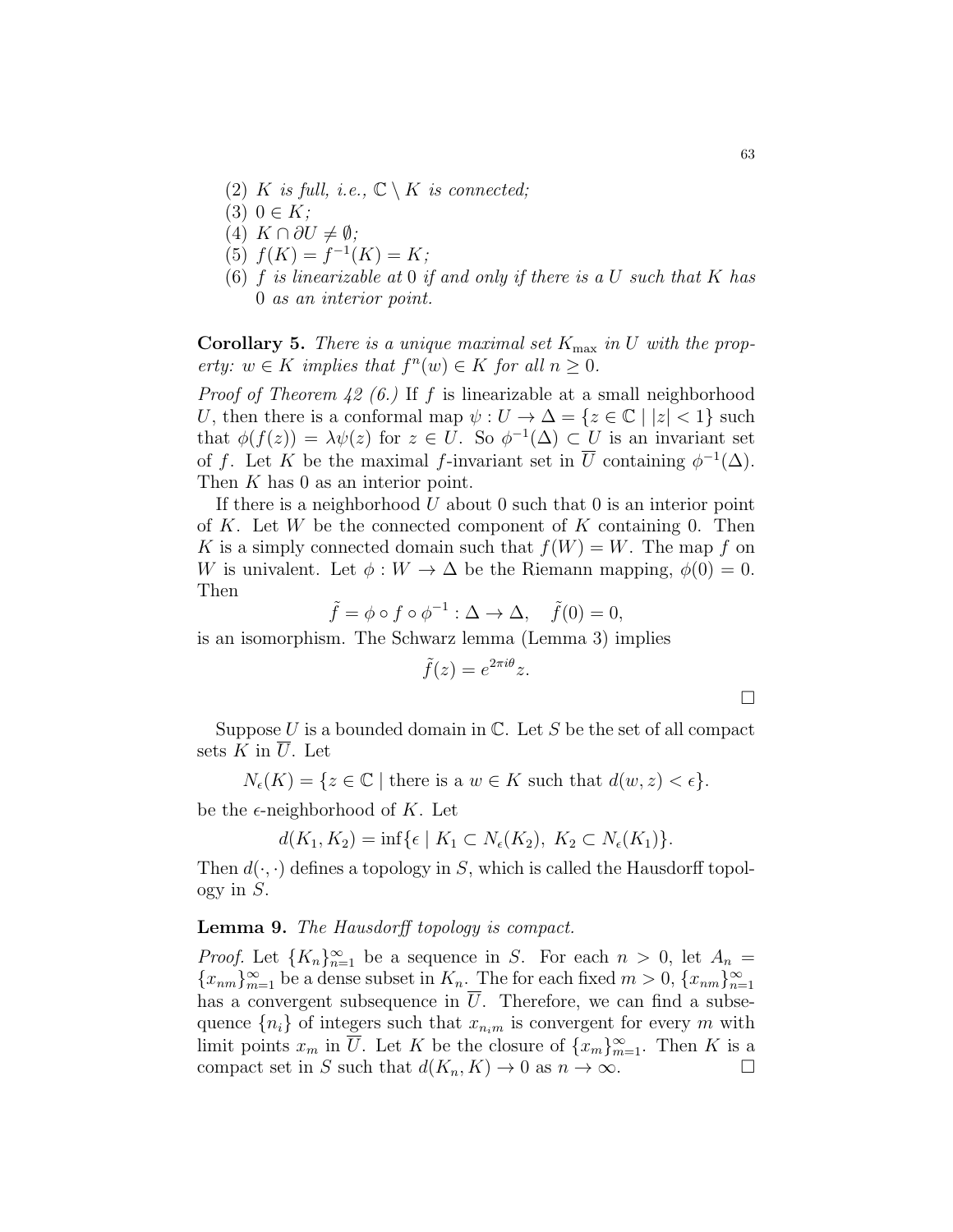**Lemma 10.** Suppose  $\{f_n\}$  is a sequence of analytic maps defined on  $U_0$  and f is an analytic map defined on  $U_0$ . Let  $U \subset \overline{U} \subset U_0$ . Suppose  ${K_n}$  is a sequence of compact sets in  $\overline{U}$  and K is a compact set in  $\overline{U}$ . If  $f_n \to f$  uniformly in  $\overline{U}$  and  $K_n \to K$  in the Hausdorff topology, then  $f_n(K_n) \to f(K)$  in the Hausdorff topology.

Proof the Rest of Theorem 42. Suppose

$$
f(z) = \lambda z + a_2 z + \cdots, \quad \lambda = e^{2\pi i \theta}, \quad \theta \in [0, 1] \setminus \mathbb{Q}
$$

Take  $\theta_n \in \mathbb{Q}$  such that  $\theta_n \to \theta$  as  $n \to \infty$ . Define

$$
f_n(z) = e^{2\pi i(\theta_n - \theta)} f = e^{2\pi i \theta_n} z + a_2 z^2 + \cdots
$$

Then 0 is a rational neutral fixed point of  $f$ . Following Theorem 40, for each n, there is a compact and connected set  $K_n \subset \overline{U}$  such that  $K_n$ is completely  $f_n$ -invariant, i.e.,  $f_n(K_n) = f_n^{-1}(K_n) = K_n, K_n \cap \partial U \neq \emptyset$ . Since the Hausdorff topology is compact, there is a subsequence  $\{K_{n_i}\}$ such that  $K_{n_i} \to K$  in the Hausdorff topology as  $i \to \infty$ . But it is clear that  $f_{n_i} \to f$  uniformly in U as  $i \to \infty$ . So  $K_{n_i} = f_{n_i}(K_{n_i}) \to f(K) =$ K in the Huasdorff topology as  $i \to \infty$ . Since  $K_{n_i}$  is compact and connected, K is compact and connected. Since  $0 \in K_{n_i}$  and  $K_{n_i} \cap \partial U \neq$  $\emptyset$ ,  $0 \in K$  and  $K \cap \partial U \neq \emptyset$ . If K is not full, then  $\mathbb{C} \setminus K$  has more that one components. Let  $B = A_1 \cup \cdots \cup A_n$  be the union of all bounded components and let  $A_{\infty}$  be the unbounded component. Then  $f(K \cup B) = K \cup B$ . So  $K \cup B$  is full and completely f-invariant. We complete the proof.

Now let us see some applications of Theorem 42. Suppose  $f$  is a holomorphic function defined on a domain  $U_0$  containing 0. Suppose 0 is a neutral fixed point of f, i.e.,  $f(0) = 0$  and  $\lambda = f'(0)$  with  $|\lambda| = 1$ . Let  $\Delta_r = \{z \in \mathbb{C} \mid |z| < r\}$  and  $\Delta = \Delta_1$ . Suppose  $\overline{\Delta}_r \subset U_0$ . Let  $K_r$  be the maximal completely f-invariant set in  $\overline{\Delta}_r$ . Let  $\phi : \widehat{\mathbb{C}} \setminus K_r \to \Delta$  be the Riemann mapping with  $\phi(\infty) = 0$ . Let  $A = \phi(U \setminus K_r) \subset \Delta$  be an annulus. Then  $\tilde{f} = \phi \circ f \circ \phi^{-1} : A \to \Delta$  is a holomorphic map. By the Schwarz reflection principle, we can define a holomorphic map

$$
\tilde{F}: A \cup \alpha A \cup S^1 \to \tilde{F}(A \cup \overline{A} \cup S^1)
$$

where  $\alpha(z) = 1/\overline{z}$ . Then  $g = \tilde{F} | S^1 : S^1 \to S^1$  is an analytic diffeomorphism.

**Theorem 43.** Suppose  $\lambda = e^{2\pi i \theta}$ ,  $\theta \in [0, 1)$ . Then the rotation number  $\rho(g) = \theta.$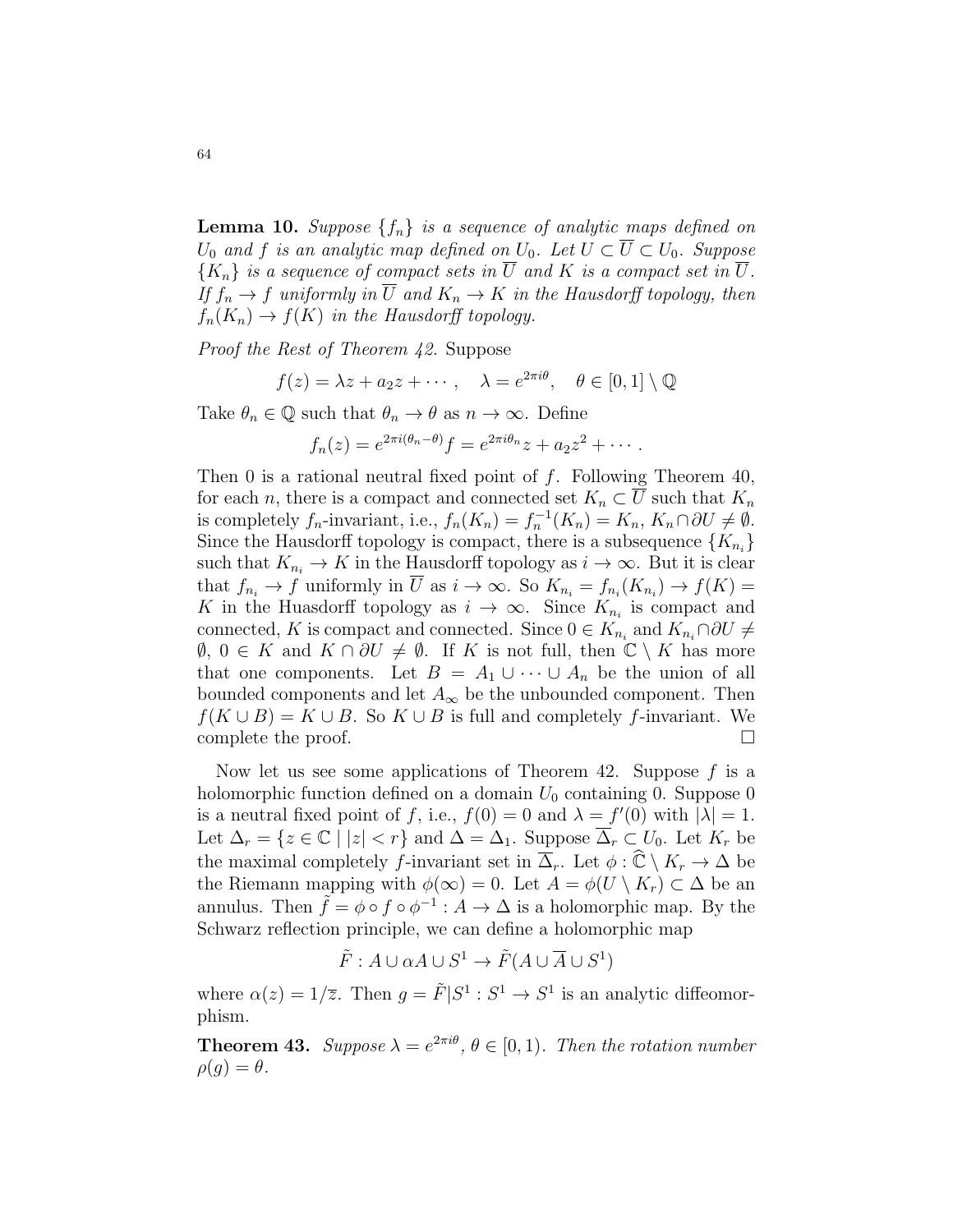Before to prove this theorem, we discuss the Caratheodory- topology on domains. Let  $\{U_n\}$  be a sequence of domains in  $\mathbb C$  and U is another domain in  $\mathbb{C}$ . Suppose all  $U_n$  have a common interior point  $w_0$ . We say  $U_n$  tends to U in kernal with respect to  $w_0$  if

- (i):  $U = \{w_0\}$  or U is a domain containing  $w_0$  and for any  $z \in U$ , there is a neighborhood V about z and  $N > 0$  such that  $V \subset U_n$ for all  $n > N$ ,
- (ii): for any  $z \in \partial U$ , there is a point  $z_n \in \partial U_n$  such that  $z_n$  tends to  $z$  as  $n$  goes to infinity.

Suppose  $f_n: \Delta \to U_n$  is univalent such that  $f_n(0) = w_0$  and  $f'_n(0) > 0$ for every  $n > 0$ . Suppose  $f : \Delta \to U$  is univalent such that  $f(0) = w_0$ and  $f'(0) > 0$ . If  $f_n$  tends to f uniformly on compact sets as n goes to infinity, then  $U_n$  tends to U in kernal as n goes to infinity. Conversely, if  $U_n$  tends to U in kernal as n goes to infinity, then  $f_n$  tends to f uniformly on compact sets as n goes to infinity. Note that if  $f_n$  tends to f uniformly on compact sets as n goes to infinity, then  $f_n^{-1}$  tends to  $f^{-1}$  uniformly on compact sets as n goes to infinity. Suppose  $\{K_n\}$  is a sequence of compact sets in  $\mathbb{C}$ . If  $K_n$  tends to K in the Hausdorff topology as n goes to infinity, then  $\mathbb{C} \setminus K_n$  tends to  $\mathbb{C} \setminus K$  in kernal as  $n$  goes to infinity. The Carathéodory topology on domains may not describe as how close of domains in distance. This can be seen by the following example. Let  $U_n = \mathbb{C} \setminus ((-\infty, -1/n] \cup [1/n, \infty))$ . Let U be the upper-half plane. Let  $w_0 \in U$ . Then one can see that  $U_n$  tends to U in kernal with respect to  $w_0$  as n goes to infinity. Suppose  $f_n : \Delta \to U_n$  is the Riemann map such that  $f_n(0) = w_0$  and  $f'_n(0) > 0$ . Let  $f : \Delta \to U$ be the Riemann map such that  $f(0) = w_0$  and  $f'(0) > 0$ . Then  $f_n$  tends to f uniformly on compact sets. Note that  $J_n = f_n^{-1}$ (lower-half plane) tends to a point in  $S^1$  as n goes to infinity. We use the Carathéodory topology in the proof of Theorem 43.

*Proof of Theorem 43.* Suppose  $f(z) = \lambda z + a_n z^{n+1} + \cdots, n \ge 1$ . If all  $a_n = 0$ , then it is clear. Suppose  $a_n \neq 0$  for the smallest  $n \geq 1$ . If  $\theta \in \mathbb{Q}$ , then f has a completely f-invariant set  $K_r$  in  $\Delta_r$  made by m petals ending at 0. Let  $\gamma$  be a curve in  $\Delta_r \setminus K_r$  connecting 0 and a boundary point of U. If  $\theta = 0$ , then we can find  $\gamma$  such that  $f(\gamma) = \gamma$ . Let  $\tilde{\gamma} = \phi(\gamma) \cup \alpha(\phi(\gamma))$ . Then  $f(\tilde{\gamma}) = \tilde{\gamma}$ . That means that g has a fixed point in  $S^1$ . Therefore,  $\rho(g) = 0$ . If  $\theta = p/q$  such that  $p \neq 0$  and  $(p, q) = 1$ , then we can find such a curve  $\gamma$  such that  $f^{nq}(\gamma) = \gamma$ . Let  $\gamma_i = f^i(\gamma)$  for  $i = 0, 1, \cdots, nq-1$ . Then  $f(\gamma_i) = \gamma_{i+p \pmod{q}}$ . Thus g has a periodic point s in  $S^1$  such that for  $s_i = g^i(s)$ ,  $i = 0, 1, \dots, nq-1$ ,  $g(s_i) = s_{i+p \pmod{q}}$ . Therefore,  $\rho(g) = p/q$ .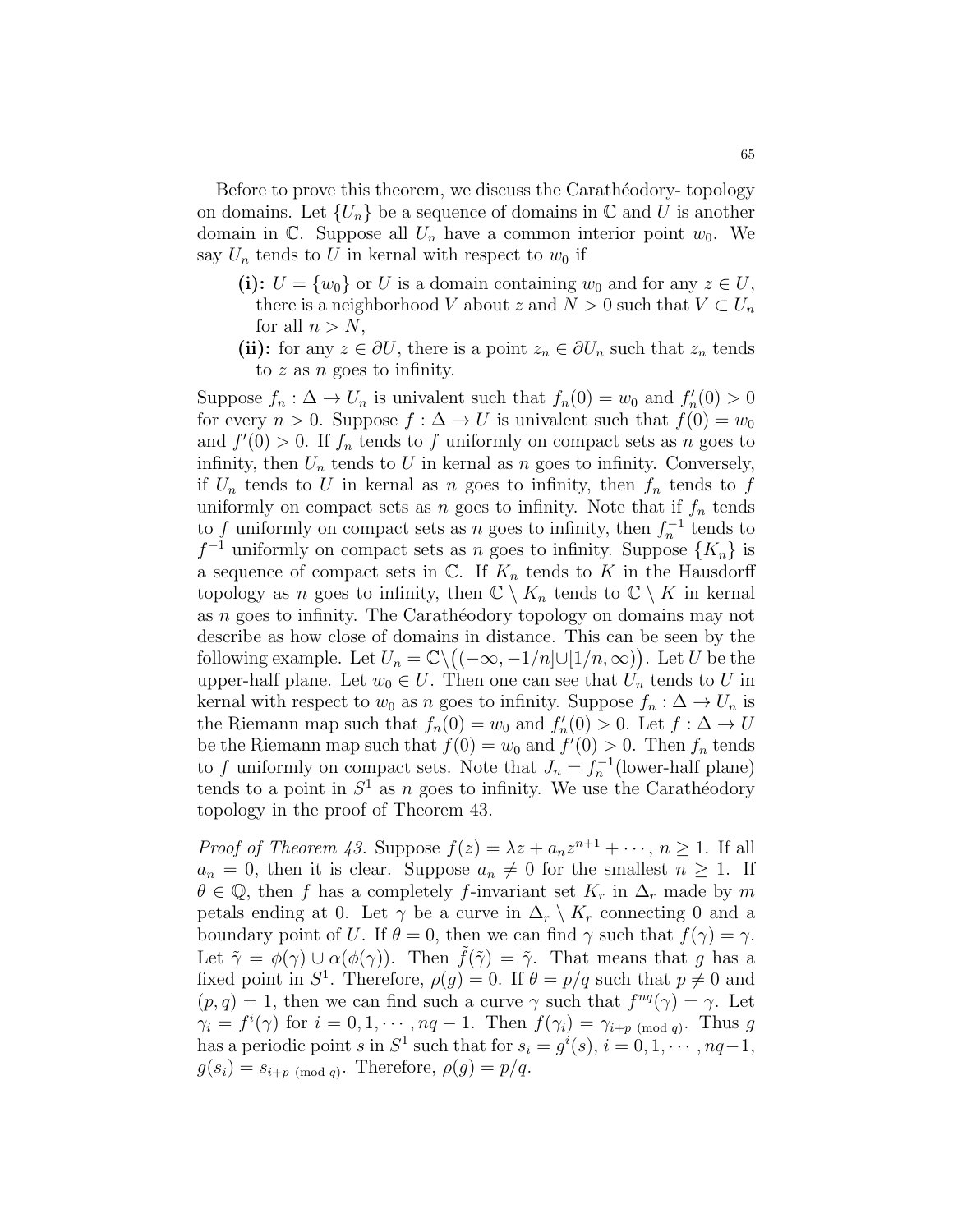Now suppose  $\theta \in [0,1] \setminus \mathbb{Q}$ . Let  $\{\theta_n\}$  be a sequence of rational numbers such that  $\theta_n \to \theta$  as  $n \to \infty$ . Let  $f_n = e^{2\pi i (\theta_n - \theta)} f$ . Then  $f_n$  is defined on  $U_0$  and has an invariant set  $K_{r,n}$  in  $\Delta_r$ . Let  $g_n$  be the corresponding circle diffeomorphism. Then  $\rho(g_n) = \theta_n$ . Suppose  $\phi_n : \mathbb{C} \backslash K_{r,n} \to \Delta$  is the Riemann map with  $\phi_n(\infty) = 0$  and  $\phi'_n(\infty) > 0$ . Suppose  $\tilde{f}_n = \phi_n f_n \phi_n^{-1}$  be the corresponding map defined on annulus  $A_n = \phi_n(U \setminus K_{r,n})$ . Let  $S_{\pm \tau} = \{z \in \mathbb{C} \mid |z| = 1 \pm \tau \}$  where  $\tau$  is a number close to 0. Since  $K_{n,r}$  tends to  $K_r$  in the Hausdorff topology as n goes to infinity,  $\tilde{f}_n|S_{\pm\tau} \to \tilde{f}$  as  $n \to \infty$ . The maximal principle implies that  $g_n|S^1 \to g|S^1$  as  $n \to \infty$ . So  $\rho(g_n) \to \rho(g)$  as  $n \to \infty$ .  $\Box$ 

Let  $\mathcal{G} = \{f(z) = \lambda z + O(z^2) \mid |\lambda| = 1\}$  be the set of all holomorphic germs at 0. Let A be the set of  $\lambda$ ,  $|\lambda| = 1$ , such that  $f(z) = \lambda z + O(z^2)$ is linearizable. Then  $\mathcal{A}^c$  is the set of  $\lambda$ ,  $|\lambda| = 1$ , such that there exists a germ  $f(z) = \lambda z + O(z^2)$  such that f is not linearizable. Let  $S = \{g : S^1 \to S^1\}$  be the set of all holomorphic diffeomorphisms of the circle. Let  $\beta$  be the set of rotation numbers  $\rho$  such that for any  $g \in \mathcal{S}$  with  $\rho(g) = \rho$  is holomorphically conjugate to the rigid rotation with rotation number  $\rho$ . Then  $\mathcal{B}^c$  is the set of rotation numbers  $\rho$  such that there exists  $g \in \mathcal{S}$  such that g is not holomorphically conjugate to the rigid rotation with rotation number  $\rho$ . Then one can check that  $\mathcal{A} = \exp(2\pi i \mathcal{B}).$ 

Suppose f is univalent on  $U_0$  and suppose 0 is an irrational neutral fixed point of f. A domain  $0 \in S \subset U$  is called a Siegel disk of f if there is a conformal map  $\phi : S \to \Delta_1$  such that  $\phi \circ f \circ \phi^{-1}(z) = \lambda z$  for  $z \in \Delta$ .

**Theorem 44.** Suppose S is a Siegel disk of f and  $\overline{S} \subset U_0$ . Then there is no periodic point of f on ∂S.

*Proof.* Suppose f has a periodic orbit  $C = \{x_1, \dots, x_n\}$  on  $\partial S$ . Since S is a Siegel disk of f, there is a conformal map  $\phi : S \to \Delta$  such that  $\phi \circ f \circ \phi^{-1}(z) = \lambda z$ . Let  $r_n = \{z \in \mathbb{C} \mid |z| = 1 - 1/n\}$  is a circle in  $\Delta$ . Let  $R_n = \phi^{-1}(r_n)$  be a curve in S. Let  $U_n$  be the domain bounded by  $R_n$  and  $K_n$  be the maximal f-invariant set in  $U_n$ . Then  $K_n$  tends to  $K = S$  in the Hausdorff topology as n goes to infinity. Let  $V_n = \widehat{\mathbb{C}} \setminus K_n$  and  $V = \widehat{\mathbb{C}} \setminus S$ . Let  $\phi_n : V_n \to \Delta$  be the Riemann map with  $\phi_n(\infty) = 0$  and  $\phi'_n(\infty) > 0$  and let  $\phi: V \to \Delta$  be the Riemann map with  $\phi(\infty) = 0$  and  $\phi'(\infty) > 0$ . Denote  $\tilde{f}_n = \phi_n \circ f \circ \phi_n^{-1}$  and  $\tilde{f} = \phi \circ f \circ \phi^{-1}$ . Let  $C_n = \phi_n(C)$ . Then  $\tilde{f}_n$  (or  $\tilde{f}$ ) can be extended to a circle diffeomorphism  $g_n$  (or  $g$ ) of  $S^1$  (by applying the Schwarz reflection principle). Since  $g_n(C_n) = C_n$ ,  $g_n$  has a periodic orbit. Since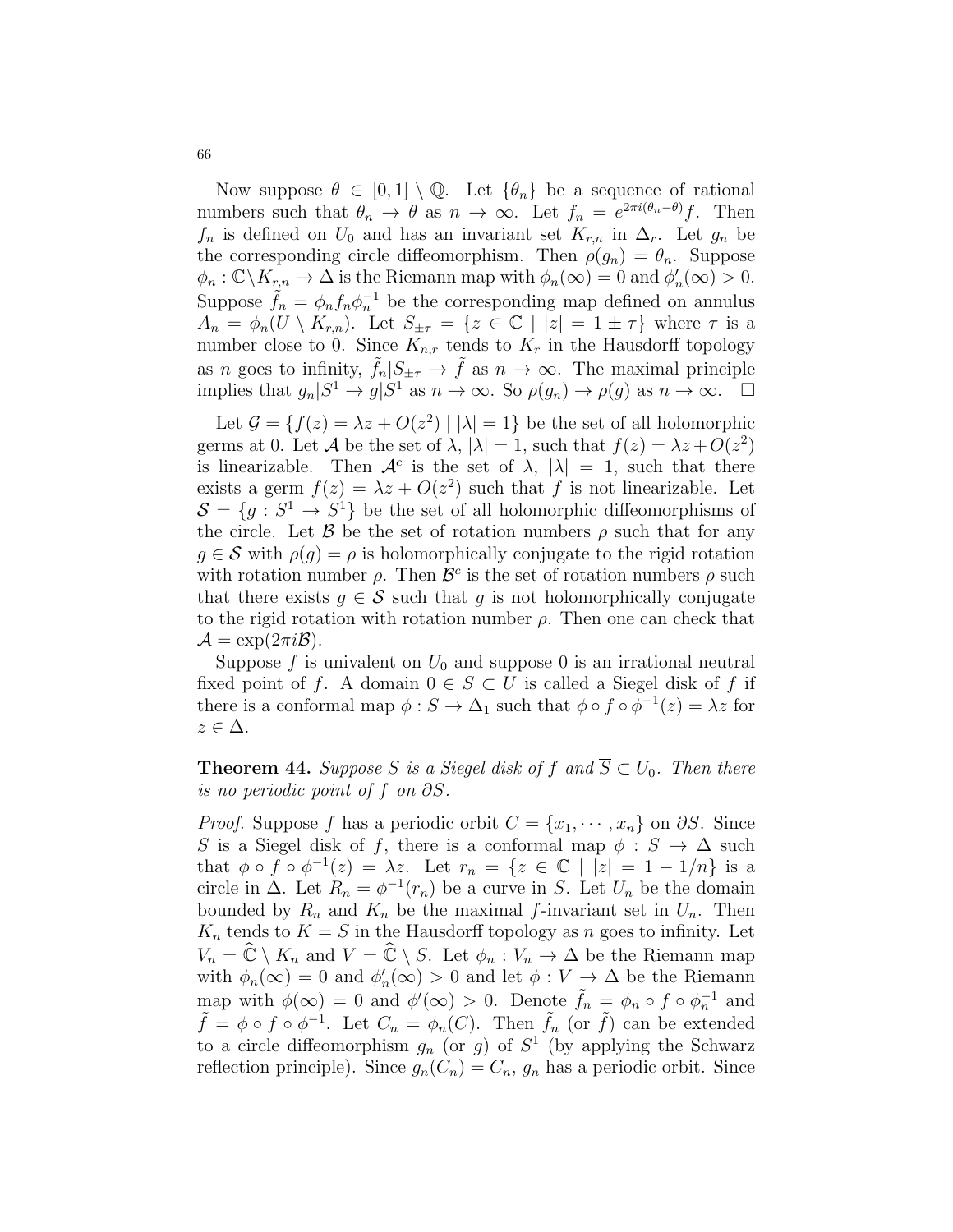the number of  $C_n$  is less than or equal to n, so there is a subsequence  $C_{n_k}$  tends to  $\tilde{C} = \phi(C) \subset S^1$  in the Hausdorff topology. The number of  $\tilde{C}$  is less than or equal to *n* too. Since  $q(\tilde{C}) = \tilde{C}$ , *q* has a periodic orbit in  $S^1$ . This contradicts with the fact that the rotation number  $\rho(q)$  is irrational.

The following lemma used to be useful in the proof of the nonwandering domain theorem (Theorem 48) for rational maps. Since we will use infinitesimal deformations to prove Theorem 48 so we will not use this lemma in the proof of Theorem 48. But it is still fan to know it.

**Lemma 11** (Snail Lemma). Suppose  $f \neq id$  is an analytic map defined on a domain U. Suppose  $0 \in U$  is a fixed point of f such that  $|f'(0)| =$ 1. If there is a curve  $\gamma$  in U ending at 0 and a point in  $\partial U$  such that  $f(\gamma) \subset \gamma$ , then  $f'(0) = 1$ .

*Proof.* The map f can have only finite many fixed points in  $\gamma$  because f is not identity. By cutting  $\gamma$  short, we can assume that f has no fixed point in  $\gamma$  except for 0. Under this assumption, f is monotone on  $γ$ . This means that there is a natural order on  $γ$  from 0 to the other end of  $\gamma$ , for  $z_1 < z_2$  in  $\gamma$ ,  $f(z_1) < f(z_2)$  (decreasing) or  $f(z_1) > f(z_2)$ (increasing).

Since  $|f'(0)| = 1$ , there is a domain  $U'$ ,  $\overline{U'} \subset U$ , such that  $f|U'$  is univalent. Assume  $\gamma$  connects 0 and a point z in  $\partial U'$ . Let K be the maximal completely f-invariant set in  $\overline{U'}$ . Then  $K \cap \gamma = \{0\}$  since  $f^{-1}(\gamma) \neq \gamma$  if f is decreasing and  $f(\gamma) \neq \gamma$  if f is increasing. (Note that  $f^{-1}(z) \notin \overline{U'}$  if f is decreasing and  $f(z) \notin \overline{U'}$  if f is increasing.) Let  $\phi : \widehat{\mathbb{C}} \setminus K \to \Delta$  be the Riemann map with  $\phi(\infty) = 0$  and  $\phi'(\infty) > 0$ . Then  $\phi(U \setminus K)$  is an annulus in  $\Delta$  and  $\eta = \phi(\gamma)$  is a curve connecting  $\phi(\partial U')$  and  $S^1$ . Let  $g = \phi \circ f \circ \phi^{-1}$ . By the Schwarz reflection principle, g can be extended to an analytic diffeomorphism of  $S<sup>1</sup>$ . We still denote this diffeomorphism as g. Since  $g(\eta) \subset \eta$ , g has a fixed point on  $S^1$ . This implies that the rotation number  $\rho(g) = 0$ . Therefore,  $f'(0) =$ 1.

Suppose  $f(z) = \lambda z + a_2 z^2 + \cdots$ ,  $\lambda = e^{2\pi i \theta}$ , is a germ at 0. Then it is clear that  $\lambda$  is an analytic invariant, i.e., if h is a conformal map defined on a neighborhood about 0, then  $h \circ f \circ h^{-1}(z) = \lambda z + b_2 z^2 + \cdots$ . Moreover, we have that

**Theorem 45.** The multiplier  $\lambda$  is a topological invariant. More precisely, if  $f_1(z) = \lambda_1 z + a_2 z^2 + \cdots$ ,  $\lambda_1 = e^{2\pi i \theta_1}$  and  $f_2(z) = \lambda_2 z + b_2 z^2 +$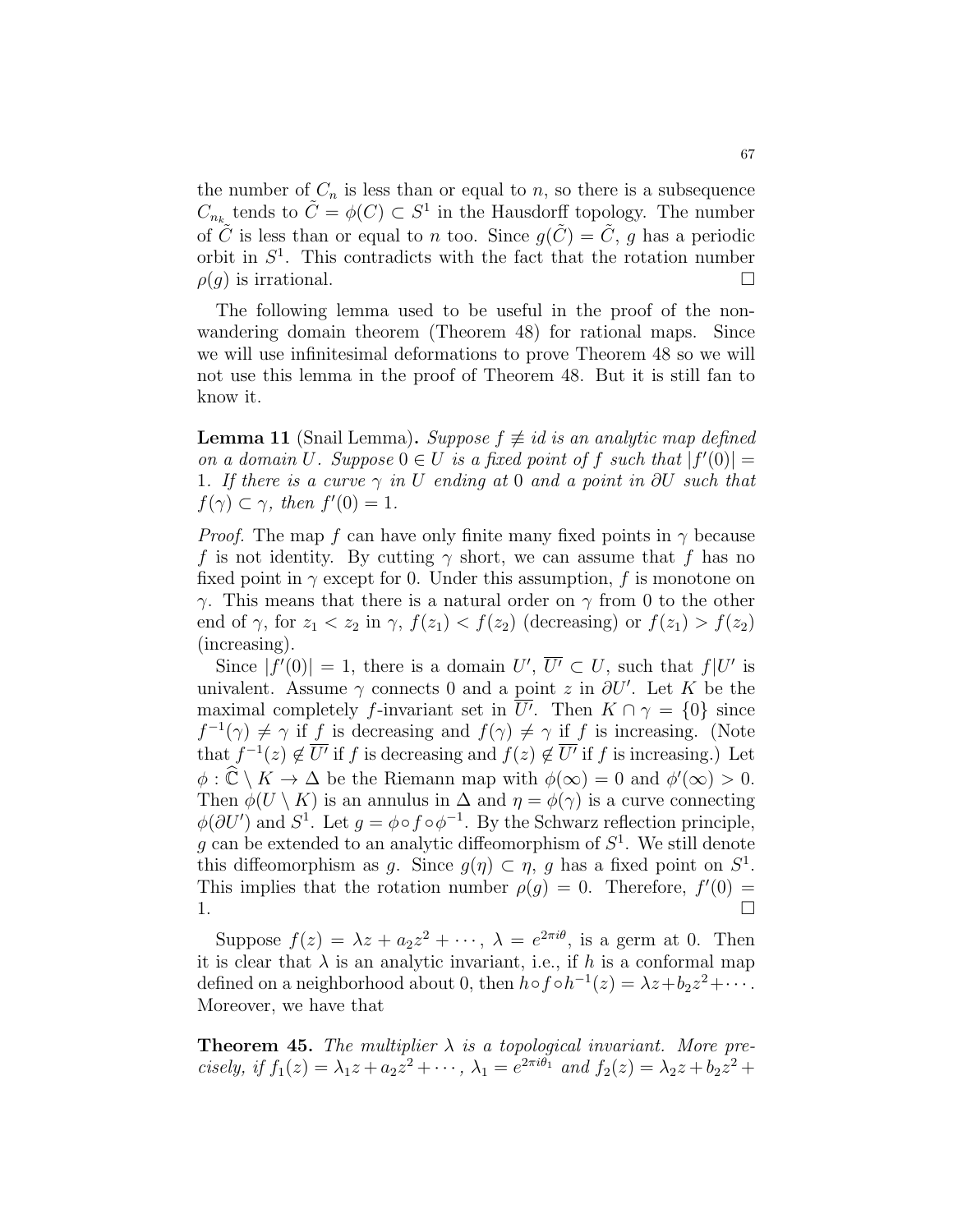$\cdots$ ,  $\lambda_2 = e^{2\pi i \theta_2}$ , are two germs at 0 and if h is a homeomorphism defined on a neighborhood about 0 such that  $f_1 = h \circ f_2 \circ h^{-1}$ , then  $\lambda_1 = \lambda_2$ .

*Proof.* Suppose  $f_1$  and  $f_2$  are both univalent on a domain  $0 \in U_0$  and h is defined on  $U_0$ . Let  $\Delta_r = \{z \in \mathbb{C} \mid |z| < r\}$  be a disk such that  $\overline{\Delta}_r \subset U_0$ . Let  $K_1$  and  $K_2$  be the maximal completely  $f_1$  and  $f_2$ invariant sets in  $\overline{\Delta}_r$ . Let  $\phi_1 : \widehat{\mathbb{C}} \setminus K_1 \to \Delta$  and let  $\phi_2 : \widehat{\mathbb{C}} \setminus K_2 \to \Delta$ be the Riemann maps with  $\phi_1(\infty) = \phi_2(\infty) = 0$  and  $\phi_1(\infty) > 0$  and  $\phi_2(\infty) > 0$ . Then  $A_1 = \phi_1(U \setminus K_1)$  and  $A_2 = \phi_2(U \setminus K_2)$  are annuli in ∆. Define

$$
\tilde{f}_1 = \phi_1 \circ f_1 \circ \phi_1^{-1} : A_1 \to \Delta
$$
, and  $\tilde{f}_2 = \phi_2 \circ f_2 \circ \phi_2^{-1} : A_2 \to \Delta$ .

By the Schwarz reflection principle, both  $\tilde{f}_1$  and  $\tilde{f}_2$  can be extended to analytic diffeomorphisms of  $S^1$ . We use  $g_1$  and  $g_2$  to denote these diffeomorphisms. Let  $H = \phi_2 \circ h \circ \phi_1^{-1} : A_1 \to A_2$ . Then H can be extended to a homeomorphism of  $S^1$ . We still denote this homeomorphism as H. Then  $g_1 = H \circ g_2 \circ H^{-1}$  on  $S^1$ . This implies that the rotation numbers  $\rho(g_1) = \rho(g_2)$ . So  $\lambda_1 = \lambda_2$ .

Next we are going to have a study of the Fatou set  $F$ . Suppose  $f$ is a rational map of degree  $d > 1$ . Suppose  $O = \{z_i = f^i(z)\}_{i=0}^{n-1}$  is an attractive or super-attractive or rational neutral periodic point of period  $n$ . Define

$$
B = B_O = \{ z \in \mathbb{C} \mid f^n(z) \to O, \text{ as } n \to \infty \}
$$

the basin of O. Then  $B \subset F$ . On the other hand, for any domain U such that  $U \cap \partial B \neq \emptyset$ , then  $f^{n}(z) \to O$  as  $n \to \infty$  for  $z \in U \cap B$ but  $f^{n}(z) \nrightarrow O$  as  $n \rightarrow \infty$  for  $z \in (\widehat{\mathbb{C}} \setminus B) \cap U$ . So  $\{f^{n}|U\}_{n=0}^{\infty}$  is not normal. Therefore, the boundary of the basin of any attractive or super-attractive periodic orbit of  $f$  is contained in the Julia set. Since  $f(B) = f^{-1}(B) = B$ ,  $\partial B \subset J$  is completely invariant and closed. So  $J = \partial B$  from Theorem 30. It is clear that  $B_O \subset F$ .

Denote  $B_{i,O}^*$  be the component containing  $z_i$ . Then  $B_O^* = \bigcup_{i=0}^{n-1} B_{i,O}^*$ is called the immediate basin of O.

**Theorem 46.** If O is attractive or super-attractive, then the immediate basin  $B^*_{\mathcal{O}}$  contains at least one critical point of f.

*Proof.* If O is super-attractive, then  $(f^n)'(z_0) = 0$ . So one of the points in O is a critical point. Suppose O is attractive. Since  $f^{(n)}(z_0) = z_0$  and  $0 < |\lambda| = |(f^n)'(z_0)| < 1$ , there is a neighborhood  $U_1$  about  $z_0$  such that  $f^{n}|U_1:U_1\to U_0\subset U_1$  is homeomorphic. Let  $g:U_0\to U_1$  be its inverse.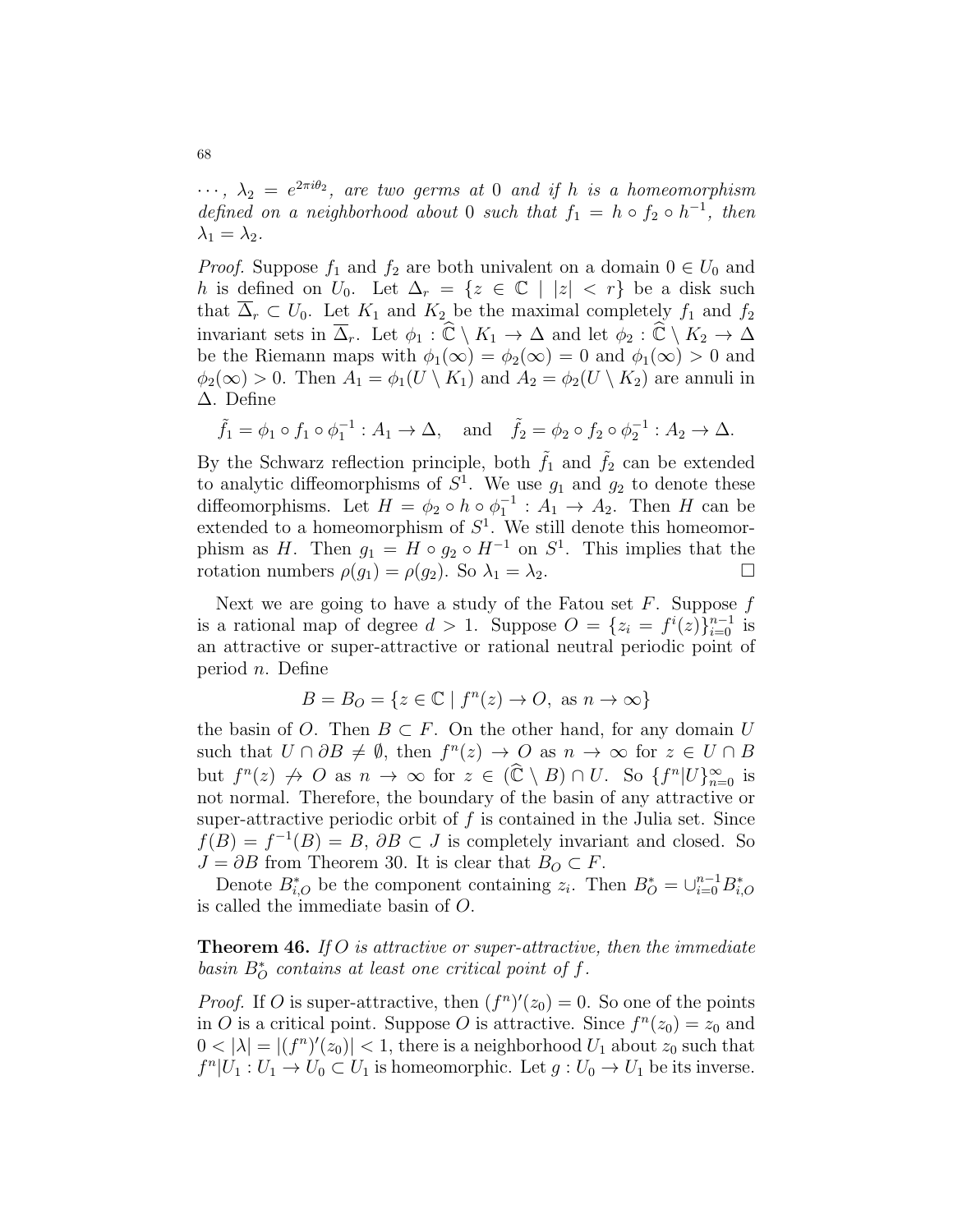Then  $|g'(z_0)| = 1/|\lambda| > 1$ . Take  $U_1$  simply connected. If  $U_1$  contains no critical point from  $f^n$ , then g can be extended holomorphically to  $U_1$ , we still denote this extension as g and let  $U_2 = g(U_1)$ , which is still simply connected. Inductively, suppose we have defined  $U_n$ such that  $U_n$  is simply connected and  $g: U_{n-1} \to U_n$  is an analytic diffeomorphism. If  $U_n$  contains no critical point from  $f^n$ , then g can be extended to  $U_n$  as an analytic diffeomorphism and we can define  $U_{n+1} = g(U_n)$ . Thus, if  $B^*(0, O)$  contains no critical point from  $f^n$ , then we can define a sequence of analytic maps  $g^n: U_0 \to U_n$  for all  $n > 0$ . This is a normal family because it omits the Julia set of f which contains more than three points. So there is a subsequence  $g^{n_i}: U_0 \to U_{n_i}$  converging uniformly to a holomorphic map  $g_0$  defined on  $U_0$ . The Cauchy formula implies that  $(g^{n_i})'(z_0)$  closes to  $g'_0(z_0)$  for i large. But since  $|g'(z_0)| > 1$ ,  $|g^n(z_0)| \to \infty$  as  $n \to \infty$ . This is impossible. Therefore, there is n such that  $U_n$  contains a critical point from  $f^n$ . So  $B^*_{\mathcal{O}}$  contains a critical point from  $f$ .

## **Theorem 47.** If O is rational neutral, then the immediate basin  $\mathcal{B}_O^*$ contains at least one critical point of f.

*Proof.* Without loss of generality, we may assume  $f(z_0) = z_0$  and  $f'(z_0) = 1$ . Then the immediate basin  $B_O^*$  contains an attracting petal S at  $z_0$ . Let  $\phi$  be the conformal map on S such that  $\phi(f(z)) = \phi(z) + 1$ . Since  $f(B_O^*) = B_O^*, \phi$  can be extended to  $B_O^*$ , where we still have  $\phi((f(z)) = \phi(z) + 1$ . Since  $\phi(S)$  contains a half-plane,  $\phi(B_{\mathcal{O}}^*) \supset \mathbb{C}$ . If  $\phi$  has no critical point, then there is a branch  $\psi$  of  $\phi^{-1}$  such that  $\psi: \mathbb{C} \to B^*_{\mathcal{O}}$  is an entire function. Since  $B^*_{\mathcal{O}} \cap J = \emptyset$ ,  $\psi$  can be only a constant function. It is impossible. So  $\phi$  has a critical point c in  $B_O^*$ , i.e.,  $\phi'(c) = 0$ . Since  $f^{(n)}(c) \to z_0$  as  $n \to \infty$ , we have an integer  $m > 0$ such that  $f^m(c)$  is in the attracting petal where  $\phi$  is conformal. Since  $\phi(f^m(c)) = \phi(c) + m, \, \phi'(f^m(c))(f^m)'(c) = \phi'(c) = 0.$  So  $(f^m)'(c) = 0.$ Therefore, f has a critical point in  $B_{\Omega}^*$ .  $\overline{O}$ .

Corollary 6. Suppose the degree of f is d. Then the number of attractive and super-attractive periodic orbits plus the number of rational neutral periodic orbits is at most  $2d - 2$ .

*Proof.* A degree d rational function f has at most  $2d-2$  critical points.  $\Box$ 

Remark 11. The total number of attractive period orbits and neutral periodic orbits (including rational and irrational) is less than or equal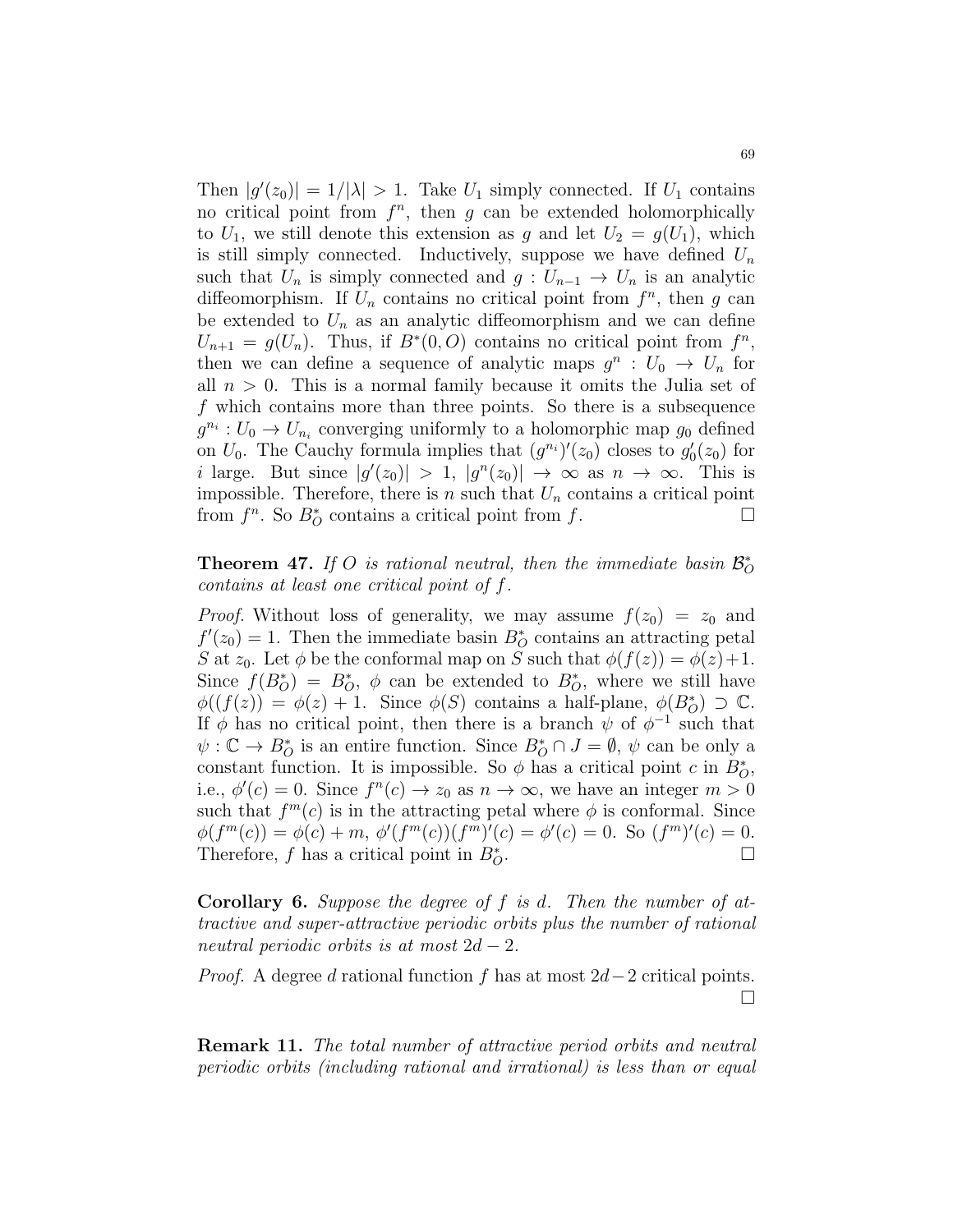$2d-2$ . For a polynomial of degree  $d > 1$ , the total number of attractive and super-attractive period orbits and neutral periodic orbits (including rational and irrational) in the complex plane is less than or equal  $d-1$ . Refer to

• M. Shishikura, On the quasiconformal surgery of rational functions. Ann. Sci. Ecole Norm. Sup., ` 20, 1987, 1-29.

Suppose  $R = P/Q$  is a rational function whose degree  $d > 1$ .

**Definition 20** (Hyperbolicity by Critical Points). We say that  $R(z)$ is hyperbolic if every critical orbit R tends to an attractive or superattractive periodic orbit.

Recall that we used to define the hyperbolicity as

Definition 21 (Hyperbolicity by Euclidean Metric). We say that  $R(z)$  is hyperbolic if there are constants  $C > 0$  and  $\lambda > 1$  such that  $|(R^n)'(z)| \geq C\lambda^n$  for all  $z \in J$  and all  $n \geq 1$ .

Then the above two definitions are equivalent follows by hyperbolic geometry and the non-wandering domain theorem and the classification of Fatou components. Let us have these now.

Let  $F$  be the Fatou set for  $R$ . A connect component of  $F$  is called a Fatou component of R. If U is a Fatou component, then  $R(U)$  is also a Fatou component and  $R^{-1}(U)$  consists of at most d Fatou components. If  $R(U) = U$ , we call U a fixed Fatou component. If  $R^{n}(U) = U$  for some  $n \geq 1$ , we call U a periodic Fatou component. The minimal n is called the period. If  $R^m(U)$  is periodic but U is not periodic, we call U a preperiodic Fatou component. If all  $\{R^n(U)\}\$ are distinct, we call U a wandering domain.

Theorem 48 (Sullivan). A rational map has no wandering domains.

We will prove it in Lecture 8. An important conclusion of this theorem is a complete classification of Fatou components.

**Theorem 49.** Let U be a Fatou domain. Then there is a positive integer m such that  $R^m(U)$  is periodic. Suppose U itself is periodic of period n, then  $U$  can be only following cases:

- (1): Attracting domain: U contains an attracting fixed point z of  $R^n$  and any point  $w \in U$  tends to z under iterates of  $R^n$ .
- (2): Super-attracting domain: U contains a super-attracting fixed point z of  $R^n$  and any point  $w \in U$  tends to z under iterates of  $R^n$ .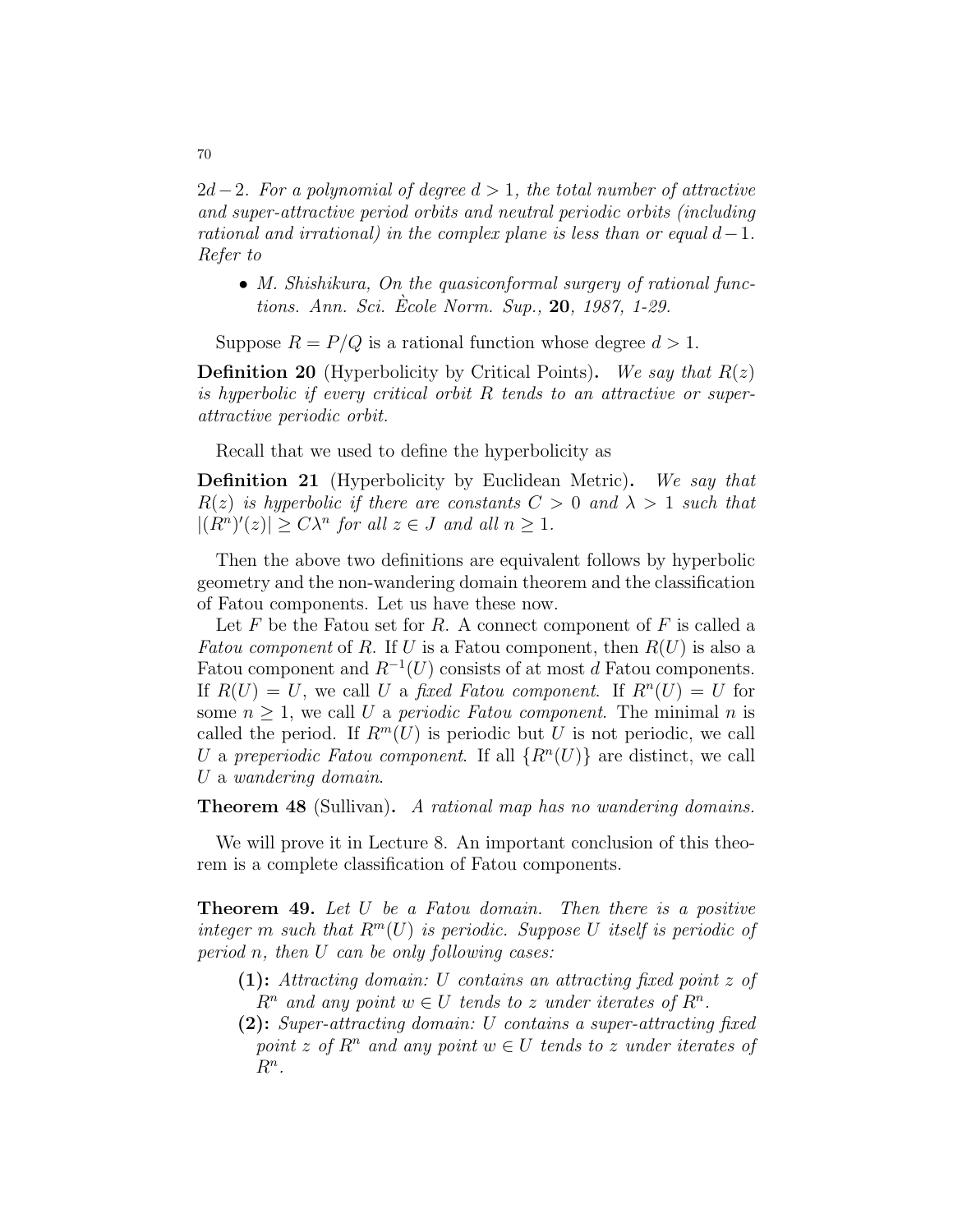- (3): Parabolic domain: ∂U contains a rational neutral fixed point z of  $R^n$  with multiplier 1 and any point  $w \in U$  tends to z under iterates of  $R^n$ .
- (4): Siegel disk: U is simply connected and contains an irrational neutral fixed point z of  $R<sup>n</sup>$  such that there is a conformal map  $\phi: U \to D_1$  with  $\phi(z) = 0$  and  $\phi'(z) > 0$ ,  $\phi \circ R^n \circ \phi^{-1}(w) = \lambda w$ for  $w \in U$ .
- (5): Herman ring: U is an annulus such that there is a conformal  $map \ \phi: U \to D_1 \backslash \overline{D_r}, 0 < r < 1$ , such that  $\phi \circ R^n \circ \phi^{-1}(w) = \lambda w$  $(or \phi \circ R^n \circ \phi^{-1}(w) = r(\lambda w)$  where r is an inversion) for  $w \in U$ .

Let C be the (finite) set of all critical points of R. Let  $CO =$  $\cup_{i=0}^{\infty} R^i(C)$  be the set of all critical orbits of R. The set  $\overline{CO}$  is important because it is the complement all branches of  $R^{-n}$ ,  $n \geq 1$ , are locally defined and analytic. As we have proved every attracting domain or super-attracting domain or parabolic domain contains a critical point. A Herman ring or Siegel disk contains no critical point. But we have that

**Theorem 50.** If U is a Siegel disk or Herman ring, then  $\partial U$  is contained in CO.

*Proof.* Let U be a Siegel disk or Herman ring. Suppose the period of  $U$ is n. Let  $g = R^n$ . Then  $g(U) = U$ . Suppose  $\overline{CO}$  does not contain  $\partial U$ . Let D be an open disk disjoint from  $CO$  which meets  $\partial U$ . Since U is a Siegel disk or Herman ring, we can pick  $D$  such that  $D$  is disjoint from some open invariant non-empty set V of U. Define  $f_n$  to be any branch of  $g^{-1}$  on D. Since all the  $f_n$  omit V, they form a normal family on D. Since g is injective on D, there are other components of  $g^{-1}(U)$ . Since  $\bigcup_{n=0}^{\infty} R^{-n}(z)$  is dense in the Julia set J for any  $z \in J$ , there is an integer  $m > 0$  such that some component W of  $g^{-m}(U)$  distinct from U meets D. If  $w \in W \cap D$ , then  $f_i(w)$  and  $f_k(w)$  belong to different components of the Fatou set F for  $j \neq k$ , or else they belong to a periodic component, which could not be iterated eventually to W then U. Hence  $f_k(w)$  tends to J for  $w \in D \cap W$ , and since J has no interior, any limit of the normal family  $\{f_k\}$  is constant on  $D\cap W$ . On the other hand, since  $f_k$  are rotations of U, any limit of  $\{f_k\}$  is non-constant on  $W \cap D$ . This is a contradiction.

We call  $R$  a critical finite rational function if  $CO$  is finite. In this case, every point  $c \in CO$  is periodic or preperiodic, that is,  $R^m(c)$  is periodic for some  $m > 0$ . If c is periodic, it must be an super-attracting periodic point. If  $R$  is critical finite and has no super-attracting periodic points,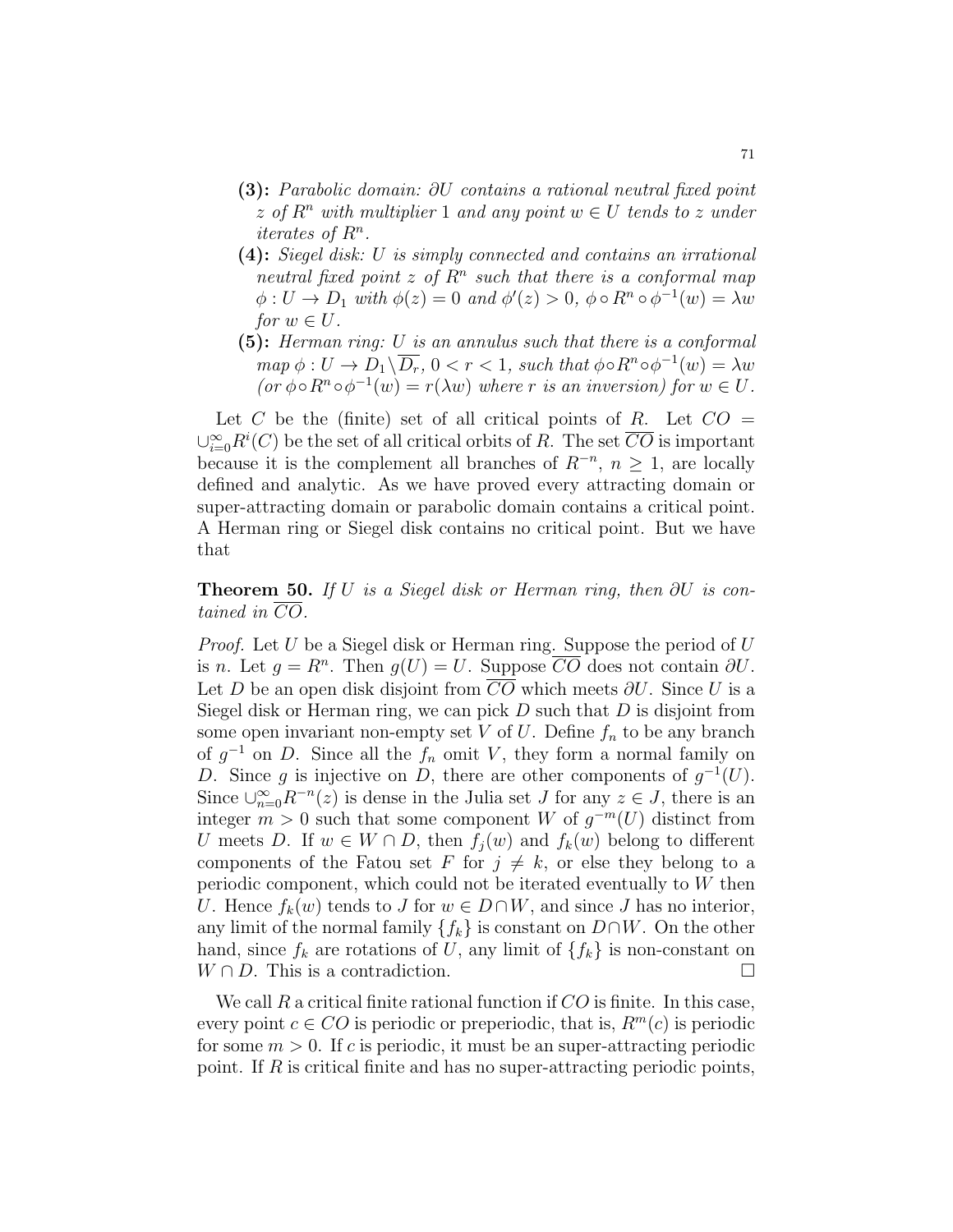then every  $c \in CO$  is preperiodic. Thus we call such a rational map preperiodic.

## **Theorem 51.** If R is preperiodic,  $J = \hat{\mathbb{C}}$ .

*Proof.* If R has Siegel disks or Herman rings, then  $\overline{CO}$  will be infinite from the previous theorem. So R has no Siegel disk and Herman ring. Also R has no attracting, super-attracting, and parabolic domain because, otherwise, either  $R$  has a super-attracting periodic point or  $CO$ is inifinity. From the no wandering domain theorem, the Fatou set  $F$ is empty. So the Julia set  $J = \hat{\mathbb{C}}$ .

Following this theorem, we have an example of a rational function whose Julia set is the whole Riemann sphere.

Example 15 (Lattés Map). Let

$$
R(w) = 1 - \frac{2}{w^2}.
$$

Then the Julia set  $J = \widehat{\mathbb{C}}$ .

*Proof.* The critical points of R are 0 and  $\infty$ . One can check that

 $R(0) = \infty$ ,  $R(\infty) = 1$ ,  $R(1) = -1$ ,  $R(-1) = -1$ ,

and  $-1$  is an expanding fixed point of R. So R is preperiodic.  $\square$ 

A Fatou component U is called completely invariant if  $R(U)$  =  $R^{-1}(U) = U$ . For example, if P is a polynomial, then the basin  $B_{\infty}$  of the infinity is a fixed Fatou component and completely invariant. For  $P(w) = w^2 - 1$ ,  $P(0) = -1$  and  $P(-1) = 0$ , the immediate basin  $B^*(0)$ of 0 is a periodic Fatou component of period 2.

**Theorem 52.** If U is a completely invariant Fatou component, then  $J = \partial U$  and every other Fatou component is simply connected. There are at most two completely invariant Fatou components.

*Proof.* If U is completely invariant, then  $\partial U = R^{-1}(\partial U) = R(\partial U) \subseteq J$ . So  $\partial U = J$ .

Consider  $V = \widehat{\mathbb{C}} \setminus \overline{U}$ . Since  $R^n | V$  omits  $U, \{R^n | V\}$  is normal and  $V \subset$ F. Since U is connected, every component of V is simply connected.

If U further is also simply connected, then  $R: U \to U$  is a degree d map and it must contain  $d-1$  critical points of R. Since R can has only  $2d-2$  critical points, R can has at most two completely invariant Fatou components.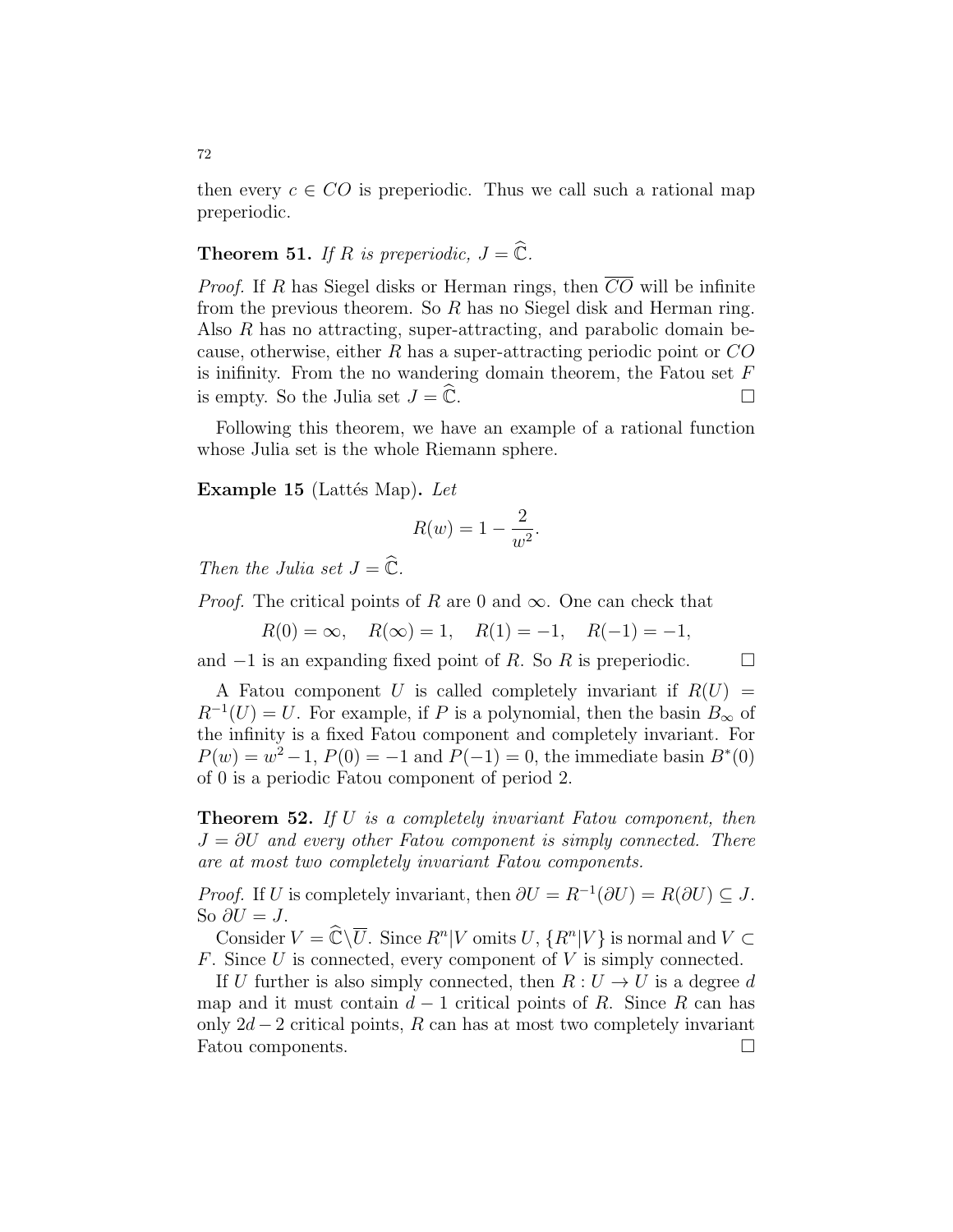Theorem 53. The number of Fatou components of a rational function can be 0, 1, 2, or  $\infty$  and all this number occurs.

*Proof.* Suppose F has only finitely many Fatou component and let  $U_0$ be one of them. Consider a chain of inverse images

$$
R(U_{-1}) = U_0, R(U_{-2}) = U_{-1}, \cdots, R(U_{-n}) = U_{-n+1}.
$$

There is an integer  $n > 0$  such that  $R(U_{-n}) = U_{-k+1} = R(U_{-k})$  for  $0 \leq k < n$ . Then  $U_0 = R^n(U_{-n}) = R^n(U_{-k}) = R^{n-k}(U_0)$ . Thus each Fatou component  $U_0$  is periodic. Since there are only finite number of Fatou components, there is an integer  $N > 0$  such that  $R^{N}(U) = U$  for every Fatou component. Hence each component is completely invariant for  $R^N$ . There are at most two such Fatou components. For the Lattés example which we will lecture later, it has 0 Fatou component; for  $P(w) = w^2 - 2$ , it has one Fatou component; for  $P(w) = w^2$ , it has two Fatou component. Most of rational maps have  $\infty$  Fatou components.  $\Box$ 

Now we prove that

#### Theorem 54. Definition 21 and Definition 20 are equivalent.

Proof. Suppose Definition 21 holds. Then there is a neighborhood U contains J such that  $|(R^m)'(z)| > 1$  for all  $z \in \overline{U}$ . This implies that  $\overline{U} \subset R^m(U)$  and all critical point is outside of U. Let  $V = \widehat{\mathbb{C}} \setminus \overline{U}$ . Then  $V \subset F$  and  $\overline{R^n(V)} \subset V$ . From Theorem 48, every component W of V is eventually periodic. So we suppose  $\overline{R^m(W)} \subset W$ . Since W is a hyperbolic Riemann surface with the hyperbolic metric  $d_{H,W}$ , we have a real number  $0 < \tau < 1$  such that

$$
d_{H,W}(R^m(z), R^m(w)) \le \tau d_{H,W}(z, w), \quad z, w \in W_1 = R^m(W).
$$

From the contracting mapping theorem,  $R^m$  has a fixed point  $p \in W$ . Then p is a super-attracting or attracting fixed point of  $R^m$  and all critical points in components of  $V$  which are eventually mapped to  $W$ are convergent to p under iteration of R. This implies Definition 20.

Now suppose Definition 20 holds. Let  $p_1, \dots, p_k$  are all attracting and super-attracting periodic points. Let  $B_*(p_i)$  be the immediate basin of  $p_i$ . Let  $B = \bigcup_{i=1}^k B_*(p_i)$ . Then we have an integer  $m > 0$ such that  $B_0 = R^{-m}(B)$  contains all critical points. Thus  $\overline{CO}$  is a closed set disjoint with J. Thus we have a neighborhood  $U \supset J$  such that  $R(U) \supset U$  and  $R(U) \cap CO = \emptyset$ . Every component of U is a hyperbolic Riemann surface. Thus  $R$  strictly expands the hyperbolic metric  $d_{H,U}$ , that is,  $d_{H,U}(R(z), R(w)) \geq \lambda d_{H,U}(z, w)$  for some  $\lambda > 1$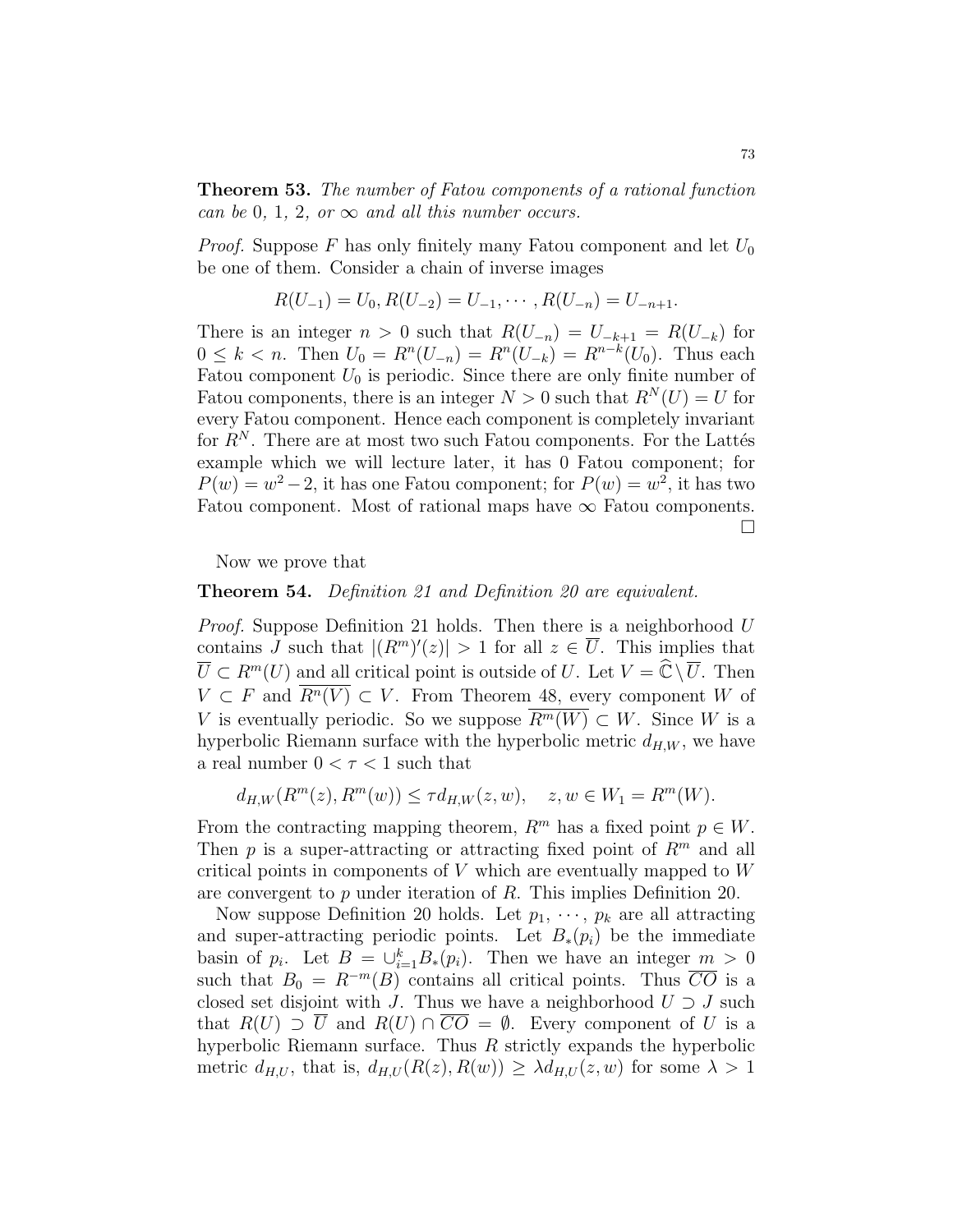and all  $z, w \in U$ . The hyperbolic metric  $d_{H,U}$  and the Eucildean metric are equivalent on J (by assume  $\infty \notin J$ ). This implies Definition 21.  $\Box$ 

Finally, we mention a theorem which is useful in the study of complex dynamics.

**Theorem 55** (Denjoy-Wolf). Let  $f : \Delta \to \Delta$  be an analytic function. Suppose  $f$  is not an elliptic Möbius transformation. Then there is a point  $\alpha \in \overline{\Delta}$  such that for any  $z \in \Delta$ ,  $f^{n}(z) \to \alpha$  as  $n \to \infty$ .

*Proof.* Suppose f is a Möbius transformation. Then either M has one fixed point or two fixed points. If  $f$  has one fixed point  $a$ . Then let  $M(z) = 1/(z - a)$ . then  $g(z) = M \circ f \circ M^{-1}(z)$  fixes  $\infty$ . Thus  $g(z) = z + b, b \neq 0$ . Thus  $f^{(n)}(z) \to a$  as  $n \to \infty$ . If f has two fixed points  $a \neq b$ , then  $a, b \in \partial \Delta$ . Let  $M(z) = (z - a)/(z - b)$ . Then  $g(z) = M \circ f \circ M^{-1}(z)$  fixes 0 and  $\infty$ . Thus  $g(z) = \alpha z$ . If  $|\alpha| = 1$ , then f is elliptic, so by the assumption,  $|\alpha| < 1$ . Thus  $f^{(n)}(z) \to a$  as  $n \to \infty$ .

Now suppose f is not a Möbius transformation. It contracts the hyperbolic metric  $d_H$ , that is,  $d_H(f(z), f(w)) < d_H(z, w)$  for  $z, w \in \Delta$ .

Consider  $f_{\epsilon}(z) = (1 - \epsilon)f(z)$ . The image  $f_{\epsilon}(\Delta)$  is contained in a compact set of  $\Delta$ . Thus it contracts  $d_H$  strictly on  $f_{\epsilon}(\Delta)$ , that is, there is a real number  $0 < \tau_\epsilon < 1$  such that

$$
d_H(f_{\epsilon}(z), f_{\epsilon}(w)) \leq \tau_{\epsilon} d_H(z, w), \quad z, w \in f_{\epsilon}(\Delta).
$$

The contracting mapping theorem says  $f_{\epsilon}$  has a unique fixed point  $\alpha_{\epsilon} \in \Delta$ . Let  $D_{\epsilon}$  be the hyperbolic disk of radius  $d_H(0, \alpha_{\epsilon})$  centered at  $\alpha_{\epsilon}$ . Then we have  $f_{\epsilon}(D_{\epsilon}) \subset D_{\epsilon}$ .

The we have two cases. The first one is that there is a limit point  $\alpha$ of  $\alpha_{\epsilon}$  as  $\epsilon \to 0^+$  in  $\Delta$ . In this case, Let D be the corresponding limiting hyperbolic disk of  $D_{\epsilon}$ , then  $f(D) \subset D$ . Since  $0 \in \partial D$ , we have that  $f^{(n)}(0) \to \alpha$  as  $n \to \infty$ . This implies that  $\alpha$  is the unique limit point of  $\alpha_{\epsilon}$  as  $\epsilon \to 0^+$  and  $f(\alpha) = \alpha$ . Now we can use either the Schwarz lemma or hyperbolic geometry to prove that for any  $z \in \Delta$ ,  $f^{n}(z) \to \alpha$ as  $n \to \infty$ .

The other case is that all limit points of  $\alpha_{\epsilon}$  are on  $\partial \Delta$ . Any limiting hyperbolic disk D of  $D_{\epsilon}$  has 0 on its boundary and is tangent with  $\partial \Delta$ at a point  $\alpha$ . This implies that  $f(D) \subset D$  and  $f^{n}(0) \to \alpha$  as  $n \to \infty$ . Since  $\{f^{(n)}(0)\}_{n=1}^{\infty} \subset D$ ,  $\alpha$  is the unique limiting point of  $\alpha_{\epsilon}$ . For any  $z \in \Delta$ , we have an integer  $k > 0$  such that  $f_{\epsilon}^{k}(z) \in D_{\epsilon}$ . This implies that  $f^k(z) \in D$ . So  $f^n(z) \to \alpha$  as  $n \to \infty$ .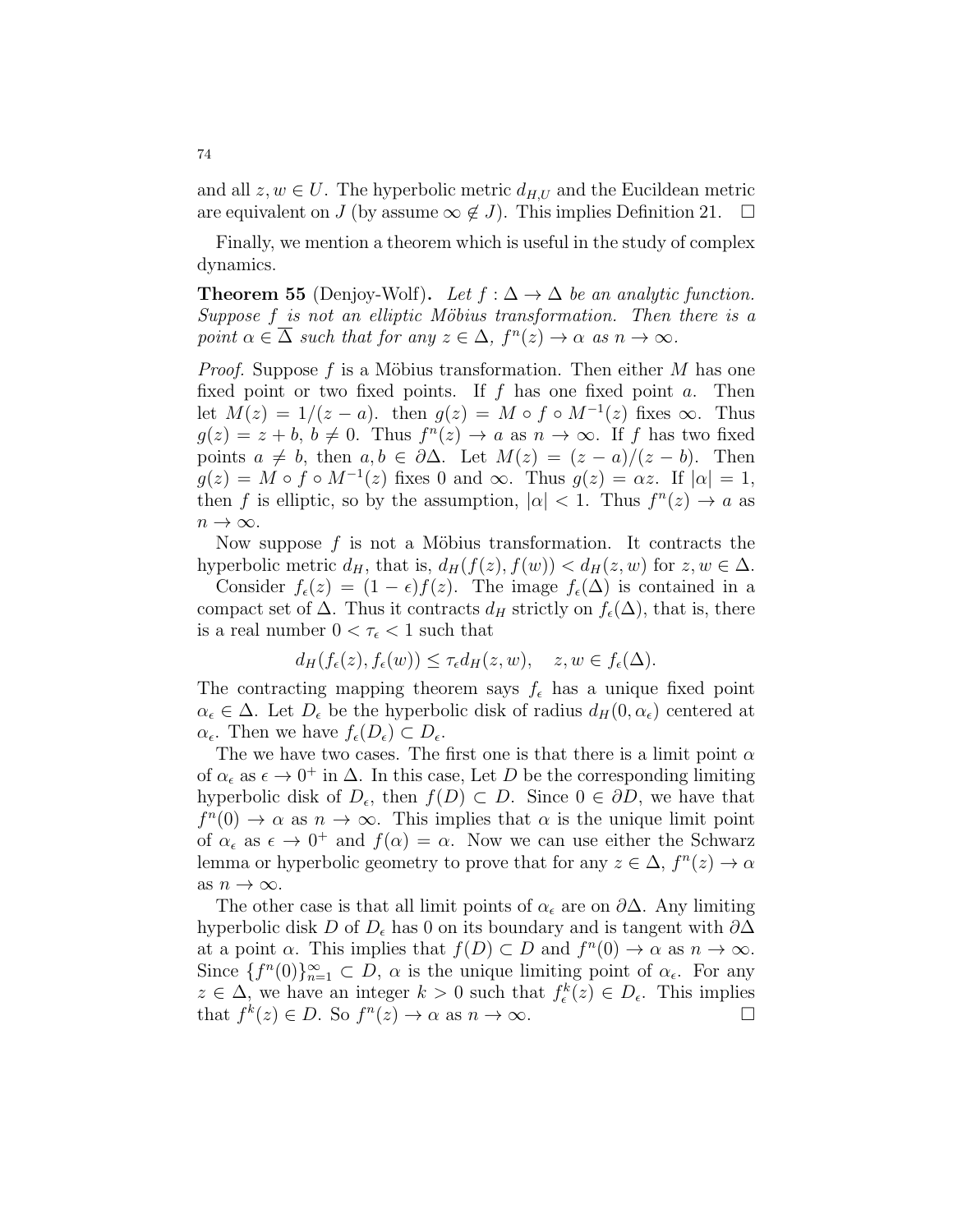## Lecture 7. Lebesgue density and areas of Julia sets revisited.

Suppose A is a measurable subset of  $\mathbb C$ . For any point  $p \in A$ . let  $\Delta_{\epsilon}(p) = \{z \in \mathbb{C} \mid |z - p| < \epsilon\}$  be the disk of radius  $r > 0$  centered at p. Let  $Area(S)$  mean the Lebesgue measure of a measurable set  $S \subset \mathbb{C}$ . We say  $p$  is a density point of  $A$  if the following limit exists and

$$
\lim_{\epsilon \to 0} \frac{Area(A \cap \Delta_{\epsilon}(p))}{Area(\Delta_{\epsilon}(p))} = 1.
$$

**Theorem 56** (Lebesgue Density Theorem). If  $AreaA > 0$ , then almost all points  $p \in A$  are Lebesque density points.

Using the Koebe distortion and the Lebesgue density theorem and property of the Julia set, we have another proof of Corollary 1.

**Theorem 57.** The Julia set J of a hyperbolic rational map f has zero Lebesque measure, that is,  $Area(J) = 0$ .

Proof. Since a hyperbolic rational map has an attractive or superattractive periodic point, its Fatou set is not empty. So its Julia set is not the whole Riemann sphere  $\mathbb{C}$ . Let C be the set of all critical points of f and let  $P = \overline{\bigcup_{n=1}^{\infty} f^n(C)}$  be the post-critical set of f. Then  $P \cap J = \emptyset$ . Let  $\epsilon_0 > 0$  be a real number such that the disk  $\Delta_{\epsilon_0}(p) \cap P = \emptyset$  for any  $p \in J$ . Let  $\epsilon = \epsilon_0/4$ . Then we claim that we have a number  $a > 0$  such that  $Area(\Delta_{\epsilon}(p) \setminus J) \ge a$  for any  $p \in J$ . Let us prove it by contradiction. Suppose we have a sequence  $p_n \in J$ such that  $Area(\Delta_{\epsilon}(p_n) \setminus J) < 1/n$  for all  $n > 1$ . Since J is compact, we have convergent subsequence, which we still denote as  $p_n$ , such that  $p_n \to p \in J$ . Then  $Area(\Delta_{\epsilon}(p) \setminus J) = 0$ . This implies that J is dense in  $\Delta_{\epsilon}(p)$ . Thus  $\Delta_{\epsilon}(p) \subset J$ . But if J has an interior point, then  $J = \widehat{\mathbb{C}}$ which is impossible.

Now take arbitrary point  $p \in J$ . Let  $p_n = f^n(p)$ . Consider the inverse branch  $g_n$  of  $f^n$  mapping  $p_n$  to  $p$ . Then  $g_n$  can be analytically extended to  $\Delta_{\epsilon_0}(p_n)$  as a conformal map  $g_n : \Delta_{\epsilon_0}(p_n) \to g_n(\Delta_{\epsilon_0}(p_n))$ . The Koebe's 1/4-theorem (Theorem 22) implies that  $g_n(\Delta_{\epsilon_0}(p_n))$  contains a round disk  $g'_n(p_n) \cdot \Delta_{\epsilon}(p)$  which is a disk of radius  $\epsilon_n = |g'_n(p_n)| \epsilon$ centered at p. Since  $f|J$  is expanding and  $g'_n(p_n) = 1/(f^n)'(p)$ , we have that  $\epsilon_n \to 0$  as  $n \to \infty$ . Now from the Koebe distortion theorem (Theorem 23), we have a constant  $C > 0$  such that

$$
C^{-1}|g'_n(p_n)||z - p| \le |g_n(z) - g_n(p_n)| \le C|g'_n(p_n)||z - p|
$$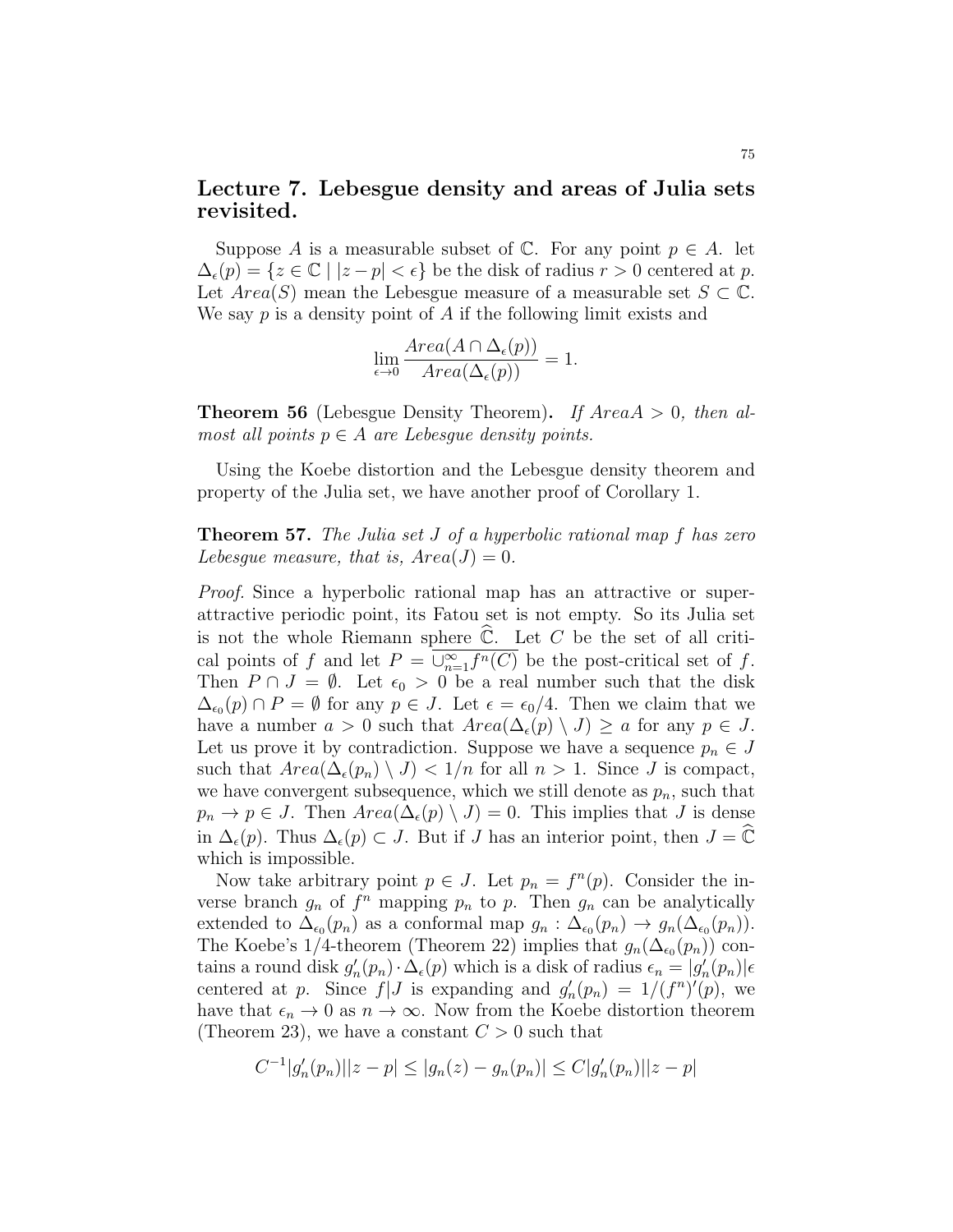and

76

$$
C^{-1} \le \frac{|g'_n(\xi)|}{|g'_n(\xi)|} < C
$$

for all  $n \geq 1$ ,  $p \in J$ ,  $\xi, \eta \in \Delta_{\epsilon}(p_n)$ . This implies that

$$
\frac{Area(\Delta_{\epsilon_n}(p) \setminus J)}{Area(\Delta_{\epsilon_n}(p))} \ge C \frac{\int_{\Delta_{\epsilon}(p) \setminus J} |g'_n(\xi)| d\xi}{\int_{\Delta_{\epsilon}(p)} |g'_n(\eta)| d\eta}.
$$

Furthermore,

$$
\frac{Area(\Delta_{\epsilon_n}(p) \setminus J)}{Area(\Delta_{\epsilon_n}(p))} \ge C^2 \frac{Area(\Delta_{\epsilon}(p) \setminus J)}{Area(\Delta_{\epsilon}(p))} \ge C^2 a = b > 0.
$$

So we have that

$$
\frac{Area(J \cap \Delta_{\epsilon_n}(p))}{Area(\Delta_{\epsilon_n}(p))} < 1 - b.
$$

Thus p is not a Lebesgue density point. This implies that  $Area(J)$  $\overline{0}$ .

Similarly, replacing the Koebe distortion by the näive distortion (Lemma 1), we have a proof of Theorem 5 by using the Lebesgue density theorem.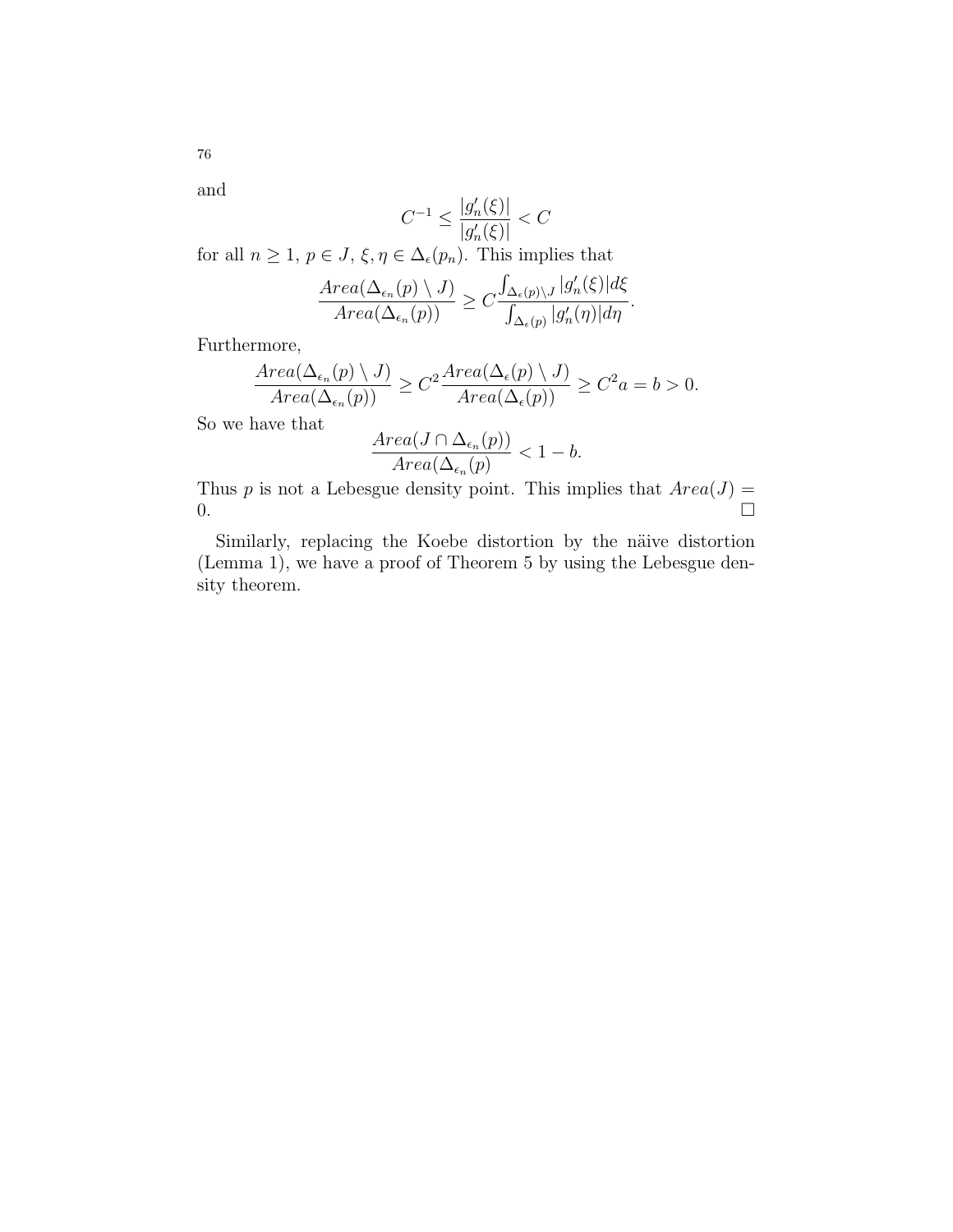# Lecture 8. Sullivan's no wandering domain theorem.

In this lecture, we will prove Theorem 48.

Let  $Rat(d)$  be the space of all degree  $d > 1$  rational maps. Then it can be identified with an open set of the  $2d + 1$  projective space  $P\mathbb{C}^{2d+1} = \mathbb{C}^{2d+2}/\{\text{complex lines}\}\,$ , that is, we can correspond a rational map

$$
g(z) = \frac{a_d z^d + \dots + a_0}{b_d z^d + \dots + b_0} \in Rat(d)
$$

to

$$
\iota(g) = (a_d, a_{d-1}, \dots, a_0, b_d, b_{d-1}, \dots, b_0) / \{\text{complex lines}\} \in P\mathbb{C}^{2d+1}.
$$

Thus, for g in Rat(d), the tangent space  $T_f Rat(d) = \mathbb{C}^{2d+1}$ . Recall that the definition of  $T_g Rat(d)$  is the space of equivalent classes  $[g_t]$  of all  $C^1$  paths  $g_t$  in  $Rat(d)$  passing g at  $t = 0$ , where two paths  $g_t$  and  $\widetilde{g}_t$ <br>are equivalent if are equivalent if

$$
\left. \frac{dg_t}{dt} \right|_{t=0} = \frac{d\widetilde{g}_t}{dt} \Big|_{t=0}
$$

.

Let  $T\hat{\mathbb{C}}$  be the continuous tangent bundle over  $\hat{\mathbb{C}}$ . By the definition, the continuous tangent bundle  $T\hat{\mathbb{C}}$  is the space of all equivalent classes [ $h_t$ ] of  $C^1$  paths  $h_t$  in the space of all homeomorphisms  $Hom(\widehat{\mathbb{C}})$  passing the identity, where two paths  $h_t$  and  $\widetilde{h}_t$  are equivalent if

$$
v = \frac{dh_t}{dt}\Big|_{t=0} = \frac{dh_t}{dt}\Big|_{t=0}.
$$

Here v can be viewed as a continuous vector field on  $\widehat{\mathbb{C}}$ . We normalize all paths fixing 0 and 1 and  $\infty$ . Then the only holomorphic vector field is the zero vector field.

Let f be the given rational map in Theorem 48. For any  $v = [h_t] \in$  $T\hat{\mathbb{C}}$ , we have a  $C^1$  path

$$
f_t = h_t^{-1} \circ f \circ h_t
$$

of degree d branched coverings of  $\hat{\mathbb{C}}$ . The tangent vector, that is the equivalent class of this  $C<sup>1</sup>$  path, is

$$
Dv = \frac{df_t}{dt}\Big|_{t=0} = f'(z)v(z) - v(f(z)).
$$

Thus we can define a linear operator D from  $T\hat{\mathbb{C}}$  to the tangent space of the space of all degree d branched coverings at f. Note that  $T_f Rat(d)$ is a subspace of the later tangent space. Define

$$
H = D^{-1}(T_f Rat(d)).
$$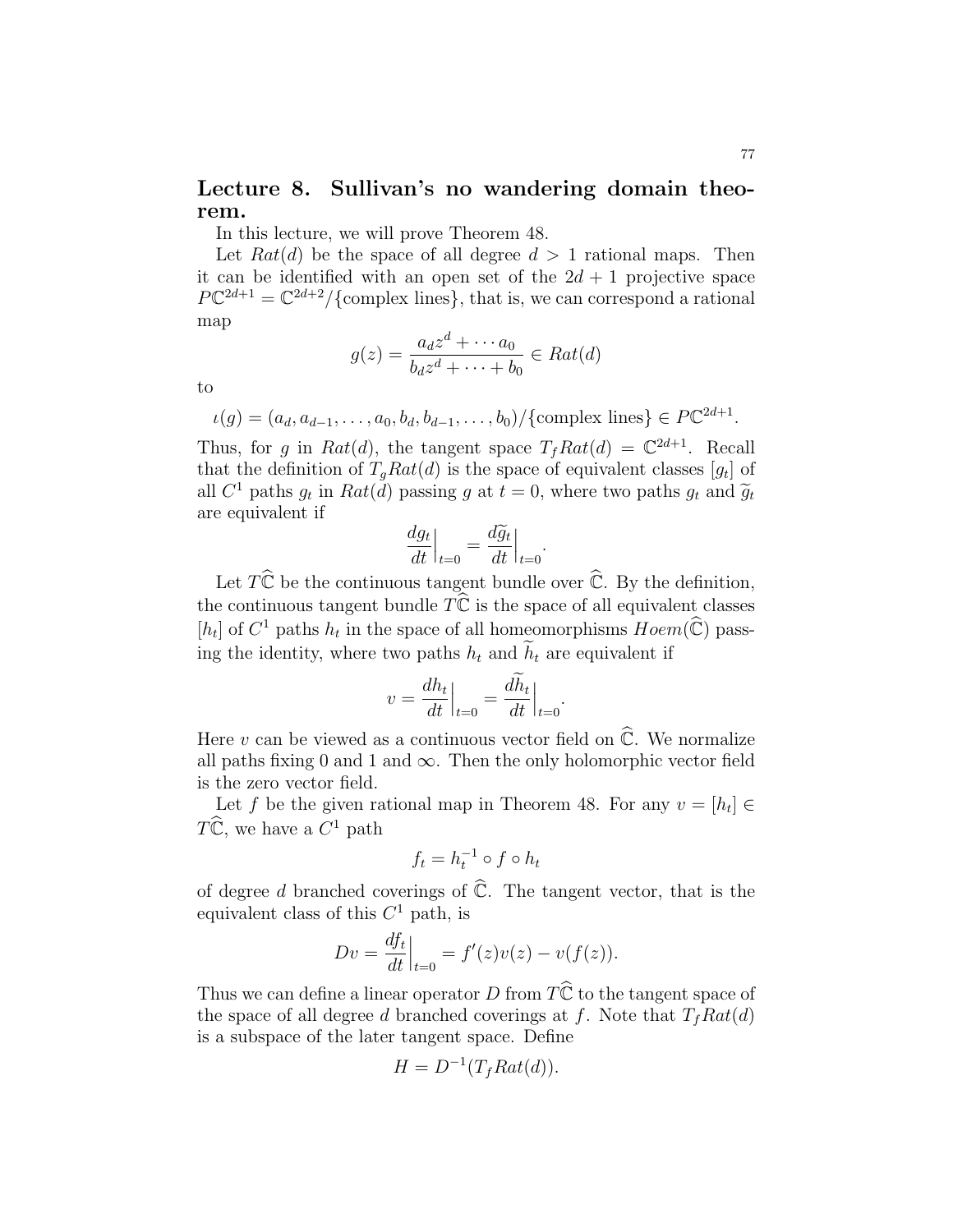It is a subspace of  $T\hat{\mathbb{C}}$ . Thus we have a linear operator, which we still denote as D, from H onto  $T_f Rat(d)$ . Let

$$
K = Ker(D) = \{v \in H \mid Dv = 0\}
$$

be the kernel of D. Then we have the induced operator

$$
D: QH = H/K \to T_f Rat(d)
$$

from D. It is surjective (1-1 and onto). Since  $T_f Rat(d)$  is a  $2d + 1$ dimensional vector space, the key point in the proof of Theorem 48 is to show that QH is an infinite dimensional vector field space if f has a wandering domain. This will give us a contradiction.

An infinite dimensional vector space  $V_{\Delta}$  on the open unit disk  $\Delta$  can easily constructed as the space of all vector fields

$$
v_\Delta(z)=\left\{\begin{array}{ll}\sum_{k=1}^n a_k\overline{z}^k, & |z|\leq \frac{1}{2}\\\sum_{k=1}^n \frac{a_k}{4^k}z^{-k}, & \frac{1}{2}\leq |z|<1\end{array}\right.
$$

where  $a_k$  are complex numbers. In this vector space, only holomorphic vector field is the zero vector field. Moreover, since  $v_{\Delta}$  has an analytic extension in a neighborhood of  $\partial \Delta$ ,  $v_{\Delta}|\partial \Delta = 0$  if and only if  $v_{\Delta} \equiv 0$ on ∆.

Now let us give a characterization of an element  $v \in H$  which is equivalent to say that  $Dv$  is holomorphic. From the complex analysis,  $Dv$  is holomorphic if and only if

$$
\overline{\partial}Dv(z) = f'(z)\overline{\partial}v - \overline{\partial}v(f(z))\overline{f'(z)} = 0.
$$

Let  $\mu = \overline{\partial}v$ . Then  $v \in H$  if and only if  $\mu$  is f-invariant, that means

(2) 
$$
\mu(z) = \mu(f(z)) \overline{\frac{f'(z)}{f'(z)}}, \quad a.e. \ z \in \widehat{\mathbb{C}}.
$$

The key point in this calculation is that we only need  $\mu(z)$  is defined almost everywhere on  $\widehat{\mathbb{C}}$  and is measurable and in  $L^{\infty}(\mathbb{C})$ , that is,  $\|\mu\|_{\infty} < \infty$ . (As long as v is a Zyhmund continuous function, we have the above calculation. Thus we have the above calculation for  $v_{\Delta}$ .)

Conversely, if  $\mu(z) \in L^{\infty}(\mathbb{C})$  has a compact support in  $\mathbb{C}$ , define

(3) 
$$
v(z) = P\mu(z) = \frac{1}{\pi} \int \int_{\mathbb{C}} \frac{\mu(\zeta)}{z - \zeta} d\xi d\eta, \quad \zeta = \xi + i\eta.
$$

Then v is a continuous vector field on  $\widehat{\mathbb{C}}$  (actually Zgymund continuous vector field on  $\widehat{\mathbb{C}}$ ) and one can check that  $\overline{\partial}v = \mu$ . Thus if  $\mu$  is finvariant (that is, it satisfies Equation (2)), then  $v \in H$ .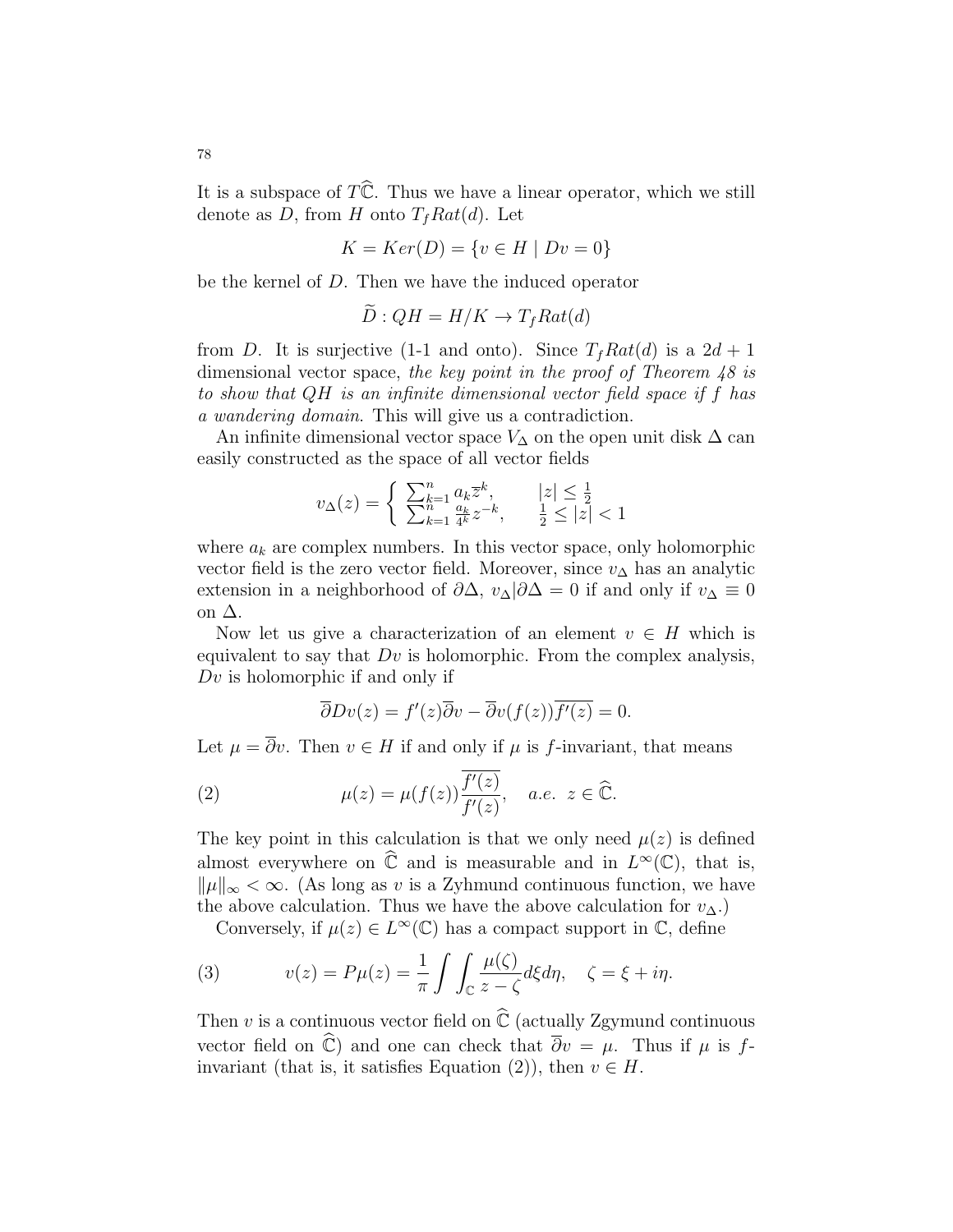The following lemma characterizes v when it is in  $K = Ker(D)$ . Recall  $J$  is the Julia set of  $f$ .

**Lemma 12.** If  $v \in K$ , then  $v|J=0$ .

*Proof.* Since  $Dv = 0$ , if z is a repelling periodic point of period  $n > 0$ , then

$$
(fn)'(z)v(z) = v(fn(z)) = v(z).
$$

This implies that  $v(z) = 0$  since  $|(f^n)'(z)| > 1$ . This implies that  $v|J = 0$  since the set of all repelling periodic points is dense in J and  $v$  is continuous.

We also need the following Lemma to embed  $V_{\Delta}$  into  $QH$ .

Lemma 13. If f has a wandering domain, then it must have a simply connected wandering domain.

*Proof.* Suppose U is a wandering domain. Let  $U_n = f^n(U)$  for  $n > 0$ . Then  $U_n \cap U_m = \emptyset$  for all  $n \neq m$ . Since f has only finite number of critical points, there is an integer  $N \geq 0$  such that all  $U_n$  contains no critical points for  $n \geq N$ . This implies that

$$
U_N \xrightarrow{f} U_{N+1} \xrightarrow{f} \cdots \xrightarrow{f} U_n \xrightarrow{f} U_{n+1} \xrightarrow{f} \cdots
$$

is a chain of covering maps and  $f^n|U_N$  is a normal family. First  $U_n$ can not be a punched disk since  $\partial U_n \subset J$  and J has no isolated point. Assume that  $\infty$  is in a Fatou component V which is not one of  $\{U_n\}_{n=N}^{\infty}$ .

Since  $\sum_{n=N}^{\infty} Area(U_n) < \infty$ , we have  $(f^n)'(z) \to 0$  as  $n \to \infty$ ; otherwise, by  $1/4$ -Kobe Theorem, we have infinitely many  $U_n$  contains disks of a definite radius, the sum of the areas of these disks is infinite, it is impossible. If  $U_m$  is not simply connected for all m. Let  $\gamma_0$ be a simply closed curve in  $U_m$  enclosing some points from the Julia set. Then the diameter of  $\gamma_n = f^n(\gamma_0)$  tends to zero as  $n \to \infty$ . The bounded component  $D_n$  of  $\mathbb{C} \setminus \gamma_n$  contains no pole of f since  $f^{n}(U_{m}) \neq V$ . Since f is a Lipschitz map, the bounded component  $D_{n}$ of  $\mathbb{C}\setminus\gamma_n$  is mapped to the bounded component  $D_{n+1}$  of  $\mathbb{C}\setminus\gamma_{n+1}$ . Thus the diameter of  $D_n$  tends to zero as n goes to  $\infty$ . But since  $D_0$  contains points in the Julia set, the image  $D_n = f^n(D_0)$  should be bigger and bigger. This is a contradiction. The contradiction implies that one of  $U_n$  must be simply connected.

*Proof of Theorem 48.* The proof is to embed  $V_{\Delta}$  into  $QH$  if f has a wandering domain.

Suppose U is a simply connected wandering domain. Since  $\partial U \subset J$ , the limit set  $(\partial U)' \neq \emptyset$  (thus there are at least two points on the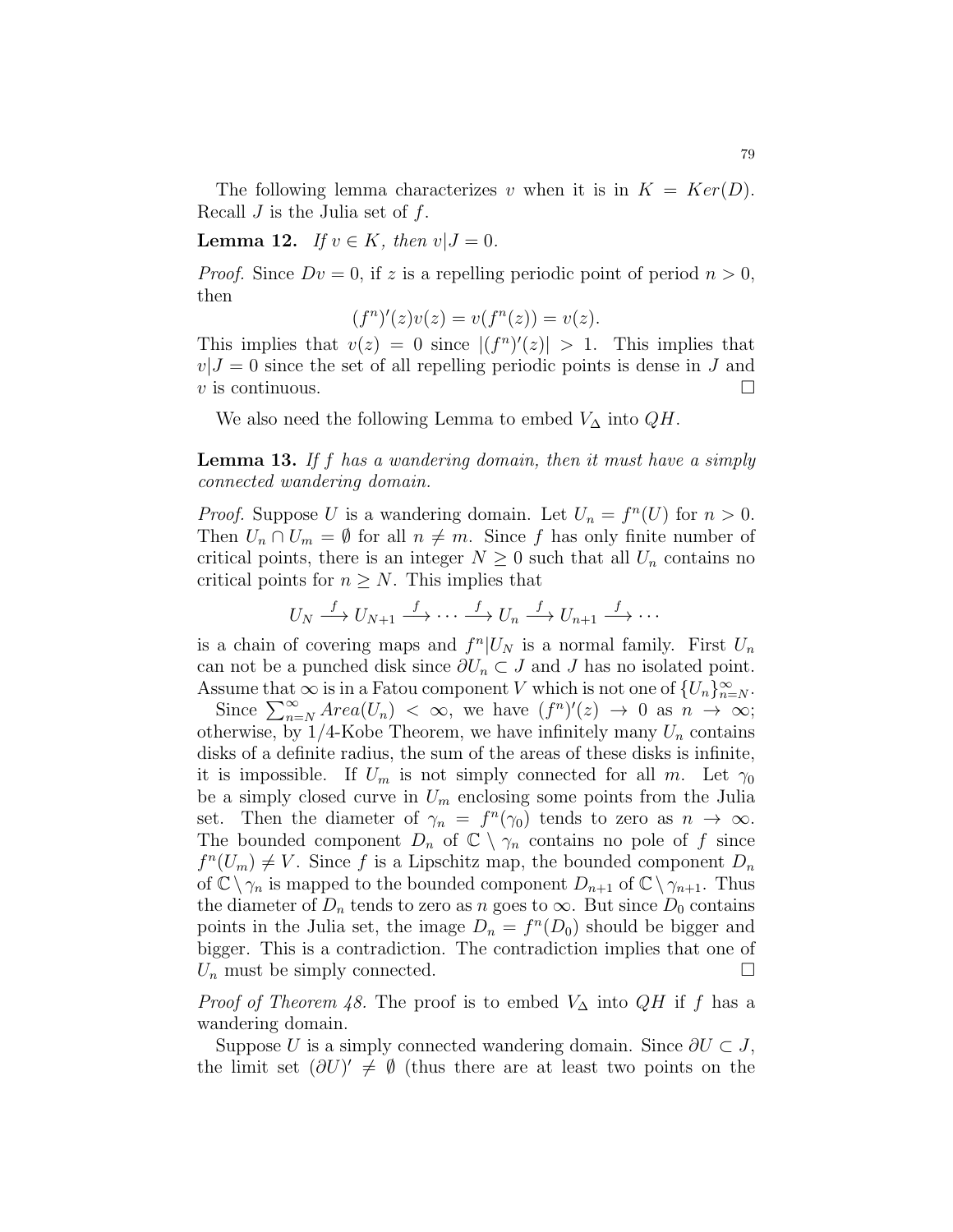boundary), we have a Riemann mapping  $\phi: U \to \Delta$ . Without loss of generality, we assuming  $\infty$  in U such that  $1/2 < |\phi(\infty)| < 1$ .

For any  $v_{\Delta} \in V_{\Delta}$ , we have a pullback vector field

$$
v_U(z) = \phi^* v_\Delta(z) = v_\Delta(\phi(z))
$$

on U. Let  $\mu_U = \overline{\partial}v_U$ . Then  $\mu_U(z) = 0$  if  $1/2 < |\phi(z)| < 1$ . Moreover,  $\mu_U$  is continuous except on the analytic curve

$$
\gamma = \phi^{-1}\left(\left\{z \mid |z| = \frac{1}{2}\right\}\right).
$$

Let  $U_0 = U$  and  $U_n = f^n(U)$  for all integers  $n \geq 1$ . Note that  $U_n \cap U_{n'} = \emptyset$  for any  $n \neq n' \geq 0$ . Then let  $U_{nm} = f^{-m}(U_n)$  for all  $m \geq 0$  and  $n \geq 0$ . The grand orbit of U is, by definition,

$$
\widetilde{U}=\cup_{m=0}^{\infty}\cup_{n=0}^{\infty}U_{nm},
$$

which is the union of pair-wise disjoint domains  $U_{nm}$ . Pullback  $v_U$ again by using all inverse branches  $g_n$  of  $f^n$ ,  $n \geq 0$ , and  $f^m$ ,  $m \geq 1$ , we define a vector field  $v_{\tilde{U}}$  on U, that is, define

$$
v_{U_n}(z) = v_U(g_n(z))
$$

on  $U_n$  for  $n \geq 0$  and define

$$
v_{U_{mn}}(z) = v_{U_n}(f^m(z))
$$

on  $U_{mn}$  for all  $m \geq 1$  and  $n \geq 0$ . Then  $v_{\tilde{U}}$  is a continuous vector field on  $\tilde{U}$ . Let  $\mu_{\tilde{U}} = \overline{\partial} v_{\tilde{U}}$ . Then  $\mu_{\tilde{U}}$  extends  $\mu_U$  and is continuous except on  $\widetilde{\gamma} = \bigcup_{m \geq 1} \bigcup_{n \geq 0}^{\infty} f^{-m}(f^{n}(\gamma))$ , a union of countable number of analytic curves. It is clear that  $\widetilde{\gamma}$  has zero Lebesgue measure. Note that  $\mu_{\widetilde{\gamma}}$  is curves. It is clear that  $\tilde{\gamma}$  has zero Lebesgue measure. Note that  $\mu_{\tilde{\nu}}$  is f-invariant from our definition due to the fact that all  $U_{nm}$  are pairwise disjoint. Now define

$$
\mu(z) = \begin{cases} \mu_{\widetilde{U}}(z), & z \in \widetilde{U}; \\ 0, & z \in \widehat{\mathbb{C}} \setminus \widetilde{U}. \end{cases}
$$

From our definition,  $\mu$  is continuous on  $\widehat{\mathbb{C}}$  except on  $\widetilde{\gamma}$  and has a compact support in  $\mathbb{C}$ .  $\mu$  is also f-invariant. Thus we have a continuous vector field  $v = P\mu$  on  $\hat{\mathbb{C}}$  from Equation (3) such that  $\overline{\partial}v = \mu$ . Since  $\overline{\partial}(v - v_{\tilde{U}}) = 0$ , a. e. on  $\tilde{U}$ ,  $h = v - v_{\tilde{U}}$  is a holomorphic vector field on U. Since  $\mu$  is f-invariant,  $v \in H$  and  $Dv \in T_f Rat(d)$ . This defines a linear map  $v = \mathcal{L}v_{\Delta}$  from  $V_{\Delta}$  into H.

If  $v = \mathcal{L}v_{\Delta} \in K$ , Lemma 12 implies that  $v|J = 0$  and thus  $v|\partial U =$ 0. Since the limit set  $(\partial U)' \neq \emptyset$  and  $v = h + v_U$  is analytic on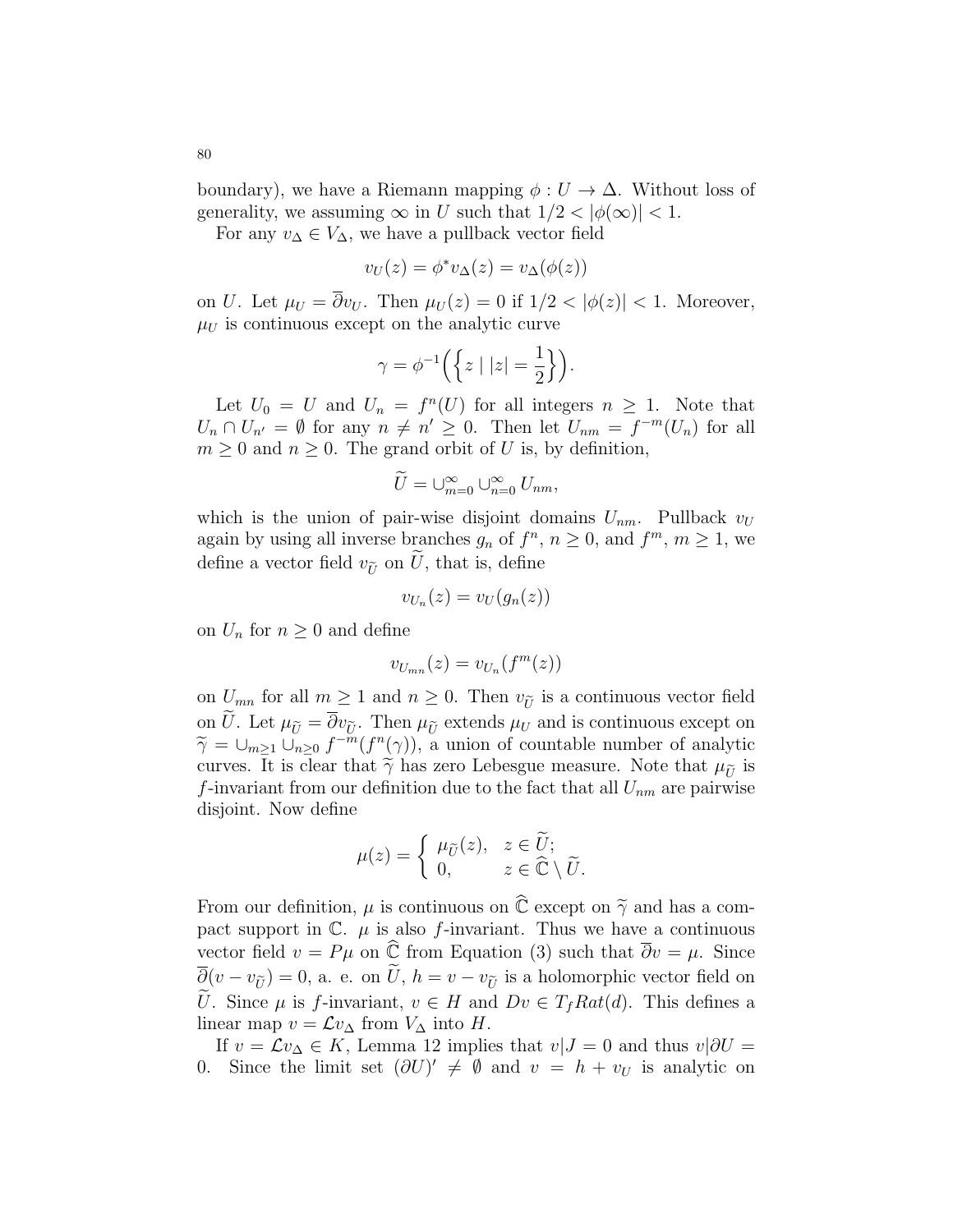$\phi^{-1}(\{z \mid 1/2 < |z| < 1\})$ , we have  $v = 0$  on  $\phi^{-1}(\{z \mid 1/2 < |z| < 1\})$ . This implies that

$$
h(\phi^{-1}(z)) = -v_U(\phi^{-1}(z)) = -v_\Delta(z) = -\sum_{k=1}^n \frac{a_k}{4^k} z^{-k}, \quad 1/2 < |z| < 1.
$$

So we have that

$$
h(\phi^{-1}(z)) = -\sum_{k=1}^{n} \frac{a_k}{4^k} z^{-k}, \quad |z| < 1.
$$

This implies that  $a_k = 0$  for all  $1 \leq k \leq n$ . Thus  $h \equiv 0$  on  $U, v_{\Delta} \equiv 0$ on  $\Delta$ , and  $v \equiv 0$  on  $\widehat{\mathbb{C}}$ .

Concluding from the above,  ${\mathcal L}$  embeds  $V_\Delta$  into  $QH.$  More precisely,

$$
\widetilde{D} \circ \mathcal{L} : V_{\Delta} \to T_f Rat(d) = \mathbb{C}^{2d+1}
$$

is an injective linear operator. But  $V_{\Delta}$  is an infinite dimensional vector space. It is impossible. The contradiction completes the proof of Theorem 48.  $\Box$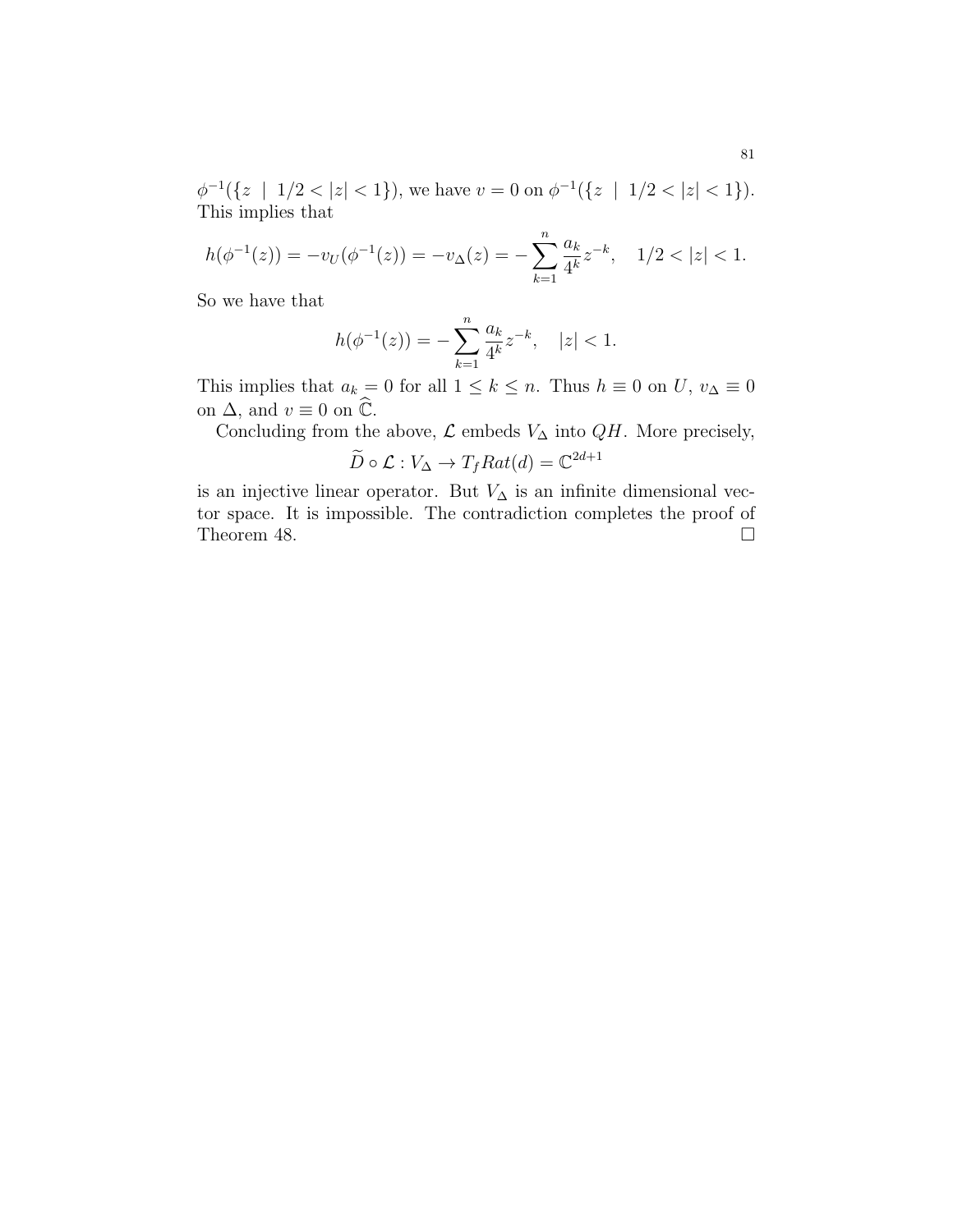## Lecture 9. Hausdorff dimension

Let  $(X, d)$  be a metric space. If U is a subset of X, we use  $diam(U)$ to denote the diameter of U. Suppose E is a subset of X. We say  $\{U_i\}$ is a  $\delta$ -cover of E if every diam $(U_i) \leq \delta$  and  $E \subset \bigcup_i U_i$ .

For  $\delta > 0$  and  $s > 0$ , we define

$$
\mathcal{H}_{\delta}^{s}(E) = \inf \sum_{i=1}^{\infty} (\text{diam}(U_{i}))^{s}
$$

where the infimum is over all countable  $\delta$ -covers  $\{U_i\}$  of E. It is clear that for fixed s,  $\mathcal{H}_{\delta}^{s}(E)$  is increasing with respect to  $\delta$ . Now let  $\delta \to 0$ , we define

$$
\mathcal{H}^s(E)=\lim_{\delta\to 0}\mathcal{H}^s_\delta(E).
$$

We will show that  $\mathcal{H}^s(\cdot)$  defines an s-Hausdorff (outer) measure on X. Recall a function  $\mu(\cdot): 2^X \to [0, +\infty]$  is called an outer measure on X if

- 1)  $\mu(\emptyset) = 0$  (Nullity);
- 2)  $\mu(A) \leq \mu(B)$  if  $A \subset B \subset X$  (Monotonicity);
- 3) For any sequence  $(A_n)_{n\geq 1}$  in X we have

$$
\mu(\bigcup_{n=1}^{\infty} A_n) \leq \sum_{n=1}^{\infty} \mu(A_n).
$$

 $(\sigma$ -subadditivity)

**Proposition 3.**  $\mathcal{H}^s(\cdot)$  is an outer measure.

*Proof.* The nullity and the monotonicity of  $\mathcal{H}^s$  are obvious. Only the σ-subadditivity needs to be explained. For any  $\epsilon > 0$ ,  $\delta > 0$ , and  $n \ge 1$ one can find a countable  $\delta$ -cover  $\mathcal{R}_n$  for  $A_n$  such that

$$
|\mathcal{H}_{\delta}^{s}(A_{n}) - \sum_{U \in \mathcal{R}_{n}} (\text{diam}(U))^{s}| \leq \frac{\epsilon}{2^{n}}.
$$

Take  $\mathcal{R} = \bigcup_n \mathcal{R}_n$  which is a countable  $\delta$ -cover of  $A = \bigcup_n A_n$ . Then

$$
\mathcal{H}_{\delta}^{s}(A) \leq \sum_{U \in \mathcal{R}} (\text{diam}(U))^{s} = \sum_{n=1}^{\infty} \sum_{U \in \mathcal{R}_{n}} (\text{diam}(U))^{s} \leq \sum_{n=1}^{\infty} \mathcal{H}_{\delta}^{s}(A_{n}) + \epsilon.
$$

Let  $\delta \to 0$  then  $\epsilon \to 0$ .

For any set  $E \subset X$ ,  $\mathcal{H}^s(E)$  is non-decreasing as a function of s. Furthermore, if  $s < t$ , then

$$
\mathcal{H}^s(E) \ge \delta^{-(t-s)}\mathcal{H}^t(E), \quad \forall \delta > 0,
$$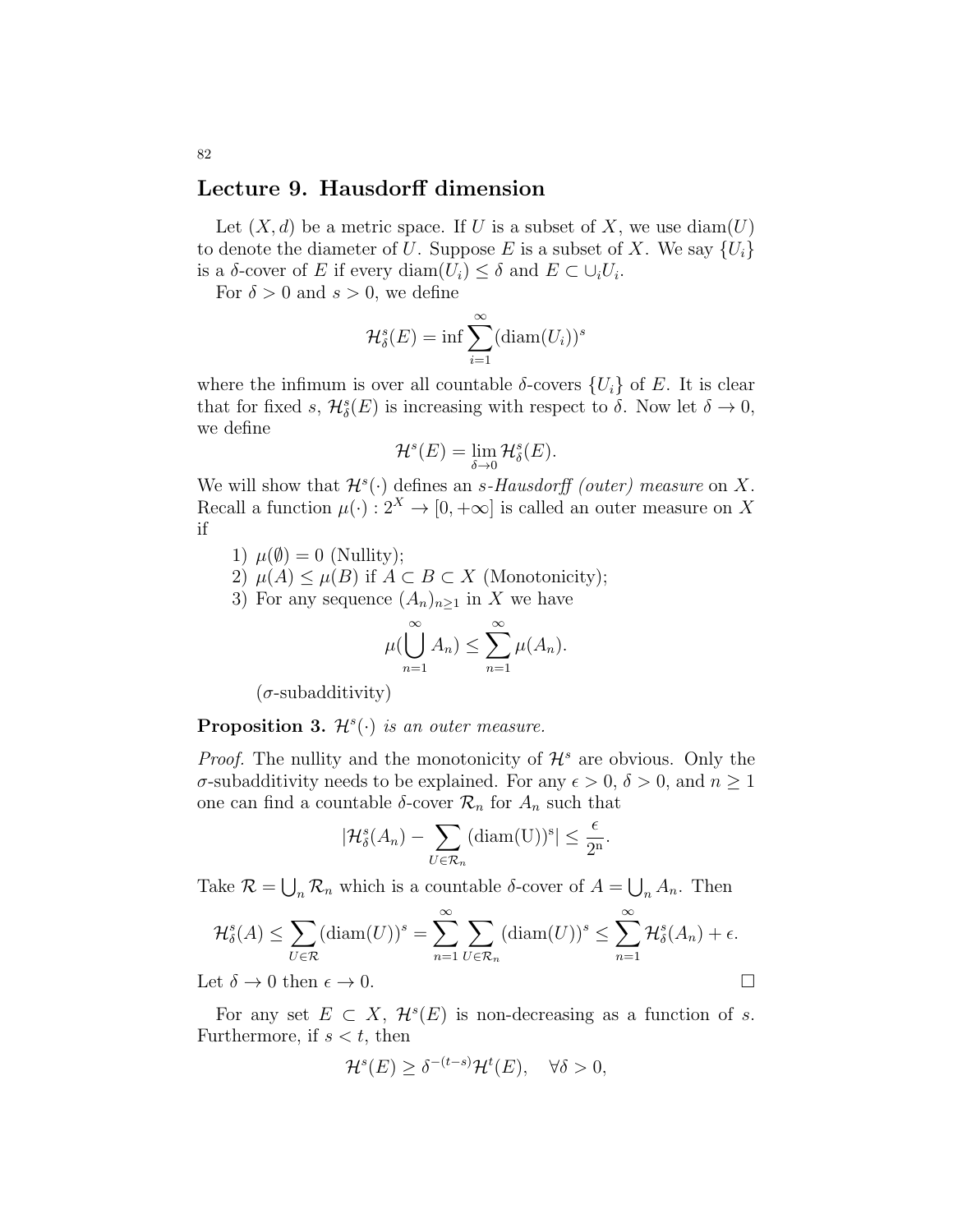which implies that if  $\mathcal{H}^t(E) > 0$ , then  $\mathcal{H}^s(E) = \infty$ . We define the Hausdorff dimension of E, denoted by  $\dim_H(E)$  or simply by  $\dim E$ , as follows

$$
\dim E = \inf\{s > 0 : \mathcal{H}^s(E) = \infty\} = \sup\{s > 0 : \mathcal{H}^s(E) = 0\}.
$$

As a consequence of the preceding proposition we have the following properties of Hausdorff dimension.

#### Proposition 4. We have

- $(1)$  dim $\emptyset = 0$ .
- (2) If  $E \subset F$ , then  $\dim E \leq \dim F$ .
- (3) For a countable family  ${E_i}$  of subsets of X we have

$$
\dim(\bigcup E_i) = \sup_i \dim E_i.
$$

Proof. Here (1) and (2) are obvious. We only prove (3). For (3), we only need to prove  $\dim(\bigcup E_i) \leq \sup_i \dim E_i$  because the other direction is also obvious. Assume  $\dim E_i < s$  for all i. Then  $\mathcal{H}^s(E_i) = 0$ . By the σ-subadditivity of the  $\mathcal{H}^s$ , we get  $\mathcal{H}^s(\bigcup_i E_i) = 0$  so that  $\dim(\bigcup_i E_i) \le$  $s.$ 

Let  $\mu(\cdot)$  be an outer measure on X. A subset  $M \subset X$  is said to be  $\mu$ -measurable if for any subset  $S \subset X$  we have

$$
\mu(S) = \mu(S \cap M) + \mu(S \setminus M).
$$

It is well known that the subfamily  $\mathcal{M}_{\mu} \subset 2^X$  consisting of all  $\mu$ measurable sets is a  $\sigma$ -algebra and that the restriction  $\mu(\cdot) : \mathcal{M}_{\mu} \to$  $[0, \infty]$  is a measure. Actually  $(X, \mathcal{M}_{\mu}, \mu)$  is a complete measure space. If every Borel set is  $\mu$ -measurable (i.e.  $\mathcal{B}(X) \subset \mathcal{M}_{\mu}$ ), we say  $\mu$  (considered as an outer measure on  $2^X$  or a measure on  $\mathcal{M}_{\mu}$ ) is a Borel measure. A Borel outer measure  $\mu$  is said to be (outer) *Borel regular* if for each subset  $A \subset X$  there exists a Borel set  $B \supset A$  such that  $\mu(B) = \mu(A)$ . We will see that the Hausdorff measure  $\mathcal{H}^s$  is Borel regular.

## Proposition 5.  $\mathcal{H}^s$  is a Borel measure.

Proof. There is a criterion due to Caratheodory for an outer measure  $\mu$  to be a Borel measure:

(4) 
$$
\mu(A \cup B) \ge \mu(A) + \mu(B)
$$

for all subsets  $A \subset X, B \subset X$  such that  $d(A, B) > 0$ , where  $d(A, B)$  is the distance between A and B.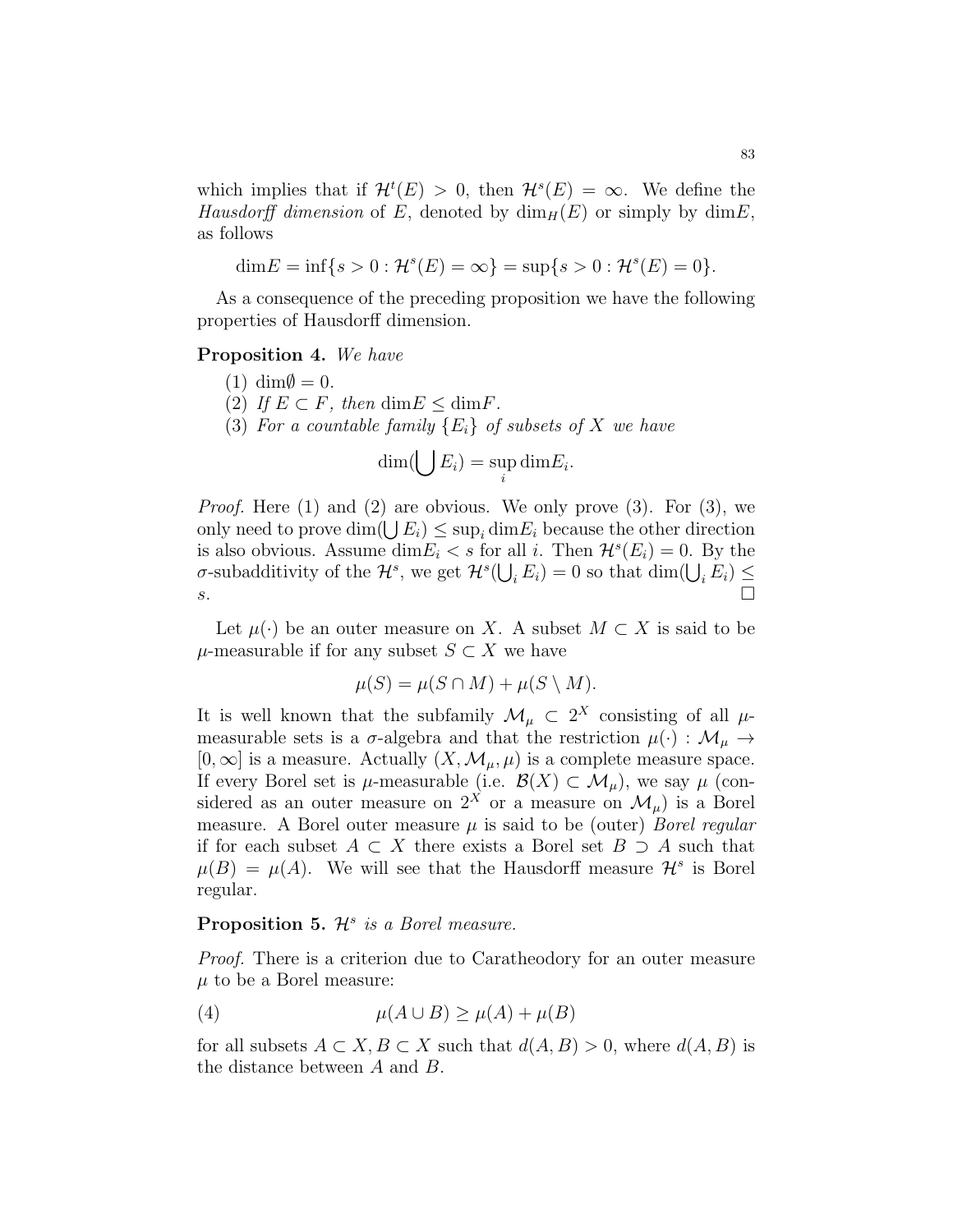Let us first prove the proposition from the criterion. We have only to show the  $\mu$ -measurability of an open set O, that is,

$$
\mu(S) = \mu(S \cap O) + \mu(S \setminus O) \qquad (\forall S \subset X).
$$

We only need to prove that

$$
\mu(S) \ge \mu(S \cap O) + \mu(S \setminus O) \qquad (\forall S \subset X).
$$

Let  $F = O^c$ . Let  $F_k = \{x \in X : d(x, F) \leq 1/k\}$  be the closed  $1/k$ neighborhood of F. Write  $O_k = O \setminus F_k$ . This is an open set contained in O, which has a distance to F at least  $1/k$ . Thus  $d(S \cap O_k, S \setminus O) > 0$ and so

(5) 
$$
\mu(S) \ge \mu(S \cap O_k) + \mu(S \setminus O).
$$

Assume that  $\mu(S) < \infty$ . Otherwise there is nothing to prove. Consider  $C_k = S \cap O_k$ . The sequence  $C_k$  is increasing. Let  $R_k = C_k \setminus C_{k-1}$  (with  $C_0 = \emptyset$ ). It is easy to check that  $d(R_{k+2}, R_k) \geq \frac{1}{k(k+1)}$ . So,

$$
\mu(S) \ge \mu\left(\bigcup_{j=1}^m R_{2j-1}\right) \ge \sum_{j=1}^m \mu(R_{2j-1}),
$$

$$
\mu(S) \ge \mu\left(\bigcup_{j=1}^m R_{2j}\right) \ge \sum_{j=1}^m \mu(R_{2j}).
$$

It follows that both series  $\sum_{j=1}^{\infty} \mu(R_{2j-1})$  and  $\sum_{j=1}^{\infty} \mu(R_{2j})$  are convergent. Observe

$$
\mu(S \cap O) = \mu\left(\bigcup_{k=1}^{\infty} C_k\right) = \mu\left(C_m \cup \bigcup_{k=m}^{\infty} R_k\right) \le \mu(C_m) + \sum_{k=m}^{\infty} \mu(R_k).
$$

Since  $\sum_{k=m}^{\infty} \mu(R_k) \to 0$  as  $m \to \infty$ , the above inequality implies

$$
\mu(S \cap O) \le \lim_{m} \mu(S \cap O_m).
$$

Taking limit in (5), we get

$$
\mu(S) \ge \mu(S \cap O) + \mu(S \setminus O).
$$

We get the  $\mu$ -measurability of O.

Now let us prove the criterion for  $\mathcal{H}^s$ . Given two subsets  $A \subset X$ and  $B \subset X$  such that  $d(A, B) > 0$ . Take  $0 < \delta < \frac{d(A, B)}{2}$ . Let  $\mathcal R$  be an arbitrary  $\delta$ -cover of  $A\cup B$ . None of element in R can meet both A and B. Hence

$$
\sum_{E \in \mathcal{R}} (\text{diam} E)^s = \sum_{E \in \mathcal{R}: E \cap A \neq \emptyset} (\text{diam} E)^s + \sum_{E \in \mathcal{R}: E \cap B \neq \emptyset} (\text{diam} E)^s
$$
\n
$$
\geq \mathcal{H}_{\delta}^s(A) + \mathcal{H}_{\delta}^s(B).
$$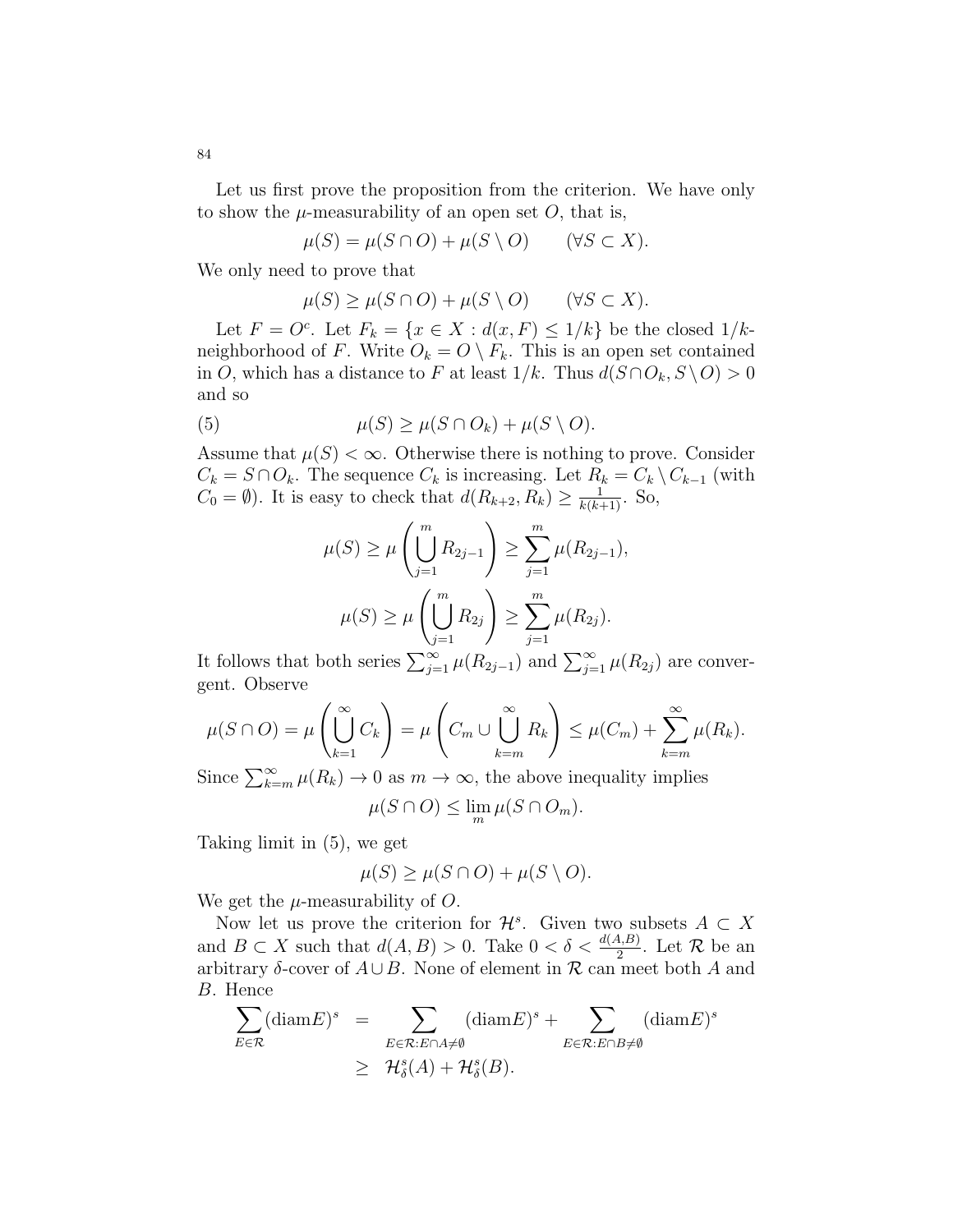Taking the infimum over all such covers  $\mathcal R$  and then taking limit as  $\delta \rightarrow 0$  we get

$$
\mathcal{H}^s(A \cup B) \ge \mathcal{H}^s(A) + \mathcal{H}^s(B).
$$

This is (4) for the Hausdorff measure. We proved the criterion for  $\mathcal{H}^s$ . This proves the proposition.

Proposition 6.  $\mathcal{H}^s$  is Borel regular.

*Proof.* Since  $\text{diam}(\overline{U}) = \text{diam}(U)$ , we may assume that the covering sets in the definition of  $\mathcal{H}^s$  are all closed. Let  $A \subset X$  be a fixed subset. For each  $n \geq 1$ , there exists a 1/*n*-cover of closed sets  $\{F_{n,i}\}_{i\geq 1}$  of A such that

$$
\sum_{i} (\text{diam}(F_{n,i}))^s \leq \mathcal{H}_{1/n}^s(A) + \frac{1}{n}.
$$

Take the Borel set  $B = \bigcap_{n=1}^{\infty} \bigcup_{i=1}^{\infty} F_{n,i}$ . Then  $A \subset B$  and

$$
\mathcal{H}^s(A) = \mathcal{H}^s(B).
$$

 $\Box$ 

In the definition of the Hausdorff dimension of a subset  $E$  of a metric space  $(X, d)$ , we use all  $\delta$ -covers of E. However, in applications, it is more convenient to use  $\delta$ -covers of E by balls to calculate the Hausdorff dimension. Here we will prove it is possible. A ball is defined as a subset  $B(x, r) = \{y \in X \mid d(y, x) < r\}$ , where x is the center and  $r > 0$  is the radius.

Let E be an arbitrary subset of X. For  $\delta > 0$  and  $s > 0$ , we define

$$
\mathcal{B}_{\delta}^s(E) = \inf \sum_{i=1}^{\infty} (\text{diam}(B))^s
$$

where the infimum is over all countable  $\delta$ -covers  $\{B_i\}$  of E by balls. It is clear that for fixed s,  $\mathcal{B}_{\delta}^s(E)$  is increasing with respect to  $\delta$ . Now let  $\delta \rightarrow 0$  we get the s-(outer) measure of E:

$$
\mathcal{B}^s(E) = \lim_{\delta \to 0} \mathcal{B}^s_{\delta}(E).
$$

Theorem 58.

$$
\dim E = \inf\{s > 0 : B^s(E) = \infty\} = \sup\{s > 0 : B^s(E) = 0\}.
$$

*Proof.* For any  $\delta > 0$  and  $s > 0$ , it is clear that that

$$
\mathcal{H}^s_{\delta}(E) \leq \mathcal{B}^s_{\delta}(E)
$$

since  $\delta$ -covers of E by balls are also  $\delta$ -covers of E in the definition of  $\mathcal{H}_{\delta}^{s}(E)$ . Suppose  $\{U_{i}\}\$ is a  $\delta$ -cover of E. Let  $B_{i}$  be some ball containing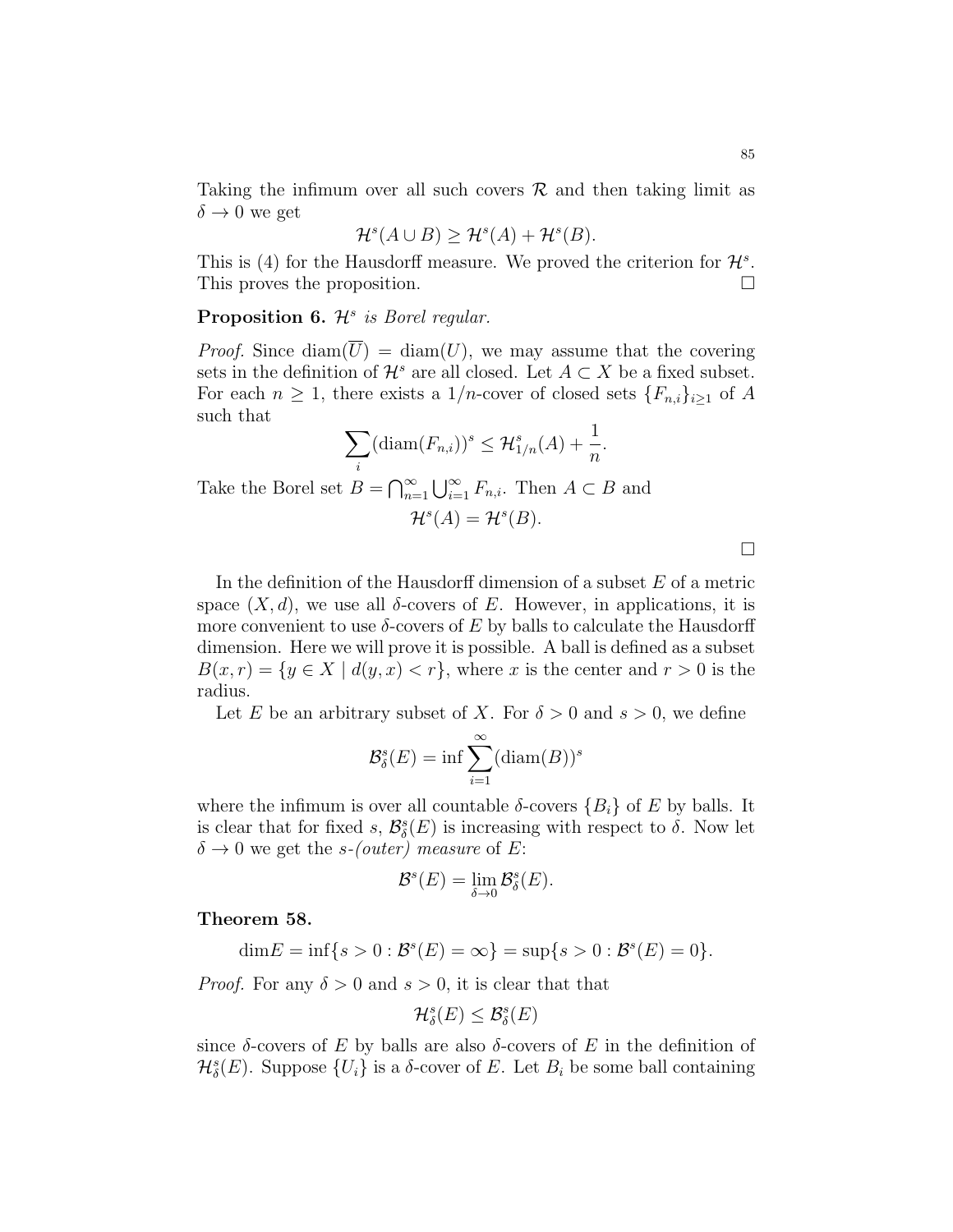$U_i$  of radius diam $(U_i)$ . Then  $\{B_i\}$  is a  $\delta$ -cover of E by balls. We have that

$$
\sum_{i} \text{diam}(B_i)^s \le \sum_{i} (2\text{diam}(U_i))^s = 2^s \sum_{i} (\text{diam}(U_i))^s.
$$

Take infima,

$$
\mathcal{B}_{2\delta}^s(E) \leq \mathcal{H}_{\delta}^s(E).
$$

Letting  $\delta \to 0$ , it follows that

$$
\mathcal{H}^s(E) \le \mathcal{B}^s(E) \le 2^s \mathcal{H}^s(E).
$$

It proves the theorem.

One can also prove that the Hausdorff dimension  $\dim E$  can be defined by all  $\delta$ -covers of E by just closed subsets or just by open subsets. When  $E$  is a compact set, one can prove that the Hausdorff dimension  $\dim E$  can be defined by all finite  $\delta$ -covers of E (or by just balls, or just closed subsets or just by open subsets).

The following the Frostmann lemma is useful in the calculation of Hausdorff dimension.

**Lemma 14.** Let E be a Borel set in  $\mathbb{R}^n$ . Suppose there is a probability measure  $\mu$  on E and positive constants  $C > 0$  and  $\alpha$  such that

$$
\mu(B(x,r)\cap E)\leq Cr^{\alpha}
$$

for all  $x \in E$ ,  $r > 0$ , where  $B(x,r) = \{y \in \mathbb{R}^n \mid ||y-x|| < r\}$  is the ball of radius r centered at x. Then  $\dim E \geq \alpha$ .

*Proof.* Let  $s \leq \alpha$  and  $\delta > 0$ . Let  $\{B_i = B(x_i, r_i)\}\)$  be a  $\delta$ -cover of E by balls. There is a universal constant  $C(n) > 0$  such that after we remove unnecessary balls each point  $x \in E$  will only be covered by at most  $C(n)$  balls. Then

$$
\sum_{i} (\text{diam}(B_i))^s = \sum_{i} (2r_i)^s \ge \sum_{i} \frac{1}{C2^s} \mu(B_i \cap E) = \frac{1}{C2^s} \int_{E} \left( \sum_{i} 1_{B_i} \right) d\mu
$$
  
 
$$
\ge \frac{1}{C2^s C(n)} \int_{E} 1_{\cup_i B_i} d\mu = \frac{1}{C2^s C(n)}.
$$

This implies that

$$
\mathcal{B}^s(E) \ge \frac{1}{C2^sC(n)} > 0
$$

and

$$
\dim E \ge \alpha.
$$

 $\Box$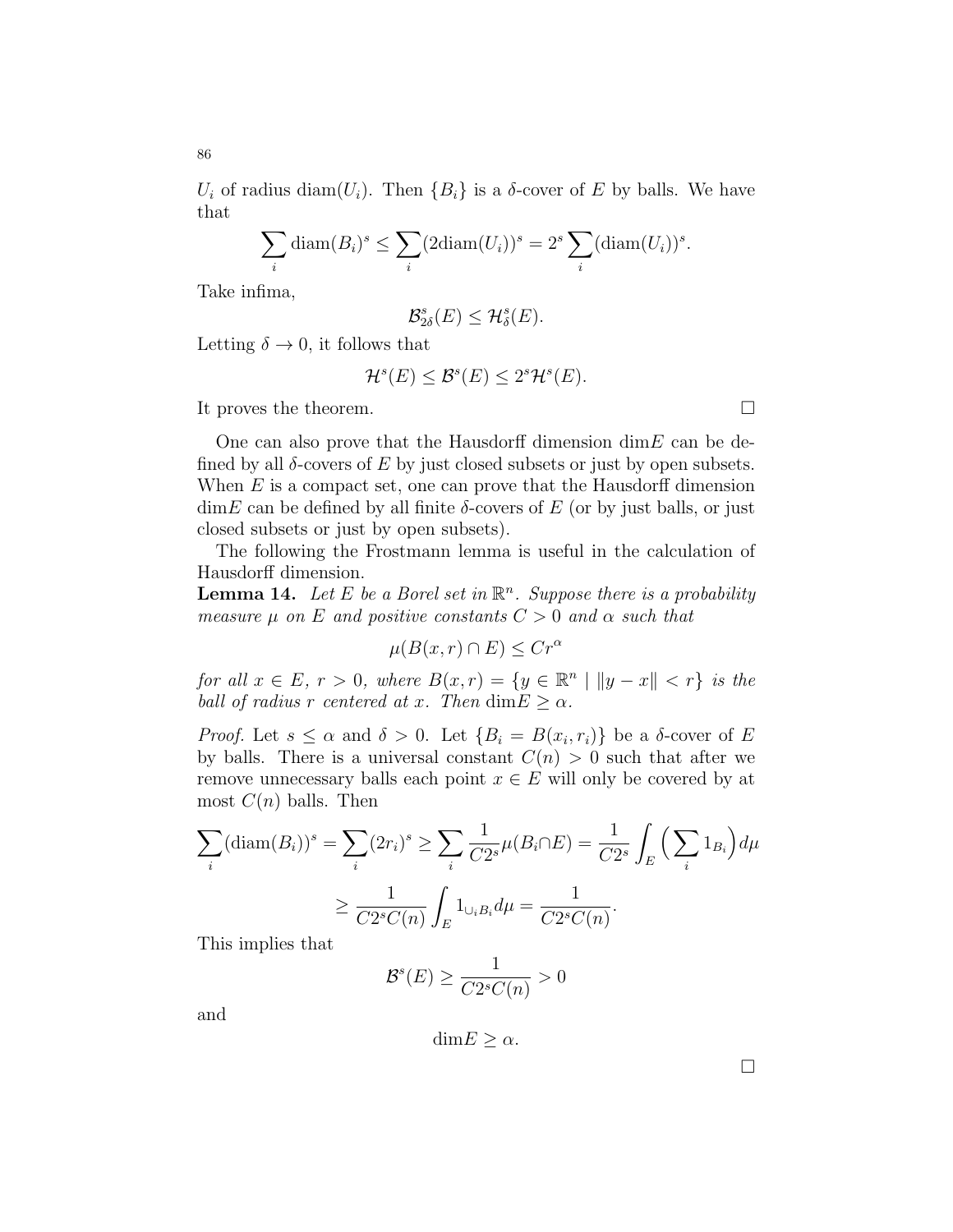As an application of the distortion result in Lecture 3, we calculate the Hausdorff dimension of a Cantor set which is the invariant set of a  $C^{1+\alpha}$ -hyperbolic dynamical system.

**Theorem 59** ( $C^{1+\alpha}$ -hyperbolic Cantor set, Hausdorff dimension). Suppose  $f: I_0 \cup I_1 \to I$  is a  $C^{1+\alpha}$  expanding map for some  $0 < \alpha \leq 1$ . Then the Hausdorff dimension of the non-escaping set  $\Lambda = \Lambda_f$  under f is bigger than 0 and less than 1, that is,

$$
0 < \dim \Lambda < 1.
$$

Proof. We use the same nation as that in the proof of Theorem 5. Without loss of generality, we assume that

$$
0 < \gamma \le \frac{1}{|f'(x)|} \le \mu < 1.
$$

Then we have that

$$
\gamma^{n+1} \le |I_{w_n}| \le \mu^{n+1}
$$

for all  $w_n = i_0 \dots i_{n-1}$  and all  $n > 0$ . Thus we can use all partitions  $\eta_n = \{I_{w_n}\}\$ to calculate the Hausdorff dimension. That is, we consider

$$
\beta_n(s) = \sum_{w_n} |I_{w_n}|^s.
$$

Since  $\beta_n(s) \geq 2^{n+1} \gamma^{s(n+1)}$ , we have that  $\dim \Lambda \geq \log 2/(-\log \gamma) > 0$ . For the other direction, we use the inequality

$$
\frac{a^s + b^s}{2} \le \left(\frac{a+b}{2}\right)^s
$$

to get

 $|I_{w_{n-1}0}|^s + |I_{w_{n-1}1}|^s \leq 2^{1-s}(|I_{w_{n-1}0}| + |I_{w_{n-1}1}|)^s \leq 2^{1-s}(1-c)|I_{w_{n-1}}|^s.$ Thus we have that

$$
\beta_n(s) \le 2^{(n+1)(1-s)}(1-c)^{n+1}
$$

and that

$$
\dim \Lambda \le \frac{\log 2 + \log(1 - c)}{\log 2}.
$$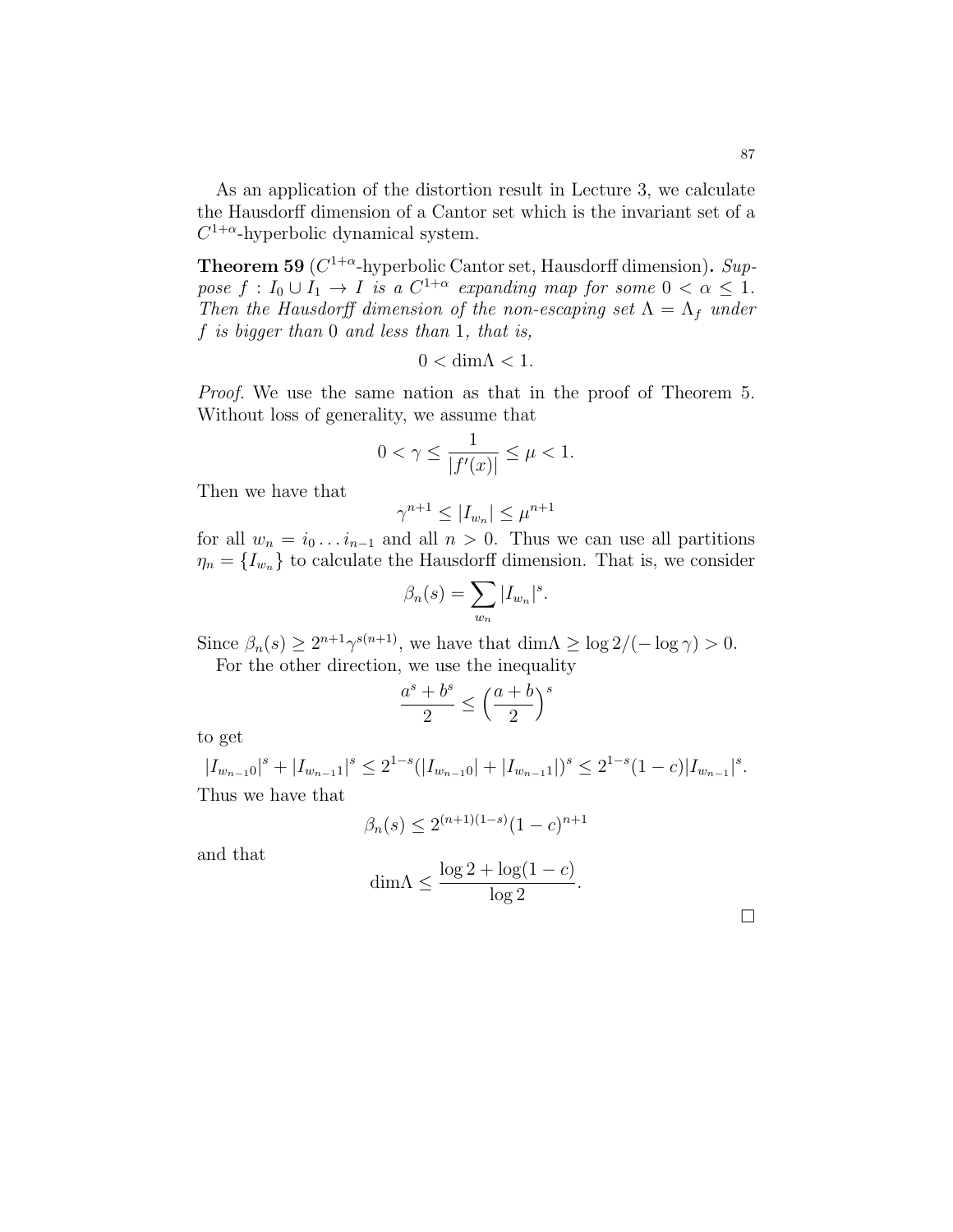# Lecture 10. Hausdorff dimension and pressure function.

Now let come back to study the Hausdorff dimension of an expanding holomorphic dynamical system (or  $C^{1+\alpha}$  expanding one dimensional dynamical system).

Suppose  $\Omega$  is a bounded simply connected region. Suppose  $\Omega_1, \ldots,$  $\Omega_d$  are bounded simply connected regions such that

$$
\overline{\Omega}_i \cap \overline{\Omega}_j = \emptyset \ \ \forall \ 1 \le j \ne j \le d
$$

and

$$
\cup_{i=1}^d\overline{\Omega}_i\subset\Omega.
$$

Let  $f : \bigcup_{i=1}^d \overline{\Omega}_i \to \overline{\Omega}$  be a holomorphic map, that means that  $f$  is holomorphic on a neighborhood of  $\cup_{i=1}^d \overline{\Omega}_i$ . Suppose  $f|\overline{\Omega}_i|: \overline{\Omega}_i \to \overline{\Omega}$  is conformal for every  $1 \leq i \leq d$ . Let

$$
J = \cap_{n=0}^n f^{-n}(\overline{\Omega})
$$

be the non-escaping set of f (we will call it the Julia set later).

(In one-dimensional dynamical systems, we have a similar setting as follows: Let  $I = [0, 1]$  and  $I_i = [a_i, b_i]$ ,  $i = 1, \ldots, d$ ,  $a_1 = 0 < b_1 < a_2 <$  $b_2 < \cdots < a_d < b_d = 1$ . Suppose  $f: K_0 = \bigcup_i^d I_i \to I$  is a  $C^{1+\alpha}$  map such that each  $f: I_i \to I$  is a homeomorphism. Let

$$
J=\cap_{n=1}^\infty f^{-n}(I)
$$

be the non-escaping set. Suppose f is expanding, that is,  $|(f^n)'(x)| \ge$  $C\lambda^n$  for two constants  $C>0$  and  $\lambda>1$  and all  $n>0$  and all x such that  $f^i(x) \in K_0$ ,  $0 \leq i \leq n-1$ . Then all arguments in the following in this section work for this setting just replacing the Koebe distortion by the naive distortion.)

Then from the hyperbolic geometry we know that  $f: J \to J$  is a hyperbolic Markovian map with the initial partition

$$
\eta_0=\{J_0,\ldots,J_d\}
$$

where  $J_i = J \cap \overline{\Omega}_i$ . Then we have a bijective map

$$
\pi:\Sigma_d=\prod_{n=0}^\infty\{1,\ldots,d\}\to J.
$$

Thus  $J$  is a Cantor set.

Without loss of generality, we assume that  $\Omega = \Delta = \{z \in \mathbb{C} \mid |z| < \}$ 1}. Let  $0 < r < 1$  be a such number such that

$$
J \subset \Delta_r = \{ z \in \mathbb{C} \mid |z| < r \}.
$$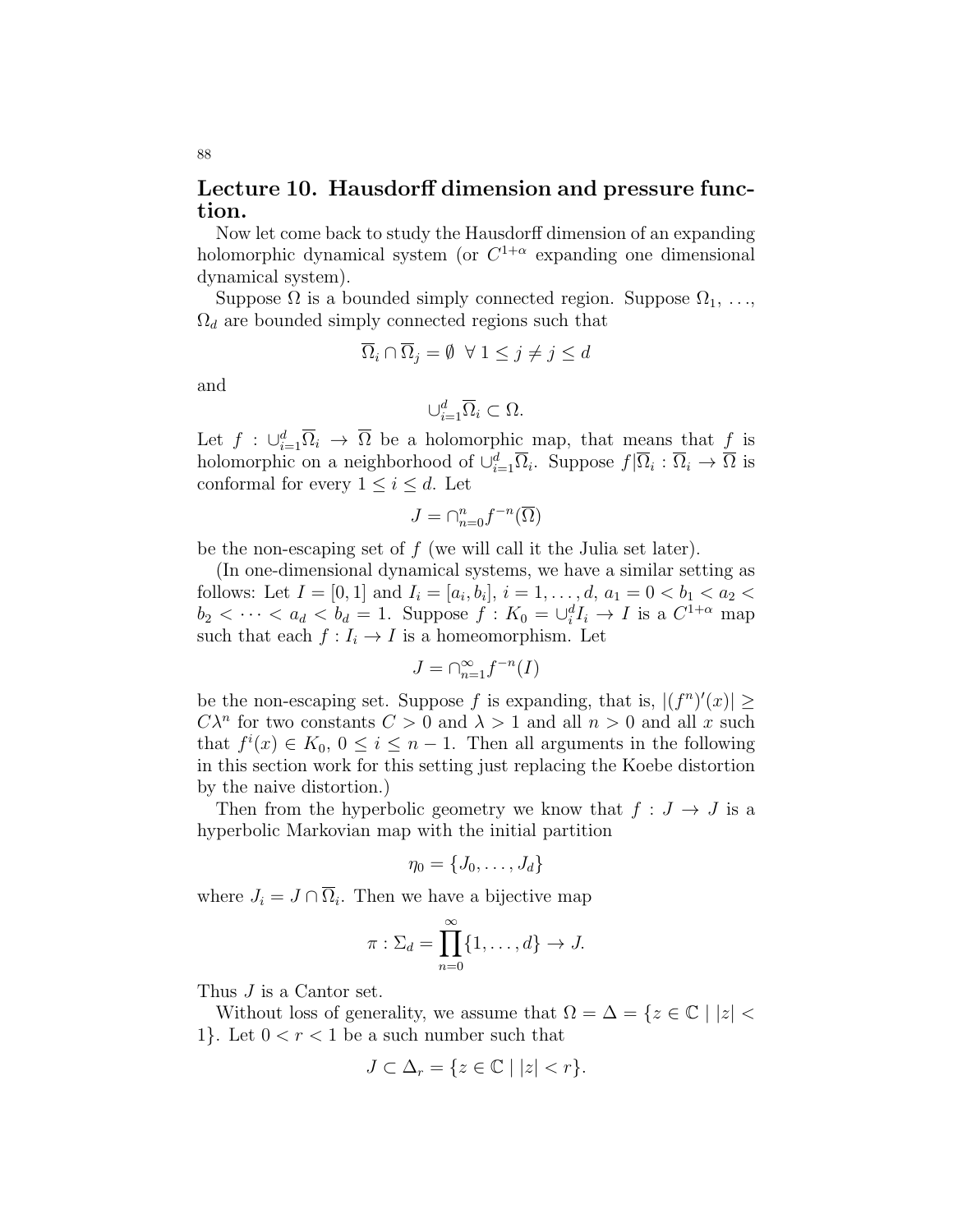89

Let

$$
g_i = (f|\overline{\Omega}_i)^{-1} : \Delta \to \Omega_i, \quad 1 \le i \le d.
$$

For any  $w_n = i_0 \dots i_{n-1}$  of a sequence of  $\{1, \dots, d\}$ , let

$$
g_{w_n}=g_{i_0}\circ\ldots g_{i_{n-1}}:\Delta\to\Omega_{w_n}=g_{w_n}(\Delta).
$$

Then  $g_{w_n}$  is conformal. From the Koebe distortion theorem (Theorem 23), we have that

$$
\left(\frac{1-r}{1+r}\right)^4 \le \frac{|g'_{w_n}(z_1)|}{|g'_{w_n}(z_2)|} \le \left(\frac{1+r}{1-r}\right)^4, \quad \forall |z_1|, |z_2| \in \Delta_r,
$$

and

$$
|g'_{w_n}(0)|\frac{|r|}{(1+|r|)^2} \leq |g_{w_n}(z) - g_{w_n}(0)| \leq |g'_{w_n}(0)|\frac{|r|}{(1-|r|)^2}, \quad \forall z \in \Delta_r.
$$

Therefore, we have a constant  $C > 0$  such that

(6) 
$$
\frac{|g'_{w_n}(z)|}{C} \leq \text{diam}(\Omega_{w_n}) \leq C|g'_{w_n}(z)|, \quad \forall z \in \Delta_r.
$$

In other words,

$$
(7) \quad C^{-1} |(f^{n+1})'(z)|^{-1} \leq \text{diam}(\Omega_{w_n}) \leq C |(f^{n+1})'(z)|^{-1}, \quad \forall z \in \Omega_{w_n}.
$$

Since  $g_{w_n}$ :  $\Omega \to \Omega_{w_n}$  is a contracting map, from the contracting fixed point theorem, we have a unique fixed point  $p_{w_n} \in \Omega_{w_n}$  of  $g_{w_n}$ . It is the unique fixed point  $p_{w_n} \in \Omega_{w_n}$  of  $f^{n+1}$ , that is,  $f^{n+1}(p_{w_n}) = p_{w_n}$ . Let  $\lambda_{w_n} = (f^{n+1})'(p_{w_n})$  be the multiplier of  $f^{n+1}$  at  $p_{w_n}$ . Then we have that

(8) 
$$
C^{-1}|\lambda_{w_n}|^{-1} \leq \text{diam}(\Omega_{w_n}) \leq C|\lambda_{w_n}|^{-1}, \quad \forall w_n.
$$

(In the  $C^{1+\alpha}$  expanding one-dimensional case, we can use the naive distortion (Lemma 1) to replace the Koebe distortion to get the inequalities  $(6)$ ,  $(7)$ , and  $(8)$ .)

Now consider the function  $\phi_t(z) = -t \log |f'(z)|$ . For any  $z \in J$ , let  $S_{n,t}(z) = \sum_{i=0}^{n} \phi_t(f^i(z))$ . The topological pressure for  $\phi_t$  is, by definition,

$$
P(\phi_t) = \lim_{n \to \infty} \frac{1}{n} \log \left( \sum_{w_n} e^{S_{n,t}(p_{w_n})} \right) = \lim_{n \to \infty} \frac{1}{n} \log \left( \sum_{w_n} |\lambda_{w_n}|^{-t} \right)
$$

It is clearly that

$$
P(\phi_t) = \lim_{n \to \infty} \frac{1}{n} \log \left( \sum_{z \in \Omega_{w_n}} e^{S_{n,t}(z)} \right) = \lim_{n \to \infty} \frac{1}{n} \log \left( \sum_{z \in \Omega_{w_n}} |(f^n)'(z)|^{-t} \right)
$$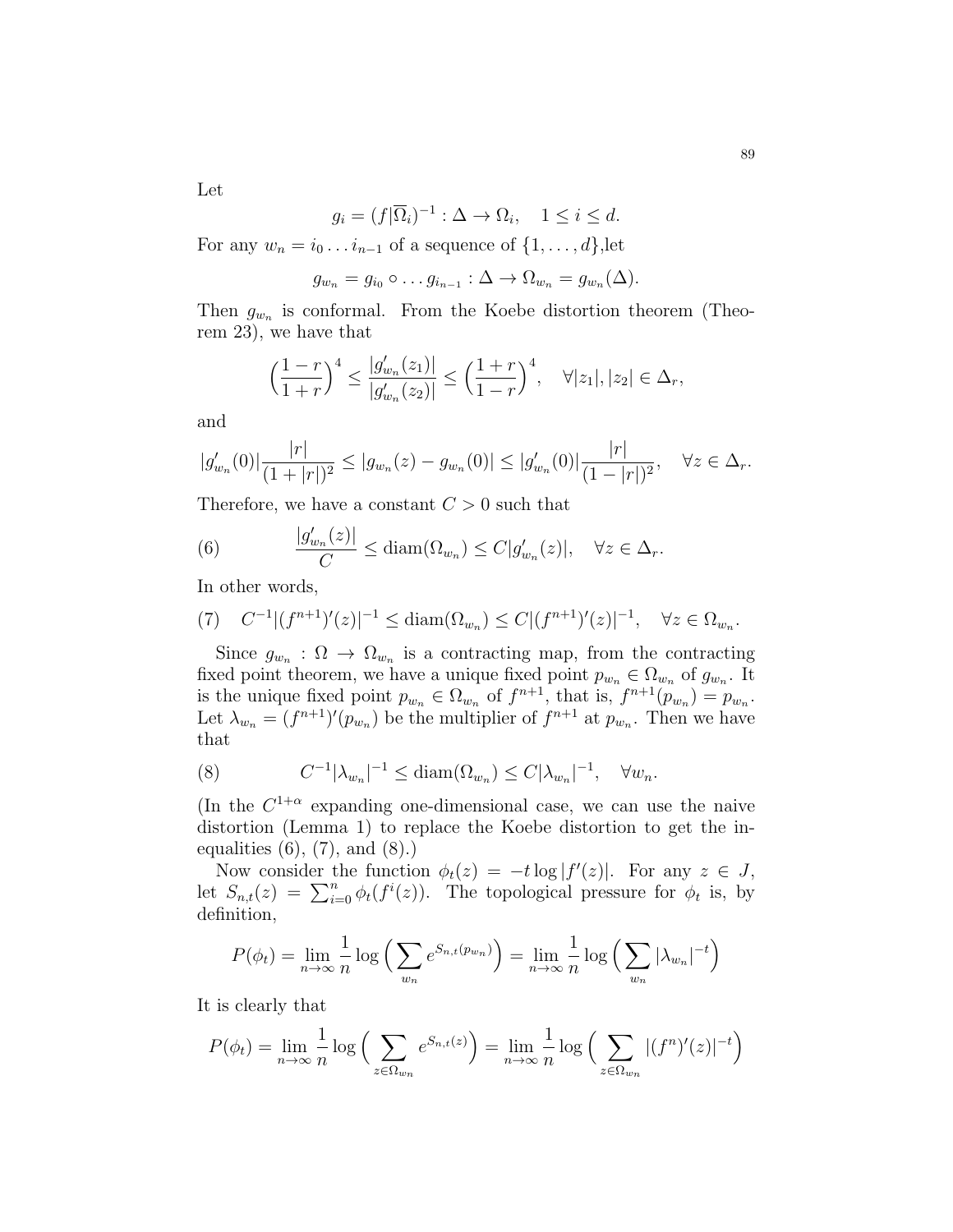because from the Koebe distortion (or the naive distortion in onedimensional dynamical systems), we have a constant  $C > 0$  such that

$$
C^{-1}|\lambda_{w_n}| \le |(f^{n+1})'(z)| \le C|\lambda_{w_n}|, \quad \forall z \in \Omega_{w_n}, \quad \forall w_n.
$$

**Lemma 15.** Suppose  $\{a_n\}_{n=1}^{\infty}$  is a sequence of nonnegative real numbers. Suppose  $a_{n+m} \leq a_n + a_m$ . Then

$$
\lim_{n \to \infty} \frac{a_n}{n}
$$

exists.

*Proof.* Let  $l = \inf\{a_n/n \mid n \ge 1\}$ . For any  $\epsilon > 0$ , there is  $n_0 > 0$  such that

$$
l \le \frac{a_{n_0}}{n_0} \le l + \epsilon/2.
$$

Let  $n_1 > n_0$  be a number such that  $\max\{a_k/n_1, k = 1, \dots, n_0 - 1\}$  $\epsilon/2$ . Then any  $n > n_1$ , let  $n = pn_0 + k$ , where  $0 \leq k < n_0$ . Define  $a_0 = 0$ . Then

$$
l \le \frac{a_n}{n} \le \frac{pa_{n_0} + a_k}{pn_0 + k} \le \frac{a_{n_0}}{n_0} + \frac{a_k}{n} \le l + \epsilon.
$$

This says that

$$
\lim_{n \to \infty} \frac{a_n}{n} = l.
$$

 $\Box$ 

| Theorem 60. The limit |  |
|-----------------------|--|

$$
P(\phi_t) = \lim_{n \to \infty} \frac{1}{n} \log \left( \sum_{w_n} e^{S_{n,t}(p_{w_n})} \right) = \lim_{n \to \infty} \frac{1}{n} \log \left( \sum_{w_n} |\lambda_{w_n}|^{-t} \right)
$$

exists.

Proof. Since

$$
P(\phi_t) = \lim_{n \to \infty} \frac{1}{n} \log \Big( \sum_{z \in \Omega_{w_n}} e^{S_{n,t}(z)} \Big),
$$

let  $b_n = \sum_{z \in \Omega_{w_n}} e^{S_{n,t}(z)}$ , we have that

$$
b_{n+p} = \sum_{z \in \Omega_{w_{n+p}}} e^{S_{n+p,t}(z)} = \sum_{z \in \Omega_{w_{n+p}}} e^{S_{n,t}(z)} e^{S_{p,t}(f^n(z))}
$$
  

$$
\leq \sum_{z \in \Omega_{w_n}} e^{S_{n,t}(z)} \sum_{w \in \Omega_{w_p}} e^{S_{p,t}(w)} \leq b_n b_p.
$$

Let  $a_n = \log b_n$ . Then we have that  $a_{n+p} \le a_n + a_p$ . The previous lemma implies that the limit exists.  $\Box$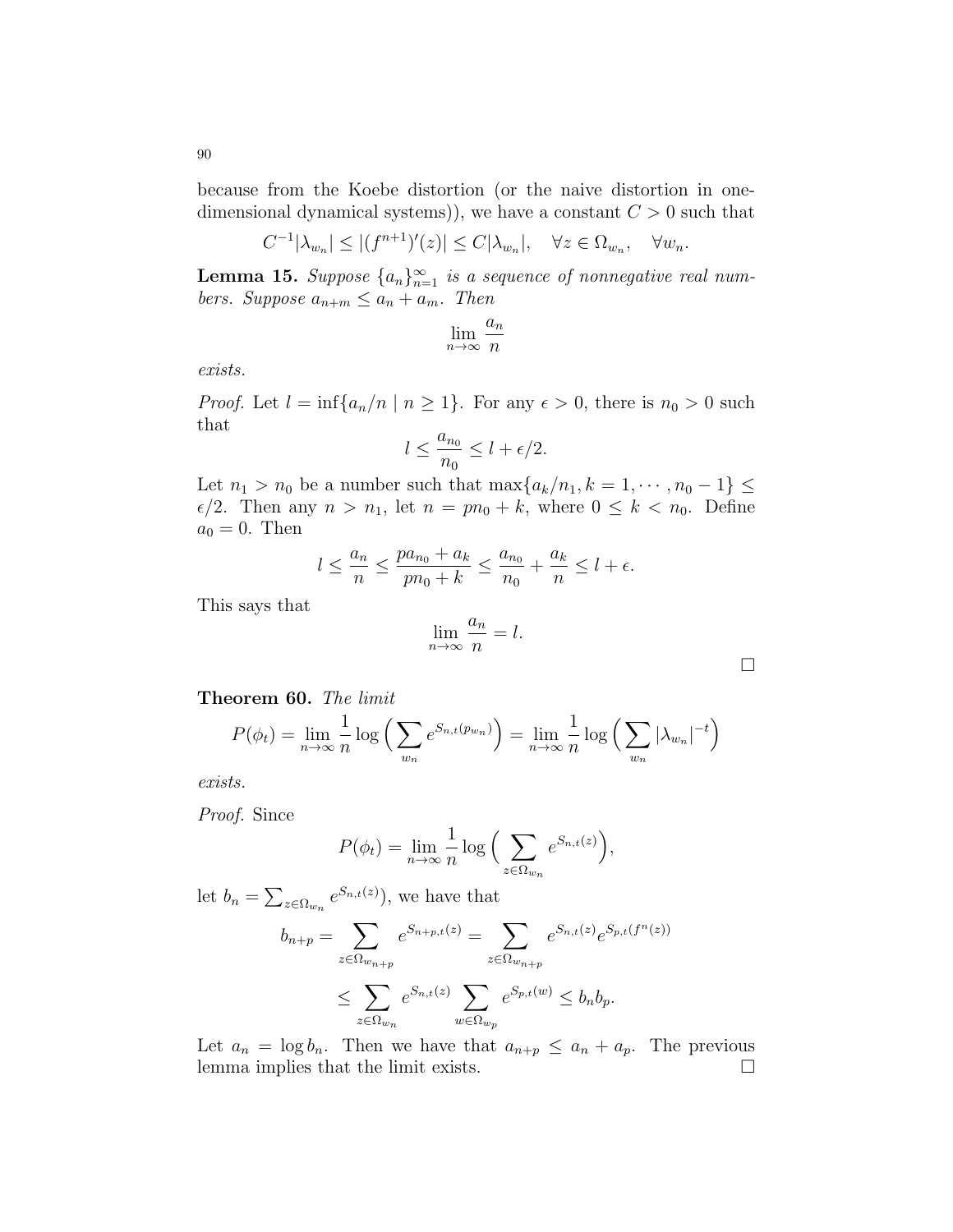**Remark 12.** The topological pressure can be defined for any continuous function  $\phi$ . In particular, when  $\phi \equiv 0$ , the  $P(0) = h(f)$  is just the growth rate we studied before (or called the topological entropy). As we already know, in our case studied above,  $P(0) = \log d$ .

Consider the function  $\alpha(t) = P(\phi_t)$ . It is differentiable with  $\alpha'(t) < 0$ and  $\alpha''(t) > 0$ . Thus  $\alpha(t)$  is strictly decreasing and concave upward function of t. Since  $\alpha(0) = h(f) > 0$  and  $\alpha(t) \to -\infty$  as  $\to \infty$ . We have a unique number  $t_0$  such that  $\alpha(t_0) = 0$ . The following theorem is due to Bowen and Ruelle originally, refer to

- R. Bowen. Hausdorff dimension of quasi-circles. Publ. of IHES, Volume 50 (1979).
- D. Ruelle, Repellers for real analytic maps. Ergodic Theory Dynamical Systems 2 (1982), 99-1-7.

**Theorem 61.** The Hausdorff dimension dim $J = t_0$ .

Combing with Theorem 19, we got

#### Corollary 7.  $0 < \dim J < 2$ .

*Proof of Theorem 61.* The collection of set  $\{\Omega_{w_n}\}\$ is a  $\delta$ -cover of J for any large n. From the Koebe distortion, there is a constant  $C > 0$  such that

$$
C^{-1}|\lambda_{w_n}|^{-1} \leq \text{diam}(\Omega_{w_n}) \leq C|\lambda_{w_n}|^{-1}, \quad \forall n > 0, \forall w_n.
$$

Thus

$$
C^{-1} = C^{-1} \sum_{w_n} |\lambda_{w_n}|^{-t_0} \le \sum_{w_n} \left( \text{diam}(\Omega_{w_n}) \right)^{-t} \le C \sum_{w_n} |\lambda_{w_n}|^{-t_0} = C.
$$

This implies that diam $J \leq t_0$ .

To prove diam  $J \geq t_0$ . We need the Gibbs measure for  $\phi_{t_0}$  (see Theorem 62), that is, we have a measure  $\mu$  on J such that there is constant  $D > 0$ ,

$$
D^{-1}|(f^{n+1})'(z)|^{-t_0} = D^{-1}e^{S_{n,t}(z)} \le \mu(J_{w_n}) \le De^{S_{n,t}(z)} = D|(f^{n+1})'(z)|^{-t_0}
$$

for any  $w_n$  and  $z \in J_{w_n}$  (since  $P(\phi_{t_0}) = 0$ ).

We also need the Koebe distortion, that is, we have two constants  $c_1, c_2 > 0$  such that

$$
B(g_{w_n}(0),c_1|g'_{w_n}(0)|)\subset \Omega_{w_n}\subset B(g_{w_n}(0),c_2|g'_{w_n}(0)|).
$$

for any  $n > 0$ ,  $w_n$ . This implies that there are two constants  $d_1, d_2 > 0$ such that

$$
B(g_{w_n}(0), d_1|(f^{n+1})'(z)|^{-1}) \subset \Omega_{w_n} \subset B(g_{w_n}(0), d_2|(f^{n+1})'(z)|^{-1})
$$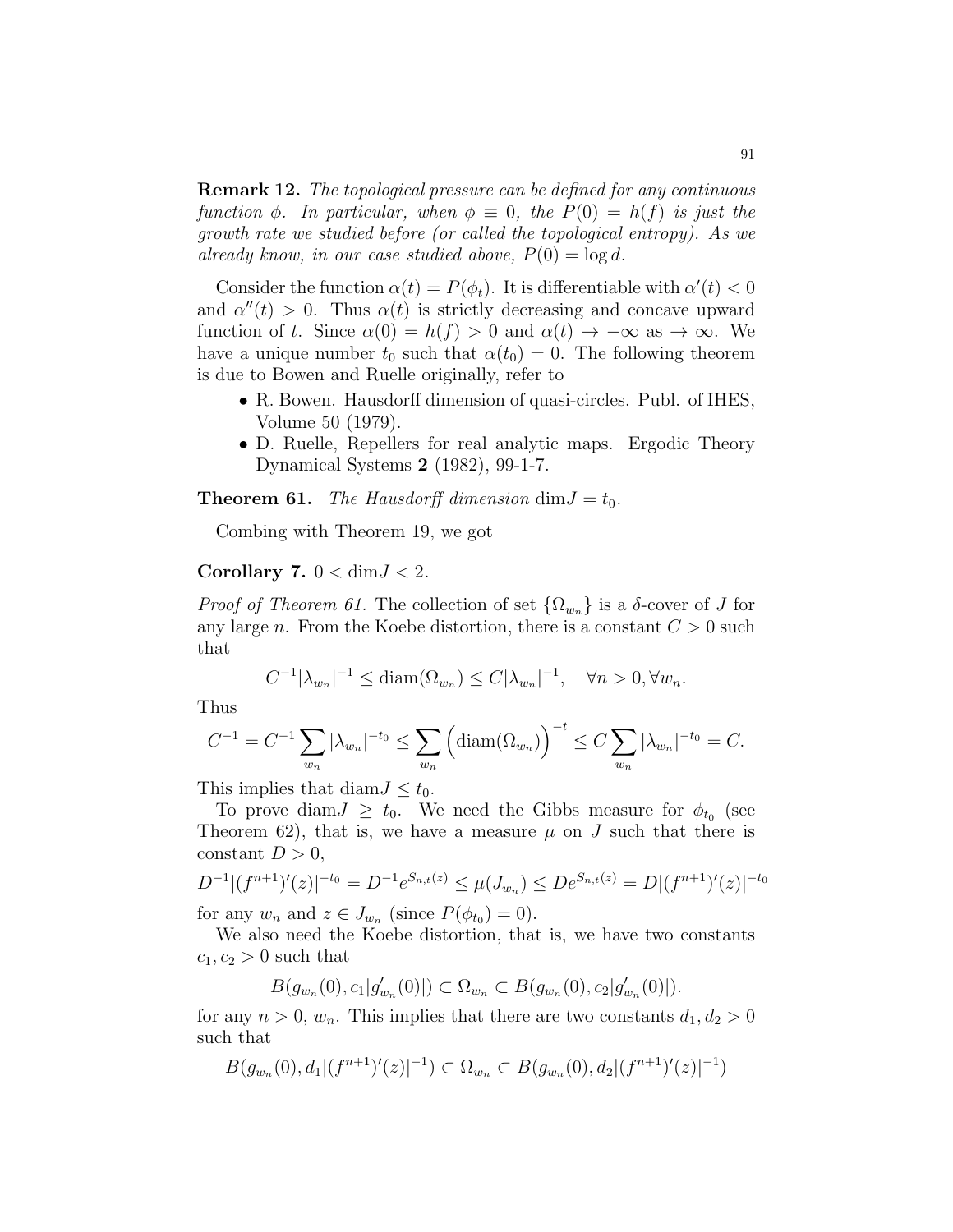for any  $n > 0$ ,  $w_n$ , and  $z \in \Omega_{w_n}$ .

Suppose  $B(a,r) = \{z \in \mathbb{C} \mid |z-a| < r\}$  is any ball such that  $B(a, r) \cap J \neq \emptyset$ . For any  $z \in B(a, r) \cap J$ ,  $B(a, r) \subset B(z, 2r)$ . There is a unique integer  $n_1 > 0$  such that

$$
|(f^{n_1+2})'(z)|^{-1} \le 2rd_1^{-1} \le |(f^{n_1+1})'(z)|^{-1}.
$$

Thus

$$
B(a,r) \subset B(g_{w_{n_1}}(0), 2r) \subset B(g_{w_{n_1}}(0), d_1 | (f^{n_1+1})'(z)|^{-1}) \subset \Omega_{w_{n_1}}.
$$

Let  $m = \inf_{z \in J} |f'(z)|^{-1}$ . Then

$$
r^{t_0} \ge \left(\frac{d_1 m}{2}\right)^{t_0} |(f^{n_1+1})'(z)|^{-t_0} \ge D^{-1} \left(\frac{d_1 m}{2}\right)^{t_0} \mu(J_{w_{n_1}}) \ge C\mu(B(a, r) \cap J)
$$
  
where

$$
C = D^{-1} \left(\frac{d_1 m}{2}\right)^{t_0}
$$

is a constant. From Lemma 14, we have that

$$
\dim J \geq t_0.
$$

 $\Box$ 

In the proof of Theorem 61, we need the Gibbs theory, let us state it here and we will give a full study later, for example, refer to

- Y. Jiang, Nanjing Lecture Notes In Dynamical Systems. Part One: Transfer Operators in Thermodynamical Formalism. FIM Preprint Series, ETH-Zurich, June 2000.
- Y. Jiang, A proof of existence and simplicity of a maximal eigenvalue for Ruelle-Perron-Frobenius operators. Letters in Math. Phys. 48 (1999), no. 3, 211-219.
- A. Fan and Y. Jiang, On Ruelle-Perron-Frobenius Operators. I. Ruelle Theorem. Comm. in Math. Phys., 223 (2001), 125-141.

Let  $A = (a_{ij})_{d \times d}$  be a  $0 - 1$  matrix, that is,  $a_{ij} = 0$  or 1. A  $(n + 1)$ sequence  $w_n = i_0 i_1 \dots i_{k-1} i_k \dots i_{n-1} i_n$  of  $\{1, \dots, d\}$  is called admissible if  $a_{i_{k-1}i_k} = 1$  for all  $1 \leq k \leq n$ . Let

$$
\Sigma_A = \{w = i_0 i_1 \dots i_{k-1} i_k \dots \}
$$

be the space of all  $\infty$ -admissible sequence of  $\{1, \ldots, d\}$ . For a given  $w_n = i_0 i_1 \dots i_{k-1} i_k \dots i_{n-1} i_n,$ 

$$
[w_n] = \{w' = j_0j_1 \dots j_{k-1}j_k \dots \mid j_k = i_k, \ 0 \le k \le n\}
$$

is a cylinder. All cylinders form a topological basis for  $\Sigma_A$ . With this topology,  $\Sigma_A$  is a compact topological space. Let

$$
\sigma_A: w = i_0 i_1 \ldots \to \sigma_A(w) = i_1 \ldots
$$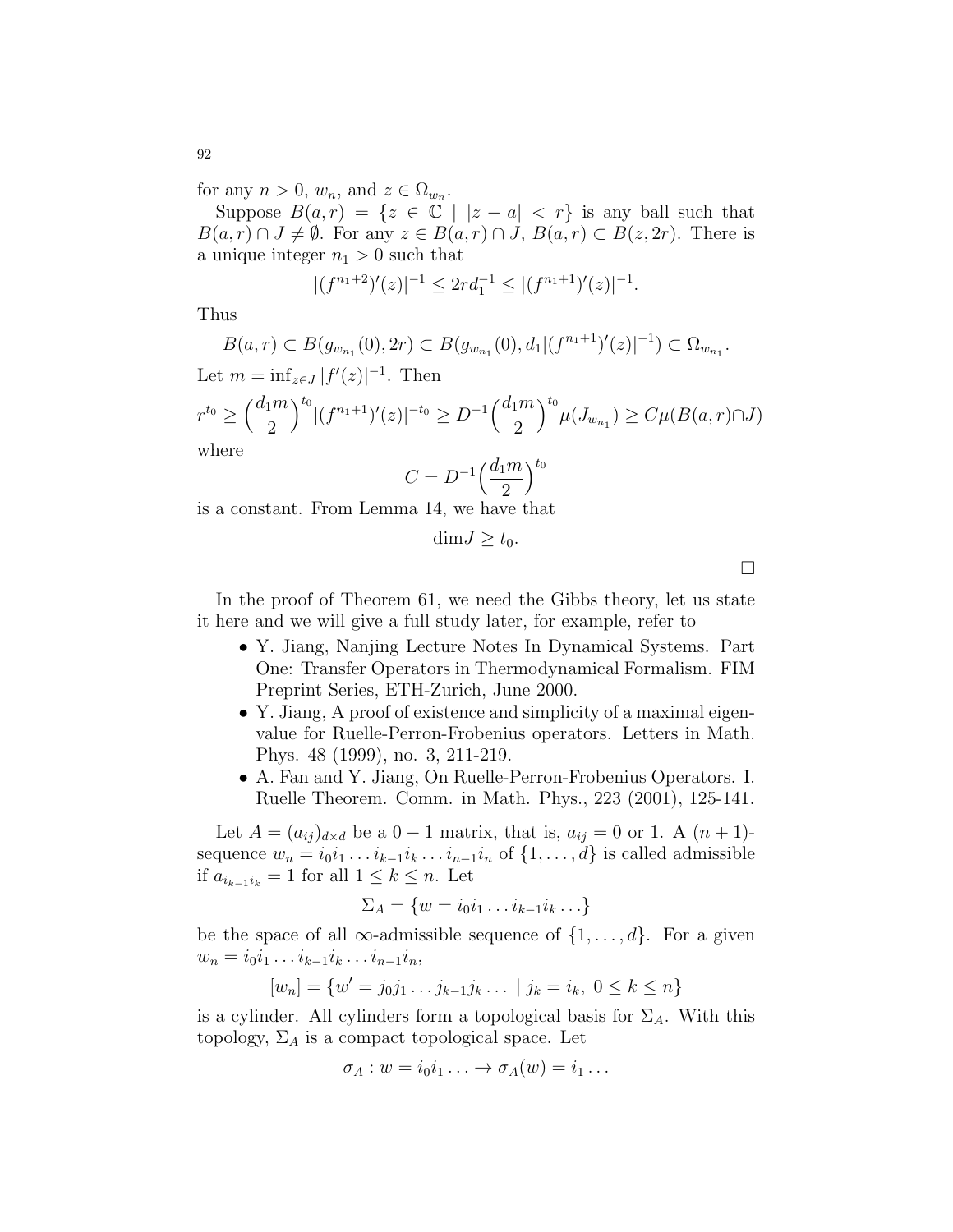be the shift.

Consider the space  $C(\Sigma_A)$  of all continuous functions defined on  $\Sigma_A$ . Let

$$
|\phi|_\infty=\max_{w\in\Sigma_A}|\phi(w)|
$$

be the maximal norm of  $\phi$ . A function  $\phi \in C(\Sigma_A)$  is called a Hölder continuous if there are constants  $C > 0$  and  $0 < \beta < 1$  such that

$$
|\phi(w) - \phi(w')| \le C\beta^n
$$

for any  $w, w' \in [w_n]$ . Let  $C^h(\Sigma_A)$  be the space of all Hölder continuous functions.

**Theorem 62.** For any  $\phi \in C^h(\Sigma_A)$ , there is a real number  $P = P(\phi)$ and a probability measure  $\mu = \mu_{\phi}$  on  $\Sigma_A$  such that

$$
C^{1} \le \frac{\mu([w_{n}])}{\exp(-nP + \sum_{i=0}^{n} \log \phi(\sigma_{A}^{i}(w))} \le C
$$

for any cylinder  $[w_n]$  and and  $w \in [w_n]$ , where  $C > 0$  is a constant.

**Remark 13.** The function  $\phi$  is called a potential. The number P is called the pressure for the potential  $\phi$ . The measure  $\mu$  is called the Gibbs measure associate to the potential  $\phi$ . Usually, we write

$$
S_n(w) = S_{n,\phi}(w) = \sum_{i=0}^n \log \phi(\sigma_A^i(w)).
$$

Using the Ruelle's Perron-Frobenius theorem and the study of transfer operators (which we will fully develop with the Gibbs theory), we knew that

$$
P(\phi): C^h(\Sigma_A) \to \mathbb{R}
$$

is a real analytic function. Refer to

• Y. Jiang, Nanjing Lecture Notes In Dynamical Systems. Part One: Transfer Operators in Thermodynamical Formalism. FIM Preprint Series, ETH-Zurich, June 2000.

Now consider a holomorphic family of hyperbolic holomorphic dynamical systems

$$
f_c: \cup_{i=1}^d \Omega_i(c) \to \Omega, \ c \in \Delta
$$

where

- (1) all  $\Omega_i(c)$  and  $\Omega$  are simply connected regions in  $\mathbb{C}$ ,
- (2)  $\overline{\Omega}_i(c) \cap \overline{\Omega}_i(c) = \text{for any } 1 \leq i, j \leq d,$
- (3)  $f_c : \Omega_k(c) \to \Omega$  is conformal for every  $1 \leq k \leq d$ ,
- (4)  $\cup_{i=1}^d \overline{\Omega}_k(c) \subset \Omega$ ,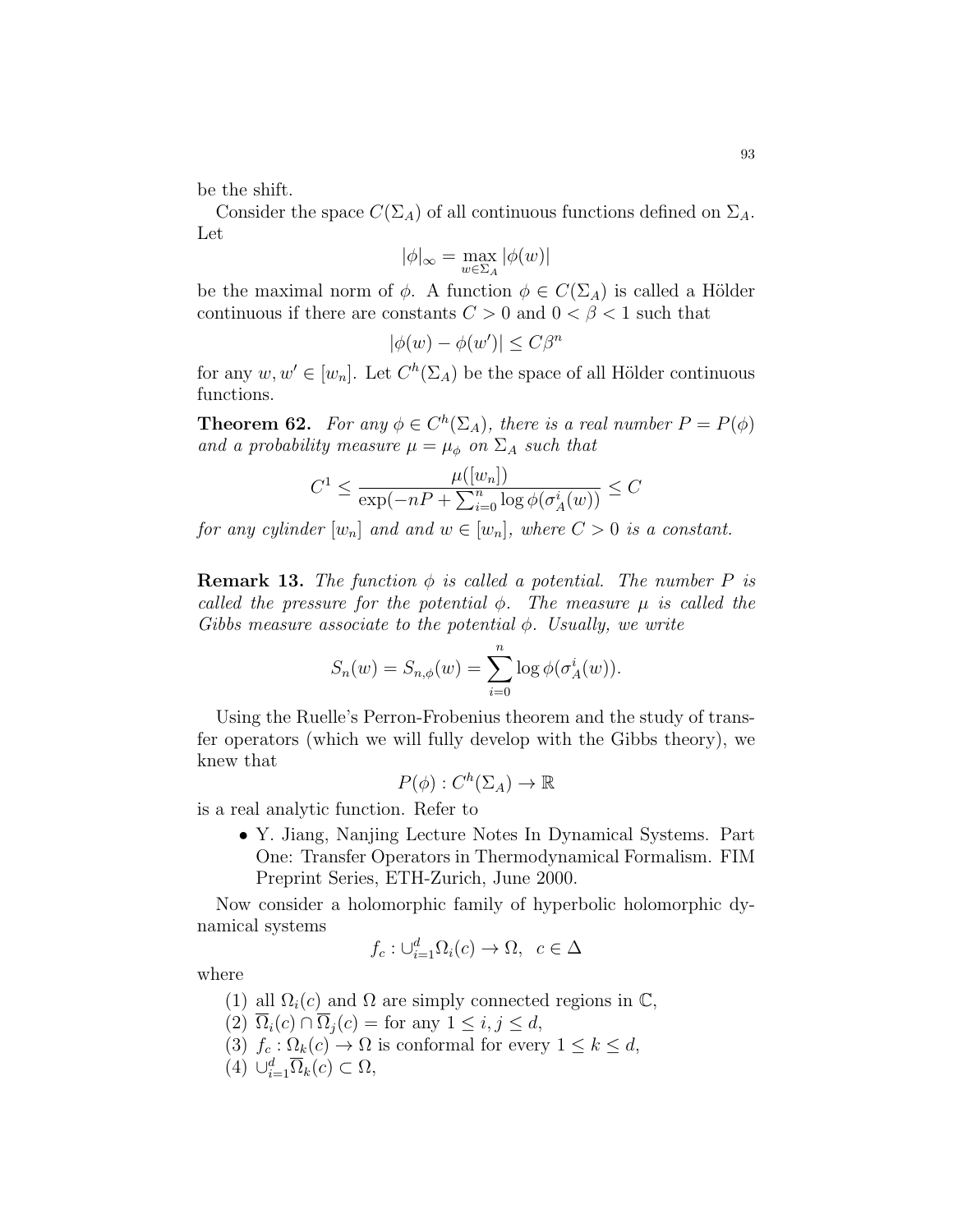(5) for any  $z \in J_c$ ,  $f_c(z)$  depends on  $c \in \Delta$  holomorphically.

For  $c = 0$ ,  $\phi_{0,t}(w) = -t \log |f'_0(\pi(w))|$  defined on  $\Sigma_d$  is a Hölder continuous function. For any  $w_n$ , there exists a unique  $p_{w_n}(c) \in \Omega_{w_n}(c)$ such that  $f_c^{n+1}(p_{w_n}(c)) = p_{w_n}(c)$ . The multiplier

$$
|\lambda_{w_n}(c)| = |(f_c^{n+1})'(p_{w_n}(c))| > 1.
$$

Thus, implicitly function theorem implies that  $p_{w_n}(c)$  defines a holomorphic function on  $\Delta$ . Let Per be the set of all periodic points of  $f_0$ . Then

(9) 
$$
h(c, p_{w_n}) = p_{w_n}(c) : \Delta \times Per \to \mathbb{C}
$$

is a holomorphic motion.

In general, let E be a subset in the Riemann sphere  $\widehat{\mathbb{C}}$ , a map  $h(c, z)$ :  $\Delta \times E \to \hat{\mathbb{C}}$  is called a holomorphic motion if

- $h(0, z) = z$  for every  $z \in E$ ,
- for each  $c \in \Delta$ ,  $h_c(z) = h(c, z)$  defines a bijective map from E to  $h_c(E)$ ,
- for each  $z \in E$ ,  $h^z(c) = h(c, z)$  defines a holomorphic map from  $\Delta$  to  $\widehat{\mathbb{C}}$ .

The following lemma is first proved by Màñé, Sad, and Sullivan in

• Màñé, R. M., Sad, P. and Sullivan, D. On the dynamics of rational maps. Ann. Ec. Norm. Sup. 96 (1983), 193-217. ´

**Lemma 16** ( $\lambda$ -Lemma). The map h can be extended to a holomorphic motion  $\overline{h}(c, z) : \Delta \times \overline{E} \to \widehat{\mathbb{C}}$ .

Furthermore, we have

**Theorem 63** (Slodkowski's Theorem). The map  $\overline{h}$  can be extended to a holomorphic motion  $H(c, z) : \Delta \times \widehat{\mathbb{C}} \to \widehat{\mathbb{C}}$ .

And

**Theorem 64** (Bers-Royden's Theorem). Suppose  $H(c, z): \Delta \times \hat{\mathbb{C}} \to \hat{\mathbb{C}}$ is a holomorphic motion. Then for each  $c \in \Delta$ ,  $H_c(z) = H(c, z) : \widehat{\mathbb{C}} \to$  $\widehat{\mathbb{C}}$  defines a quasiconformal homeomorphism with whose quasiconformal dilatation  $K(H_c) \leq (1 + |c|)/(1 - |c|)$ .

We will lecture these two theorems in details later following papers.

• F. Gardiner, Y. Jiang, and Z. Wang, Holomorphic motions and related topics, Geometry of Riemann Surfaces, London Mathematical Society Lecture Note Series, No. 368, 2010, 166-193.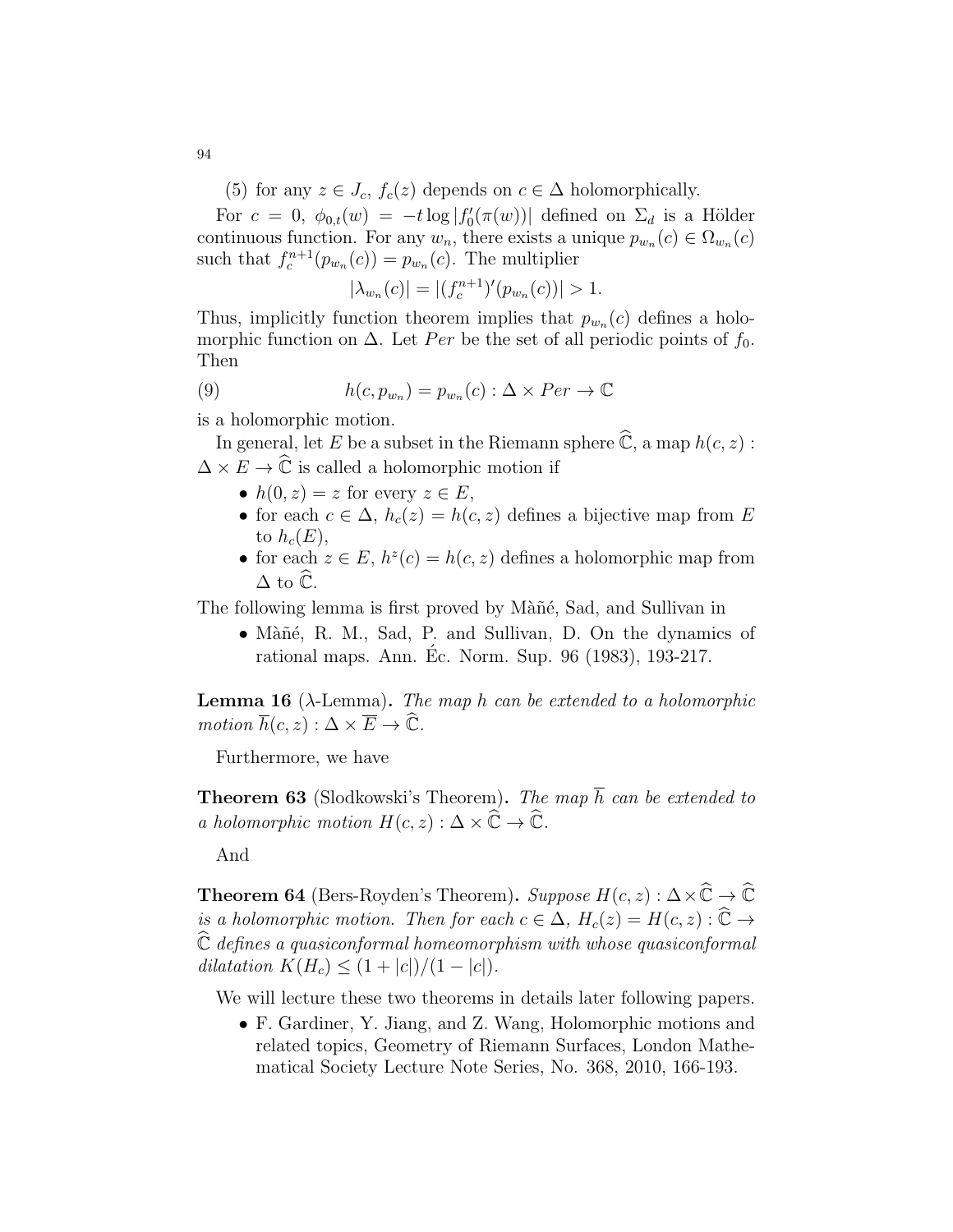- Y. Jiang, S. Mitra, and Z. Wang, Liftings of holomorphic maps into Teichmüller spaces, Kodai Mathematical Journal, 32 (2009), No. 3, 544-560.
- F. Gardiner and Y. Jiang, Guiding isotopies and SlodkowskiOs theorem, Preprint.

Theorem 65. Suppose H is a quasiconformal homeomorphism on a simply connected region  $\Omega$  with quasiconformal dilatation  $K > 1$ . Let  $J \subset \Omega$  be a compact subset. Then  $H|J$  is an  $\alpha$ -Hölder continuous function for some  $0 < \alpha = \alpha(K) < 1$ , that is,

$$
|H(z) - H(w)| \le C|z - w|^{\alpha}, \quad \forall z, w \in J,
$$

where  $C = C(K) > 0$  is a constant.

We will also lecture this theorem later, refer to

• L. V. Ahlfors. Lectures on Quasiconformal Mapping,, volume 38 of University Lecture Series. Amer. Math. Soc., 2006.

Applying holomorphic motions, we can extend the holomorphic motion in (9) to a holomorphic motion, which we still denote as

$$
h(c, z) : \Delta \times J \to \widehat{\mathbb{C}}
$$

since  $J = \overline{Per}$ . From the definition and the continuity of  $h_c(z) = h(c, z)$ on J, we have  $h_c : J \to J_c$  and

$$
h_c(f_0(z)) = f_c(h_c(z)), \quad z \in J.
$$

Since  $h_c$  is the restriction of a quasiconformal homeomorphism  $H_c$ , so  $h_c$  and  $h_c^{-1}$  are both  $\alpha$ -Hölder continuous. Define

$$
\phi_{c,t}(w) = -t \log |f'_c(h_c^{-1}(\pi(w)))|
$$

on  $\Sigma_d$ . It is a family of Hölder continuous functions which depends on  $c \in \Delta$  real analytically. Thus the pressure function  $P(\phi_{c,t})$  is a function depends on c and t both real analytic. The unique solution  $t_c$  such that  $P(\phi_{c,t_c}) = 0$  is a real analytic function defined on  $c \in \Delta$ . Since  $t_c$  is the Hausdorff dimension diam $J_c$ , we conclude that, originally due to Ruelle, refer to

• D. Ruelle, Repellers for real analytic maps. Ergodic Theory Dynamical Systems 2 (1082), 99-107.

**Theorem 66.** The Hausdorff dimension  $\text{diam} J_c$  is real analytically depends on  $c \in \Delta$ .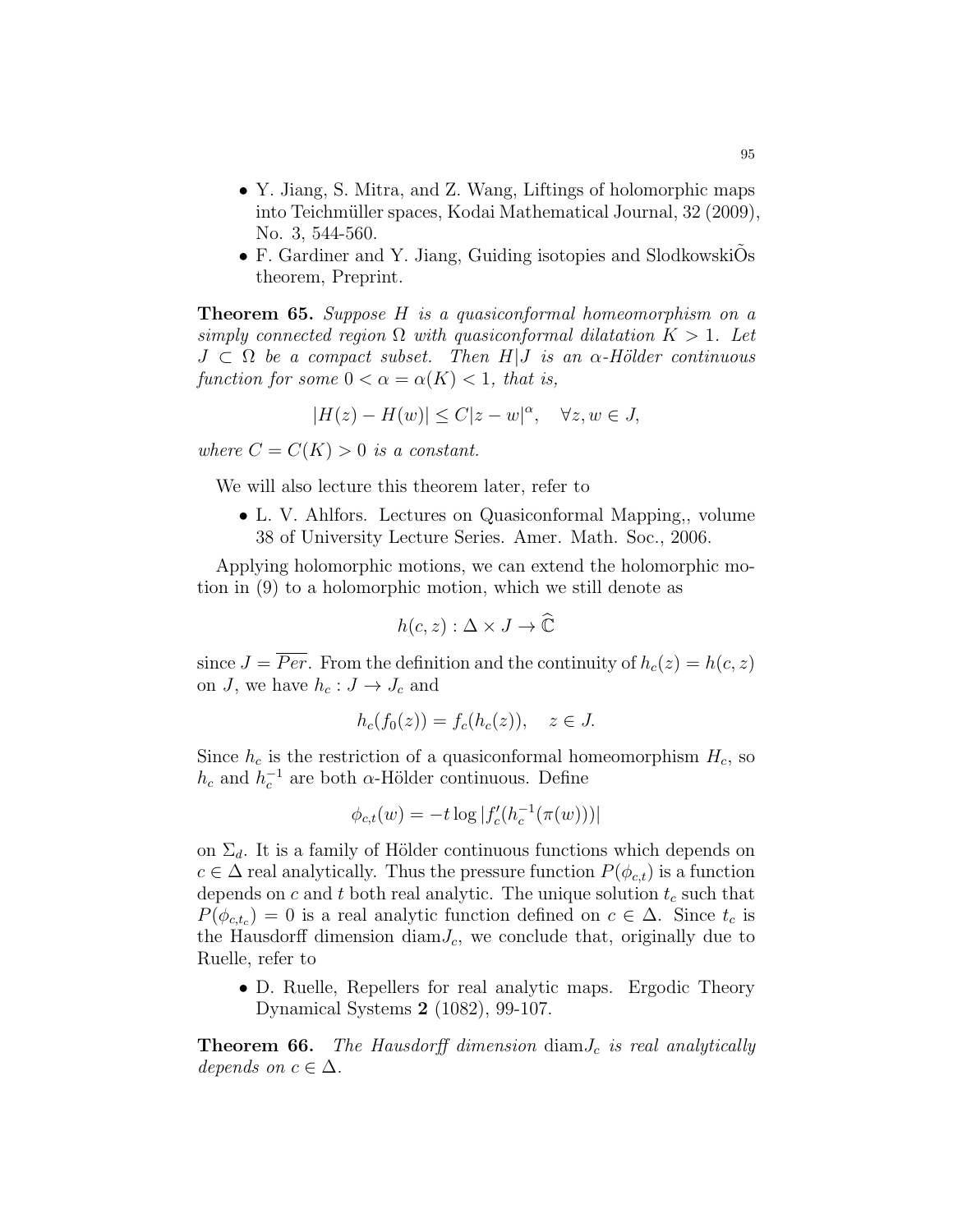In the proof of this theorem, I still owes you two big theories, the Gibbs theory and the holomorphic motion theory. We will lecture them later. Using the above theorem, Ruelle showed that

**Corollary 8.** Suppose  $q_c(z) = z^2 + c$  is the quadratic polynomial and suppose  $J_c$  is its Julia set. The Hausdorff dimension  $\dim J_c$  is analytic function on the main cardioid  $\mathcal{M}_0$  and

$$
diam J_c = 1 + \frac{|c|^2}{4 \log 2} + o(|c|^2).
$$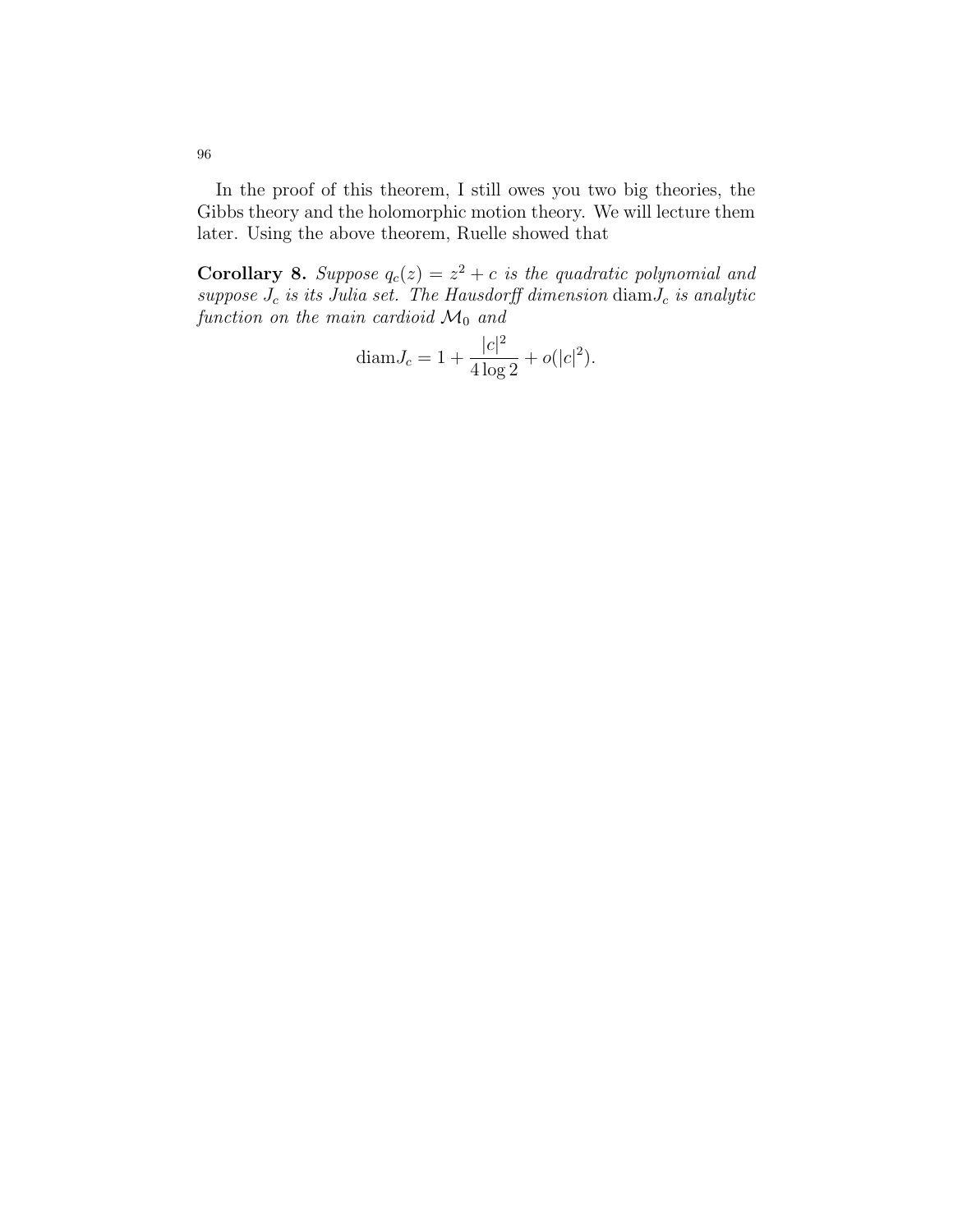# Lecture 11. Quasiconformal Mappings and Applications

#### 11.1. Grötzsch argument.

Recall that the Riemann Mapping Theorem (Theorem 10). A simple closed curve in C is called a Jordan curve if it is an image of the unit circle under a homeomorphism.

**Theorem 67** (Caratheodory Theorem). Suppose  $\Omega$  is a simply connected domain. Suppose  $\partial\Omega$  is a Jordan curve. Then H can be extended to the closure  $\overline{\Omega}$  as a homeomorphism from  $\overline{\Omega}$  onto  $\overline{\Delta}$ .

We say  $\partial\Omega$  is locally connected if for any point  $z \in \partial\Omega$  and any neighborhood U about z,  $U \cap \partial\Omega$  is connected. More generally, we have

**Theorem 68** (Caratheodory Theorem). Suppose  $\Omega$  is a simply connected domain and suppose  $\partial\Omega$  is locally connected. Then the inverse  $H^{-1}: \Delta \to \Omega$  can be extended to a continuous map from  $\overline{\Delta} \to \overline{\Omega}$ .

Now let us consider the following problem. Suppose  $R = [0, a, a +$ ib, ib] is a rectangle with vertices 0,  $a, a + ib$ , and ib in the complex plane. Let  $R' = [0, a', a' + ib', ib']$  be another rectangle with vertices 0,  $a', a'+ib'$ , and ib' in the complex plane. According to Theorem 10, we have a conformal map  $H : R \to R'$  and according to Theorem 67, H can be extended as a homeomorphism  $H: R \to R'$ . How we add one more condition that  $H(0) = 0$ ,  $H(a) = a'$ ,  $H(a + ib) = a' + ib'$ , and  $H(ib) = ib'.$ 

**Problem 6.** When can we find a conformal map  $H$  from  $R$  to  $R'$ satisfying the above condition?

Before answering the above problem, let us have some basic calculation in complex analysis.

Let  $z = x + iy$  and  $\overline{z} = x - iy$  be the coordinate system in  $\mathbb{C}$ . Then we have the change of coordinate

$$
x = \frac{z + \overline{z}}{2}
$$
 and  $y = \frac{z - \overline{z}}{2i}$ .

We calculate differentials

$$
dz = dx + idy
$$
 and  $d\overline{z} = dx - idy$ .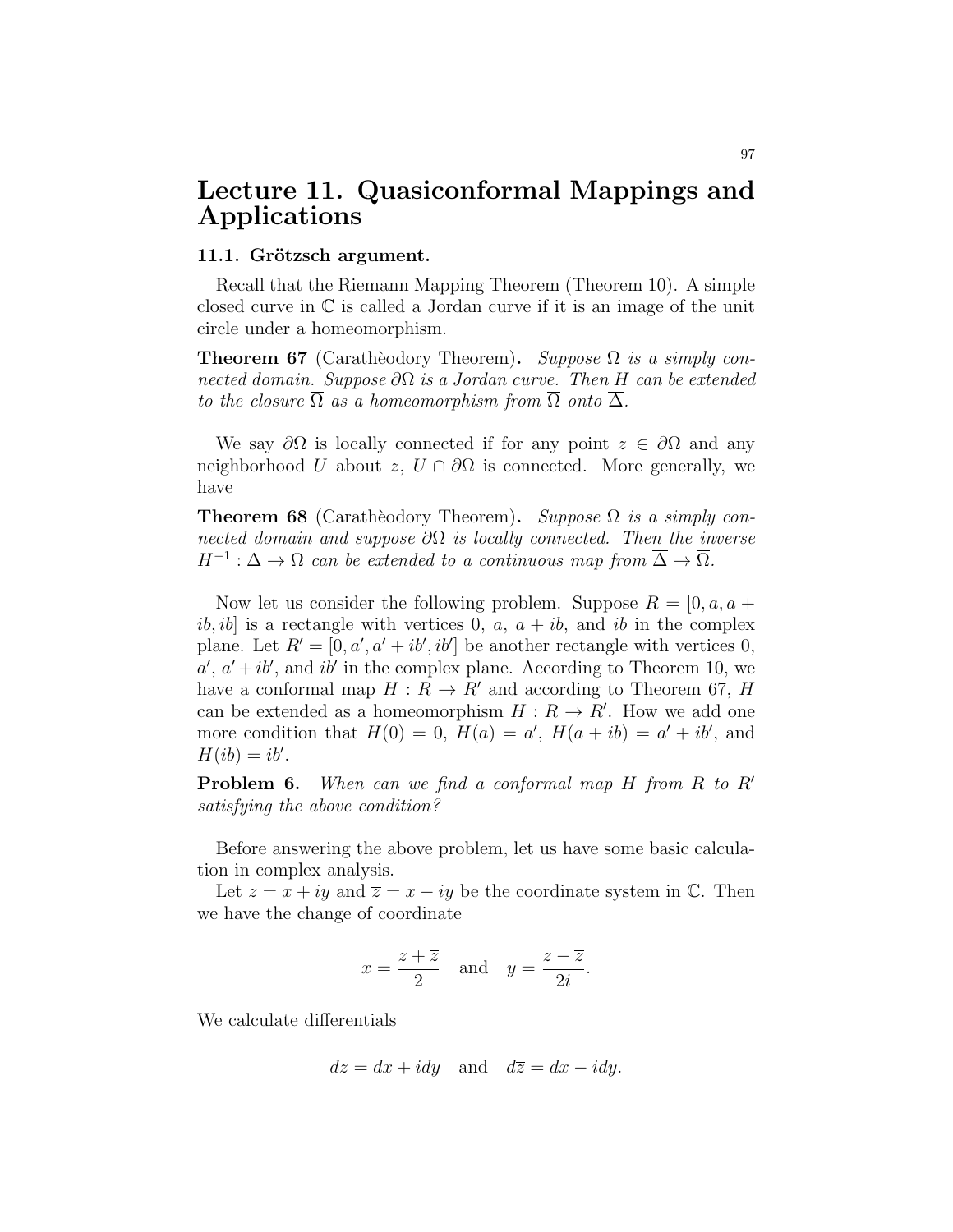Since  $\partial/\partial x$  and  $\partial/\partial y$  are two differential operators, we have other differential operators

$$
\frac{\partial}{\partial z} = \frac{1}{2} \left( \frac{\partial}{\partial x} - i \frac{\partial}{\partial y} \right) \quad \text{and} \quad \frac{\partial}{\partial \overline{z}} = \frac{1}{2} \left( \frac{\partial}{\partial x} + i \frac{\partial}{\partial y} \right).
$$

So for any orientation-preserving  $C^1$  map  $f : \Omega \to \mathbb{C}$ , we have

$$
df(z) = \frac{\partial f(z)}{\partial x} dx + \frac{\partial f(z)}{\partial y} dy = \frac{\partial f(z)}{\partial z} dz + \frac{\partial f(z)}{\partial \overline{z}} d\overline{z}.
$$

We use the following notation

$$
\partial f(z) = \frac{\partial f(z)}{\partial z}
$$
 and  $\overline{\partial} f(z) = \frac{\partial f(z)}{\partial \overline{z}}$ .

So we have

$$
df(z) = \partial f(z)dz + \overline{\partial} f(z)d\overline{z}
$$

is a linear map from the tangent plane at  $z \in \Omega$  to the tangent plane at  $f(z)$ . Consider  $\overline{f}(z) = \overline{f(z)}$ . Then

$$
\partial \overline{f}(z) = \overline{\partial f(z)}
$$
 and  $\overline{\partial f}(z) = \overline{\partial f(z)}$ .

The Jacobian  $J(f)(z)$  is

$$
J(f)(z) = \begin{vmatrix} \frac{\partial f(z)}{\partial f(z)} & \frac{\partial f(z)}{\partial f(z)} \end{vmatrix} = |\partial f(z)|^2 - |\overline{\partial} f(z)|^2 > 0.
$$

Consider the unit circle  $|dz| = 1$  on the tangent plane at z, then the image of the unit circle is  $df(z)$  with

$$
0 < |\partial f(z)| - |\overline{\partial} f(z)| \le |df(z)| \le |\partial f(z)| + |\overline{\partial} f(z)|.
$$

Let

$$
\mu(z) = \frac{\overline{\partial}f(z)}{\partial f(z)} = re^{2\pi i\theta}.
$$

Then we have  $0 \leq |\mu(z)| < 1$  and

$$
df(z) = (1 + \mu(z)\frac{d\overline{z}}{dz})\partial f(z)dz
$$

and

$$
|\partial f(z)|(1 - |\mu(z)|) \le df(z) \le |\partial f(z)|(1 + |\mu(z)|).
$$

Suppose  $\arg \mu = \theta$ . Then the maximum can be reached at  $\arg dz = \theta/2$ and the minimum can be reached at  $\arg dz = (\theta + \pi)/2$ . Thus  $df(z)$  is an ellipse with the major axis  $l(z) = |\partial f(z)|(1 + |\mu(z)|)$  and the minor axis  $s(z) = |\partial f(z)|(1 - |\mu(z)|)$ . The ratio  $K(f)(z) = l(z)/s(z)$  is called the quasiconformal dilatation of  $f$  at  $z$ . A conformal map preserves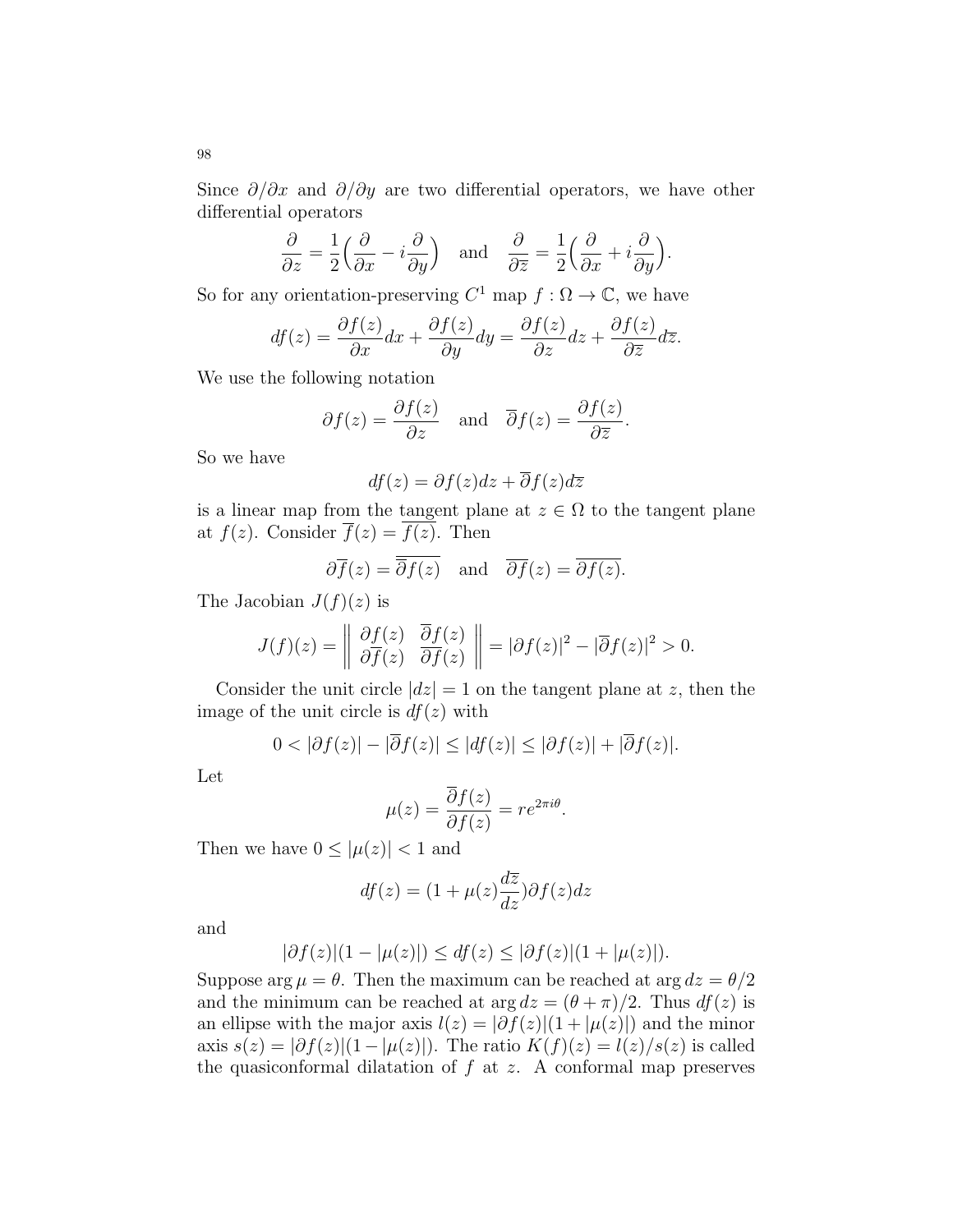circles. That is  $df(z)$  is a circle. In other words, f is conformal at z if and only if

$$
K(z) = 1 \Longleftrightarrow \mu(z) = 0 \Longleftrightarrow \overline{\partial} f(z) = 0.
$$

Now suppose  $f: R \to R'$  is a  $C^1$  diffeomorphism such that  $f(0) = 0$ ,  $f(a) = a'$ ,  $f(a+ib) = a'+ib'$ , and  $f(ib) = ib'$ . Let  $c_y(t) = t+iy, 0 \le t \le$ a be a straight line in R. Then  $f(c_y(t))$  is a  $C^1$  curve in R' connecting  $f(iy)$  and  $f(a + iy)$ . Then

$$
a' \leq |\int_{c_y} df(z)| \leq \int_{c_y} |df(z)|
$$
  

$$
\leq \int_{c_y} (|\partial f(z)| + |\overline{\partial} f(z)|)|dz| = \int_{c_y} J(f)(z)^{1/2} K(f)(z)^{1/2}|dz|.
$$

So

$$
a'b \le |\int \int_R df(z)| \le \int \int_R J(f)(z)^{1/2} K(f)(z)^{1/2} |dz \wedge d\overline{z}|
$$
  

$$
\le (\int \int_R J(f)(z)|dz \wedge d\overline{z}|)^{1/2} (\int \int_R K(f)(z)|dz \wedge d\overline{z}|)^{1/2}
$$
  

$$
= (a'b')^{1/2} (ab)^{1/2} (\max_{z \in R} K(f)(z))^{1/2}.
$$

This implies that

$$
(a'/b') : (a/b) \le \max_{z \in R} K(f)(z).
$$

Thus the answer to Problem 6 is that there is a conformal map from R onto R' preserving the vertices if and only if  $a'/b' = a/b$ . The number  $a/b$  is called the modulus of R is denoted as  $mod(R)$ . It is a conformal invariant.

In general, for a  $C^1$  diffeomorphism  $f : \Omega \to \mathbb{C}$ , let

$$
K(f) = \max_{z \in \Omega} K(f)(z).
$$

Then we call it a K-quasiconformal diffeomorphism. Furthermore, we have that

**Theorem 69.** Suppose R and R' are two rectangles. Then there is a Kquasiconformal C<sup>1</sup>-diffeomorphism preserving the vertices  $f: R \to R'$ if and only if

$$
\frac{1}{K} \operatorname{mod}(R') \le \operatorname{mod}(R) \le K \operatorname{mod}(R').
$$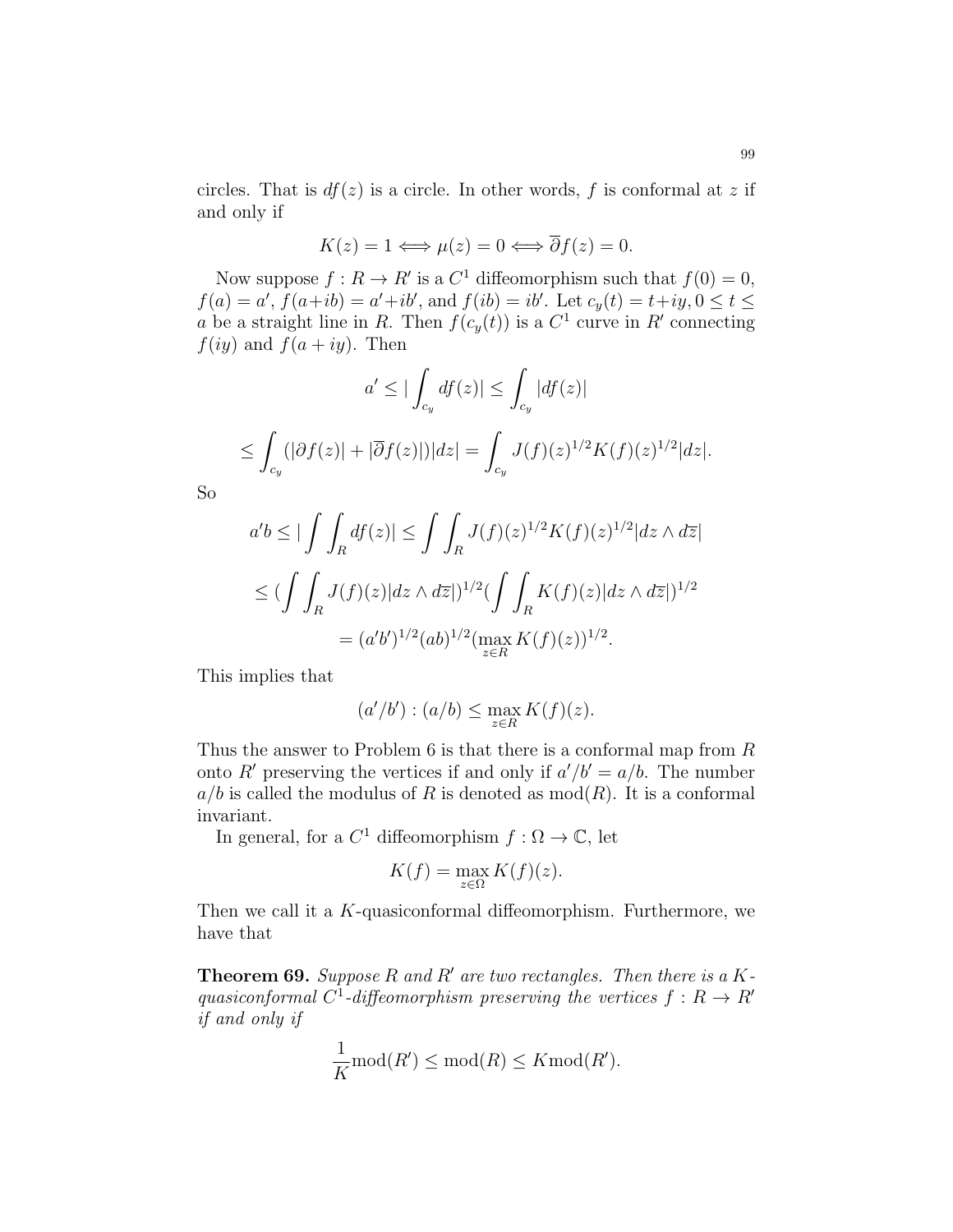Suppose  $\Omega$  is a doubly connected region. Then we have a conformal map  $f: \Omega \to A_r = \{z \in \mathbb{C} \mid 1 < |z| < r\}$ , where r is unique. The modulus mod $(\Omega)$  of  $\Omega$  is defined as

$$
\text{mod}(\Omega) = \frac{1}{2\pi} \log r.
$$

Then it is a conformal invariant. Furthermore, we also have by the above argument that

**Theorem 70.** Suppose  $\Omega$  and  $\Omega'$  are two doubly connected regions. Then there is a K-quasiconformal  $C^1$ -diffeomorphism preserving the vertices  $f : \Omega \to \Omega'$  if and only if

$$
\frac{1}{K} \text{mod}(\Omega) \le \text{mod}(\Omega') \le K \text{mod}(\Omega).
$$

#### 11.2. Extremal length.

Suppose  $\Omega$  is a domain in the complex plane. Let  $\rho \geq 0$  be a measurable function on  $\Omega$ . Then  $\rho$  is called a conformal metric on  $\Omega$ . Suppose  $\mathcal{F} = {\gamma(t)}$  be a family of piecewise  $C^1$  curves in  $\Omega$ . The  $\rho$ -length is

$$
l_{\rho}(\gamma) = \int_{\gamma} \rho |dz| = \int_{a}^{b} \rho(\gamma(t))\gamma'(t)dt
$$

if  $t \to \rho(\gamma(t))$  is measurable; otherwise,  $l_{\rho}(\gamma) = \infty$ . The  $\rho$ -length of  $\mathcal F$ is

$$
L_{\rho}(\mathcal{F}) = \inf \{ l_{\rho(\gamma)} \mid \gamma \in \mathcal{F} \}.
$$

The extremal length of  $\mathcal F$  is, by definition,

$$
\lambda(\mathcal{F}) = \sup_{\rho} \frac{(L_{\rho}(\mathcal{F}))^2}{A_{\rho}},
$$

where supremum is taken over all conformal metrics  $\rho \geq 0$  on  $\Omega$  such that areas  $A_{\rho} = \int \int_{\Omega} \rho^2 dx dy < \infty$ . If the supremum can be reached by a conformal metric  $\rho \geq 0$  on  $\Omega$ . Then such a  $\rho$  is called an extremal conformal metric of  $\mathcal{F}$ .

**Theorem 71.** Suppose  $\Omega$  and  $\Omega'$  are two domains. If  $f : \Omega \to \Omega'$  is a  $K$ -quasiconformal  $C<sup>1</sup>$ -diffeomorphism, then

$$
\frac{1}{K}\lambda(\mathcal{F}) \leq \lambda(f(\mathcal{F})) \leq K\lambda(\mathcal{F})
$$

for any family F of piecewise  $C^1$  curves in  $\Omega$  (then  $f(\mathcal{F})$  is a family of piecewise  $C^1$  curves in  $\Omega'$ . In particular, the extremal length is conformal invariant.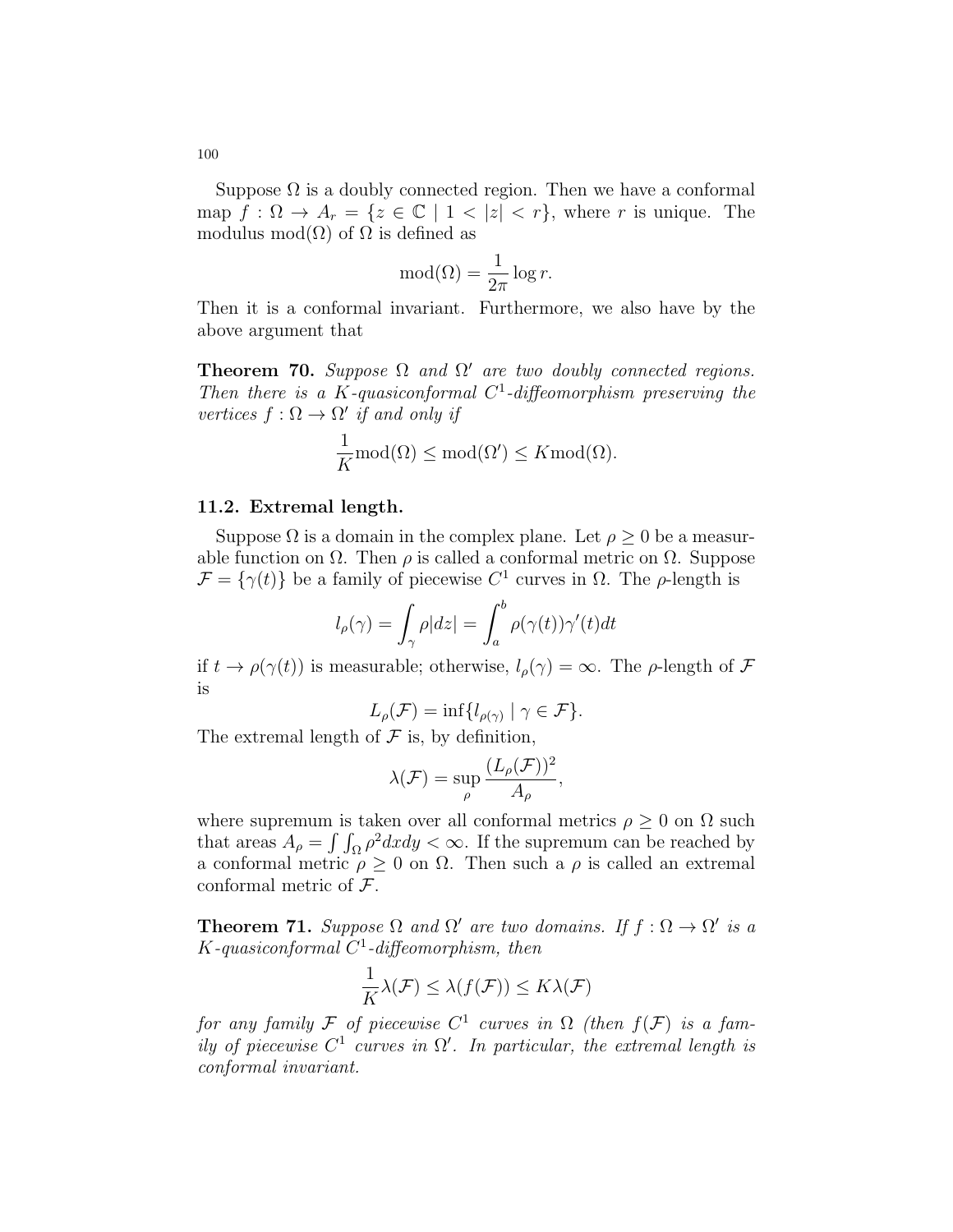*Proof.* Consider a conformal metric  $\rho(z)dz$  on  $\Omega$ . Then

$$
\tilde{\rho}(w) = \frac{\rho(f^{-1}(w))}{|\partial f(f^{-1}(w))| - |\overline{\partial} f(f^{-1}(w))|}
$$

defines a conformal metric on  $\Omega'$ . For  $\gamma(t) \in \mathcal{F}$ ,  $\delta(t) = f(\gamma(t)) \in f(\mathcal{F})$ . We have that

$$
\tilde{\gamma}'(t) = \partial f(\gamma(t))\gamma'(t) + \overline{\partial} f(\gamma(t))\overline{\gamma'(t)}.
$$

This implies that  $l_\rho(\gamma) \leq l_{\tilde{\rho}}(\tilde{\gamma})$ . Thus  $L_\rho(\mathcal{F}) \leq L_{\tilde{\rho}}(f(\mathcal{F}))$ . On the other hand, for  $w = u + iv$  and  $z = x + iy$ ,

$$
A_{\tilde{\rho}} = \int \int_{\Omega'} (\tilde{\rho}(w))^2 du dv = \int \int_{\Omega} \left( \frac{\rho(z)}{|\partial f(z)| - |\overline{\partial} f(z)|} \right)^2 J(f)(z) dxdy
$$

$$
= \int \int_{\Omega} (\rho(z))^2 \frac{|\partial f(z)| + |\overline{\partial} f(z)|}{|\partial f(z)| - |\overline{\partial} f(z)|} dxdy \le KA_{\rho}.
$$

This implies that

$$
\lambda_{\tilde{\rho}}(f(\mathcal{F})) \geq \frac{1}{K} \lambda_{\rho}(\mathcal{F}).
$$

The other side inequality can be obtained similarly.  $\Box$ 

Let  $R = R(0, a, a+ib, ib)$  be the rectangle. Let  $\mathcal F$  be the family of all piecewise  $C<sup>1</sup>$ -curves connecting two points on the both vertical sides of R. Let  $\rho_0 = 1$ . Then  $|dz|$  is the Lebesgue measure on R. It is easy to see  $L_{\rho_0}(\mathcal{F}) = a$  and  $A_{\rho_0} = ab$ . Thus

$$
\lambda(\mathcal{F}) \ge \frac{a^2}{ab} = \frac{a}{b}.
$$

Suppose  $\rho \geq 0$  is any conformal metric on R. Suppose  $L_{\rho}(\mathcal{F}) \neq 0$ . By multiplying a constant on  $\rho$ , we can assume that  $L_{\rho}(\mathcal{F}) = a$ . This implies that

$$
\int_0^a (\rho(z) - 1) dx \ge 0.
$$

Then we get

$$
0 \le \int \int_R (\rho - 1)^2 dx dy = \int \int_R \rho^2 dx dy - 2 \int \int \rho dx dy + \int \int_R 1 dx dy
$$
  

$$
\le \int \int_R \rho^2 dx dy - \int \int 1 dx dy.
$$

This says that

$$
A_{\rho} \ge ab.
$$

So

$$
\frac{(L_{\rho}(\mathcal{F}))^2}{A_{\rho}} \leq \frac{a^2}{ab} = \frac{a}{b}.
$$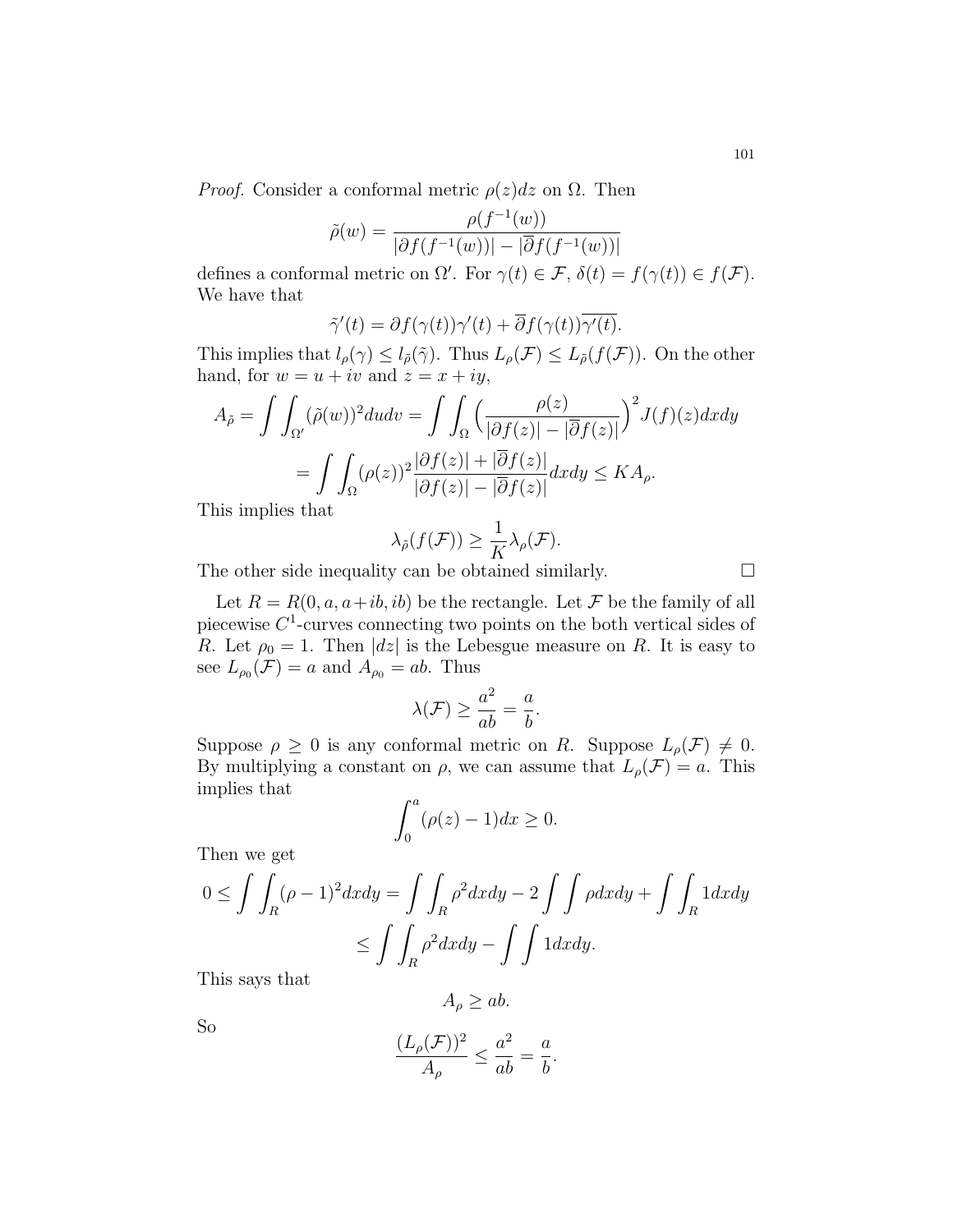Thus  $\lambda(\mathcal{F}) = a/b = \text{mod}(R)$  and the Lebesgue metric is the extremal conformal metric.

**Exercise 3.** Let  $A_r = \{z \in \mathbb{C} \mid 1 \leq |z| \leq r\}$ . Let F be the family of piecewise  $C^1$  curves connecting two points in the unit circle  $|z|=1$  and the circle  $|z| = r$ . Find the extremal length  $\lambda(\mathcal{F})$  and compare with the modulus mod $(A_r) = (1/2\pi) \log r$ . Find the extremal conformal metric.

#### 11.3. Quasiconformal mappings.

We now are ready to give a general definition of a quasiconformal homeomorphism. A quadrilteral  $B = B(z_1, z_2, z_3, z_4)$  is a (closed) Jordan domain with four distinct points  $z_1, z_2, z_3, z_4$  marked on the boundary of B in the counterclockwise sense. Then two arcs  $[z_1, z_2]$  and  $[z_3, z_4]$ are called horizontal sides and two arcs  $[z_2, z_3]$  and  $[z_4, z_2]$  are called vertical sides. Let  $\mathcal F$  be the family of all  $C^1$  piecewise curves connecting two points on two different vertical sides. The modulus of  $B$  is defined as the extremal length of  $\mathcal F$ , that is,

$$
\mathrm{mod}(B)=\lambda(\mathcal{F}).
$$

We have a conformal map f from B onto a unique  $R = R(0, a, a + i, i)$ such that  $f(z_1) = 0$ ,  $f(z_2) = a$ ,  $f(z_3) = a + i$ , and  $f(z_4) = i$ . The number  $mod(R) = a$  is uniquely determinant. It is just the modulus  $mod(B)$  of B. That is,

$$
mod(B) = \lambda(\mathcal{F}) = mod(R).
$$

The quadrilateral  $B' = B(z_2, z_3, z_4, z_1)$  has the modulus mod( $B'$ ) =  $1/\text{mod}(B)$ .

**Theorem 72.** Suppose  $B = B(z_1, z_2, z_3, z_4) = B_1(z_1, w_2, w_3, z_4) \cup$  $B_2(w_2, z_2, z_3, w_4)$  is a quadrilateral which is a union of two quadrilaterals  $B_1 = B_1(z_1, w_2, w_3, z_4)$  and  $B_2 = B_2(w_2, z_2, z_3, w_4)$ . Then

 $mod(B) > mod(B_1) + mod(B_2).$ 

The equality holds if and only if there is a conformal map  $f : B \rightarrow$  $R(0, a, a+i, i)$  such that  $f(B_1) = R(0, a_1, a_1+i, i)$  and  $f(B_2) = R(0, a_2, a_2+i, i)$ *i*, *i*), where  $a = a_1 + a_2$ .

Corollary 9. Suppose B is a quadrilateral and  $n-1$  curves connecting points on its horizontal sides cut it into n sub-quadrilaterals  $B_1, \cdots$ ,  $B_n$ . Then

$$
\operatorname{mod}(B) \ge \sum_{i=1}^n \operatorname{mod}(B_i).
$$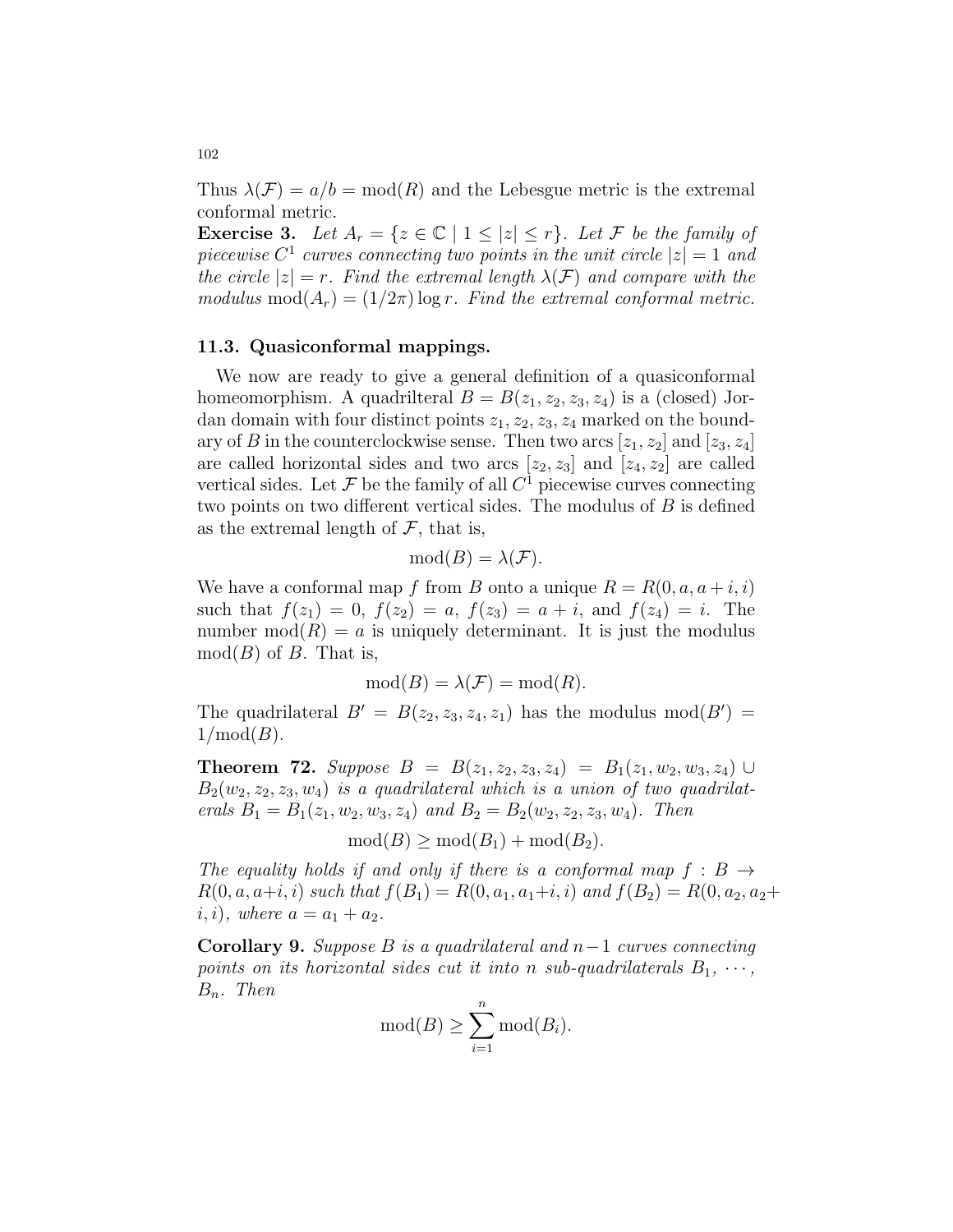**Definition 22.** Suppose  $\Omega$  is a domain in the complex plane. Suppose  $f: \Omega \to f(\Omega)$  is an orientation-preserving homeomorphism. We say f is a K-quasiconformal if

$$
\frac{1}{K} \text{mod}(B) \le \text{mod}(f(B)) \le K \text{mod}(B)
$$

for any quadrilateral  $B \subset \Omega$ .

Clearly,  $f^{-1}$  is also a K-quasiconformal homeomorphism if f is a Kquasiconformal. If  $f_1$  is  $K_1$ -quasiconformal and  $f_2$  is  $K_2$ -qausiconformal, then  $f_1 \circ f_2$  is  $K_1K_2$ -quasiconformal.

**Theorem 73.** Suppose  $f : \Omega \to \Omega'$  is 1-quasiconformal. Then f is conformal.

*Proof.* Let B be a quadrilateral in  $\Omega$ . Then  $B' = f(B)$  is a quadrilateral in  $\Omega'$  and  $a = \text{mod}(B') = \text{mod}(B)$ . Let  $g_1 : B \to R = R(0, a, a + i, i)$ and  $g_2 : B' \to R = R(0, a, a + i, i)$  be two conformal map. Then  $\tilde{f} = g_2 \circ f \circ g_1^{-1} : R \to R$  is 1-quasiconformal. For any  $z \in R$ , let l be the vertical line passing z. Then  $l$  cuts  $R$  into two rectangles  $R_1$  and  $R_2$  such that  $a_1 = \text{mod}(R_1)$  and  $a_2 = \text{mod}(R_2)$  and  $a = a_1 + a_2$ . Since  $\tilde{f}$  is 1-quasiconformal, mod $(\tilde{f}(R_1)) = a_1$  and mod $(\tilde{f}(R_2)) = a_2$ . This implies that

$$
\mathrm{mod}(\tilde{R}) = \mathrm{mod}(\tilde{f}(R_1)) + \mathrm{mod}(\tilde{f}(R_2)).
$$

This implies that  $\tilde{f}(l) = l$ . Similarly, if l is a horizontal line in R, we have that  $\tilde{f}(l) = l$ . This implies that  $\tilde{f}(z) = z$  and  $f(z) = g_2^{-1} \circ g_1(z)$ is conformal.

Instead to using quadrilaterals in the definition of a quasiconformal mapping, one can also use topological annuli. A topological annulus A is a (closed) doubly connected domain whose boundary consists of two Jordan curves. Then we have a conformal mapping mapping  $f$ :  $A \to A_r = \{z \in \mathbb{C} \mid 1 \leq |z| \leq r\}$  where r is uniquely determinant. The modulus of A is  $mod(A) = (1/2\pi) log r$ . As Exercise 3,  $mod(A) =$  $\lambda(\mathcal{F})$ , the extremal length of the the family of piecewise  $C^1$  curves connecting two points in two boundary Jordan curves.

**Definition 23.** Suppose  $\Omega$  is a domain in the complex plane. Suppose  $f: \Omega \to f(\Omega)$  is an orientation-preserving homeomorphism. We say f is a K-quasiconformal if

$$
\frac{1}{K} \operatorname{mod}(A) \le \operatorname{mod}(f(A)) \le K \operatorname{mod}(A)
$$

for any topological annulus  $A \subset \Omega$ .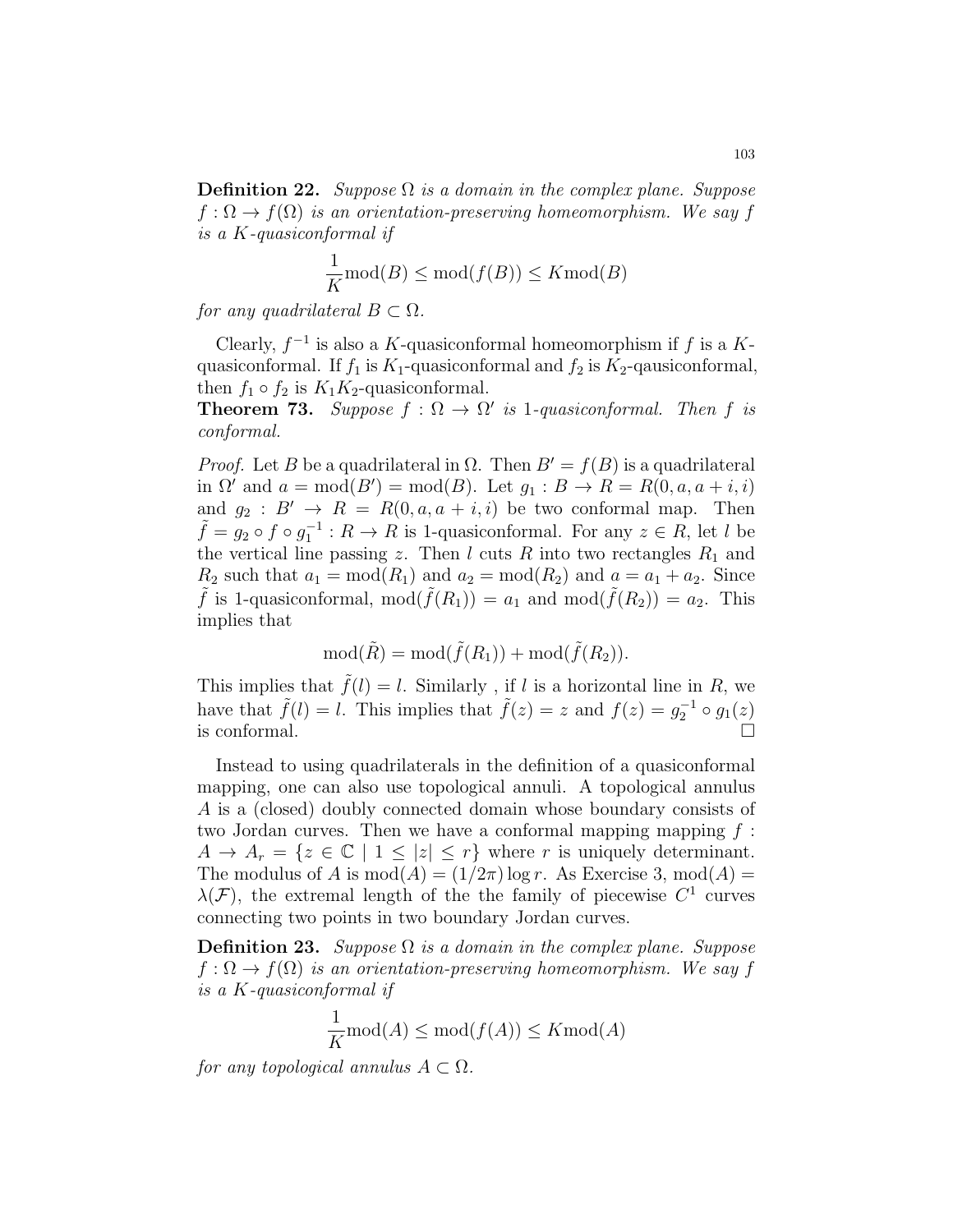Using the extremal length technique, we have that

**Corollary 10.** Suppose A is a topological annulus and  $A_1, \dots, A_n \subset A$ are n pairwise disjoint annulus separate two boundary components of A. Then

$$
\operatorname{mod}(A) \ge \sum_{i=1}^n \operatorname{mod}(A_i).
$$

Suppose  $f : \Omega \to f(\Omega)$  is a homeomorphism. We say it is locally K-quasiconformal if for every point  $z \in \Omega$ , there is a neighborhood U of z such that  $f: U \to f(U)$  is K-quasiconformal.

**Theorem 74.** The homeomorphism  $f : \Omega \to \Omega'$  is K-quasiconformal if and only if it is locally K-quasiconformal.

*Proof.* We need only to prove the "if" part. Let  $B \subset \Omega$  be a quadrilateral. Since  $B$  is compact, we can cut it into small quadrilaterals  $Q_{ij}$  such that each  $Q_{ij}$  falls in the definition neighborhood of local quasiconformalilty and such that

$$
\operatorname{mod}(Q) = \sum_{i} \operatorname{mod}(Q_i)
$$

where  $Q_i = \sum_j Q_{ij}$ , and

$$
\frac{1}{\text{mod}(Q_j)} = \sum_{i} \frac{1}{\text{mod}(Q_{ij})}
$$

Thus

$$
\frac{1}{K} \text{mod}(Q_{ij}) \le \text{mod}(f(Q_{ij})) \le K \text{mod}(Q_{ij}).
$$

Using the property that

 $\overline{1}$ 

$$
\operatorname{mod}(f(Q)) \ge \sum_{i} \operatorname{mod}(f(Q_i))
$$

and

$$
\frac{1}{\text{mod}(f(Q_i))} \le \sum_j \frac{1}{\text{mod}(f(Q_{ij}))},
$$

we get

$$
\frac{1}{K}\mathrm{mod}(Q)\le \mathrm{mod}(f(Q))\le K\mathrm{mod}(Q).
$$

104

 $\Box$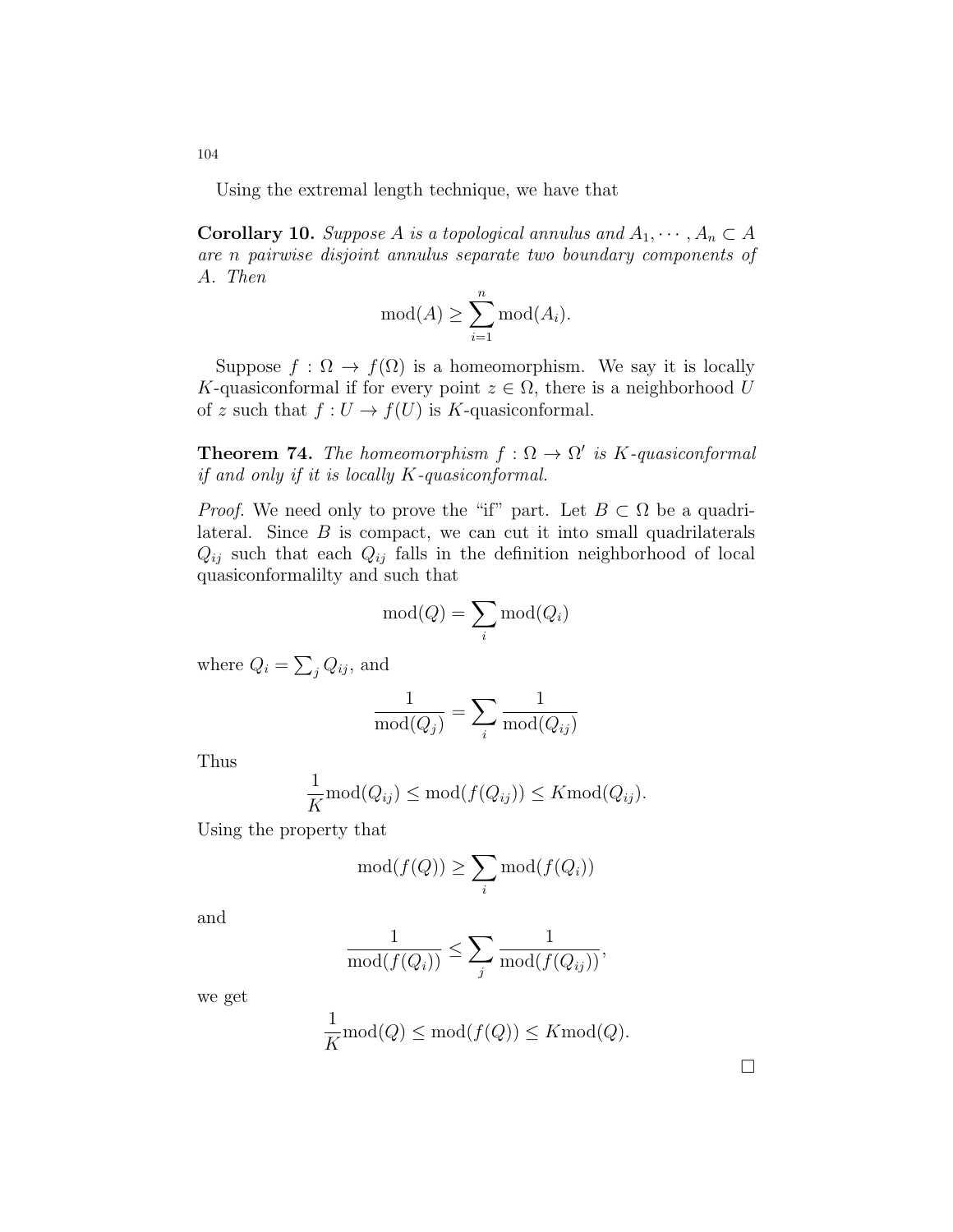Suppose  $A_1$  and  $A_2$  are two doubly connected domains. Suppose  $f: A_1 \to A_2$  is a holomorphic degree two covering map. Then we have

$$
mod(A_2) = 2mod(A_1).
$$

The reason is that consider conformal maps  $g_1 : A_1 \to A_{r_1} = \{z \in$  $\mathbb{C} \mid 1 \leq |z| \leq r_1$  and  $g_2 : A_2 \to A_{r_2} = \{z \in \mathbb{C} \mid 1 \leq |z| \leq r_2\}.$ Then  $\tilde{f} = g_2 \circ f \circ g_1^{-1} : A_{r_1} \to A_{r_2}$  is a holomorphic degree covering map preserving inner circles and outer circles. Now by the Schwarz reflection theorem,  $f$  can be extended to a holomorphic degree two map from  $\mathbb C$  into itself and fixes 0 and preserves the unit circle. This implies that  $\tilde{f}(z) = \lambda z^2$  with  $|\lambda| = 1$ . Thus we have that  $r_2 = r_1^2$ .

Now consider the hyperbolic disk  $(\Delta, d(\cdot, \cdot))$ . For any two points  $z, w \in \Delta$ , let  $x = d(z, w)$  be its hyperbolic distance. Now consider the disk  $\Delta_{r(x)} = \{z \in \mathbb{C} \mid |z| < r(x)\}$  with the hyperbolic distance  $d_{r(x)}(\cdot, \cdot)$  such that  $d_{r(x)}(0, 1) = d(z, w)$ . We have a conformal map from  $\Delta_{r(x)} \setminus [0,1]$  onto  $\Delta \setminus l_{zw}$  where  $l_{zw}$  is the hyperbolic geodesic connecting z and w. Here  $r(x)$  is uniquely determined by x and real analytic depending on x. It is also strictly decreasing with  $r(x) \to \infty$  as  $x \to 0^+$  and  $r(x) \to 1^+$  as  $x \to \infty$ . Now consider the doubly connected domain  $D_{r(x)} = \Delta_{r(x)} \setminus [0, 1]$ . The modulus  $m(x) = \text{mod}(D_r)$  is also an analytic strictly increasing function with  $m(x) \to \infty$  as  $x \to \infty$  and  $m(x) \to 0$  as  $x \to 1^+$ . Let  $A_{e^{2\pi m(x)}} = \{z \in \mathbb{C} \mid 1 < |z| < e^{2\pi m(x)}\}$  be the round annulus. Then we have a conformal map  $g: A_{e^{2\pi m(x)}} \to D_{r(x)}$ which can be extended as a continuous function on the boundary. The boundary mapping maps the unit circle into the interval  $[0, 1]$ . The Schwarz reflection theorem implies that we have a degree two branched holomorphic cover  $\tilde{g}$  :  $\tilde{A} = \{z \in \mathbb{C} \mid -e^{2\pi m(x)} \leq |z| \leq e^{2\pi m(x)}\} \rightarrow$  $(\Delta, \{z, w\})$  with two branched points  $-1$  and 1 and two branched values z and w. The modulus  $mod(A) = 2m(x)$ .

**Theorem 75.** Suppose  $f : \Delta \to \Delta$  is a K-quasiconformal homeomorphism. Then we have that

$$
\frac{1}{K}m(d(z, w)) \le m(d(f(z), f(w)) \le Km(d(z, w))
$$

for any  $z, w \in \Delta$ .

*Proof.* Let  $\tilde{g}_1 : \tilde{A}_1 \setminus \{-1, 1\} \to \Delta \setminus \{z, w\}$  and  $\tilde{g}_2 : \tilde{A}_2 \setminus \{-1, 1\} \to \Delta \setminus$  ${f(z), f(w)}$  be two degree two holomorphic covers constructed above. Then the K-quasiconformal map  $f : \Delta \setminus \{z, w\} \to \Delta \setminus \{f(z), f(w)\}\$ can be lift to a K-quasiconformal homeomorphism  $\tilde{f}$  :  $\tilde{A}_1 \rightarrow \tilde{A}_2$ . This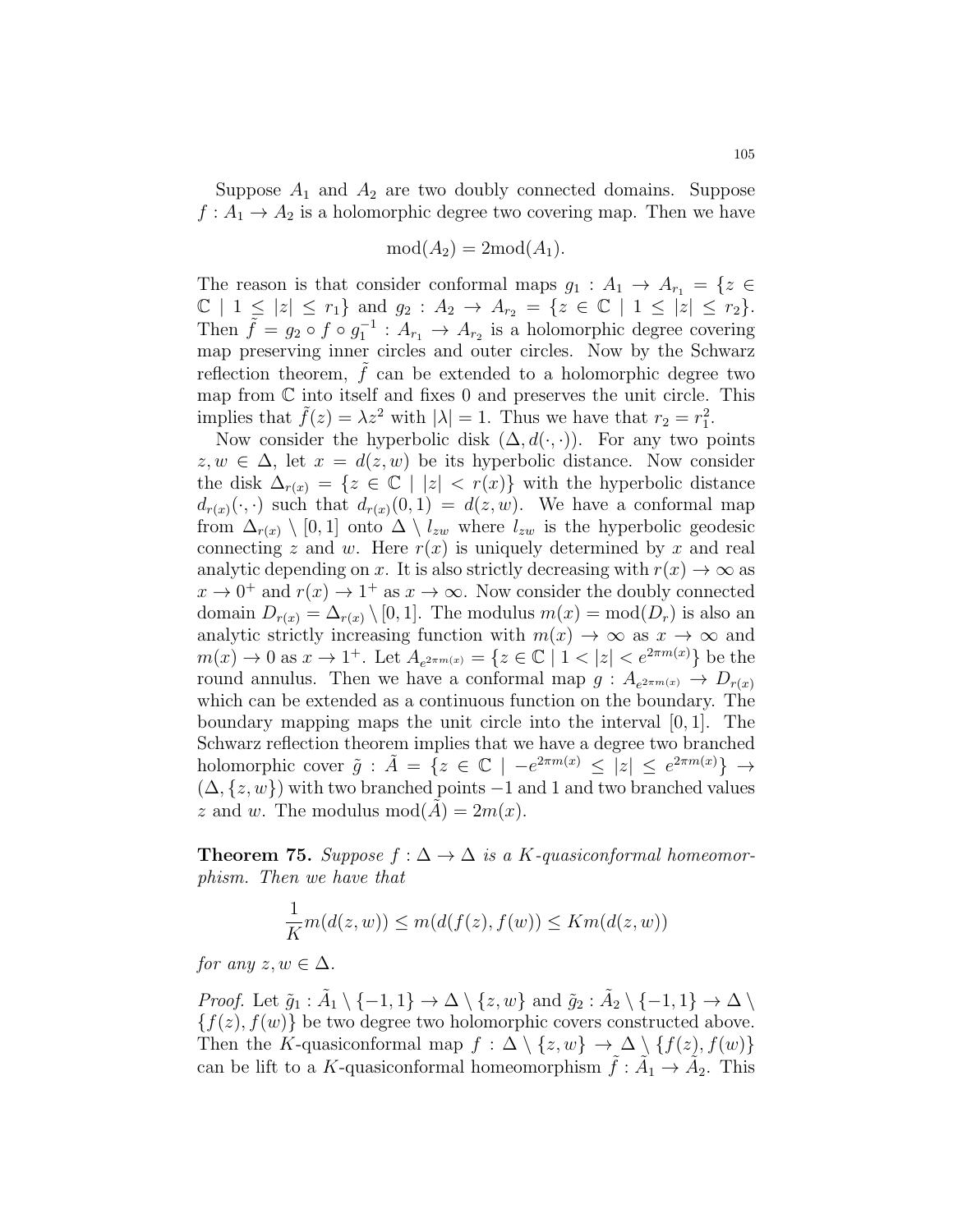implies that

$$
\frac{1}{K} \mathrm{mod}(\tilde{A}_1) \leq \mathrm{mod}(\tilde{A}_2) \leq K \mathrm{mod}(\tilde{A}_1).
$$

Thus

$$
\frac{1}{K}m(d(z, w)) \le m(d(f(z), f(w)) \le Km(d(z, w)).
$$

 $\Box$ 

We have the following important corollaries.

**Corollary 11.** Suppose  $f : \Delta \to \Delta$  is a K-quasiconformal homeomorphism with  $f(0) = 0$ . For any  $0 < r < 1$ , there is a constant  $C(r) > 0$ such that

$$
|f(z) - f(w)| \le C(r)|z - w|^{1/K}
$$

for any  $|z|, |w| \leq r$ .

**Remark 14.** Furthermore, by using the Grözsch extremal modulus, we have a more strong result:

$$
|f(z) - f(w)| \le 16|z - w|^{1/K}
$$

for any  $|z|, |w| < 1$ . Refer to

• Ahlfors, L. V. Lectures on Quasiconformal Mapping, University Lecture Series. 38, Amer. Math. Soc., 2006.

Corollary 12. Any K-quasiconformal homoemorphism  $f : \Delta \to \Delta$ can be extended to a homeomorphism  $f : \Delta \to \Delta$ .

**Corollary 13.** The family  $K$  of all  $K$ -quasiconformal homeomorphisms  $f : \Delta \to \Delta$  with  $f(0) = 0$  is a normal family, that is, any sequence in K has a convergent subsequence on any compact subset of  $\Delta$  and the limiting function is again in  $K$ .

### 11.4. Analytic definition and the measurable Riemann mapping theorem.

Suppose I is an interval in the real line R. A function  $f: I \to \mathbb{R}$  is absolutely continuous on I if for every positive number  $\epsilon > 0$ , there is a positive number  $\delta > 0$  such that whenever a finite sequence of pairwise disjoint sub-intervals  $(x_k, y_k)$  of I satisfies

$$
\sum_{k}|y_{k}-x_{k}|<\delta,
$$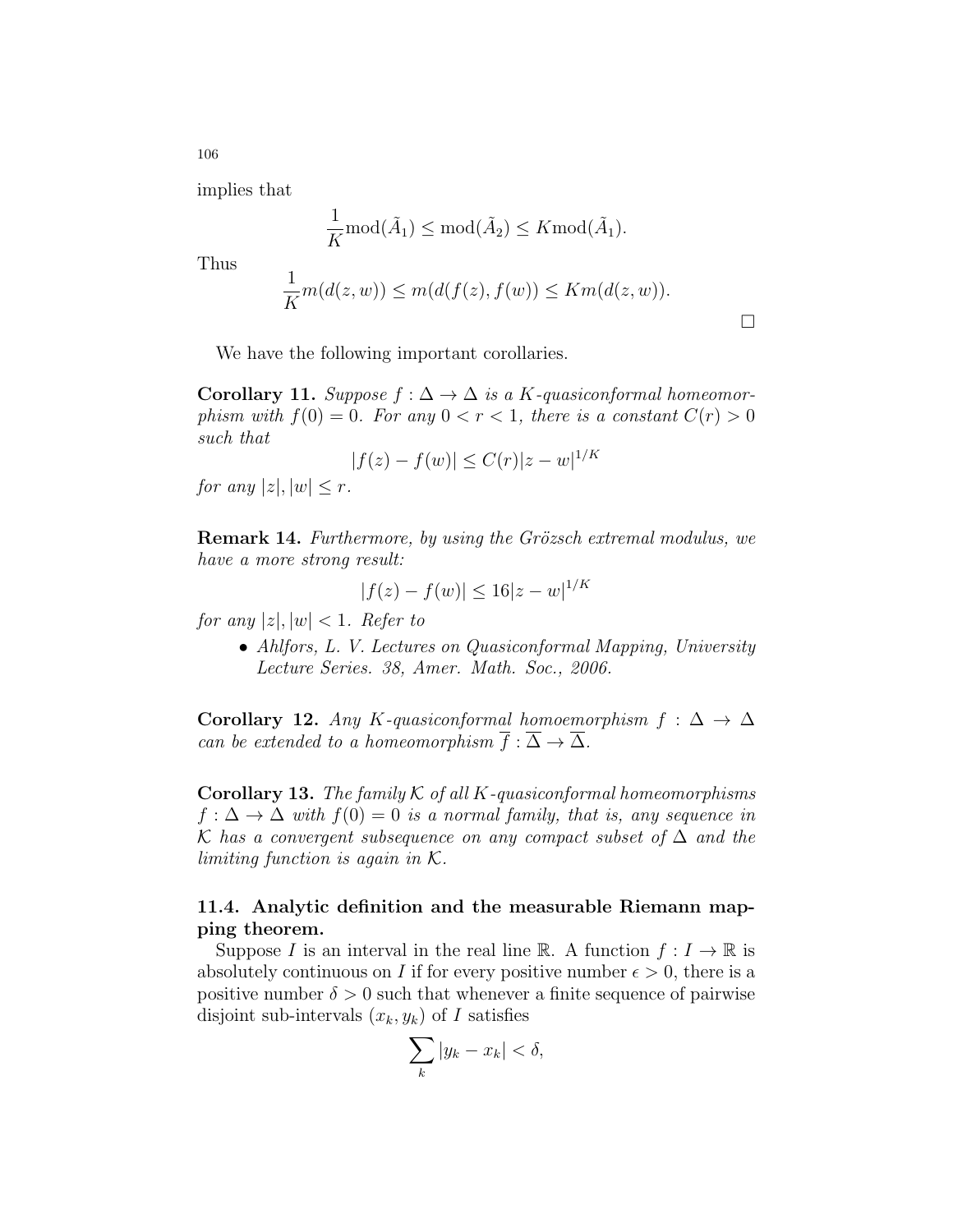then

$$
\sum_{k} |f(y_k) - f(x_k)| < \epsilon.
$$

From the real analysis, the statement that  $f$  is absolutely continuous on  $I = [a, b]$  is equivalent to the following statements,

i.  $f$  has a derivative  $f'$  almost everywhere, the derivative is Lebesgue integrable, and

$$
f(x) = f(a) + \int_{a}^{x} f'(x)dx \quad \forall x \in I;
$$

ii. there exists a Lebesgue integrable function  $g$  on  $I$  such that

$$
f(x) = f(a) + \int_{a}^{x} g(x)dx \quad \forall x \in I.
$$

Thus we have the following properties for an absolutely continuous function  $f: I = [a, b] \rightarrow \mathbb{R}$ :

- 1) f is of bounded variation;
- 2) f maps every zero Lebesgue measure subset  $E$  of I to a zero Lebesgue measure set  $f(E)$ .

Therefore, we have another equivalent statement:  $f: I \to \mathbb{R}$  is absolutely continuous if and only if f is continuous, is of bounded variation, and maps every zero Lebesgue measure subset  $E$  of  $I$  to a zero Lebesgue measure set  $f(E)$ .

Definition 24. Suppose U is a domain in the complex plane. A continuous map  $f = u + iv : U \to \mathbb{C}$  is called absolutely continuous on lines (ACL) if u and v when restricted on almost all horizontal lines and almost all vertical lines are absolutely continuous.

If  $f$  is absolutely continuous on lines, then it has partial derivatives  $f_x$  and  $f_y$  for almost all  $z = x + iy \in U$ . From Egoroff's theorem, f is differentiable at almost all  $z \in U$ . Thus we have  $f_z(z)$  and  $f_{\overline{z}}(z)$  for almost all  $z \in U$  such that

$$
f(w) - f(z) = f_z(z)(w - z) + f_{\overline{z}}(z)(\overline{w} - \overline{z}) + o(|w - z|).
$$

We then define a measurable function

$$
\mu(z) = \frac{f_{\overline{z}}(z)}{f_z(z)}, \quad z \in U.
$$

Moreover.  $f_z$  and  $f_{\overline{z}}$  are partial derivatives in the distribution sense, that is,

$$
\int \int f_z(z)h(z)dzd\overline{z} = -\int \int f(z)h_z(z)dzd\overline{z}
$$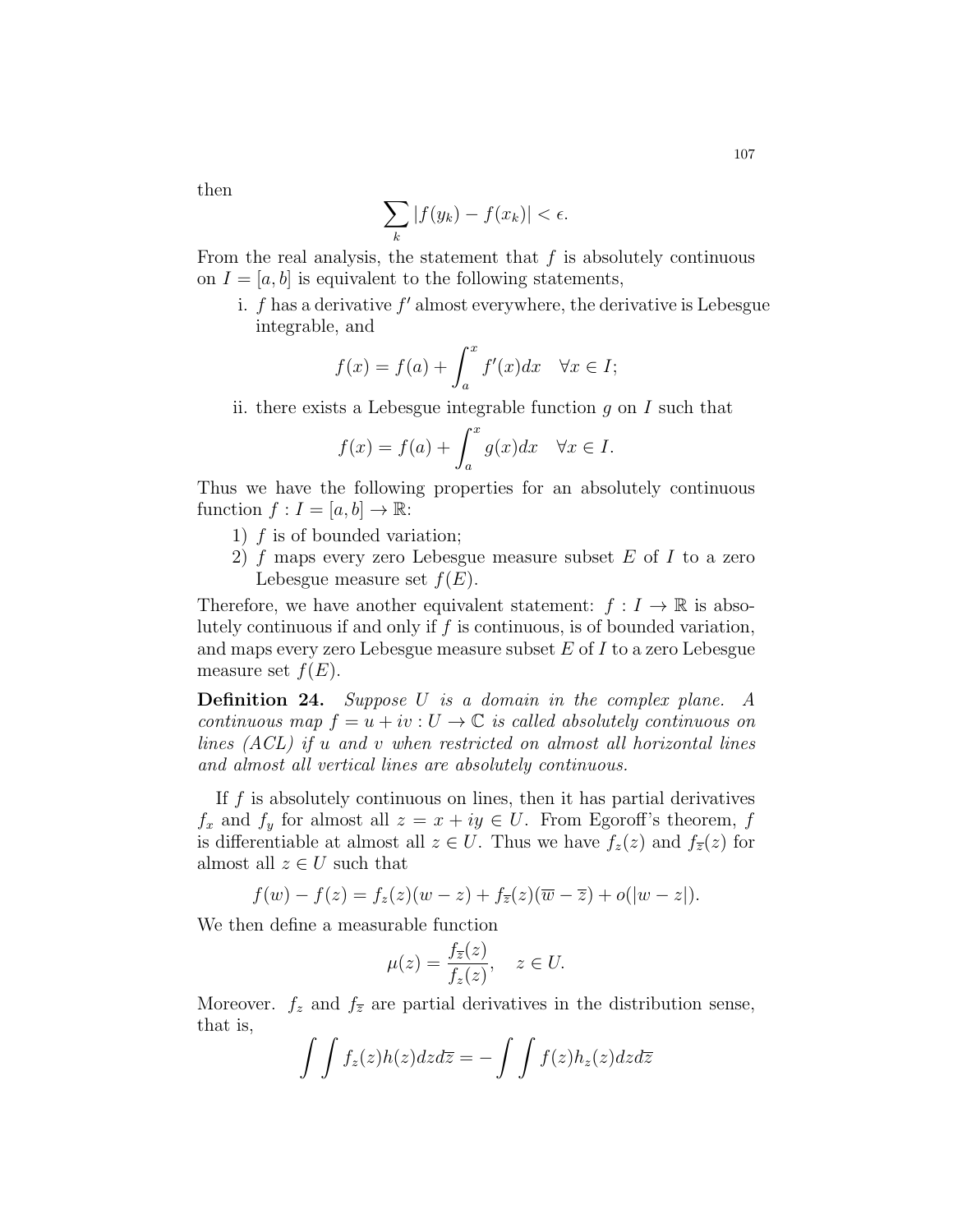and

$$
\int\int f_{\overline{z}}(z)h(z)dzd\overline{z} = -\int\int f(z)h_{\overline{z}}(z)dzd\overline{z}
$$

hold for all  $C^{\infty}$  functions with compact support.

**Definition 25.** Suppose  $f: U \rightarrow V$  is an orientation-preserving homeomorphism from the domain  $U$  to the domain  $V$ . The we say  $f$ is K-quasiconformal for some  $K > 1$  if

- a)  $f$  is  $ACL$ ;
- b)  $\|\mu\|_{\infty} \leq k = (K 1)/(K + 1).$

Suppose  $f$  is  $K$ -qiasiconformal in Definition 25. Then for any quadrilateral  $B = B(z_1, z_2, z_3, z_4) \subset U$ , we have a conformal map  $\phi$  from B onto the rectangle  $R = R(0, a, a + bi, bi)$  and a conformal map  $\psi$  from  $f(B) = B'(f(z_1), f(z_2), f(z_3), f(z_4))$  to the rectangle  $R =$  $R(0, a', a' + b'i, b'i)$ . Then  $\tilde{f} = \phi \circ f \circ \psi^{-1} : R \to R'$  is a homeomorphism, ACL, maps vertices to vertices. Following Grötzsch argument in Lecture 10.1, we can show that

$$
(a'/b') : (a/b) \le K.
$$

This says  $m(B') \leq Km(B)$ . Thus f is K-quasiconformal in Definition 23. If f is a quasiconformal mapping in Definition 23, then it is ACL. So it has partial derivatives  $f_z$  and  $f_{\overline{z}}$  a.e. and differentiable a.e. This implies b) in Definition 25. For more detailed arguments, refer to

- L. V. Ahlfors, Quasiconformol Mappings. Van Nostrand, 1966
- O. Lehto and K. Virtanen, Quasiconformal Mappings in the Plane. Springer-Verlag, 1973.

Thus Definition 25 and Definition 23 are equivalent.

Checking  $f$  is ACL in Definition 23 is important even if  $f$  has partial derivatives almost everywhere. For example, let  $\Lambda$  be a Cantor set as we constructed in Lecture 3 as the non-escaping set set for a dynamical system  $f: I_0 \cup I_1 \to I$  with zero Lebesgue measure. Then we have  $[0, 1] = G \cup \cup_{w_k} G_{w_k} \cup \Lambda$ . Define  $f(x) = 1/2$  on G and

$$
\beta(x) = \frac{1}{2^2} + \sum_{j=0}^{k} \frac{i_j}{2^{k+1}} \quad x \in \overline{G}_{w_k}.
$$

Then  $\beta : [0,1] \to [0,1]$  is a onto map with  $\beta'(x) = 0$  for all  $x \in \bigcup_{w_k} G_{w_k}$ but is not absolutely continuous and maps  $\Lambda$  to [0, 1]. It is called a devil staircase. Now consider the homeomorphism

$$
f(z) = z + \beta \left(\frac{z + \overline{z}}{2}\right)i
$$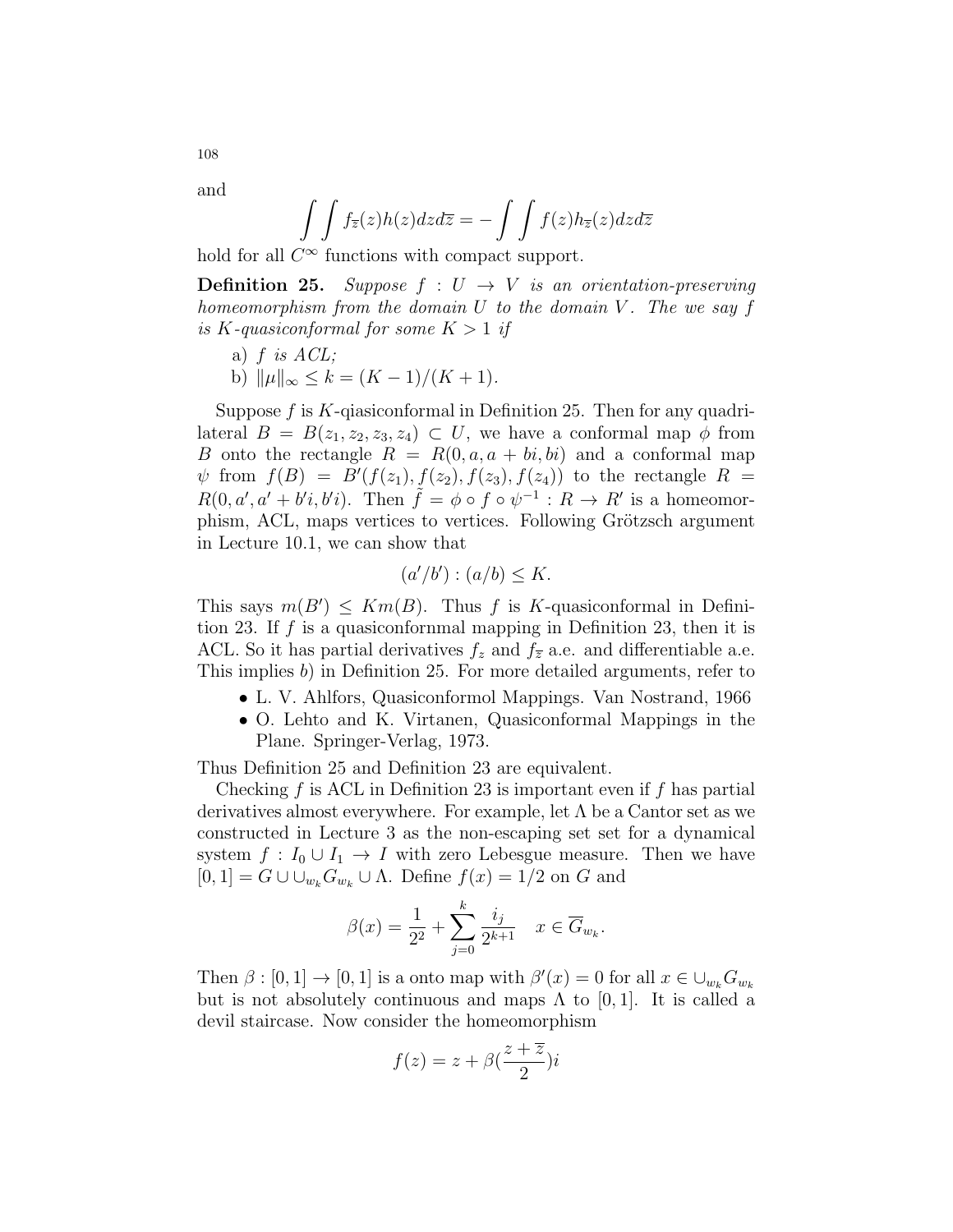on the unit square  $D = [0, 1] \times [0, 1]$ . It is clear f has partial derivatives

 $f_z = 1$ 

$$
\quad\text{and}\quad
$$

$$
f_{\overline{z}}=0
$$

for almost all  $z \in D$ . But it is not quasiconformal because, otherwise, it must be conformal (refer to Theoren 73), but clearly it is not conformal. The reason is that it is not ACL.

From Definition 25, for a K-quasiconformal map  $f$  on  $U$ , we define a measurable function  $\mu_f$  on U such that  $k = ||\mu_f||_{\infty} < 1$ , where  $K = (1 + k)/(1 - k)$ . The measurable function  $\mu_f$  is called a Beltrami coefficient. In general, let

$$
M(\mathbb{C}) = \{ \mu \in L^{\infty} \mid ||\mu||_{\infty} < 1 \}
$$

is the unit open ball of  $L^{\infty}$  functions on  $\mathbb{C}$ . Consider the Beltrami equation,

$$
(10) \t\t w_{\overline{z}} = \mu w_z, \ \ a.e.
$$

where  $\mu \in M(\mathbb{C})$  is called a Beltrami coefficient. If w is a quasiconformal homeomorphism, then it is a solution of the Betrami equation with the Betrami coefficient  $\mu_w = w_{\overline{z}}/w_z$ . A quasiconformal homeomorphism is called normalized if it fixes  $0, 1, \infty$ . The following theorem plays an important role in Teichmüller theory and theory of Riemann surfaces.

**Theorem 76** (Measurable Riemann Mapping Theorem). For any  $\mu \in M(\mathbb{C})$ , the Beltrami equation has a quasiconformal solution. And the normalized solution, denoted as  $w^{\mu}$ , is unique and holomorphically depends on  $\mu$ .

To prove this theorem, we first need to study two operators: Let  $\zeta = \xi + \eta i,$ 

$$
T\mu(z) = -\frac{1}{\pi} \int \int_{\mathbb{C}} \frac{\mu(\zeta)}{(\zeta - z)^2} d\xi d\eta = \lim_{\epsilon \to 0^+} -\frac{1}{\pi} \int \int_{|z - \zeta| > \epsilon} \frac{\mu(\zeta)}{(\zeta - z)^2} d\xi d\eta
$$

where  $\mu \in C_0^2$  ( $C^2$  with compact support in  $\mathbb{C}$ ) and

$$
P\mu(z) = -\frac{1}{\pi} \int \int_{\mathbb{C}} \mu(\zeta) \Big( \frac{1}{\zeta - z} - \frac{1}{\zeta} \Big) d\xi d\eta
$$

where  $\mu \in L^p(\mathbb{C})$  for  $p > 2$ .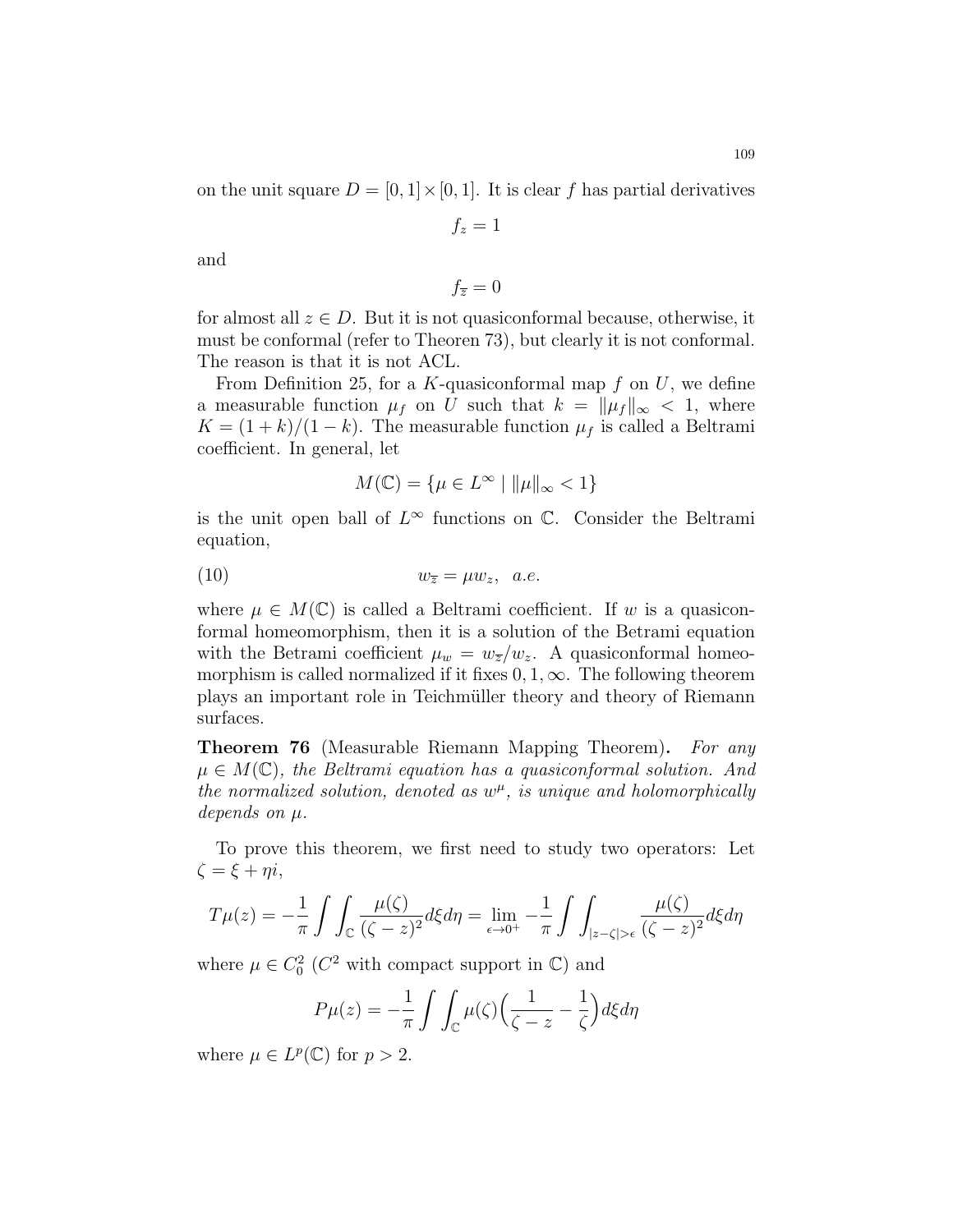**Lemma 17.** P $\mu$  is continuous and satisfies the uniform Hölder condition with exponent  $1 - 2/p$ , that is,

$$
|P\mu(z) - P\mu(w)| \le K_p ||\mu||_p |z - w|^{1 - 2/p}, \quad z, w \in \mathbb{C}
$$

where  $K_p > 0$  is a constant.

**Lemma 18.** For any  $\mu \in C_0^2$ ,  $T\mu$  exists and is of class  $C^1$ . Furthermore,

$$
(P\mu)_{\overline{z}} = \mu \quad and \quad (P\mu)_z = T\mu
$$

and

$$
\int\int_{\mathbb{C}}|T\mu(\zeta)|^2d\xi d\eta=\int\int_{\mathbb{C}}|\mu(\zeta)|^2d\xi d\eta.
$$

In the above lemma,  $T\mu$  is an isometry on  $L^2(\mathbb{C}) \cap C_0^2$ . Since  $C_0^2$  is dense in  $L^2$ , T can be extended to an isometry on  $L^2$ . As we notice that  $T\mu$  also acts on  $L^p$  for  $p > 2$ . We have the following important inequality.

**Lemma 19** (Zygmund-Calderon). For any  $\mu \in C_0^2$ , we have

 $||T\mu||_p \leq C_p ||\mu||_p$ 

for any  $p > 1$  and  $C_p \rightarrow 1$  as  $p \rightarrow 2$ .

This lemma implies that  $T\mu$  can be extended as a bounded operator defined on  $L^p(\mathbb{C})$  for  $p > 1$ . Thus we two operators  $T\mu$  and  $P\mu$  defined on  $L^p(\mathbb{C})$  for  $p > 2$  and generalize Lemma 18 as follows.

**Lemma 20.** For any  $\mu \in L^p(\mathbb{C}), p > 2$ , we have

 $(P\mu)_{\overline{z}} = \mu$  and  $(P\mu)_z = T\mu$ 

in the distribution sense.

**Theorem 77** (Special Case). For any  $\mu \in M(\mathbb{C})$  with compact support, the Beltrami equation (10) has a unique solution such that  $f(0) =$ 0 and  $f_z - 1 \in L^p(\mathbb{C})$ .

*Proof.* Let us prove the uniqueness first. Suppose  $f$  is a solution in the theorem. Then we have  $f_{\overline{z}} = \mu f_z$ . Since  $\mu$  has a compact support and  $f_z - 1 \in L^p(\mathbb{C}), f_{\overline{z}} \in L^p(\mathbb{C}).$  Then we have  $P f_{\overline{z}}$  such that  $(P f_{\overline{z}})_{\overline{z}} = f_{\overline{z}}$ . Consider the function  $F = f - Pf_{\overline{z}}$ . We have  $F_{\overline{z}} = 0$  a.e.. Therefore, F is analytic from Weyl's lemma.  $F' = f_z - (P f_{\overline{z}})_z = f_z - T f_{\overline{z}}$ . Since  $Tf_{\overline{z}} \in L^p(\mathbb{C})$  and  $f_z - 1 \in L^p(\mathbb{C})$ , we get  $F' - 1 \in L^p(\mathbb{C})$ . This is possible only if  $F' = 1$ . Thus  $F = z + a$  for some constant a. This implies that  $f = z + a + Pf_{\overline{z}}$ . But  $f(0) = 0$  implies that  $f = z + Pf_{\overline{z}}$ .

110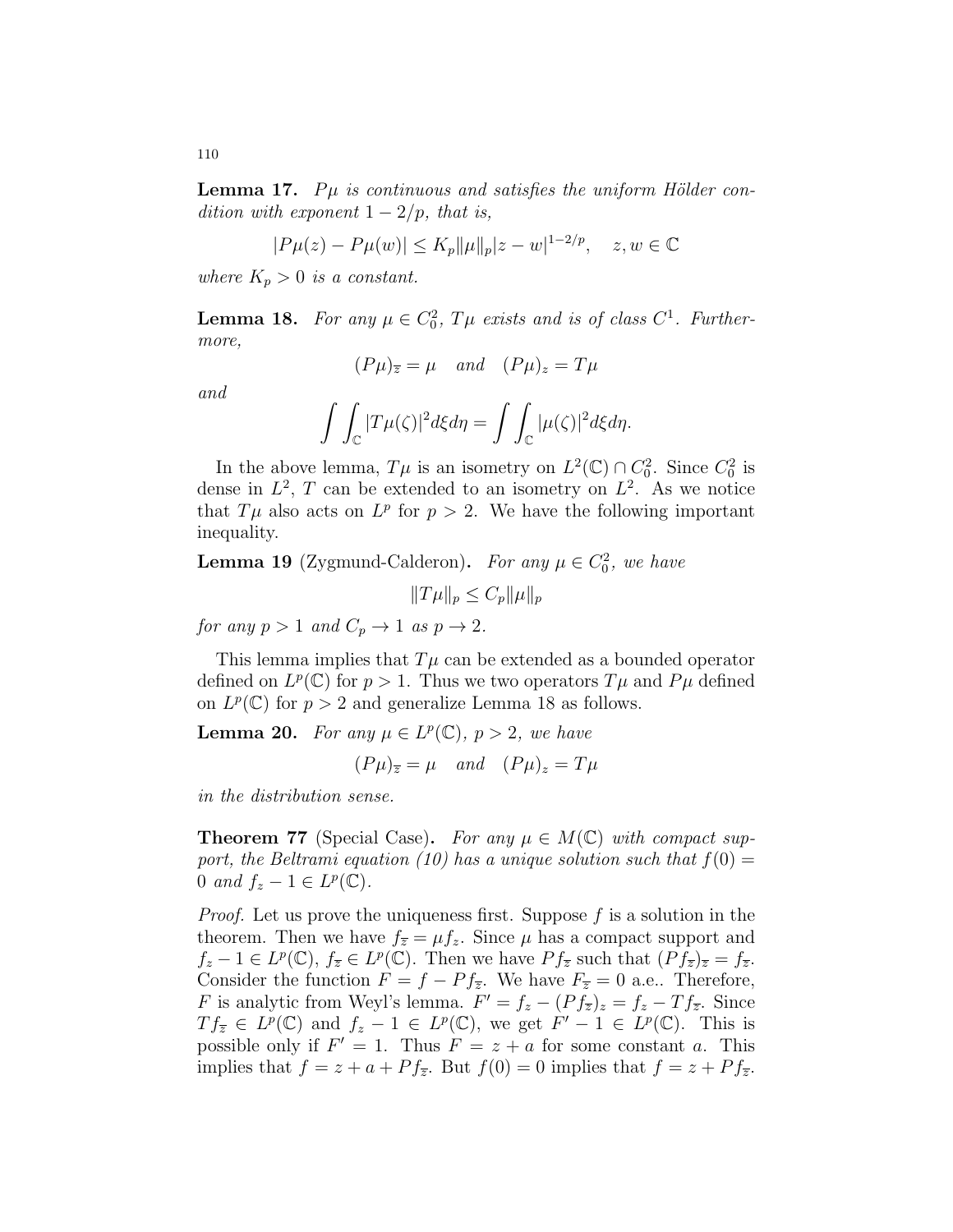$$
f-g = P(f_{\overline{z}} - g_{\overline{z}}) = P(\mu(f_z - g_z)).
$$

This implies that

$$
f_z = g_z = T(\mu(f_z - g_z)).
$$

Lemma 19 implies that

$$
||f_z - g_z||_p \le kC_p ||f_z - g_z||_p
$$

where  $k = ||\mu||_{\infty} < 1$ . Let  $p \to 2$ . Then  $||\mu||_{\infty}C_p \to k$ , this implies that  $f_z = g_z$  and  $f_{\overline{z}} = g_{\overline{z}}$  a.e. Thus both  $f - g$  and  $\overline{f} - \overline{g}$  are analytic. Thus  $f - g = const.$  This constant must be 0. We get  $f = g$ .

The proof of the uniqueness also suggests a proof of the existence. Consider the equation

(11) 
$$
h = T(\mu h) + T\mu.
$$

We first solve this equation in  $L^p(\mathbb{C})$  for a number  $p > 2$  such that  $\lambda = kC_p < 1$ . Let  $\mu_0 = \mu$ ,  $\mu_n = T\mu_{n-1}$  for  $n \ge 1$ . Lemma 19 implies that

$$
\|\mu_n\|_p \leq \lambda \|\mu_{n-1p} \leq \cdots \leq \lambda^n \|\mu_0\|_p.
$$

Then we have a convergent series

(12) 
$$
h = \sum_{n=1}^{\infty} \mu_n
$$

in  $L^p(\mathbb{C})$ . Then h is a solution of Equation (11). We claim

$$
f = z + P(\mu(h+1))
$$

is a solution of Equation (10). The reason is that first,  $\mu(h+1) \in L^p$ , so  $P(\mu(h+1))$  is well-defined and continuous function on  $\mathbb C$  (actually, a Hölder continuous function on  $\mathbb{C}$ ). Secondly,

(13) 
$$
f_{\overline{z}} = \mu(h+1), \quad f_z = T(\mu(h+1)) + 1 = h+1.
$$

This implies that  $f_z - 1 \in L^p(\mathbb{C})$ . Clearly  $f(0) = 0$ .

The solution in the theorem is called a normalized solution of (10). Next we claim that the solution  $f$  is a homeomorphism. From this claim that  $f$  is a quasiconformal homeomorphism since it satisfies the equation (10).

Now let us prove the claim. First we prove it under assumption tha  $\mu \in C_0^1$ . Then we have  $\mu_z$ . We would like first solve the equation

(14) 
$$
\lambda_{\overline{z}} = \mu \lambda_z + \mu_z.
$$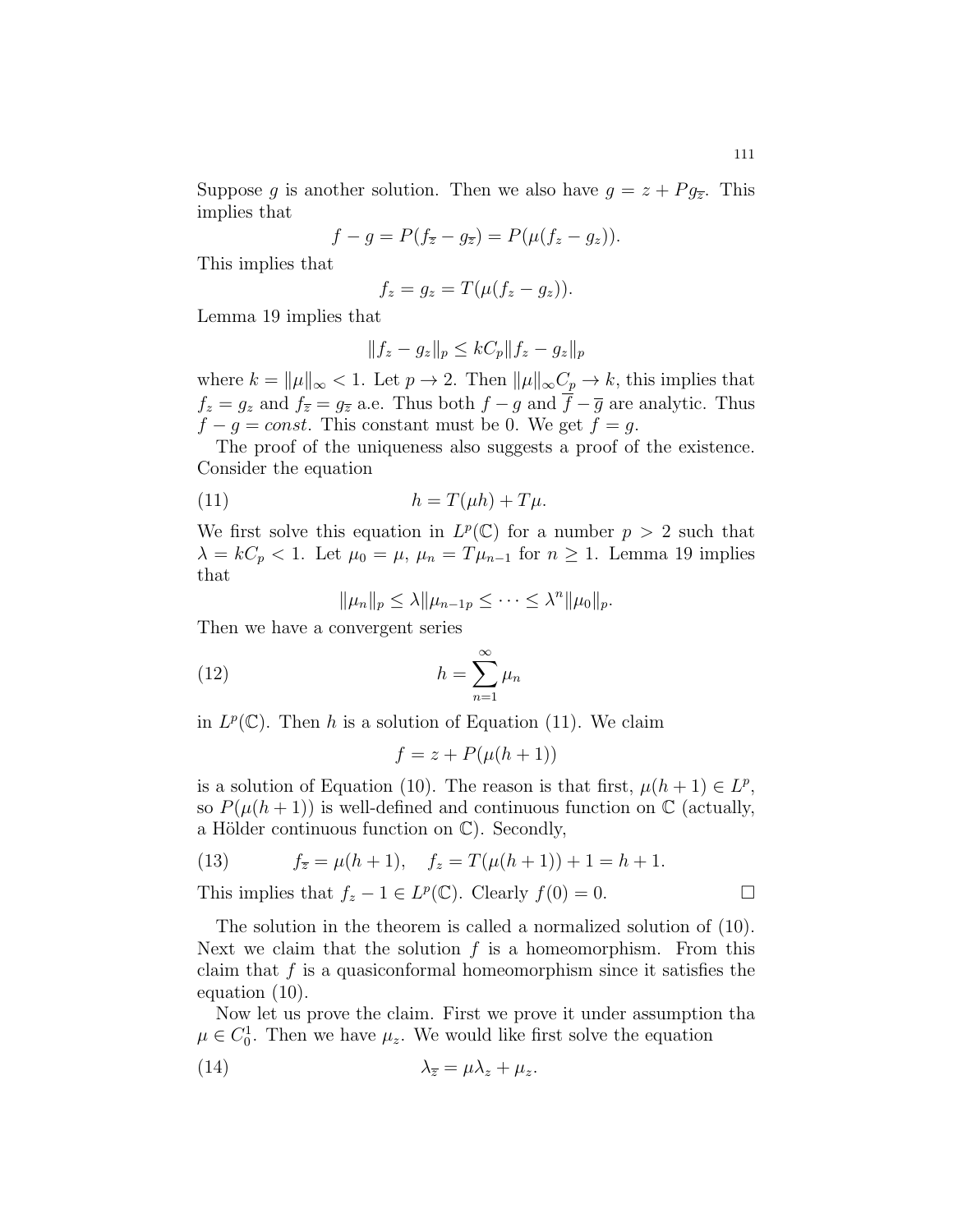Similar to find a solution of the Beltrami equation (10), we first find the solution

$$
q = T(\mu q) + T\mu_z
$$

by convergent power series

$$
q = T\mu_z + T\mu T\mu_z + \ldots + T\mu T\mu T\mu_z + \ldots
$$

in  $L^p(\mathbb{C})$  by choosing  $p > 2$  such that  $kC_p < 1$ . Set

$$
\sigma = P(\mu q + \mu_z) + const
$$

such that  $\sigma \to 0$  as  $z \to \infty$ . Thus  $\sigma$  is continuous and

$$
\sigma_{\overline{z}} = \mu q + \mu_z, \quad \sigma_z = T(\mu q + \mu_z) = q.
$$

Define  $\lambda = e^{\sigma}$ . Then it is the solution of Equation (14). Let  $p = \lambda$ and  $q = \mu\lambda$ . We have that  $p_{\overline{z}} = q_z$  are continuous. Green's Theorem implies that

$$
f(z) = \int_0^z p dz + q d\overline{z}
$$

defines a  $C^2$  function on  $\mathbb{C}$ . It is the unique solution of Equation (10). Since  $\sigma \to 0$  as  $z \to \infty$ ,  $f_z = \lambda \to 1$  as  $z \to \infty$ . Thus  $f(z) \to \infty$  as  $z \to \infty$ . The Jacobian

$$
J(f)(z) = |f_z|^2 - |f_{\overline{z}}|^2 = (1 - |\mu|^2)e^{2\sigma} > 0, \ \forall z \in \mathbb{C}.
$$

This implies that f is locally 1-1. This combining with  $f(z) \to \infty$  as  $z \to \infty$ , we get that both f and  $f^{-1}$  are 1-1 and onto and continuous, therefore,  $f : \mathbb{C} \to \mathbb{C}$  is a homeomorphism.

From Lemma 19 and (11), we have

$$
||h||_p \leq kC_p ||h||_p + C_p ||h||_p.
$$

So

(15) 
$$
||h||_p \leq \frac{C_p}{1 - kC_p} ||\mu||_p.
$$

From  $(6)$ ,

$$
||f_{\overline{z}}||_p\leq \frac{1}{1-kC_p}||\mu||_p.
$$

Lemma 17 implies that

(16) 
$$
|f(z) - f(w)| \le \frac{K_p}{1 - kC_p} ||\mu||_p |z - w|^{1 - 2/p} + |z - w|.
$$

Applying on  $f^{-1}$ , we get

(17) 
$$
|z - w| \le \frac{K_p}{1 - kC_p} ||\mu||_p |f(z) - f(w)|^{1 - 2/p} + |f(z) - f(w)|.
$$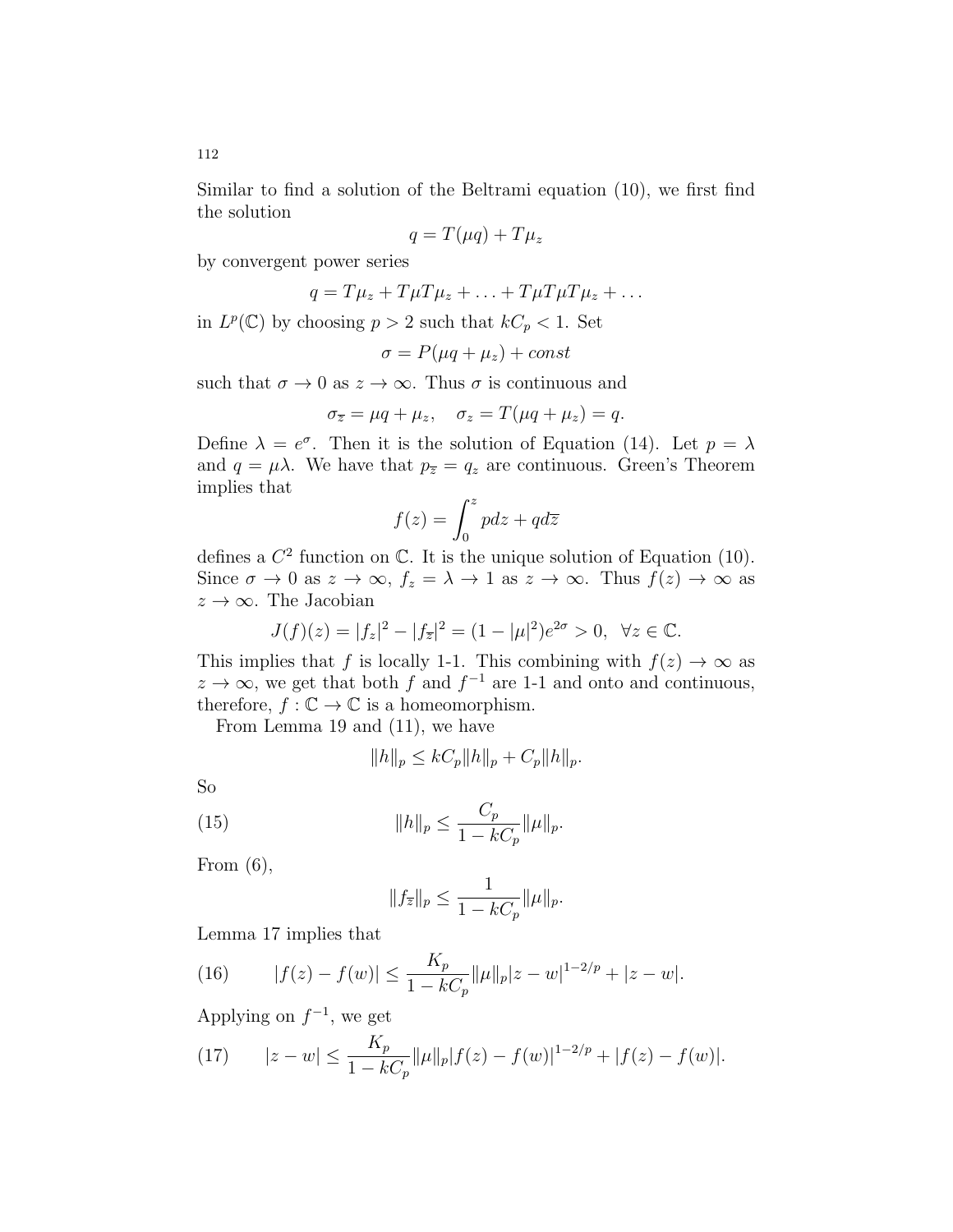Now, for any  $\mu \in L^{\infty}(\mathbb{C})$  with compact support, let  $\mu_n \in C_0^1$  such that  $\mu_n \to \mu$  a.e. and  $\|\mu_n\|_{\infty} \leq k$ . Then the normalized solutions  $f_n$ are K-quasiconformal homeomoprhisms for  $K = (1 + k)/(1 - k)$  for all  $n > 0$ . Then (17) implies that f is 1-1 since  $f_n \to f$  and  $\|\mu_n\|_p \to \|\mu\|_p$ as  $n \to \infty$ . Similarly,  $f^{-1}$  is also 1-1. Both f and  $f^{-1}$  are continuous. So  $f$  is  $K$ -quasiconformal homeomorphism.

*Proof of Theorem 76.* If  $\mu$  has a compact support, we only need to normalize  $f$  by using a Möbis transformation. The unique solution fixing 0, 1,  $\infty$  is denoted as  $f^{\mu}$ .

If  $\mu$  has no compact support, we decompose  $\mu = \mu_1 + \mu_2$  such that  $\mu_1$  has a compact support and  $\mu_2 = 0$  in a neighborhood of 0. Then we  $f^{\mu_1}$ . Define

$$
\mu_3(z) = \mu_2(1/z) \frac{z^2}{\overline{z}^2}.
$$

Then  $\mu_3$  has a compact support. So we have  $f^{\mu_3}$ . Then  $1/f^{\mu_3}(1/z)$ defines a homeomorphism of  $\mathbb C$  which fixes 0, 1,  $\infty$ . We call this homeomorphism as  $f^{\mu_2} = 1/f^{\mu_3}(1/z)$ . It is the unique solution of the Beltrami equation (10) with the Beltrami coefficient  $\mu_2$ . Now define

$$
\mu_4 = \left( \left( \frac{\mu - \mu_2}{1 - \mu \overline{\mu}_2} \right) \left( \frac{f_z^{\mu_2}}{\overline{f}_z^{\mu_2}} \right) \right) \circ (f^{\mu_2})^{-1}.
$$

Then  $\mu_4$  has a compact support. So we have  $f^{\mu_4}$ . Now define

$$
f^{\mu} = f^{\mu_4} \circ f^{\mu_2}.
$$

We have that  $f^{\mu}$  is the unique solution of Beltrami equation (10) with the Beltrami coefficient  $\mu$ .

From Equation (12), if we consider  $t\mu$  for  $\|\mu\|_{\infty} = 1$  and  $t \in \Delta$ , h is convergent power series of t. Thus  $f^{t\mu_2}$  and  $f^{t\mu_4}$  are holomorphically dependent on  $t \in \Delta$ . This implies  $f^{t\mu}$  is also holomorphically dependent on  $t \in \Delta$ .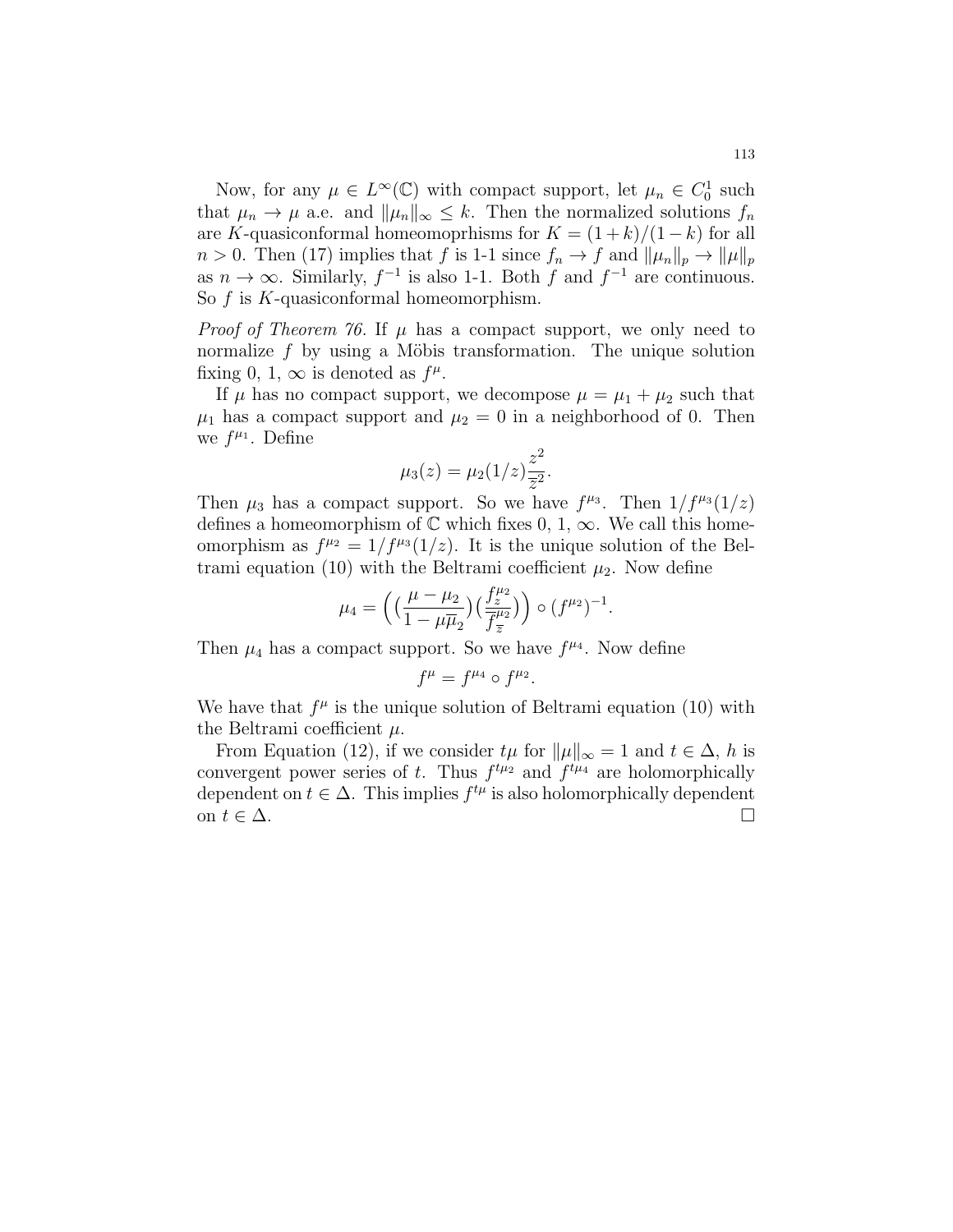## Lecture 12. Local dynamics of a holomorphic map, irrational neutral case.

Suppose  $f$  is a holomorphic map defined on a domain  $U$  containing 0. Suppose  $0 \in U$  is an irrational neutral fixed point, that is,  $f(0) = 0$ and  $f'(0) = e^{2\pi i \theta}$  for  $\theta \in [0,1] \setminus \mathbb{Q}$ . Let  $\lambda = e^{2\pi i \theta}$ . Consider the Taylor expansion

$$
f(w) = \lambda w + a_2 w^2 + a_3 w^3 + \cdots
$$

If all  $a_i = 0$ , then  $f(w) = \lambda w$  is a linear map. In general, we would like to know that it is linear under an appropriate coordinate. We still use

$$
\Delta_r = \{ w \in \mathbb{C} \mid |w| < r \}
$$

to denote the disk centered 0 with radius  $r > 0$ . If there is a conformal map  $\phi: U' \subset U \to \Delta_r$  such that  $\phi \circ f = \lambda \phi$  on U', then we call f is linearizable. By considering  $h = \phi^{-1}$ , this is equivalent to that the Schröder equation

$$
f(h(w)) = h(\lambda w), \quad h(0) = 0, h'(0) = 1,
$$

has a solution as we studied before.

A real number  $\theta \in [0,1] \setminus \mathbb{Q}$  is called Diophantine if there are constants  $C > 0$  and  $0 < \mu < \infty$  such that

$$
|\theta - \frac{p}{q}| \geq \frac{C}{q^\mu}
$$

for all p and  $q \neq 0$ . This condition is equivalent to

$$
|\lambda^n - 1| \ge Cn^{1-\mu}
$$

for all  $n \geq 1$ . For a fixed  $\mu > 2$ ,  $|\theta - \frac{p}{q}|$  $\frac{p}{q}$ |  $\geq C/q^{\mu}$  holds for almost all real number  $\theta \in [0,1] \setminus \mathbb{Q}$ . Indeed if E is the set of  $\theta \in [0,1] \setminus \mathbb{Q}$  such that  $|\theta - p/q| < q^{-\mu}$  infinitely many often, then

$$
m(E) \le \sum_{q=n}^{\infty} 2q^{-\mu+1} = O(n^{2-\mu}) \to 0.
$$

In particular, almost all real numbers in  $[0, 1] \setminus \mathbb{Q}$  are Diophantine. A positive answer for the linearization problem is given in 1942 by Siegel by using the Diophantine condition.

**Theorem 78.** If  $\theta$  is Diophantine and if  $f(w) = \lambda w + \cdots$  has a fixed point 0 with multiplier  $\lambda = e^{2\pi i \theta}$ , then there is a solution to the Schröder equation, that is, f can be conjugated near 0 to the linear map  $w \mapsto \lambda w$ .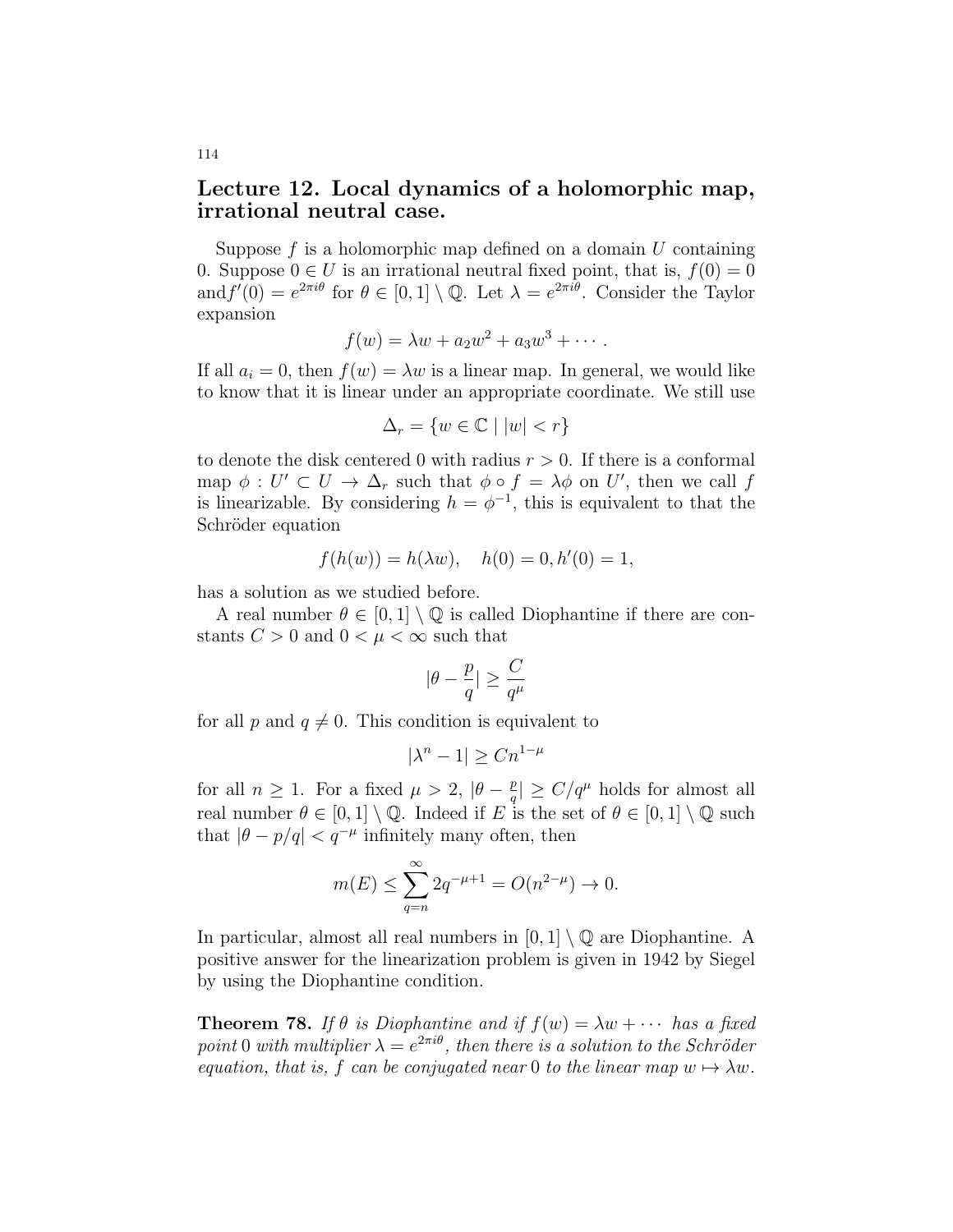*Proof.* Let  $C > 0$  and  $\mu > 0$  be two constants such that  $|\lambda^n - 1| \ge$  $Cn^{1-\mu}$  for all  $n \geq 1$ . We want to find a conformal solution h defined on a disk  $\Delta_r$  such that  $h(\lambda w) = f(h(w))$ . If we define  $f(w) = \lambda w + \tilde{f}(w)$ and  $h(w) = w + \tilde{h}(w)$ . Then the equation can be written as

$$
\tilde{h}(\lambda w) - \lambda \tilde{h}(w) = \tilde{f}(h(w)), \quad w \in \Delta_r.
$$

Instead to solve  $\tilde{h}$  directly, we consider a coordinate change  $\psi(w)$  =  $w + \tilde{\psi}(w)$  with  $\tilde{\psi}(w) = O(w^2)$ . Then

$$
\psi^{-1} \circ f \circ \psi(w) = \lambda w + \tilde{g}(w).
$$

If  $\tilde{g} \equiv 0$ , then  $h = \psi$  is a solution for the Schröder equation. If  $\tilde{g} \neq 0$ , we want  $|\tilde{g}(w)| < |\tilde{f}(w)|$ . Suppose

$$
\tilde{f}(w) = \sum_{j=2}^{\infty} a_j w^j, \quad w \in \Delta_r, \ r < 1.
$$

Let

$$
\tilde{\psi}(w) = \sum_{j=2}^{\infty} b_j w^j.
$$

Solving the equation

$$
\tilde{\psi}(\lambda w) - \lambda \tilde{\psi}(w) = \tilde{f}(w),
$$

we get  $b_j = a_j/(\lambda^j - \lambda)$ . By the Diophantine condition, the series

$$
\tilde{\psi}(w) = \sum_{j=2}^{\infty} \frac{a_j}{\lambda^j - \lambda} w^j
$$

converges and defines an analytic function on  $\Delta_r$ .

For a  $\delta > 0$ , let  $r > 0$  small so that  $|\tilde{f}'(w)| < \delta$  for  $w \in \Delta_r$ . Now let us estimate  $\tilde{g}$  in

$$
g(w) = \psi^{-1} \circ f \circ \psi = \lambda w + \tilde{g}(w).
$$

Since

$$
f^{(j)}(0) = \frac{(j-1)!}{2\pi i} \int_{\partial \Delta_r} \frac{\tilde{f}'(\xi)}{\xi^j} d\xi,
$$
  

$$
|a_j| = |f^{(j)}(0)/j!| \le \frac{\delta}{jr^{j-1}}.
$$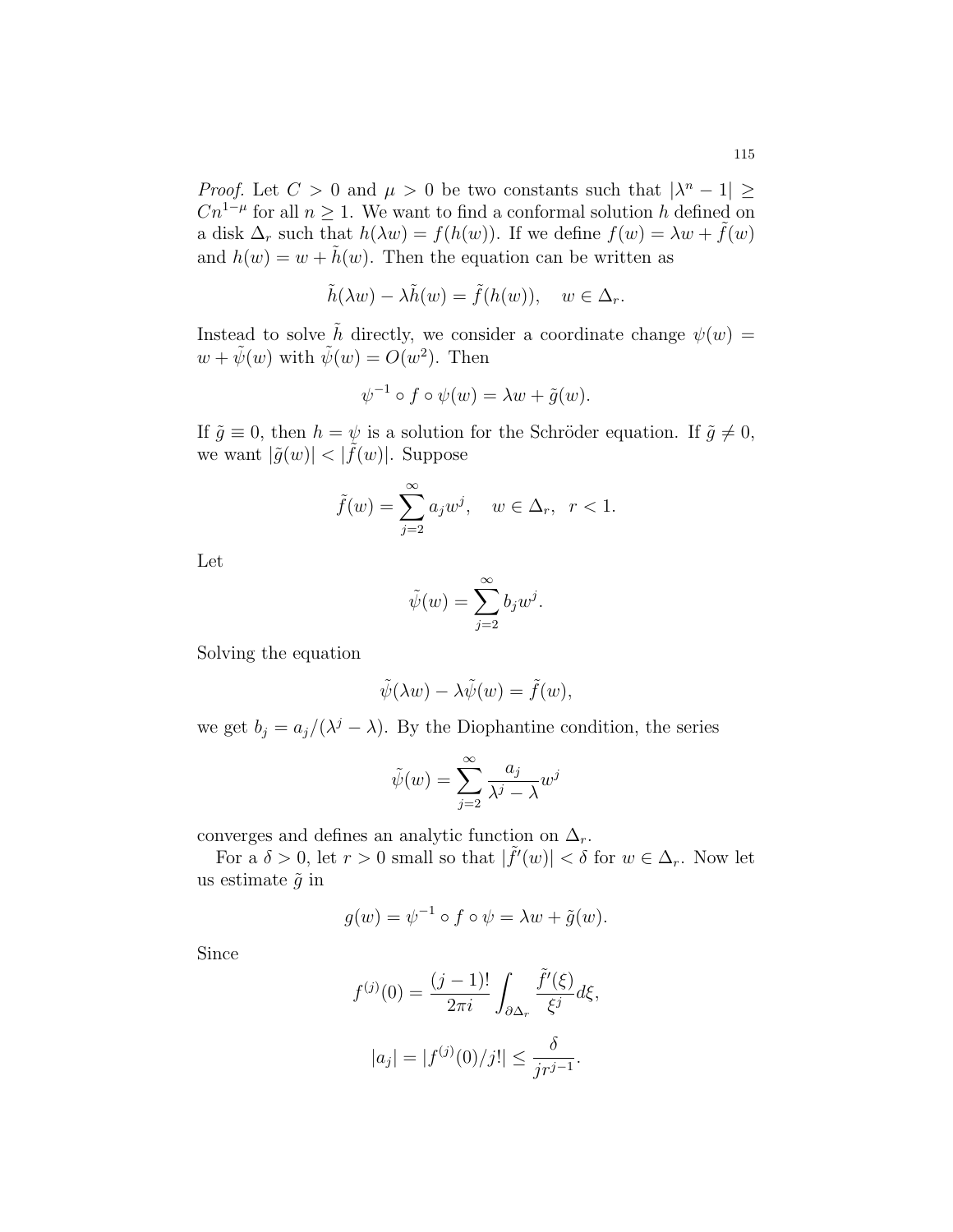Let  $\Delta_{r(1-\eta)} = \{w \in \mathbb{C} \mid |w| < r(1-\eta)\}\$ , where  $0 < \eta < 1/5$ . For  $w \in \Delta_{r(1-\eta)},$ 

$$
\begin{aligned}\n|\tilde{\psi}'(w)| &\leq \sum_{j=2}^{\infty} \frac{j a_j}{|\lambda^{j-1} - 1|} r^{j-1} (1 - \eta)^{j-1} \\
&\leq C \delta \sum_{j=2}^{\infty} j^{\mu-1} (1 - \eta)^{j-1} \\
&\leq C \delta \sum_{j=2}^{\infty} j^{|\mu|} (1 - \eta)^{j-1} \\
&\leq C_0 \delta \sum_{j=2}^{\infty} j(j-1) \cdots (j - [\mu] + 1)(1 - \eta)^{j-1} = \frac{C_0 \delta}{\eta^{|\mu|+1}}.\n\end{aligned}
$$

Take  $0 < \delta < \eta$  small, we also assume  $C_0 \delta < \eta^{[\mu]+2}$ . Then

$$
|\tilde{\psi}'(w)| < \eta, \qquad w \in \Delta_{r(1-\eta)}.
$$

So we have

$$
\psi(\Delta_{r(1-4\eta)}) \subset \Delta_{r(1-3\eta)}.
$$

Furthermore,  $\psi$  takes every value in  $\Delta_{r(1-2\eta)}$  precisely once because  $|\psi(w)| \ge r(1-2\eta)$  for  $w \in \partial \Delta_{r(1-\eta)}$ , the argument principle, and  $\psi(w) = 0$  has only one solution 0 in  $\hat{D}_{r(1-\eta)}$ . Now consider  $g = \psi^{-1} \circ$  $f \circ \psi$  and  $U_i = \Delta_{r(1-i\eta)}$ . Since  $\psi(U_4) \subset U_3$  and  $\delta < \eta$ ,  $f(U_3) \subset U_2$ . Moreover, since  $\psi^{-1}(U_2) \subset U_3$ ,  $g(U_4) \subset U_1$ .

Let us further estimate  $\tilde{g}$  on  $U_4$ . Since

$$
\tilde{g}(w) + \tilde{\psi}(\lambda w + \tilde{g}(w)) = \lambda \tilde{\psi}(w) + \tilde{f}(w + \tilde{\psi}(w)), \quad w \in U_4,
$$
  

$$
\tilde{g}(w) = \tilde{\psi}(\lambda w) - \tilde{\psi}(\lambda w + \tilde{g}(w)) + \tilde{f}(w + \tilde{\psi}(w)) - \tilde{f}(w), \quad w \in U_4.
$$

Now we conclude our discussion above. Take  $f(w) = \lambda w + \tilde{f}(w)$  such that  $|\tilde{f}'| \leq \delta < \eta < 1/5$  on  $U_0 = \Delta_r$  and such that  $C_0 \delta < \eta^{[\mu]+2}$ . Then we can find a conjugacy  $\psi(w) = w + \tilde{\psi}(w)$  such that for

$$
g(w) = \psi^{-1} \circ f \circ \psi(w) = \lambda w + \tilde{g}(w),
$$
  

$$
|\tilde{g}'(w)| \le C_0 \delta^2 r \eta^{-([\mu]+2)} (1-\eta)^{-1}, \quad w \in U_4.
$$

Let us label  $\delta_0 = \delta$  and  $\eta_0 = \eta$ . Define

$$
r_{n+1} = r_n(1 - 5\eta_n), \quad \eta_{n+1} = \frac{\eta_n}{2}, \quad \delta_{n+1} = C_0 \delta_n^2 \eta_n^{-(\mu+2)} 2^{-(\mu+2)}.
$$

The require condition  $C_0 \delta_n \leq \eta_n^{[\mu]+2}$  is now easy to verify by the induction because if it holds for  $n$ , then

$$
C_0 \delta_{n+1} = C_0^2 \delta_n^2 \eta_n^{-([\mu]+2)} 2^{-([\mu]+2)} \leq \eta_n^{2([\mu]+2)} \eta_n^{-([\mu]+2)} 2^{-([\mu]+2} = \eta_{n+1}^{[\mu]+2}.
$$

116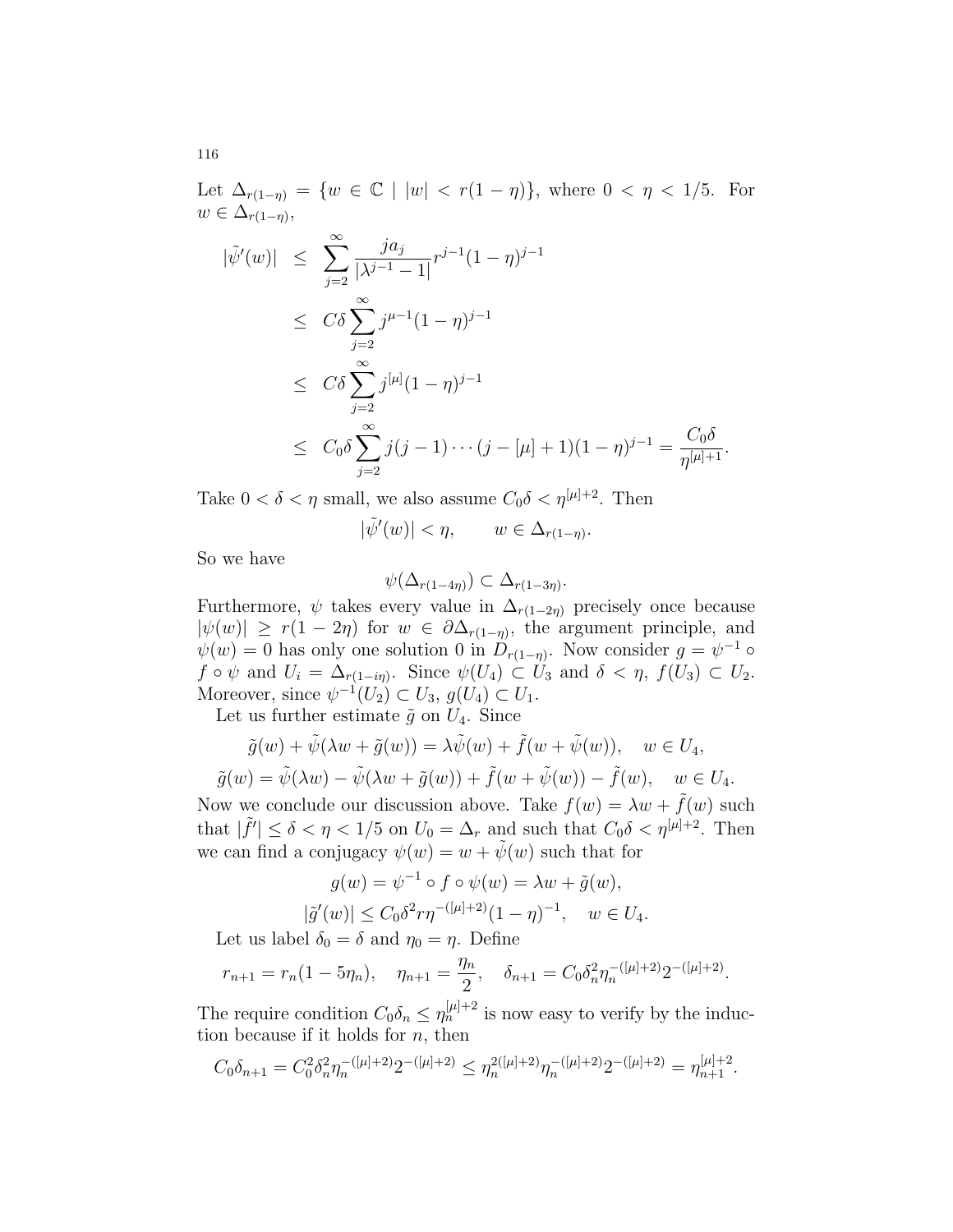So it also holds for  $n+1$ . Thus we can construct inductively sequences of maps  $\{\psi_n\}$  and  $\{g_n\}$  with  $g_0 = f$  and

$$
g_n = \psi_n^{-1} \circ g_{n-1} \circ \psi_n = \psi_n^{-1} \circ \psi_{n-1}^{-1} \circ \cdots \circ \psi_1^{-1} \circ f \circ \psi_1 \circ \cdots \circ \psi_n.
$$
  
Let  $\tau = r \prod_{i=1}^{\infty} (1 - 5\eta_n) > 0$ . Then we have that

$$
\tilde{g}'_n(w) \le \delta_n r_n/(1 - \eta_n), \quad w \in \Delta_\tau = \{w \in \mathbb{C}; |w| < \tau\}, \ \ n > 0.
$$

Thus  $\psi_1 \circ \cdots \circ \psi_n$  and  $g_n$  tend to a conformal map h and the linear map  $\lambda w$ , respectively, as n goes to infinity. So h conjugates f to  $\lambda w$ .  $\Box$ 

The above Theorems view the linearization problem from the combinatorical point of views. There are many new developments in this direction. For example, a more precise combinatorical condition such that  $f$  is linearizable is so called the Brjuno condition as follows. Suppose  $\theta \in [0,1] \setminus \mathbb{Q}$ . Let

$$
\theta = [a_1, a_2, \cdots, ] = \frac{1}{a_1 + \frac{1}{a_2 + \cdots}}
$$

be the continuous fractional expansion of  $\theta$ . Let

$$
\frac{p_n}{q_n} = [a_1, a_2, \cdots, a_n] = \frac{1}{a_1 + \frac{1}{a_2 + \cdots + \frac{1}{a_n}}}.
$$

Then  $\theta$  is called a Brjuno number if

$$
\sum_{n=1}^{\infty} \frac{\log q_{n+1}}{q_n} < \infty.
$$

The sufficiency of this condition was proved by Brjuno in 1965 for  $f(w) = e^{2\pi i \theta} w + w^2 + \cdots$  and necessity condition was established by Yoccoz in 1988.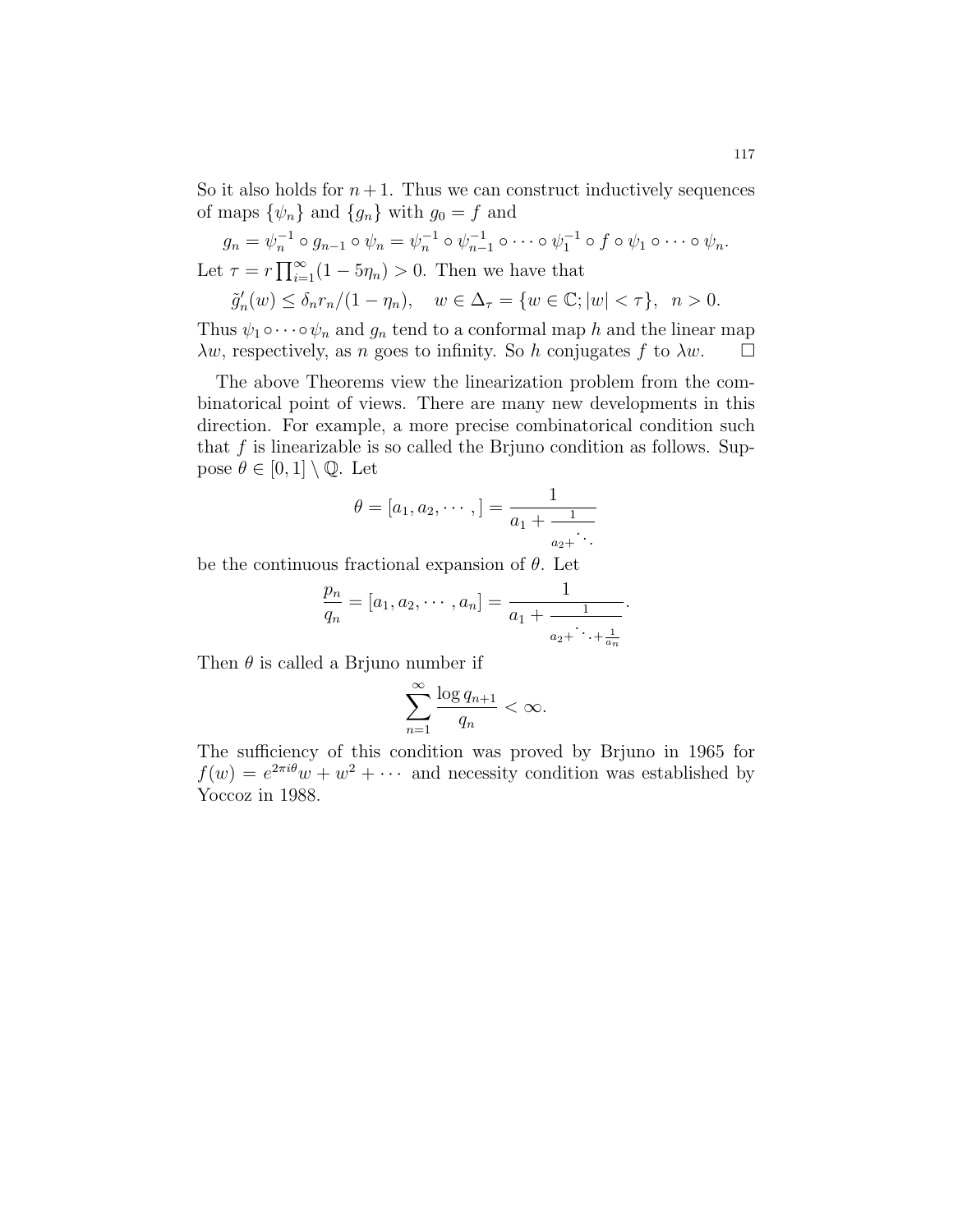We will discuss the following topics in the future semesters.

## Lecture 13. Holomorphic motions and applications

13.1. λ-Lemma, from Mane-Sad-Sullivan's paper

13.2. Bers-Royden theorem, from Bers-Royden's paper.

13.3. Slodkowski theorem, Chirka's proof from Gardiner-Jiang-Wang's paper.

13.4. Proof of the lifting theorem, an equivalent statement to Slodkowski's theorem, from Jiang-Mitra-Wang's paper

13.5. Canonical holomorphic replacement, a new proof of Slodkowski's theorem, from Gardiner-Jiang's paper

13.6. Infinitesimal holomorphic motions, from Gardiner-Jiang-Wang's paper

13.7. Structural stability theorem, from Mane-Sad-Sullivan's paper

118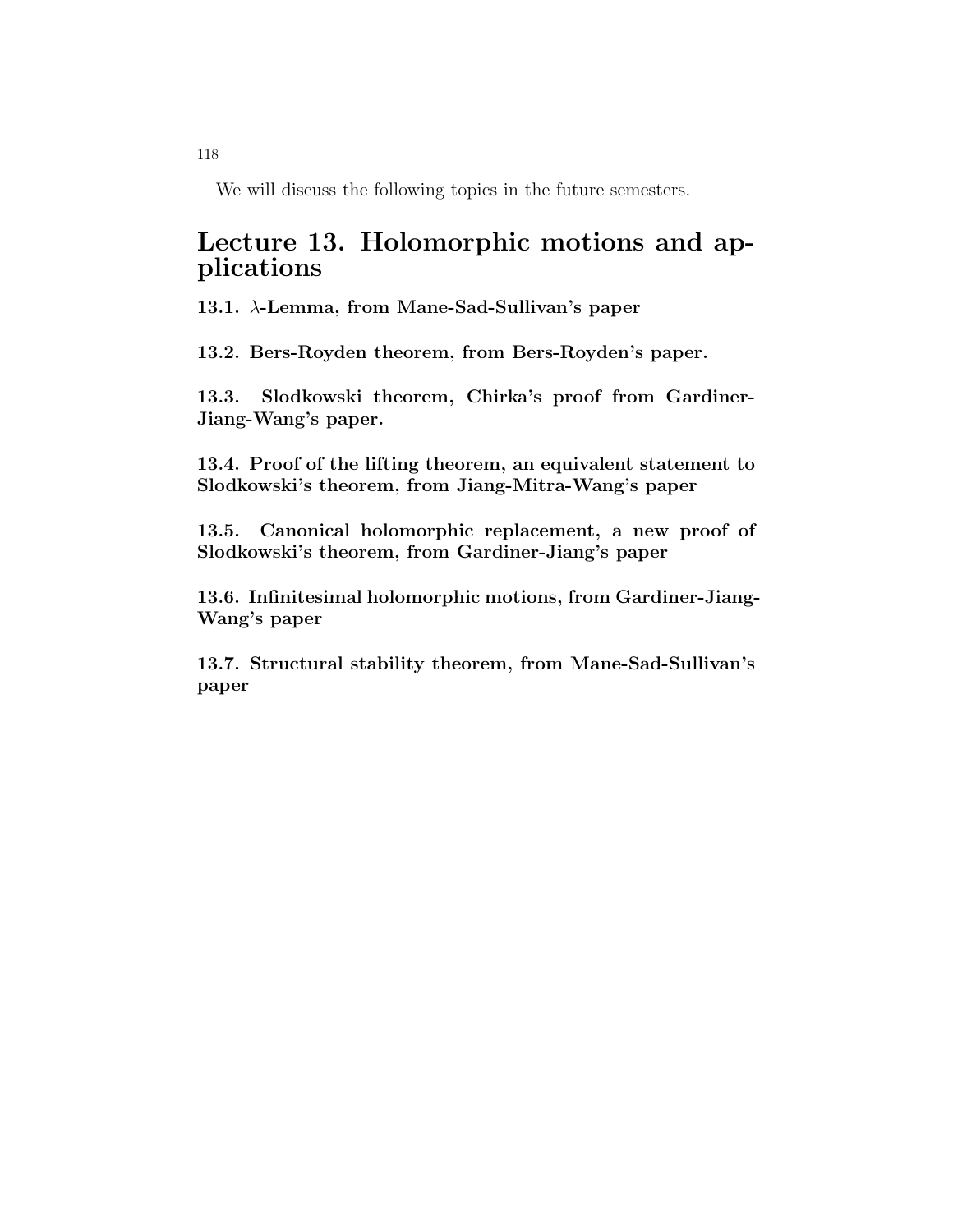## Lecture 14. Gibbs Theory

14.1. Expanding and mixing dynamical systems.

14.2. Maximal eigenvalue of a Ruelle-Perron-Frobenius operators.

14.3. Smooth invariant measures for expanding dynamical systems.

14.4. Chains of Markovian projections.

14.5. Gibbs distributions.

14.6. Hilbert metric, second eigenvalue, and convergence speed.

14.7. Spectra of Ruelle-Perron-Frobenius operators.

14.8. Essential spectrum radius of a Ruelle-Perron-Frobenius operator.